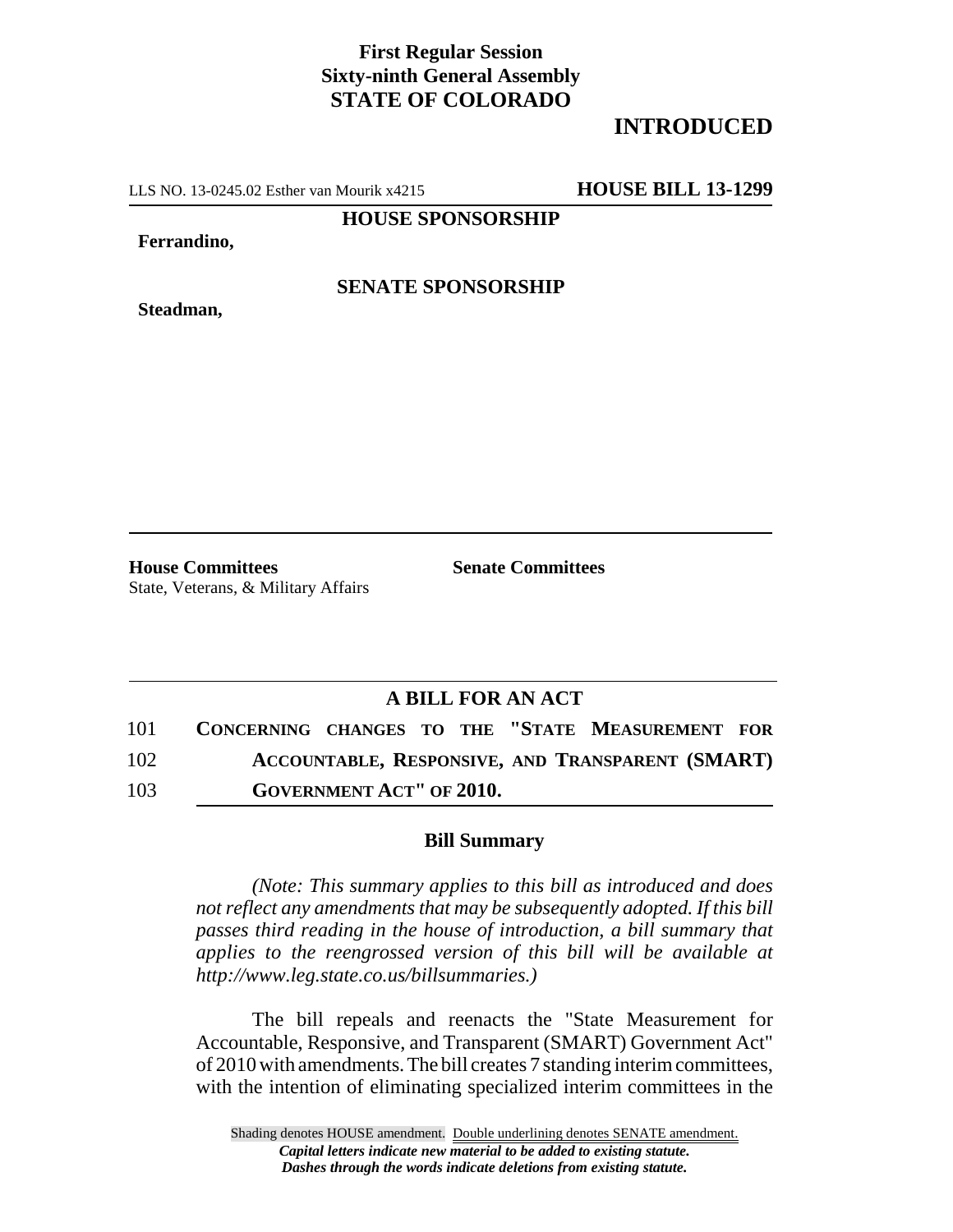future, with the following responsibilities:

- ! **Standing education interim committee**: Issues and policies related to preschool through postsecondary education, including basic adult education;
- ! **Standing health care and human services interim committee**: Issues and policies related to health, health care, human services, and insurance;
- ! **Standing judiciary and criminal justice interim committee**: Issues and policies related to children and domestic matters, civil law, corrections, youth corrections, criminal law and procedure, juvenile law, and probate and trusts;
- ! **Standing science and energy interim committee**: Issues and policies related to agriculture, livestock, natural resources, public utilities, and energy;
- ! **Standing finance and business interim committee**: Issues and policies related to state and local government finance, taxation, business, labor and industry, professions and occupations, and economic development and tourism;
- ! **Standing state and local government and military affairs interim committee**: Issues and policies related to elections, state departments and agencies, state and local government, public employees' retirement association, fire and police pension association, and military and veterans affairs; and
- ! **Standing transportation interim committee**: Issues and policies related to transportation and motor vehicle and traffic regulation.

The bill repeals and reenacts the transportation legislation review committee so that it is instead the standing transportation interim committee. The bill also repeals the police officers' and firefighters' pension reform commission and places the commission's duties under the standing state and local government and military affairs interim committee instead.

Each executive branch department and the judicial department is assigned to a specific standing interim committee so that the legislature may give guidance and direction to such department in the development of its policies and programs, to provide legislative overview of and input regarding the implementation of its policies and programs, and to review its performance plans and performance evaluations.

A legislative member may submit a request in writing to the legislative council regarding an issue that he or she wishes a standing interim committee to add to its agenda. The legislative council is required to meet during the regular session each year to review and prioritize requests made by legislative members and, if approved, assign such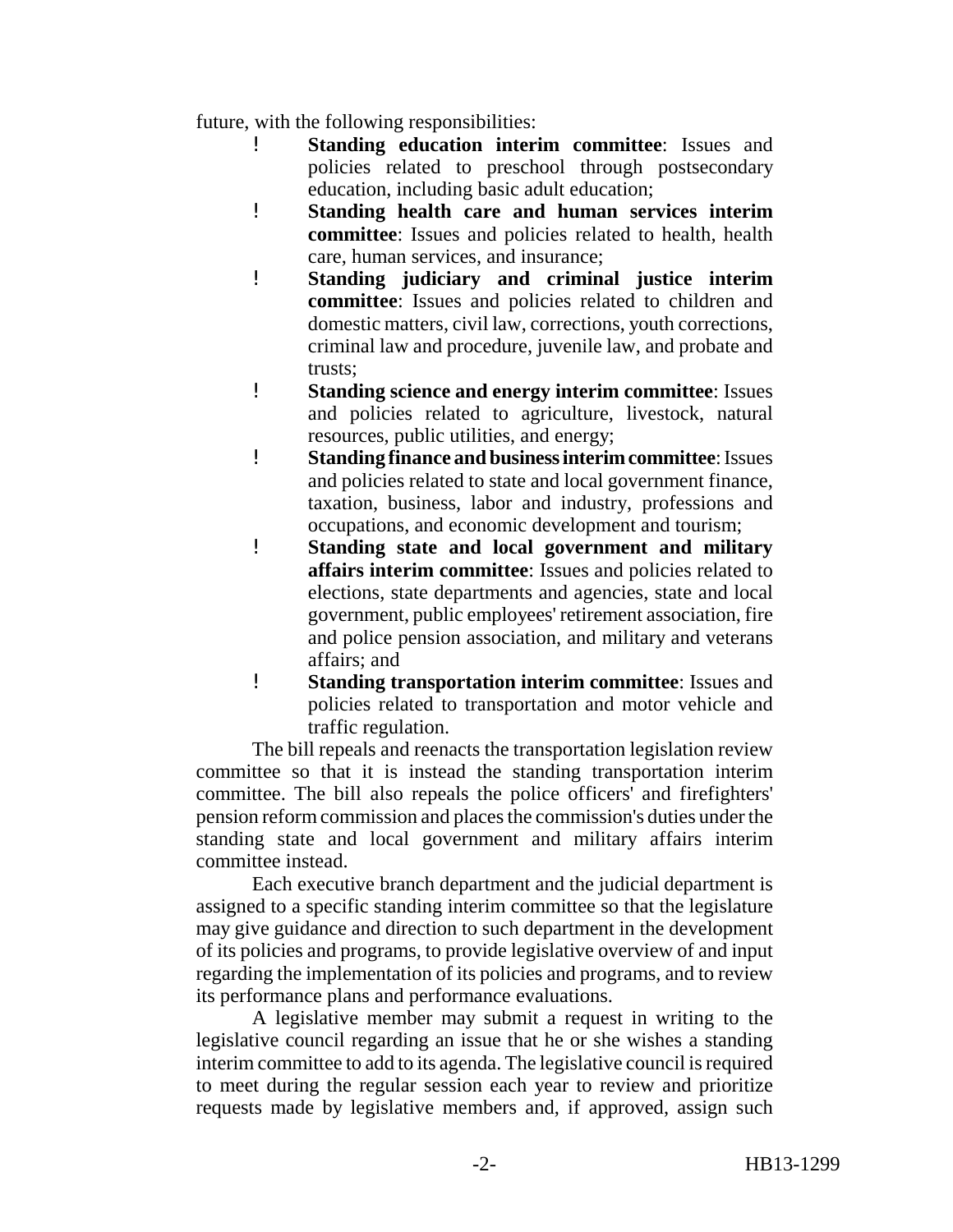requests to the appropriate standing interim committee.

The standing interim committees will meet as determined by the executive committee of the legislative council so that each standing interim committee may perform its functions at least once during an interim between legislative sessions in a 3-year period, including the consideration of any approved policies to be studied as requested by legislative members, and any approved policies to be studied as requested by the joint budget committee, the legislative audit committee, or the office of state planning and budgeting.

The bill repeals the annual SMART hearings at the commencement of each legislative session. The bill also makes changes to the strategic planning requirements found in the 2010 act so that departments are now required to prepare performance plans and performance evaluations that the joint budget committee may use to prioritize departments' requests for new funding that are expressly intended to enhance productivity, improve efficiency, reduce costs, and eliminate waste in the processes and operations that deliver goods and services to taxpayers and customers of state government.

| $\mathbf{1}$   | Be it enacted by the General Assembly of the State of Colorado:         |
|----------------|-------------------------------------------------------------------------|
|                |                                                                         |
| $\overline{2}$ | <b>SECTION 1.</b> In Colorado Revised Statutes, repeal and reenact,     |
| 3              | with amendments, part 2 of article 7 of title 2 as follows:             |
| $\overline{4}$ | PART <sub>2</sub>                                                       |
| 5              | STATE MEASUREMENT FOR ACCOUNTABLE,                                      |
| 6              | RESPONSIVE, AND TRANSPARENT                                             |
| 7              | (SMART) GOVERNMENT ACT                                                  |
| 8              | 2-7-201. Legislative declaration. (1) THE GENERAL ASSEMBLY              |
| 9              | HEREBY FINDS AND DECLARES THAT:                                         |
| 10             | (a)<br>THOUGHTFUL CONSIDERATION OF<br><b>THE</b><br>ROLES<br><b>AND</b> |
| 11             | RESPONSIBILITIES OF THE DIFFERENT EXECUTIVE BRANCH DEPARTMENTS          |
| 12             | IS NECESSARY TO PROVIDE THE LEGISLATURE WITH A BETTER SENSE THAT        |
| 13             | THE LEGISLATURE'S GOALS ARE BEING MET. STANDING INTERIM                 |
| 14             | COMMITTEES PROVIDE LEGISLATIVE MEMBERS WITH INCREASED TIME TO           |
| 15             | PERFORM AN IN-DEPTH REVIEW OF PARTICULAR ISSUES AND DEPARTMENTS.        |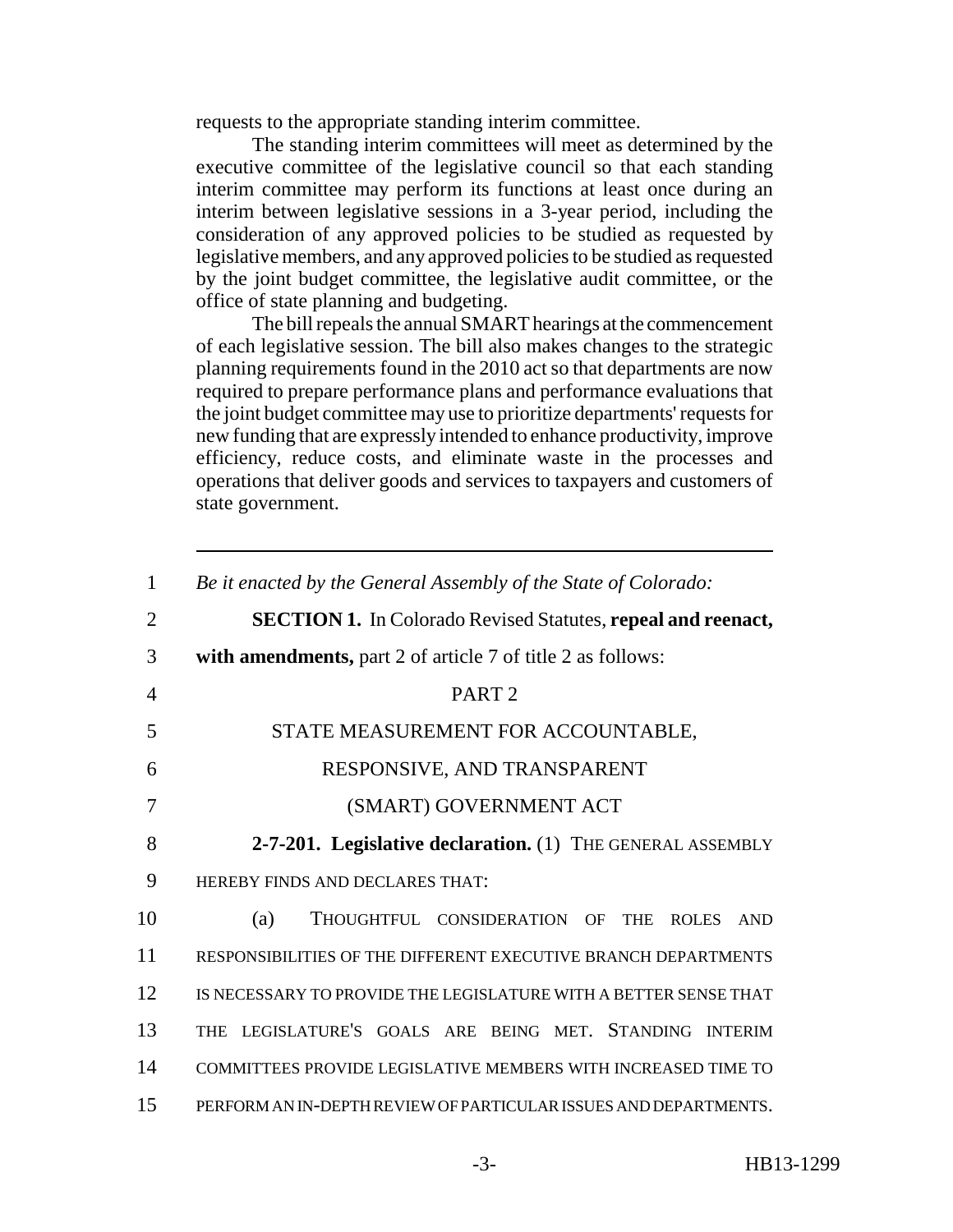STANDING INTERIM COMMITTEES ALSO ALLOW FOR COLLEGIAL CONVERSATIONS WITH AFFECTED PARTIES ABOUT WHAT DEPARTMENTS SHOULD BE DOING TO ADDRESS THE STATE'S NEEDS, AS WELL AS ALLOWING FOR A FOCUSED REVIEW OF STATUTES GOVERNING THE DEPARTMENT'S EFFORTS. STANDING INTERIM COMMITTEES HAVE TIME TO CAREFULLY CONSIDER THE STATE'S STATUTES AND ARE THUS BETTER EQUIPPED TO ADJUST AND MODERNIZE THEM.

 (b) IT IS IMPORTANT THAT STATE GOVERNMENT BE ACCOUNTABLE AND TRANSPARENT IN SUCH A WAY THAT THE GENERAL PUBLIC CAN UNDERSTAND THE VALUE RECEIVED FOR THE TAX DOLLARS SPENT BY THE STATE;

 (c) STATE GOVERNMENT AGENCIES SHOULD OPERATE UNDER A PERFORMANCE MANAGEMENT PHILOSOPHY IN WHICH EMPLOYEES FOCUS ON TAXPAYER AND CUSTOMER SERVICE, UNDERPINNED BY THE CONSTANT GOAL OF ACHIEVING OPERATIONAL EXCELLENCE;

 (d) THE ABILITY OF THE GENERAL PUBLIC, THE GENERAL ASSEMBLY, THE GOVERNOR, AND STATE DEPARTMENTS TO ASSESS DEPARTMENTS' PROGRESS IN ACHIEVING PERFORMANCE GOALS WILL LEAD TO IMPROVEMENTS IN SERVICES RENDERED AND INCREASED EFFICIENCY IN PROGRAM ADMINISTRATION, AS WELL AS TRANSPARENCY;

 (e) THE ANNUAL BUDGET PROCESS SHOULD SERVE AS PART OF A PERFORMANCE MANAGEMENT SYSTEM TO INCENTIVIZE CONTINUOUS PROCESS IMPROVEMENT IN THE SERVICES DELIVERED TO CUSTOMERS AND TAXPAYERS;

 (f) A SYSTEM OF CONTINUOUS PROCESS IMPROVEMENT IS A CRITICAL AND NECESSARY COMPONENT OF A PERFORMANCE MANAGEMENT PHILOSOPHY;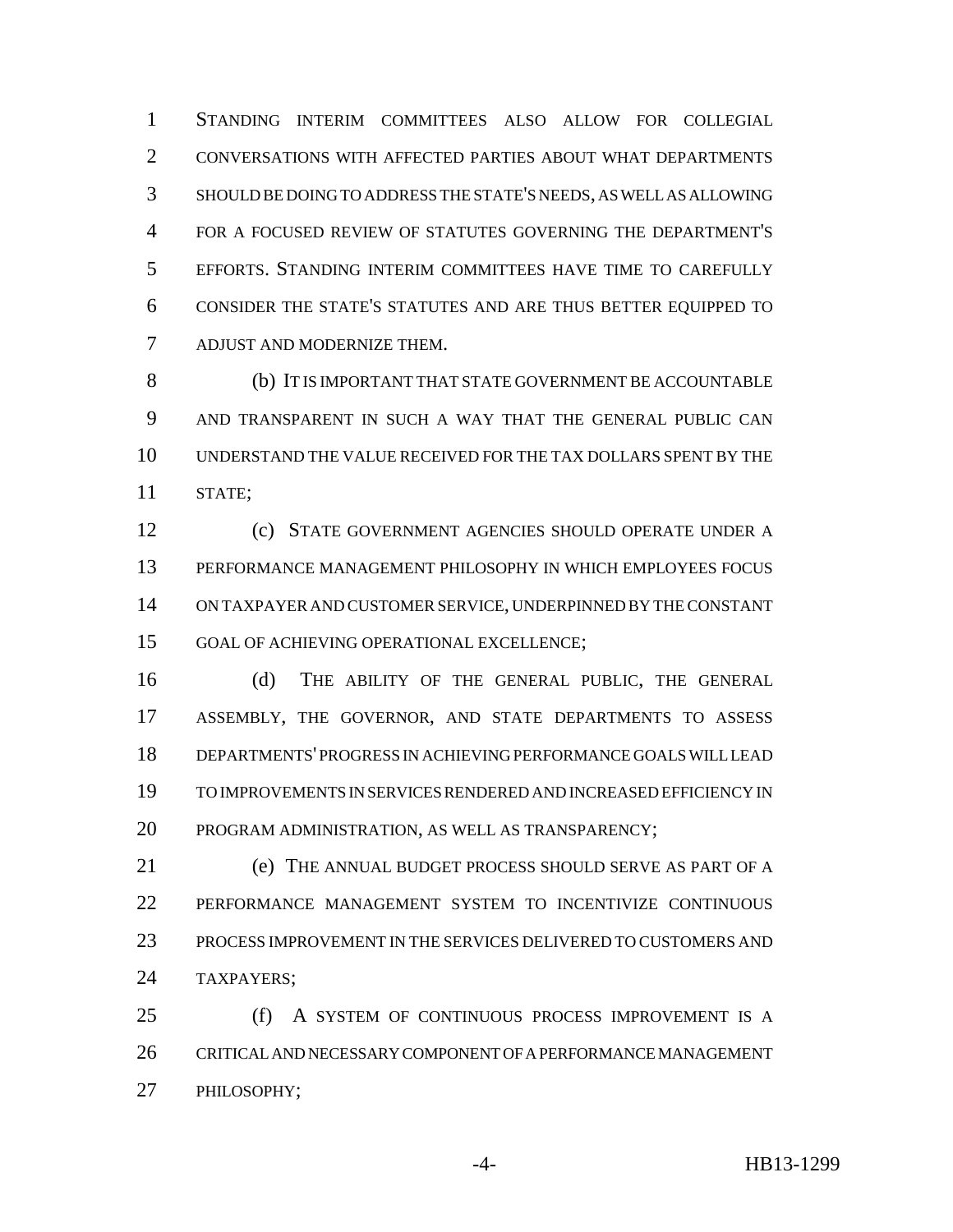(g) MEASURES FOR EVALUATING THE PERFORMANCE OF STATE DEPARTMENTS SHOULD BE INTEGRATED INTO A FORMAL STATE PLANNING PROCESS;

 (h) A PERFORMANCE MANAGEMENT SYSTEM WILL BE MORE USEFUL AND RELIABLE FOR THE GENERAL ASSEMBLY AND THE PUBLIC IF PERFORMANCE AUDITS OF THE DEPARTMENTS ARE COMPLETED; AND

 (i) DEPARTMENTS NEED STATUTORY AUTHORITY AND FLEXIBILITY TO USE THEIR RESOURCES IN THE BEST POSSIBLE WAY TO BETTER SERVE THE PEOPLE OF COLORADO THROUGH THE EFFECTIVE ADMINISTRATION AND DELIVERY OF GOVERNMENTAL PROGRAMS AND SERVICES.

 **2-7-202. Definitions.** AS USED IN THIS PART 2, UNLESS THE CONTEXT OTHERWISE REQUIRES:

 (1) "COLORADO COMMISSION ON CRIMINAL AND JUVENILE JUSTICE" MEANS THE COLORADO COMMISSION ON CRIMINAL AND JUVENILE JUSTICE CREATED IN SECTION 16-11.3-102, C.R.S.

 (2) "COLORADO COMMISSION ON HIGHER EDUCATION" MEANS THE COLORADO COMMISSION ON HIGHER EDUCATION CREATED IN SECTION 23-1-102, C.R.S.

 (3) "COLORADO ENERGY OFFICE" MEANS THE COLORADO ENERGY OFFICE CREATED IN SECTION 24-38.5-101, C.R.S.

 (4) "CONTINUOUS PROCESS IMPROVEMENT SYSTEM" MEANS A 22 SYSTEM BASED ON LEAN GOVERNMENT PRINCIPLES OR ANOTHER WIDELY ACCEPTED BUSINESS PROCESS IMPROVEMENT SYSTEM BY WHICH A DEPARTMENT ENGAGES IN SPECIFIC ACTIVITIES THAT HAVE THE PURPOSE OF INCREASING EFFICIENCY AND ELIMINATING WASTE IN THE PROCESSES USED TO DELIVER GOODS AND SERVICES TO TAXPAYERS AND CUSTOMERS OF STATE GOVERNMENT. A "CONTINUOUS PROCESS IMPROVEMENT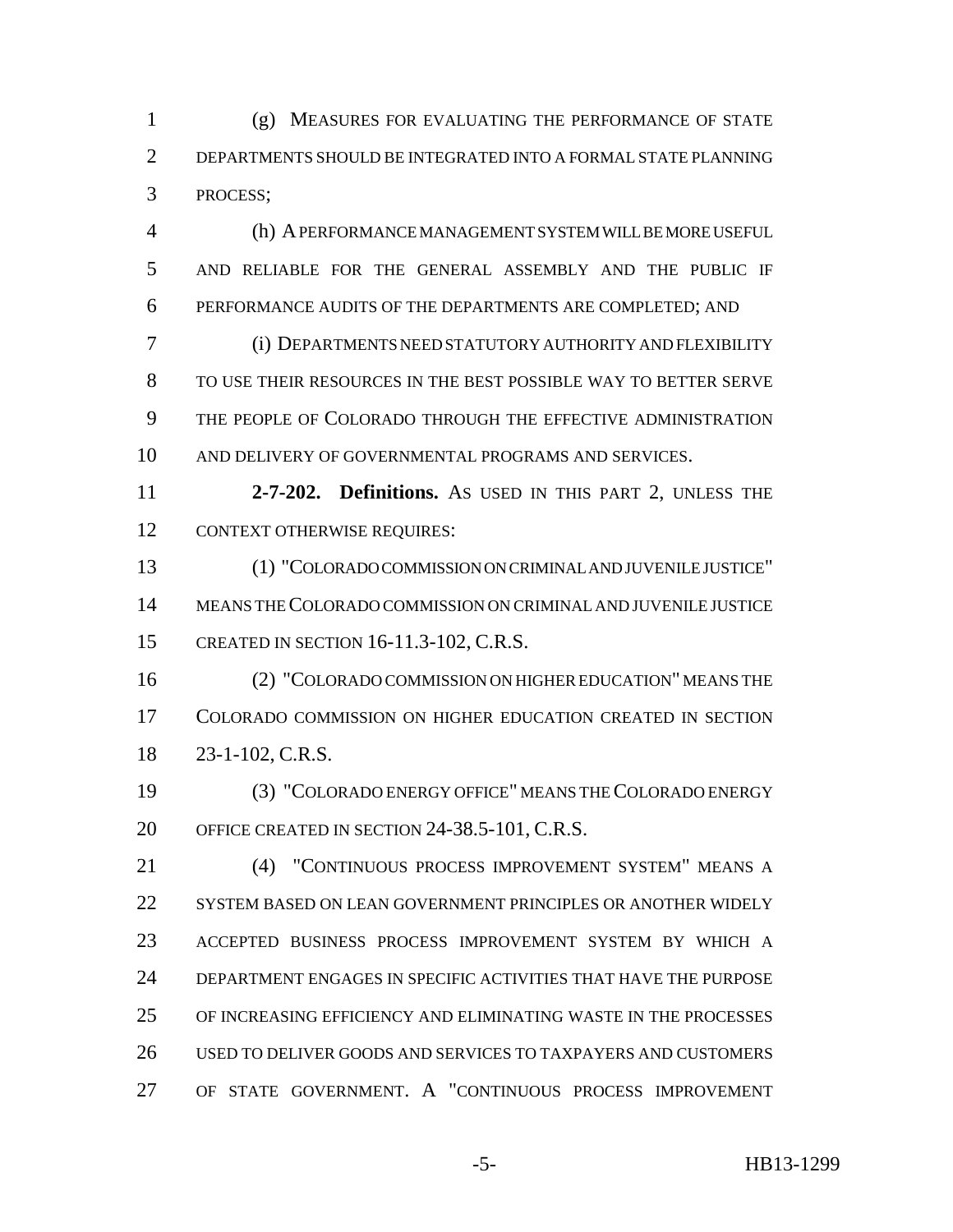SYSTEM" INCLUDES MEASURING THE OUTCOMES OF SUCH IMPROVEMENTS AND MAY INVOLVE SOME OR ALL OF THE FOLLOWING STRATEGIES:

 (a) THE DEVELOPMENT OF A PROCESS MAP THAT DESCRIBES THE PROCEDURES BY WHICH A DEPARTMENT PRODUCES GOODS OR SERVES ITS CUSTOMERS;

 (b) SPECIFIC ACTIVITIES TO RAPIDLY IMPROVE A DEPARTMENT'S PROCESSES THAT WILL INCREASE VALUE OR DECREASE STAFF TIME, INVENTORY, DEFECTS, OVERPRODUCTION, COMPLEXITY, DELAYS, OR EXCESSIVE MOVEMENT;

 (c) THE INVOLVEMENT OF DEPARTMENT EMPLOYEES AT ALL LEVELS IN MAPPING A DEPARTMENT'S PROCESSES AND IN MAKING RECOMMENDATIONS FOR IMPROVEMENTS, WITH SPECIFIC IMPORTANCE PLACED ON THE INVOLVEMENT OF DEPARTMENT EMPLOYEES CLOSEST TO THE CUSTOMER OR END USER OF THE STATE GOVERNMENT PRODUCT OR SERVICE;

 (d) PROVIDING THE MEANS TO MEASURE EACH PROCESS IN ORDER TO DEMONSTRATE THE EFFECTIVENESS OF EACH PROCESS OR PROCESS IMPROVEMENT; AND

 (e) THE TRAINING OF DEPARTMENT EMPLOYEES FOR PURPOSES OF MENTORING AND TRAINING OTHER DEPARTMENT EMPLOYEES IN CONTINUOUS PROCESS IMPROVEMENT METHODOLOGIES.

22 (5) (a) "DEPARTMENT" MEANS THE JUDICIAL DEPARTMENT, THE OFFICE OF STATE PUBLIC DEFENDER, THE OFFICE OF ALTERNATE DEFENSE COUNSEL, THE OFFICE OF THE CHILD'S REPRESENTATIVE, THE PUBLIC EMPLOYEES' RETIREMENT ASSOCIATION, THE COLORADO COMMISSION ON CRIMINAL AND JUVENILE JUSTICE, THE COLORADO COMMISSION ON HIGHER EDUCATION, THE COLORADO ENERGY OFFICE, THE OFFICE OF ECONOMIC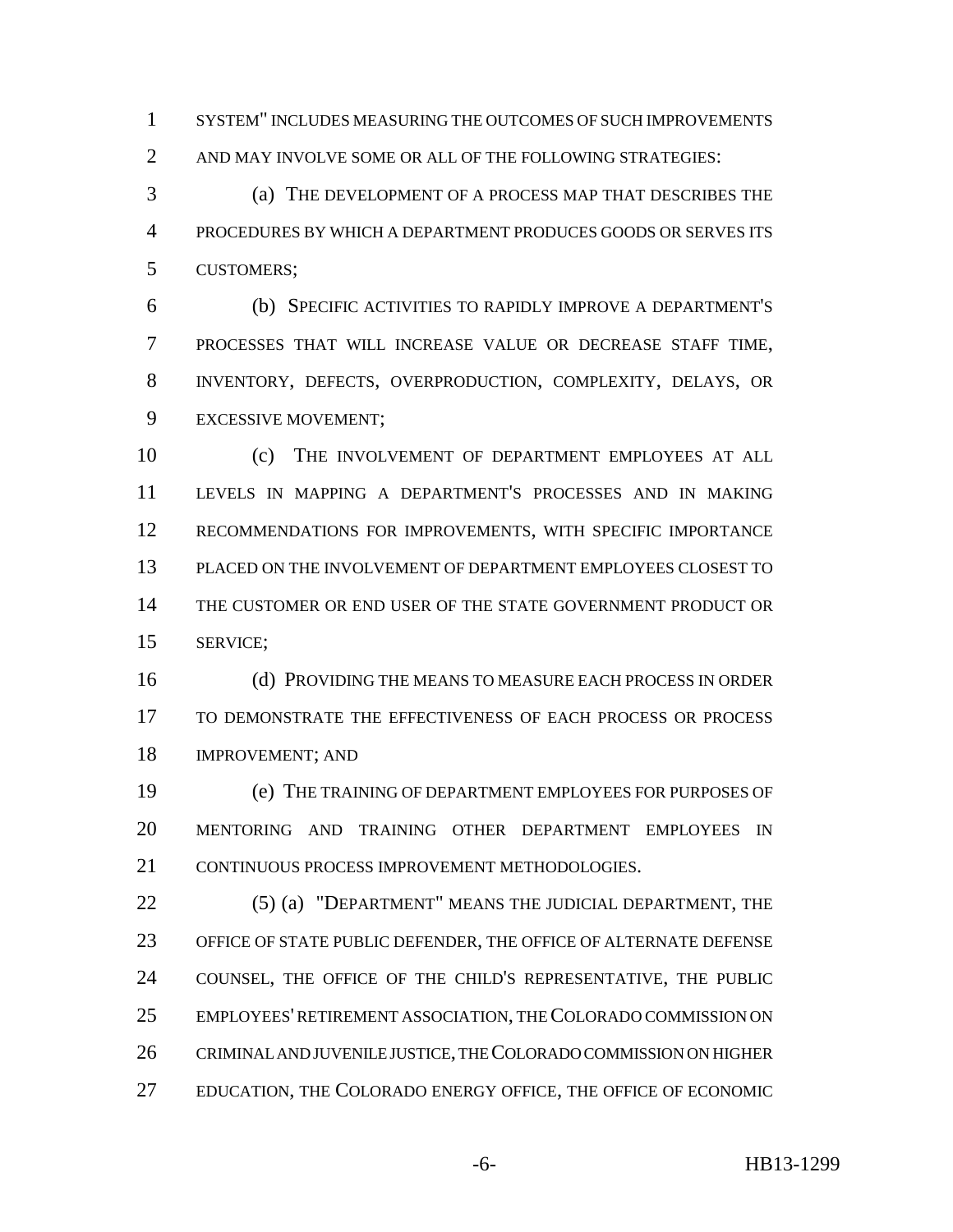DEVELOPMENT, AND THE PRINCIPAL DEPARTMENTS OF THE EXECUTIVE BRANCH OF STATE GOVERNMENT AS SPECIFIED IN SECTION 24-1-110, C.R.S., INCLUDING ANY DIVISION, OFFICE, AGENCY, OR OTHER UNIT CREATED WITHIN A PRINCIPAL DEPARTMENT.

 (b) FOR PURPOSES OF THE REQUIREMENTS OF SECTION 2-7-211 (3), "DEPARTMENT" MEANS THE PRINCIPAL DEPARTMENTS OF THE EXECUTIVE BRANCH OF STATE GOVERNMENT AS SPECIFIED IN SECTION 24-1-110, C.R.S., INCLUDING ANY DIVISION, OFFICE, AGENCY, OR OTHER UNIT CREATED WITHIN A PRINCIPAL DEPARTMENT.

 (6) "DEPARTMENTAL REGULATORY AGENDA" MEANS A DOCUMENT PREPARED BY EACH PRINCIPAL DEPARTMENT OF THE EXECUTIVE BRANCH OF STATE GOVERNMENT AND SUBMITTED TO THE GENERAL ASSEMBLY AND 13 MADE AVAILABLE TO THE PUBLIC AS DESCRIBED IN SECTION 2-7-211 (3). THE "DEPARTMENTAL REGULATORY AGENDA" CONTAINS THE FOLLOWING INFORMATION:

 (a) A LIST OF NEW RULES OR REVISIONS TO EXISTING RULES THAT THE DEPARTMENT EXPECTS TO PROPOSE IN THE NEXT CALENDAR YEAR;

 (b) THE STATUTORY OR OTHER BASIS FOR ADOPTION OF THE PROPOSED RULES;

20 (c) THE PURPOSE OF THE PROPOSED RULES;

21 (d) THE CONTEMPLATED SCHEDULE FOR ADOPTION OF THE RULES: (e) AN IDENTIFICATION AND LISTING OF PERSONS OR PARTIES THAT 23 MAY BE AFFECTED POSITIVELY OR NEGATIVELY BY THE RULES; AND

**(f) COMMENCING WITH DEPARTMENTAL REGULATORY AGENDAS** 25 SUBMITTED ON AND AFTER NOVEMBER 1, 2013, A LIST AND BRIEF SUMMARY OF ALL PERMANENT AND TEMPORARY RULES ACTUALLY ADOPTED SINCE THE PREVIOUS DEPARTMENTAL REGULATORY AGENDA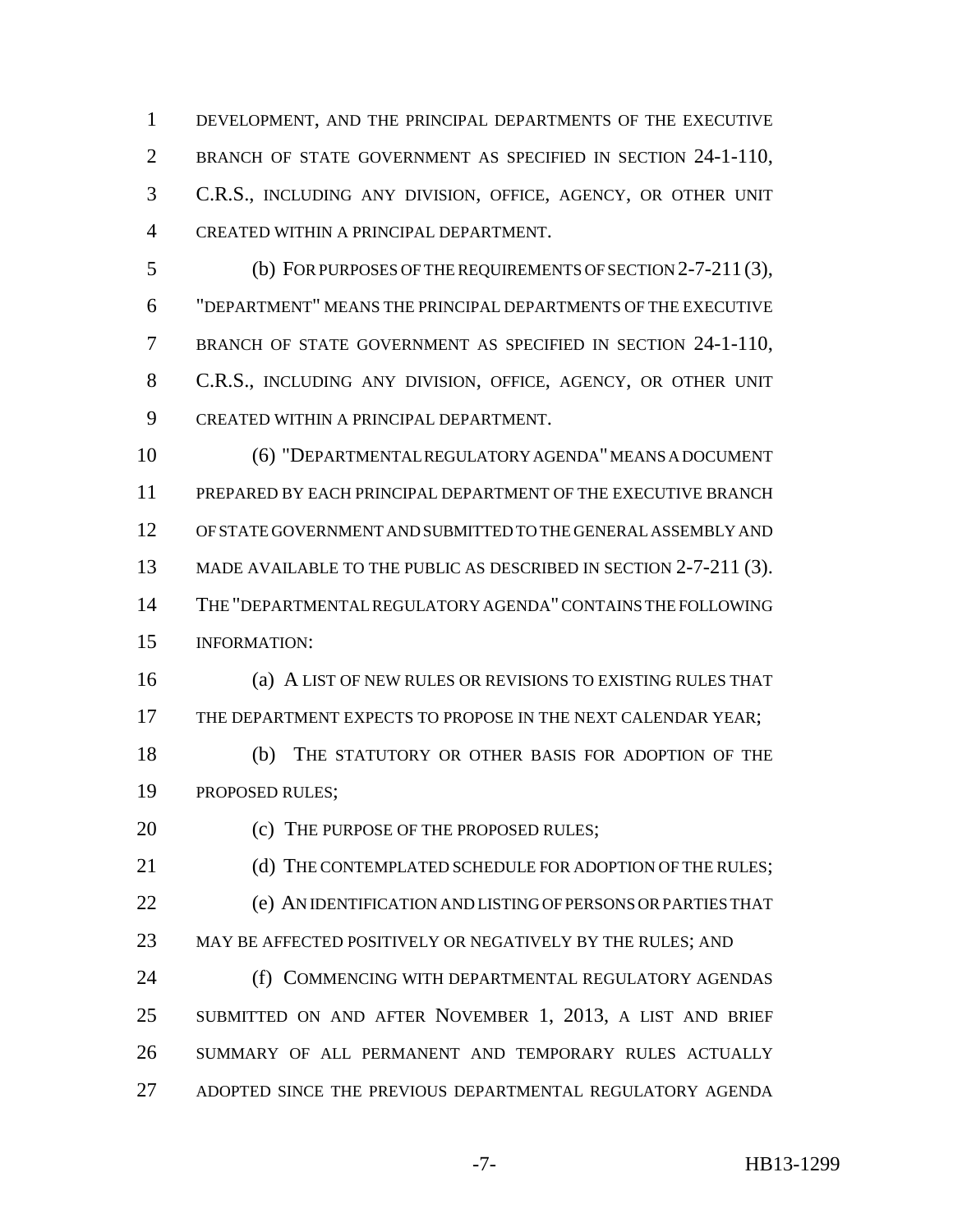WAS FILED.

 (7) "JOINT BUDGET COMMITTEE" MEANS THE JOINT BUDGET COMMITTEE ESTABLISHED IN SECTION 2-3-201.

 (8) "LEGISLATIVE AUDIT COMMITTEE" MEANS THE LEGISLATIVE AUDIT COMMITTEE CREATED IN SECTION 2-3-101 (1).

 (9) "LEGISLATIVE COUNCIL" OR "EXECUTIVE COMMITTEE OF THE LEGISLATIVE COUNCIL" MEANS THE LEGISLATIVE COUNCIL OR EXECUTIVE COMMITTEE OF THE LEGISLATIVE COUNCIL CREATED IN SECTION 2-3-301.

 (10) "OFFICE OF ALTERNATE DEFENSE COUNSEL" MEANS THE OFFICE OF ALTERNATE DEFENSE COUNSEL CREATED IN SECTION 21-2-101, C.R.S.

 (11) "OFFICE OF ECONOMIC DEVELOPMENT" MEANS THE COLORADO OFFICE OF ECONOMIC DEVELOPMENT CREATED IN SECTION 24-38.5-101, C.R.S.

 (12) "OFFICE OF STATE PLANNING AND BUDGETING" MEANS THE OFFICE OF STATE PLANNING AND BUDGETING CREATED IN SECTION 24-37-102, C.R.S.

 (13) "OFFICE OF STATE PUBLIC DEFENDER" MEANS THE OFFICE OF 19 STATE PUBLIC DEFENDER CREATED IN SECTION 21-1-101, C.R.S.

 (14) "OFFICE OF THE CHILD'S REPRESENTATIVE" MEANS THE OFFICE OF THE CHILD'S REPRESENTATIVE CREATED IN SECTION 13-91-104,C.R.S. (15) "PERFORMANCE EVALUATION" MEANS A REGULAR REVIEW OF A DEPARTMENT'S OUTCOMES AS COMPARED TO ITS PUBLISHED PERFORMANCE GOALS.THE PERFORMANCE EVALUATION SHALL BE BASED ON ACTUAL HISTORICAL INFORMATION.

 (16) "PERFORMANCE GOAL" MEANS A SPECIFIC, QUANTIFIABLE GOAL RELATED TO A PERFORMANCE MEASURE ADOPTED BY A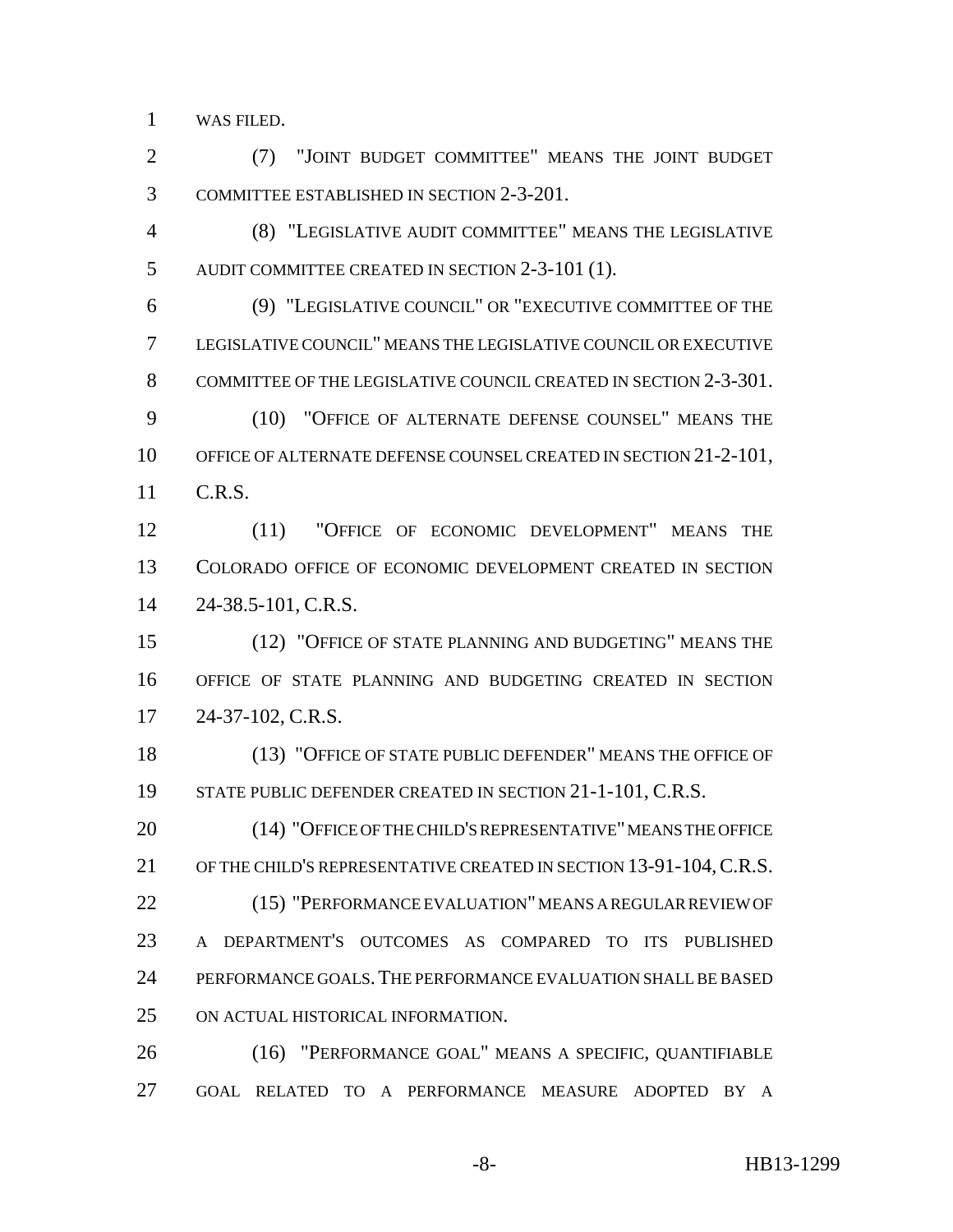DEPARTMENT.

 (17) "PERFORMANCE MANAGEMENT SYSTEM" MEANS A FORMAL SYSTEM OF MANAGING THE PROCESSES AND OPERATIONS OF DEPARTMENTS.

 (18) "PERFORMANCE MEASURE" MEANS A QUANTITATIVE INDICATOR USED TO ASSESS THE OPERATIONAL PERFORMANCE OF A DEPARTMENT PURSUANT TO A PUBLISHED PERFORMANCE PLAN. A PERFORMANCE MEASURE SHOULD APPLY TO ACTIVITIES DIRECTLY UNDER THE INFLUENCE OF A DEPARTMENT AND SHOULD DEMONSTRATE THE DEPARTMENT'S EFFICIENCY AND EFFECTIVENESS IN DELIVERING GOODS OR SERVICES TO CUSTOMERS AND TAXPAYERS. PERFORMANCE MEASURES SHOULD BE REASONABLY UNDERSTANDABLE TO THE PUBLIC.

 (19) "PERFORMANCE PLAN" MEANS A DOCUMENT PREPARED BY A DEPARTMENT AS PART OF A PERFORMANCE MANAGEMENT SYSTEM. A PERFORMANCE PLAN MUST INCORPORATE THE IMPACT OF MANAGEMENT STRATEGIES AND CONTINUOUS PROCESS IMPROVEMENT ACTIVITIES ON THE COSTS AND EFFICIENCY OF DELIVERING GOODS AND SERVICES TO TAXPAYERS AND CUSTOMERS OF STATE GOVERNMENT.

 (20) "PROCESS MAP" MEANS A WRITTEN OR VISUAL PRESENTATION THAT DESCRIBES THE STEPS INVOLVED IN PRODUCING A PRODUCT OR SERVICE FROM BEGINNING TO END.

 (21) "PUBLIC EMPLOYEES' RETIREMENT ASSOCIATION" MEANS THE PUBLIC EMPLOYEES' RETIREMENT ASSOCIATION CREATED IN ARTICLE 51 OF TITLE 24, C.R.S.

 (22) "STANDING INTERIM COMMITTEE" MEANS THE STANDING EDUCATION INTERIM COMMITTEE CREATED IN SECTION 2-7-203, THE STANDING HEALTH CARE AND HUMAN SERVICES INTERIM COMMITTEE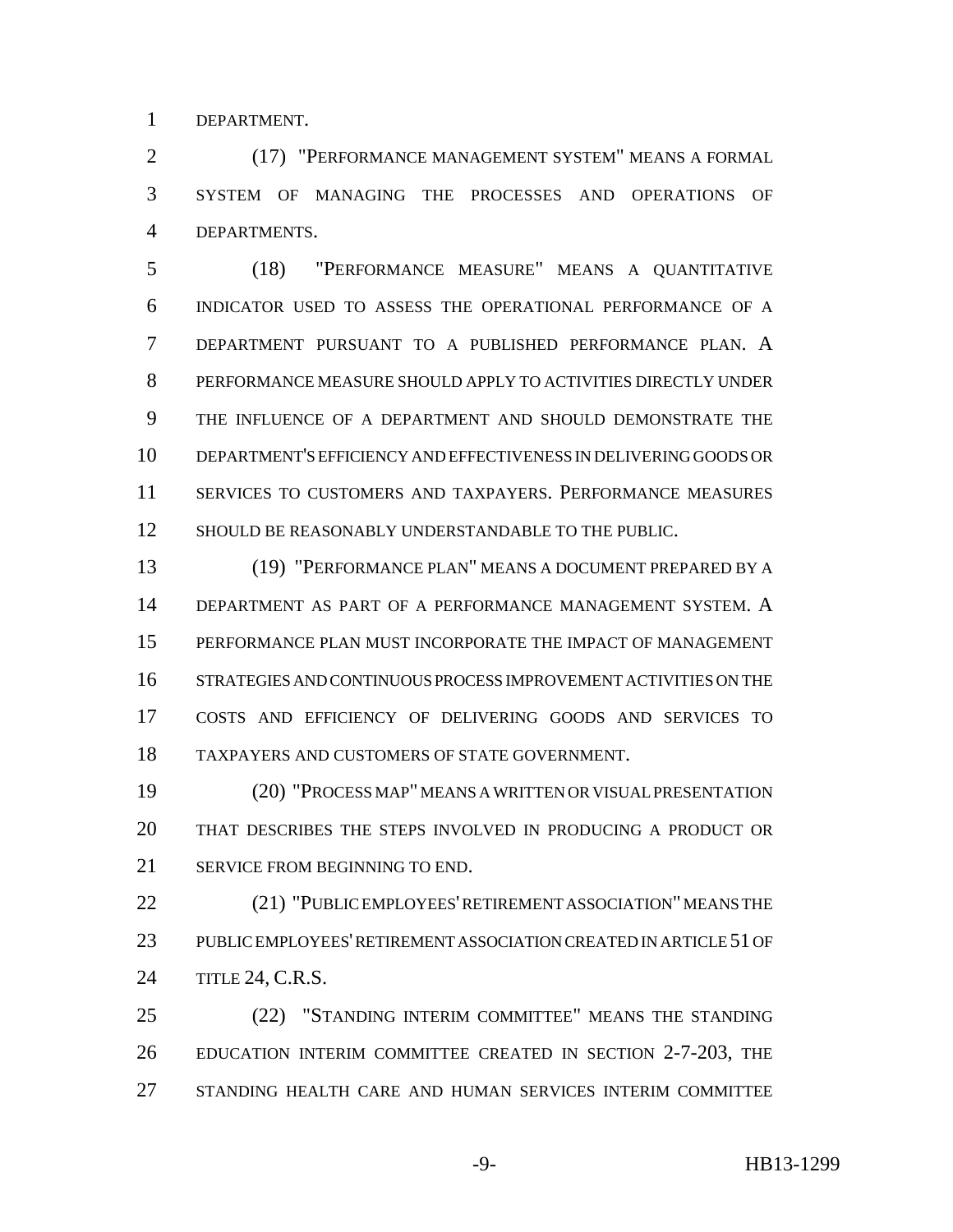CREATED IN SECTION 2-7-204, THE STANDING JUDICIARY AND CRIMINAL 2 JUSTICE INTERIM COMMITTEE CREATED IN SECTION 2-7-205, THE STANDING SCIENCE AND ENERGY INTERIM COMMITTEE CREATED IN SECTION 2-7-206, THE STANDING FINANCE AND BUSINESS INTERIM COMMITTEE CREATED IN SECTION 2-7-207, THE STANDING STATE AND LOCAL GOVERNMENT AND MILITARY AFFAIRS INTERIM COMMITTEE CREATED IN SECTION 2-7-208, AND THE STANDING TRANSPORTATION INTERIM COMMITTEE CREATED IN **SECTION 2-7-209.** 

 (23) "STATE AUDITOR" MEANS THE STATE AUDITOR DESCRIBED IN SECTION 2-3-102.

 **2-7-203. Standing education interim committee established - duties.** (1) THERE IS HEREBY ESTABLISHED A STANDING INTERIM COMMITTEE OF THE SENATE AND HOUSE OF REPRESENTATIVES KNOWN AS THE STANDING EDUCATION INTERIM COMMITTEE, CONSISTING OF FIVE MEMBERS OF THE HOUSE OF REPRESENTATIVES, THREE OF WHOM ARE APPOINTED BY THE SPEAKER OF THE HOUSE OF REPRESENTATIVES AND TWO OF WHOM ARE APPOINTED BY THE MINORITY LEADER OF THE HOUSE OF REPRESENTATIVES, AND FIVE MEMBERS OF THE SENATE, THREE OF WHOM ARE APPOINTED BY THE PRESIDENT OF THE SENATE AND TWO OF WHOM ARE APPOINTED BY THE MINORITY LEADER OF THE SENATE. WHEN POSSIBLE, APPOINTED MEMBERS SHALL BE SELECTED FROM THE HOUSE AND SENATE EDUCATION COMMITTEES OR SUCH SUCCESSOR COMMITTEES. THE MEMBERS OF THE COMMITTEE SHOULD HAVE EXPERIENCE WITH ISSUES AND POLICIES RELATED TO PRESCHOOL THROUGH POSTSECONDARY EDUCATION, INCLUDING BASIC ADULT EDUCATION. THE MEMBERS OF THE COMMITTEE SHALL BE APPOINTED NO LATER THAN THE JULY 1 PRECEDING THE INTERIM BETWEEN LEGISLATIVE SESSIONS IN WHICH THE COMMITTEE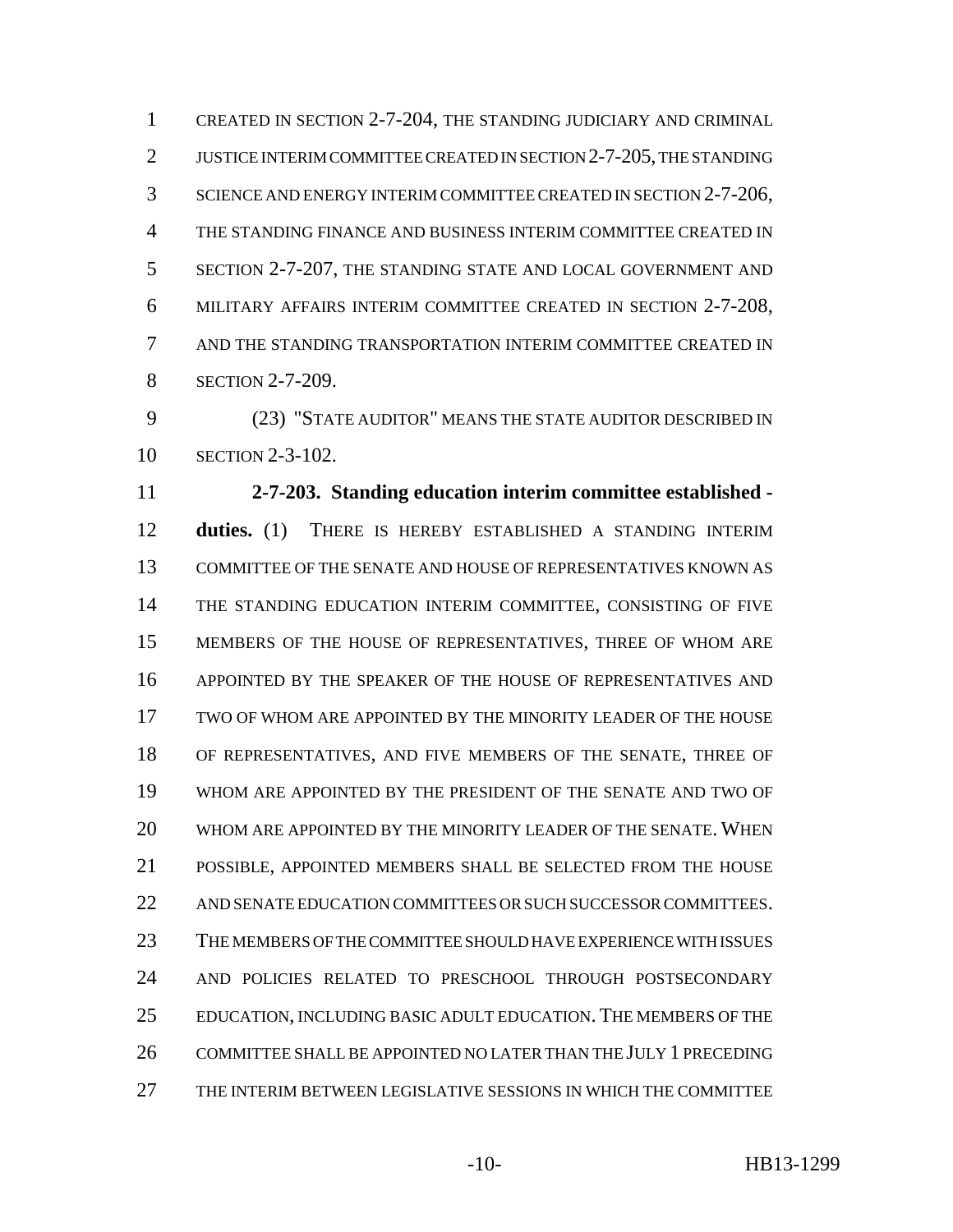WILL MEET.THE COMMITTEE SHALL MEET DURING THE INTERIM BETWEEN LEGISLATIVE SESSIONS AS SPECIFIED IN SECTION 2-7-210.

 (2) TO EXPEDITE THE WORK OF THE STANDING EDUCATION INTERIM COMMITTEE, APPOINTEES MAY BE DESIGNATED AFTER THE GENERAL ELECTION AND PRIOR TO THE CONVENING OF THE GENERAL ASSEMBLY AT WHICH SUCH COMMITTEE IS TO SERVE, WHETHER SUCH APPOINTEES ARE MEMBERS OF THE THEN-CURRENT GENERAL ASSEMBLY OR MEMBERS-ELECT OF THE NEXT GENERAL ASSEMBLY, OR BOTH; AND SUCH APPOINTEES HAVE ALL THE POWERS AND DUTIES AND ARE ENTITLED TO THE SAME COMPENSATION AND EXPENSE ALLOWANCE AS MEMBERS DULY 11 APPOINTED UNDER THE PROVISIONS OF SUBSECTION (1) OF THIS SECTION.

 (3) THE STANDING EDUCATION INTERIM COMMITTEE SHALL ELECT A CHAIR AND A VICE-CHAIR, ONE FROM THE MEMBERS OF THE SENATE SERVING ON THE COMMITTEE AND ONE FROM THE MEMBERS OF THE HOUSE OF REPRESENTATIVES SERVING ON THE COMMITTEE.A MEMBER FROM THE HOUSE OF REPRESENTATIVES SHALL BE THE CHAIR OF THE COMMITTEE DURING THE FIRST INTERIM BETWEEN LEGISLATIVE SESSIONS THAT THE COMMITTEE MEETS AND VICE-CHAIR DURING THE SECOND INTERIM BETWEEN LEGISLATIVE SESSIONS THAT THE COMMITTEE MEETS.A MEMBER FROM THE SENATE SHALL BE THE CHAIR DURING THE SECOND INTERIM BETWEEN LEGISLATIVE SESSIONS THAT THE COMMITTEE MEETS AND VICE-CHAIR DURING THE FIRST INTERIM BETWEEN LEGISLATIVE SESSIONS THAT THE COMMITTEE MEETS. THE CHAIR AND VICE-CHAIR SHALL 24 ALTERNATE AS SPECIFIED IN THIS SUBSECTION (3) DURING EVERY INTERIM BETWEEN LEGISLATIVE SESSIONS THAT THE COMMITTEE MEETS.

26 (4) THE STANDING EDUCATION INTERIM COMMITTEE SHALL FOLLOW THE RULES OF PROCEDURE OF THE HOUSE REPRESENTED BY THE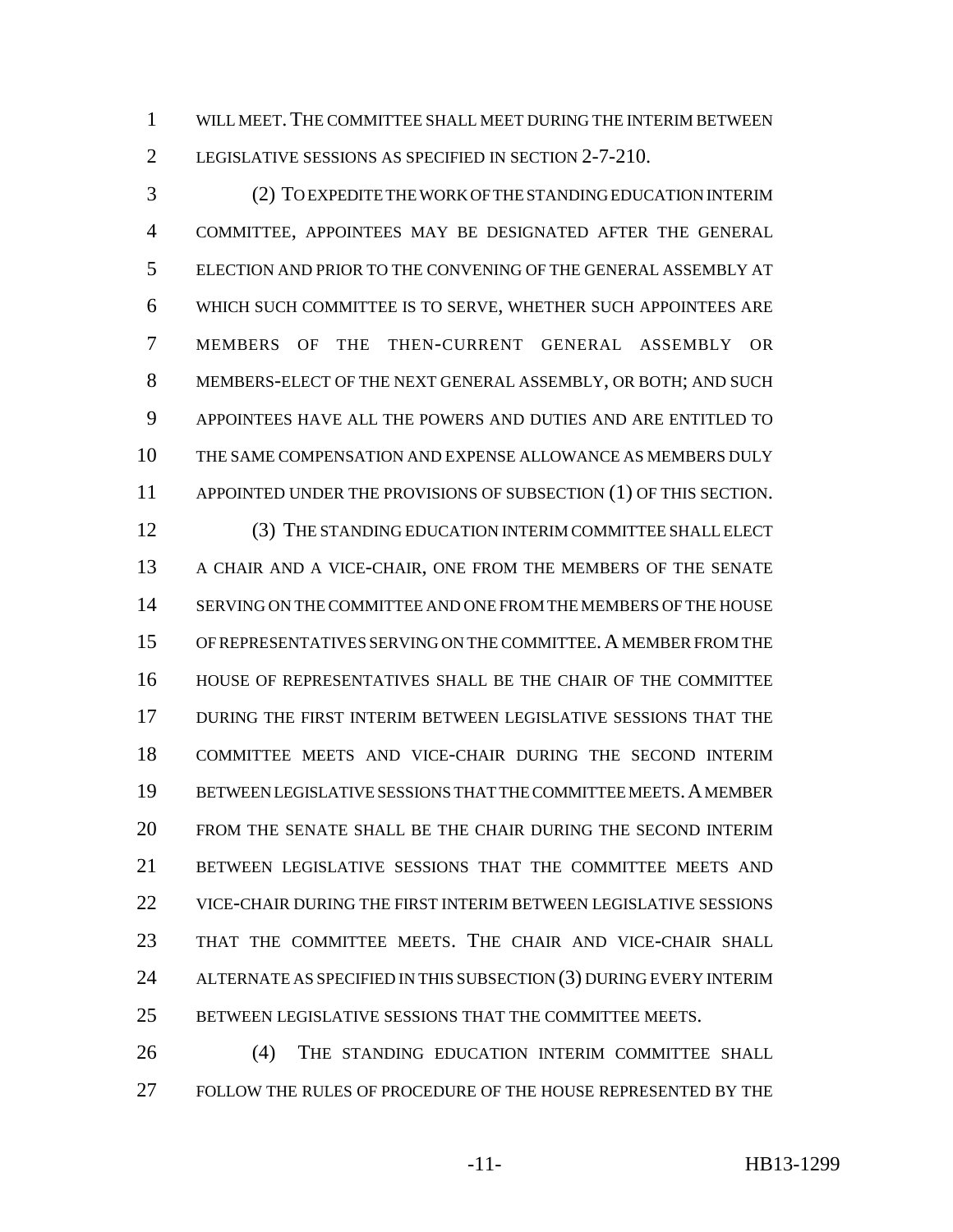CHAIR.

 (5) THE MEMBERS OF THE STANDING EDUCATION INTERIM COMMITTEE, NOT INCLUDING ANY LEGISLATIVE MEMBERS APPOINTED TO A TASK FORCE AS ALLOWED PURSUANT TO SUBSECTION (8) OF THIS SECTION, ARE ENTITLED TO RECEIVE THE USUAL PER DIEM AND NECESSARY TRAVEL AND EXPENSES AS PROVIDED FOR MEMBERS OF THE GENERAL ASSEMBLY WHO ATTEND INTERIM COMMITTEE MEETINGS PURSUANT TO **SECTION 2-2-307.** 

 (6) (a) THE STANDING EDUCATION INTERIM COMMITTEE MAY DEVELOP AND MAKE RECOMMENDATIONS CONCERNING ISSUES AND POLICIES RELATED TO PRESCHOOL THROUGH POSTSECONDARY EDUCATION, 12 INCLUDING BASIC ADULT EDUCATION.

 (b) THE STANDING EDUCATION INTERIM COMMITTEE MAY GIVE GUIDANCE AND DIRECTION IN THE DEVELOPMENT OF ITS POLICIES AND PROGRAMS AND PROVIDE LEGISLATIVE OVERVIEW OF AND INPUT REGARDING THE IMPLEMENTATION OF ITS POLICIES AND PROGRAMS TO:

17 (I) THE DEPARTMENT OF EDUCATION;

18 (II) THE DEPARTMENT OF HIGHER EDUCATION;

(III) THE COLORADO COMMISSION ON HIGHER EDUCATION;

20 (IV) THE STATE BOARD OF LAND COMMISSIONERS IN THE DEPARTMENT OF NATURAL RESOURCES; AND

**(V) ANY OTHER DEPARTMENT OR POLITICAL SUBDIVISION OF THE**  STATE THAT REGULATES PRESCHOOL THROUGH POSTSECONDARY EDUCATION, INCLUDING BASIC ADULT EDUCATION.

 (c) THE STANDING EDUCATION INTERIM COMMITTEE SHALL REVIEW ANY MATTERS ASSIGNED BY THE LEGISLATIVE COUNCIL AS SPECIFIED IN SECTION 2-7-210.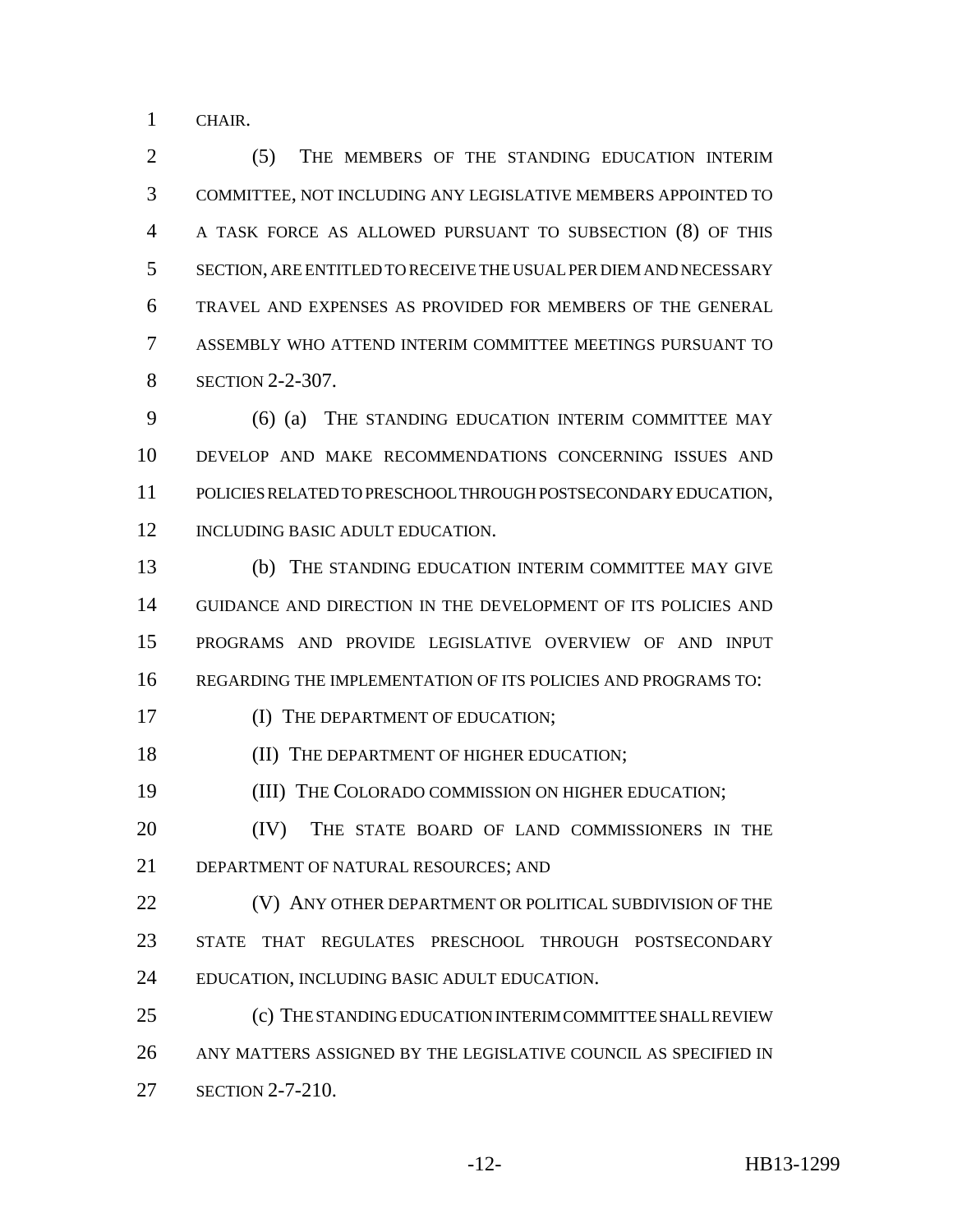1 (d) (I) THE STANDING EDUCATION INTERIM COMMITTEE SHALL REVIEW THE PERFORMANCE PLANS OF THE DEPARTMENT OF EDUCATION AND THE DEPARTMENT OF HIGHER EDUCATION AND SHALL ALLOW TIME FOR PUBLIC TESTIMONY REGARDING SUCH PERFORMANCE PLANS.

 (II) ALL LOCAL GOVERNMENT ENTITIES ARE ENCOURAGED TO ATTEND THE MEETINGS OF THE STANDING EDUCATION INTERIM COMMITTEE TO PROVIDE TESTIMONY OR TO SUBMIT AN OFFICIAL POSITION LETTER TO THE COMMITTEE REGARDING ANY LOCAL IMPACT OF A DEPARTMENT'S PERFORMANCE PLAN.

 (e) THE STANDING EDUCATION INTERIM COMMITTEE SHALL REVIEW ANY DEPARTMENTAL REGULATORY AGENDAS THAT IT RECEIVES PURSUANT TO SECTION 2-7-211 (3).

 (7) THE STANDING EDUCATION INTERIM COMMITTEE MAY CONSULT WITH EXPERTS IN THE FIELDS OF PRESCHOOL THROUGH POSTSECONDARY EDUCATION, INCLUDING BASIC ADULT EDUCATION, AND MAY CONSULT WITH THE PERSONNEL OF THE DEPARTMENT OF EDUCATION, THE DEPARTMENT OF HIGHER EDUCATION, THE COMMISSION ON HIGHER EDUCATION, AND THE STATE BOARD OF LAND COMMISSIONERS IN THE DEPARTMENT OF NATURAL RESOURCES AS MAY BE NECESSARY. ALL PERSONNEL OF THE DEPARTMENT OF EDUCATION, THE DEPARTMENT OF HIGHER EDUCATION, THE COMMISSION ON HIGHER EDUCATION, OR THE STATE BOARD OF LAND COMMISSIONERS IN THE DEPARTMENT OF NATURAL RESOURCES, OR ANY OTHER DEPARTMENT THAT REGULATES PRESCHOOL THROUGH POSTSECONDARY EDUCATION, INCLUDING BASIC ADULT EDUCATION, SHALL COOPERATE WITH THE COMMITTEE AND WITH ANY PERSONS ASSISTING THE COMMITTEE IN CARRYING OUT ITS DUTIES PURSUANT TO THIS SECTION.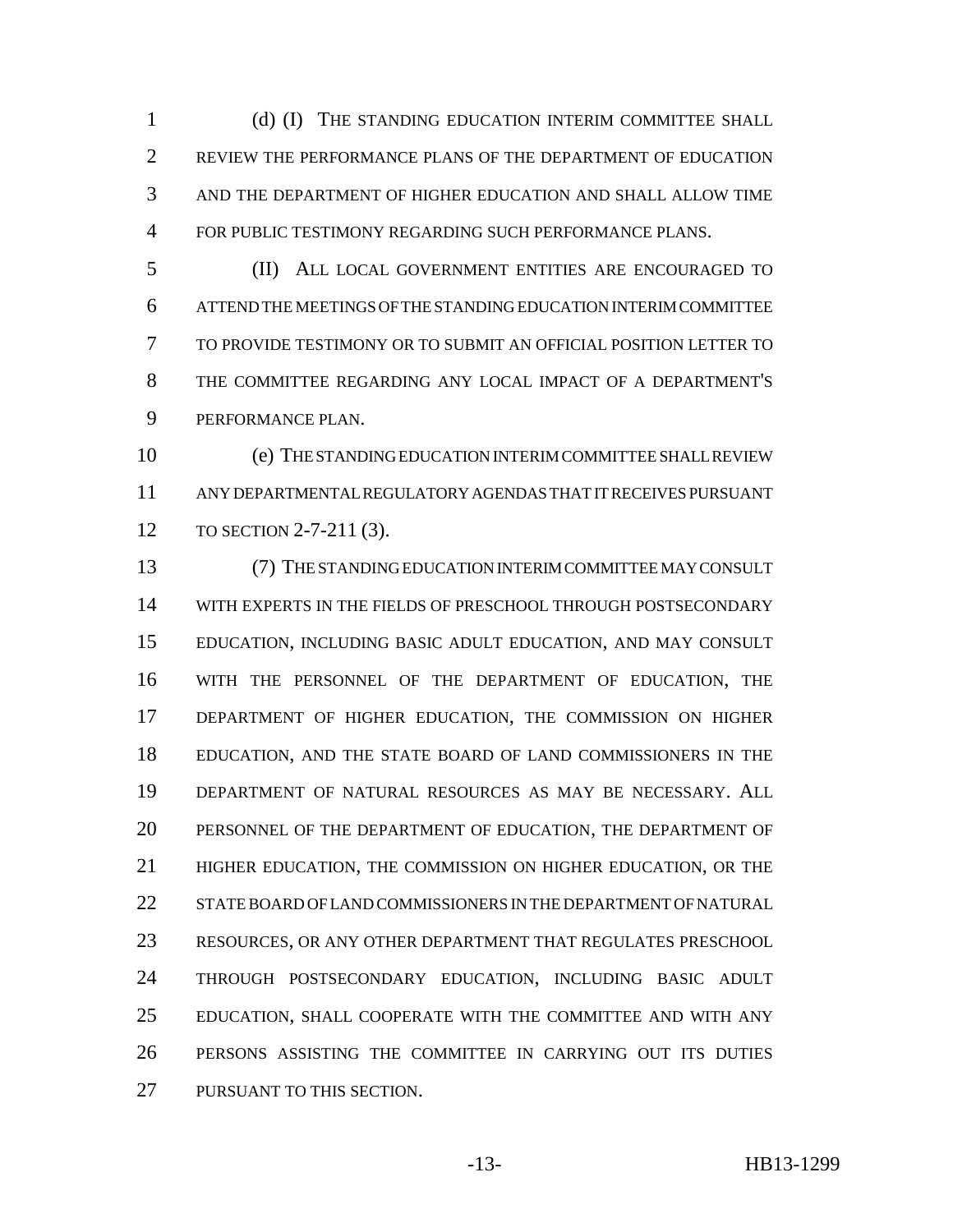(8) THE STANDING EDUCATION INTERIM COMMITTEE MAY APPOINT 2 NO MORE THAN TWO TASK FORCES MADE UP OF PERSONS FROM THE COMMUNITY, INCLUDING LEGISLATIVE MEMBERS WHO ARE EITHER ON OR NOT ON THE COMMITTEE, WHO HAVE SPECIAL INTEREST OR EXPERTISE IN A PARTICULAR POLICY ISSUE BEING STUDIED DURING AN INTERIM BETWEEN LEGISLATIVE SESSIONS. THE COMMITTEE MAY APPOINT TO THE TASK FORCE THE LEGISLATIVE MEMBER WHO REQUESTED THE POLICY ISSUE BE INCLUDED ON THE COMMITTEE'S AGENDA AS SPECIFIED IN SECTION 2-7-210. IN APPOINTING A TASK FORCE, THE COMMITTEE SHALL, TO THE EXTENT POSSIBLE, MAINTAIN THE BALANCE OF POLITICAL PARTIES THAT EXISTS ON THE COMMITTEE. A TASK FORCE SHALL OPERATE IN AN ADVISORY CAPACITY TO THE STANDING EDUCATION INTERIM COMMITTEE AND REPORT TO THE COMMITTEE AS OFTEN AS REQUESTED BY THE CHAIR. ALL MEMBERS OF A TASK FORCE SHALL SERVE WITHOUT COMPENSATION AND WITHOUT REIMBURSEMENT FOR EXPENSES. A TASK FORCE MAY ACCEPT DONATIONS OF IN-KIND SERVICES FROM A NONPROFIT ORGANIZATION IN FULFILLING ITS DUTIES OF ADVISING THE COMMITTEE.

 (9) THE STANDING EDUCATION INTERIM COMMITTEE MAY HOLD MEETINGS OUTSIDE OF THE DENVER METRO AREA TO HEAR PUBLIC TESTIMONY REGARDING MATTERS ON ITS AGENDA. IF THE COMMITTEE WISHES TO HOLD SUCH MEETINGS, PERMISSION FOR INCURRING ANY EXPENSES FOR WHICH REIMBURSEMENT MAY BE CLAIMED SHALL BE 23 SOUGHT AS SPECIFIED IN SECTION 2-2-307 (4) PRIOR TO SCHEDULING ANY 24 SUCH MEETINGS.

 (10) LEGISLATION RECOMMENDED BY THE STANDING EDUCATION INTERIM COMMITTEE MUST BE TREATED AS LEGISLATION RECOMMENDED BY AN INTERIM LEGISLATIVE COMMITTEE FOR PURPOSES OF ANY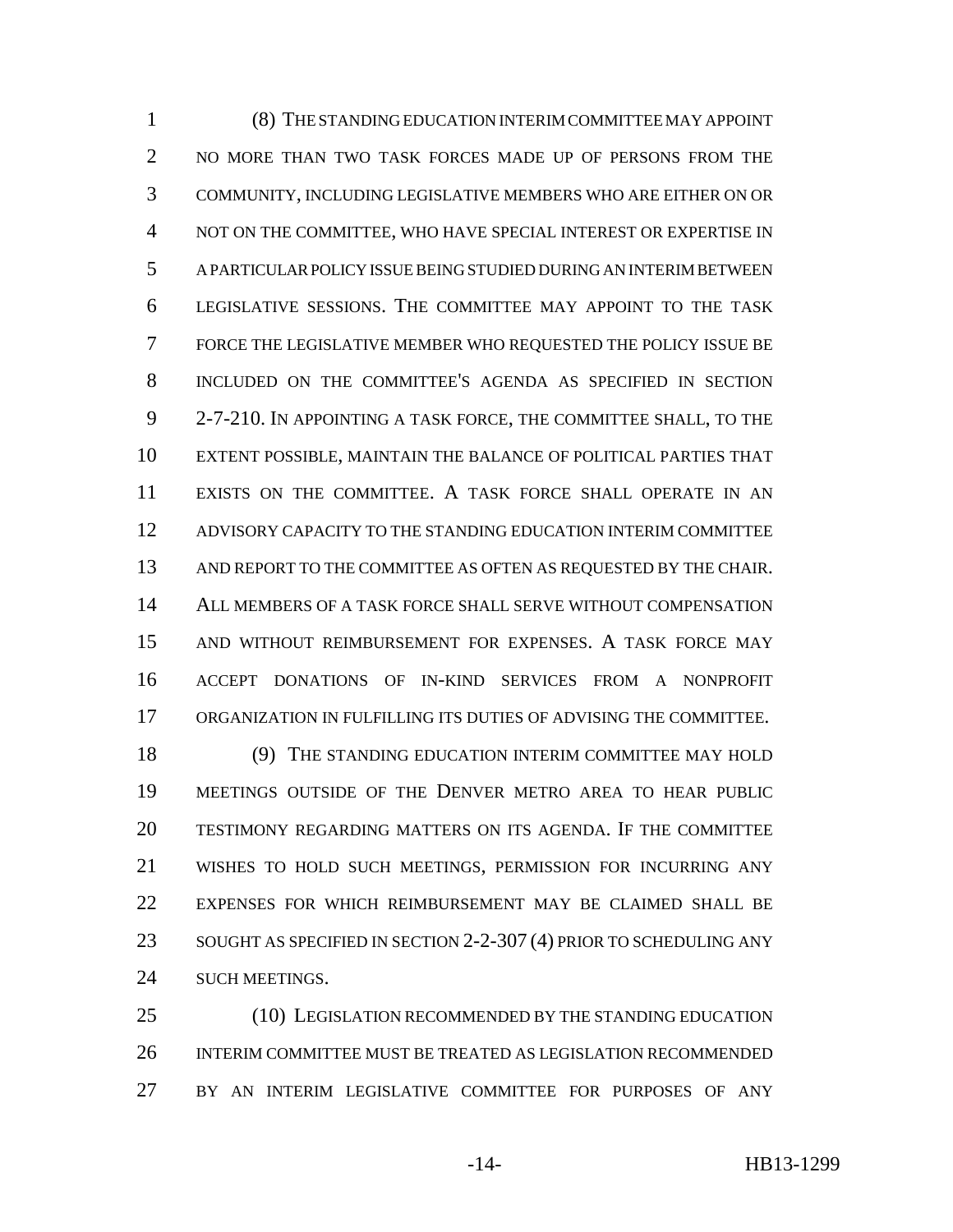INTRODUCTION DEADLINES OR BILL LIMITATIONS IMPOSED BY THE JOINT RULES OF THE GENERAL ASSEMBLY.

 (11) A DEPARTMENT SHALL MAKE AVAILABLE TO THE STANDING EDUCATION INTERIM COMMITTEE SUCH DATA, REPORTS, OR INFORMATION AS ARE NECESSARY FOR THE PERFORMANCE OF THE COMMITTEE'S DUTIES.

 (12) THE LEGISLATIVE COUNCIL STAFF AND THE OFFICE OF LEGISLATIVE LEGAL SERVICES SHALL ASSIST THE STANDING EDUCATION INTERIM COMMITTEE IN CARRYING OUT ITS DUTIES.

 **2-7-204. Standing health care and human services interim committee established - duties.** (1) THERE IS HEREBY ESTABLISHED A STANDING INTERIM COMMITTEE OF THE SENATE AND HOUSE OF REPRESENTATIVES KNOWN AS THE STANDING HEALTH CARE AND HUMAN SERVICES INTERIM COMMITTEE, CONSISTING OF FIVE MEMBERS OF THE HOUSE OF REPRESENTATIVES, THREE OF WHOM ARE APPOINTED BY THE SPEAKER OF THE HOUSE OF REPRESENTATIVES AND TWO OF WHOM ARE APPOINTED BY THE MINORITY LEADER OF THE HOUSE OF REPRESENTATIVES, AND FIVE MEMBERS OF THE SENATE, THREE OF WHOM ARE APPOINTED BY THE PRESIDENT OF THE SENATE AND TWO OF WHOM ARE APPOINTED BY THE MINORITY LEADER OF THE SENATE. WHEN POSSIBLE, APPOINTED MEMBERS SHALL BE SELECTED FROM THE HOUSE PUBLIC HEALTH CARE AND HUMAN SERVICES COMMITTEE, THE HOUSE HEALTH, INSURANCE, AND ENVIRONMENT COMMITTEE, AND THE SENATE HEALTH AND HUMAN SERVICES COMMITTEE, OR SUCH SUCCESSOR COMMITTEES. THE MEMBERS OF THE COMMITTEE SHOULD HAVE EXPERIENCE WITH ISSUES AND POLICIES RELATED TO HEALTH, HEALTH CARE, HUMAN SERVICES, AND INSURANCE. THE MEMBERS OF THE COMMITTEE SHALL BE APPOINTED NO LATER THAN THE JULY 1 PRECEDING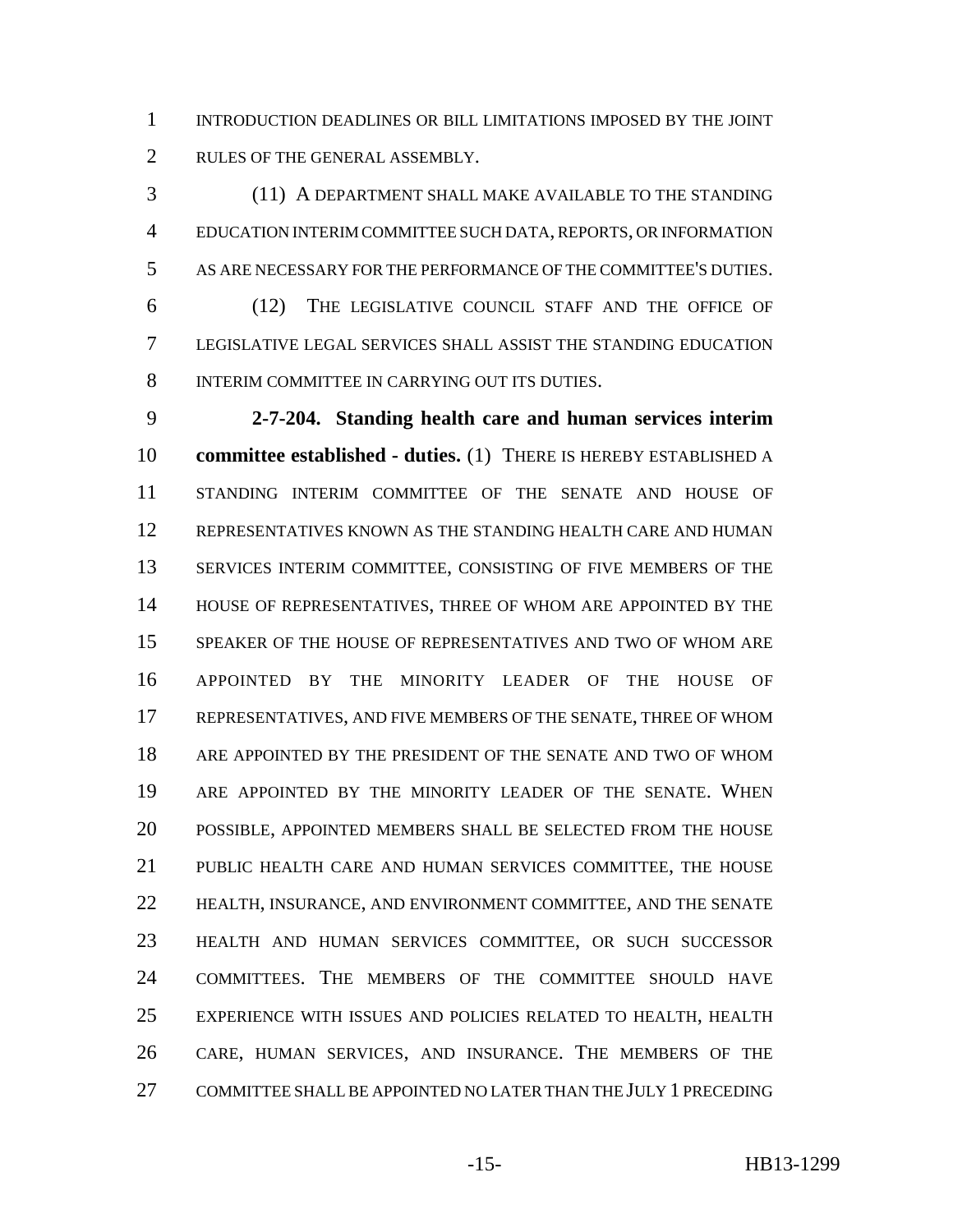THE INTERIM BETWEEN LEGISLATIVE SESSIONS IN WHICH THE COMMITTEE 2 WILL MEET. THE COMMITTEE SHALL MEET DURING THE INTERIM BETWEEN LEGISLATIVE SESSIONS AS SPECIFIED IN SECTION 2-7-210.

 (2) TO EXPEDITE THE WORK OF THE STANDING HEALTH CARE AND HUMAN SERVICES INTERIM COMMITTEE, APPOINTEES MAY BE DESIGNATED AFTER THE GENERAL ELECTION AND PRIOR TO THE CONVENING OF THE GENERAL ASSEMBLY AT WHICH SUCH COMMITTEE IS TO SERVE, WHETHER SUCH APPOINTEES ARE MEMBERS OF THE THEN-CURRENT GENERAL ASSEMBLY OR MEMBERS-ELECT OF THE NEXT GENERAL ASSEMBLY, OR BOTH; AND SUCH APPOINTEES HAVE ALL THE POWERS AND DUTIES AND ARE ENTITLED TO THE SAME COMPENSATION AND EXPENSE ALLOWANCE AS MEMBERS DULY APPOINTED UNDER THE PROVISIONS OF SUBSECTION (1) OF THIS SECTION.

 (3) THE STANDING HEALTH CARE AND HUMAN SERVICES INTERIM COMMITTEE SHALL ELECT A CHAIR AND A VICE-CHAIR, ONE FROM THE MEMBERS OF THE SENATE SERVING ON THE COMMITTEE AND ONE FROM THE MEMBERS OF THE HOUSE OF REPRESENTATIVES SERVING ON THE COMMITTEE.A MEMBER FROM THE HOUSE OF REPRESENTATIVES SHALL BE THE CHAIR OF THE COMMITTEE DURING THE FIRST INTERIM BETWEEN LEGISLATIVE SESSIONS THAT THE COMMITTEE MEETS AND VICE-CHAIR DURING THE SECOND INTERIM BETWEEN LEGISLATIVE SESSIONS THAT THE COMMITTEE MEETS. A MEMBER FROM THE SENATE SHALL BE THE CHAIR DURING THE SECOND INTERIM BETWEEN LEGISLATIVE SESSIONS THAT THE COMMITTEE MEETS AND VICE-CHAIR DURING THE FIRST INTERIM BETWEEN LEGISLATIVE SESSIONS THAT THE COMMITTEE MEETS. THE CHAIR AND VICE-CHAIR SHALL ALTERNATE AS SPECIFIED IN THIS SUBSECTION (3) DURING EVERY INTERIM BETWEEN LEGISLATIVE SESSIONS THAT THE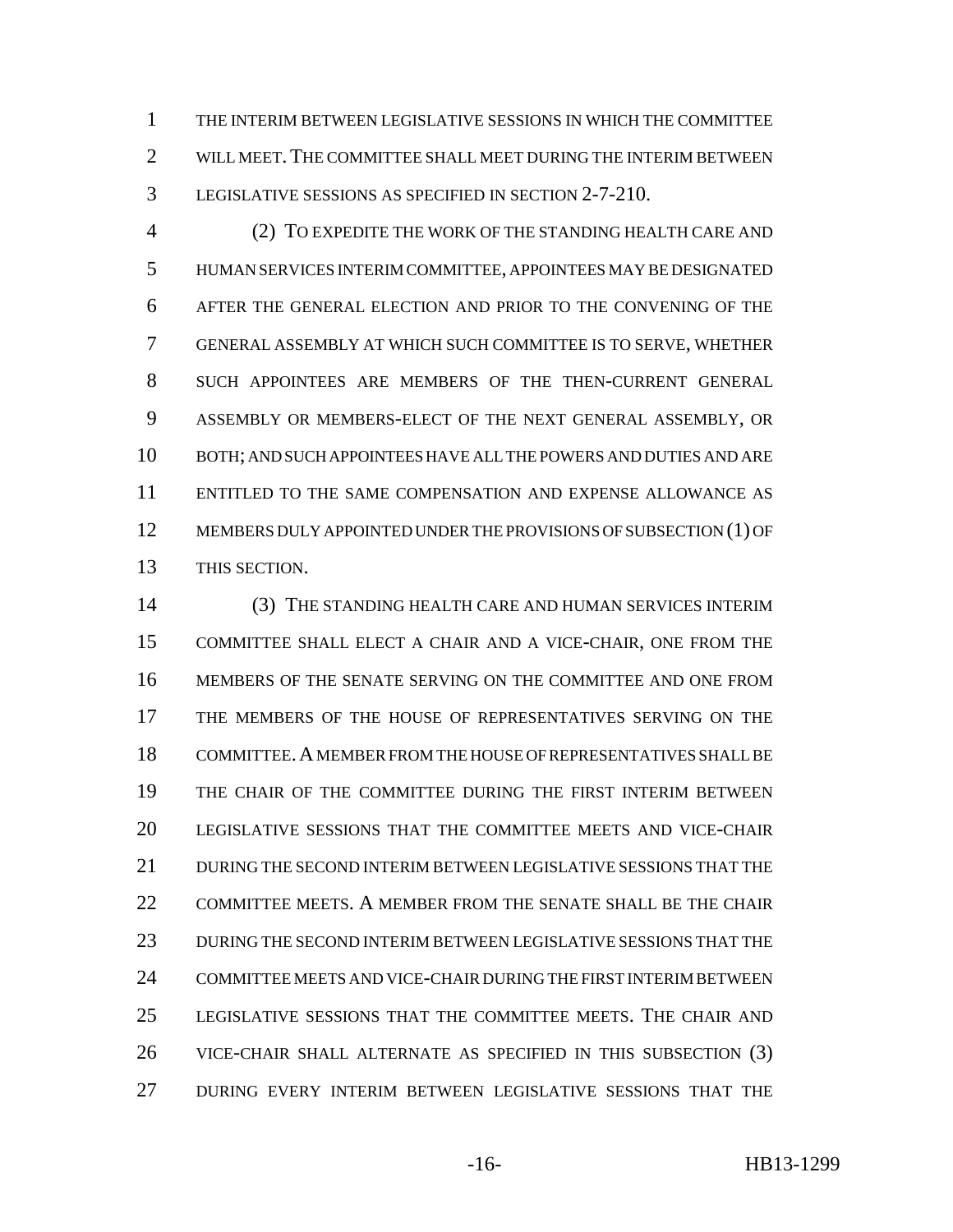COMMITTEE MEETS.

 (4) THE STANDING HEALTH CARE AND HUMAN SERVICES INTERIM COMMITTEE SHALL FOLLOW THE RULES OF PROCEDURE OF THE HOUSE REPRESENTED BY THE CHAIR.

 (5) THE MEMBERS OF THE STANDING HEALTH CARE AND HUMAN SERVICES INTERIM COMMITTEE, NOT INCLUDING ANY LEGISLATIVE MEMBERS APPOINTED TO A TASK FORCE AS ALLOWED PURSUANT TO SUBSECTION (8) OF THIS SECTION, ARE ENTITLED TO RECEIVE THE USUAL PER DIEM AND NECESSARY TRAVEL AND EXPENSES AS PROVIDED FOR MEMBERS OF THE GENERAL ASSEMBLY WHO ATTEND INTERIM COMMITTEE 11 MEETINGS PURSUANT TO SECTION 2-2-307.

 (6) (a) THE STANDING HEALTH CARE AND HUMAN SERVICES INTERIM COMMITTEE MAY DEVELOP AND MAKE RECOMMENDATIONS CONCERNING ISSUES AND POLICIES RELATED TO HEALTH, HEALTH CARE, HUMAN SERVICES, AND INSURANCE.

 (b) THE STANDING HEALTH CARE AND HUMAN SERVICES INTERIM COMMITTEE MAY GIVE GUIDANCE AND DIRECTION IN THE DEVELOPMENT OF ITS POLICIES AND PROGRAMS AND PROVIDE LEGISLATIVE OVERVIEW OF AND INPUT REGARDING THE IMPLEMENTATION OF ITS POLICIES AND PROGRAMS TO:

**IDEAL CONTROLLER IN THE DEPARTMENT OF HEALTH CARE POLICY AND FINANCING: (II) THE DEPARTMENT OF HUMAN SERVICES;** 23 (III) THE DEPARTMENT OF PUBLIC HEALTH AND ENVIRONMENT; AND (IV) ANY OTHER DEPARTMENT OR POLITICAL SUBDIVISION OF THE STATE THAT REGULATES HEALTH, HEALTH CARE, HUMAN SERVICES, AND INSURANCE.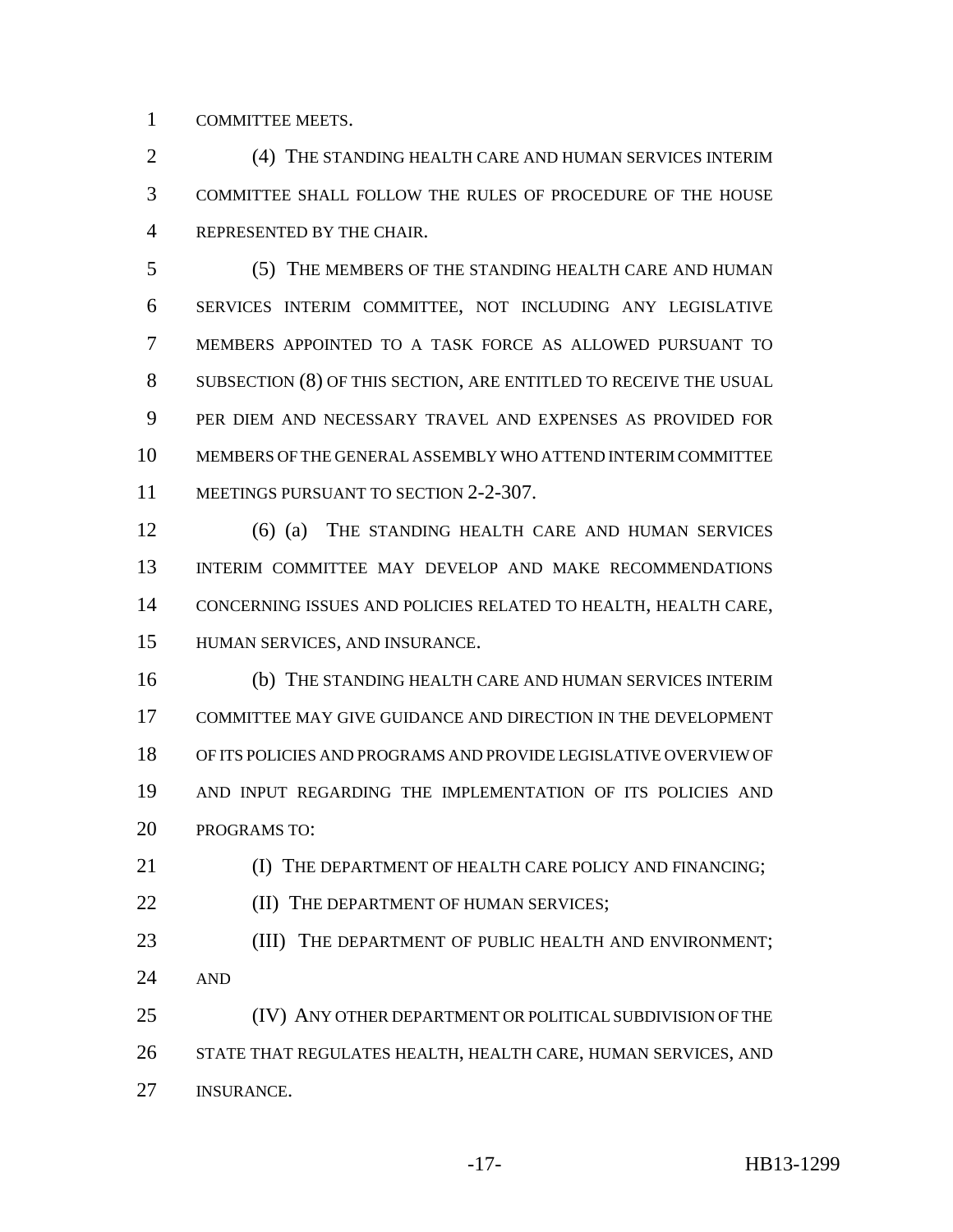(c) THE STANDING HEALTH CARE AND HUMAN SERVICES INTERIM COMMITTEE SHALL REVIEW ANY MATTERS ASSIGNED BY THE LEGISLATIVE COUNCIL AS SPECIFIED IN SECTION 2-7-210.

 (d) (I) THE STANDING HEALTH CARE AND HUMAN SERVICES INTERIM COMMITTEE SHALL REVIEW THE PERFORMANCE PLANS OF THE DEPARTMENT OF HEALTH CARE POLICY AND FINANCING, THE DEPARTMENT OF HUMAN SERVICES, AND THE DEPARTMENT OF PUBLIC HEALTH AND ENVIRONMENT AND SHALL ALLOW TIME FOR PUBLIC TESTIMONY REGARDING SUCH PERFORMANCE PLANS.

 (II) ALL LOCAL GOVERNMENT ENTITIES ARE ENCOURAGED TO ATTEND THE MEETINGS OF THE STANDING HEALTH CARE AND HUMAN SERVICES INTERIM COMMITTEE TO PROVIDE TESTIMONY OR TO SUBMIT AN OFFICIAL POSITION LETTER TO THE COMMITTEE REGARDING ANY LOCAL IMPACT OF A DEPARTMENT'S PERFORMANCE PLAN.

 (e) THE STANDING HEALTH CARE AND HUMAN SERVICES INTERIM COMMITTEE SHALL REVIEW ANY DEPARTMENTAL REGULATORY AGENDAS 17 THAT IT RECEIVES PURSUANT TO SECTION 2-7-211 (3).

 (7) THE STANDING HEALTH CARE AND HUMAN SERVICES INTERIM COMMITTEE MAY CONSULT WITH EXPERTS IN THE FIELDS OF HEALTH, HEALTH CARE, HUMAN SERVICES, AND INSURANCE, AND MAY CONSULT WITH THE PERSONNEL OF THE DEPARTMENT OF HEALTH CARE POLICY AND FINANCING, THE DEPARTMENT OF HUMAN SERVICES, AND THE DEPARTMENT OF PUBLIC HEALTH AND ENVIRONMENT AS MAY BE NECESSARY. ALL PERSONNEL OF THE DEPARTMENT OF HEALTH CARE POLICY AND FINANCING, THE DEPARTMENT OF HUMAN SERVICES, OR THE DEPARTMENT OF PUBLIC HEALTH AND ENVIRONMENT, OR ANY OTHER DEPARTMENT THAT REGULATES HEALTH, HEALTH CARE, HUMAN SERVICES,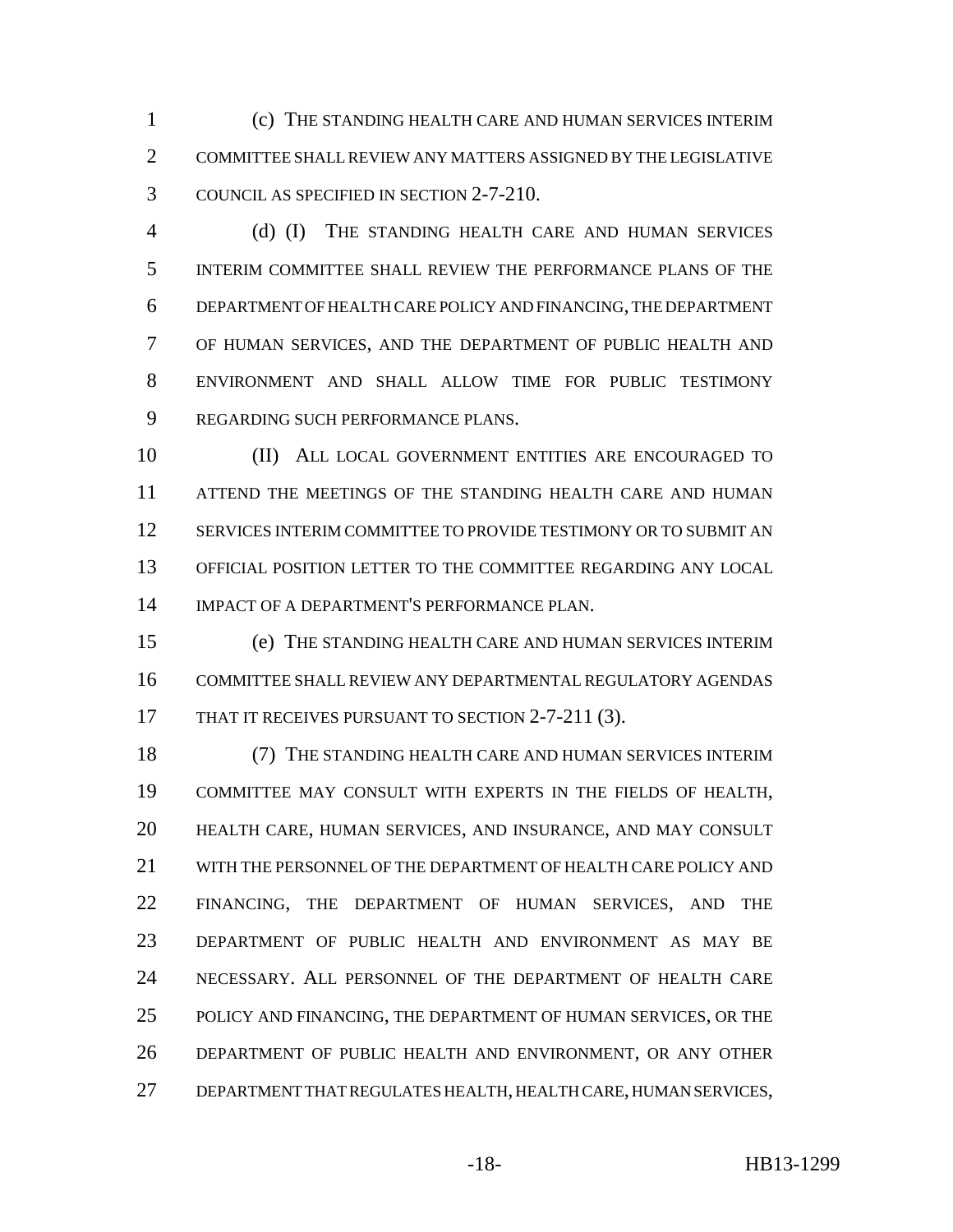AND INSURANCE, SHALL COOPERATE WITH THE COMMITTEE AND WITH ANY PERSONS ASSISTING THE COMMITTEE IN CARRYING OUT ITS DUTIES PURSUANT TO THIS SECTION.

 (8) THE STANDING HEALTH CARE AND HUMAN SERVICES INTERIM COMMITTEE MAY APPOINT NO MORE THAN TWO TASK FORCES MADE UP OF PERSONS FROM THE COMMUNITY, INCLUDING LEGISLATIVE MEMBERS WHO ARE EITHER ON OR NOT ON THE COMMITTEE, WHO HAVE SPECIAL INTEREST OR EXPERTISE IN A PARTICULAR POLICY ISSUE BEING STUDIED DURING AN INTERIM BETWEEN LEGISLATIVE SESSIONS.THE COMMITTEE MAY APPOINT TO THE TASK FORCE THE LEGISLATIVE MEMBER WHO REQUESTED THE POLICY ISSUE BE INCLUDED ON THE COMMITTEE'S AGENDA AS SPECIFIED IN 12 SECTION 2-7-210. IN APPOINTING A TASK FORCE, THE COMMITTEE SHALL, TO THE EXTENT POSSIBLE, MAINTAIN THE BALANCE OF POLITICAL PARTIES THAT EXISTS ON THE COMMITTEE. A TASK FORCE SHALL OPERATE IN AN ADVISORY CAPACITY TO THE COMMITTEE AND REPORT TO THE COMMITTEE AS OFTEN AS REQUESTED BY THE CHAIR. ALL MEMBERS OF A TASK FORCE SHALL SERVE WITHOUT COMPENSATION AND WITHOUT REIMBURSEMENT FOR EXPENSES. A TASK FORCE MAY ACCEPT DONATIONS OF IN-KIND SERVICES FROM A NONPROFIT ORGANIZATION IN FULFILLING ITS DUTIES OF ADVISING THE COMMITTEE.

 (9) THE STANDING HEALTH CARE AND HUMAN SERVICES INTERIM COMMITTEE MAY HOLD MEETINGS OUTSIDE OF THE DENVER METRO AREA 23 TO HEAR PUBLIC TESTIMONY REGARDING MATTERS ON ITS AGENDA. IF THE COMMITTEE WISHES TO HOLD SUCH MEETINGS, PERMISSION FOR INCURRING ANY EXPENSES FOR WHICH REIMBURSEMENT MAY BE CLAIMED SHALL BE SOUGHT AS SPECIFIED IN SECTION 2-2-307 (4) PRIOR TO SCHEDULING ANY SUCH MEETINGS.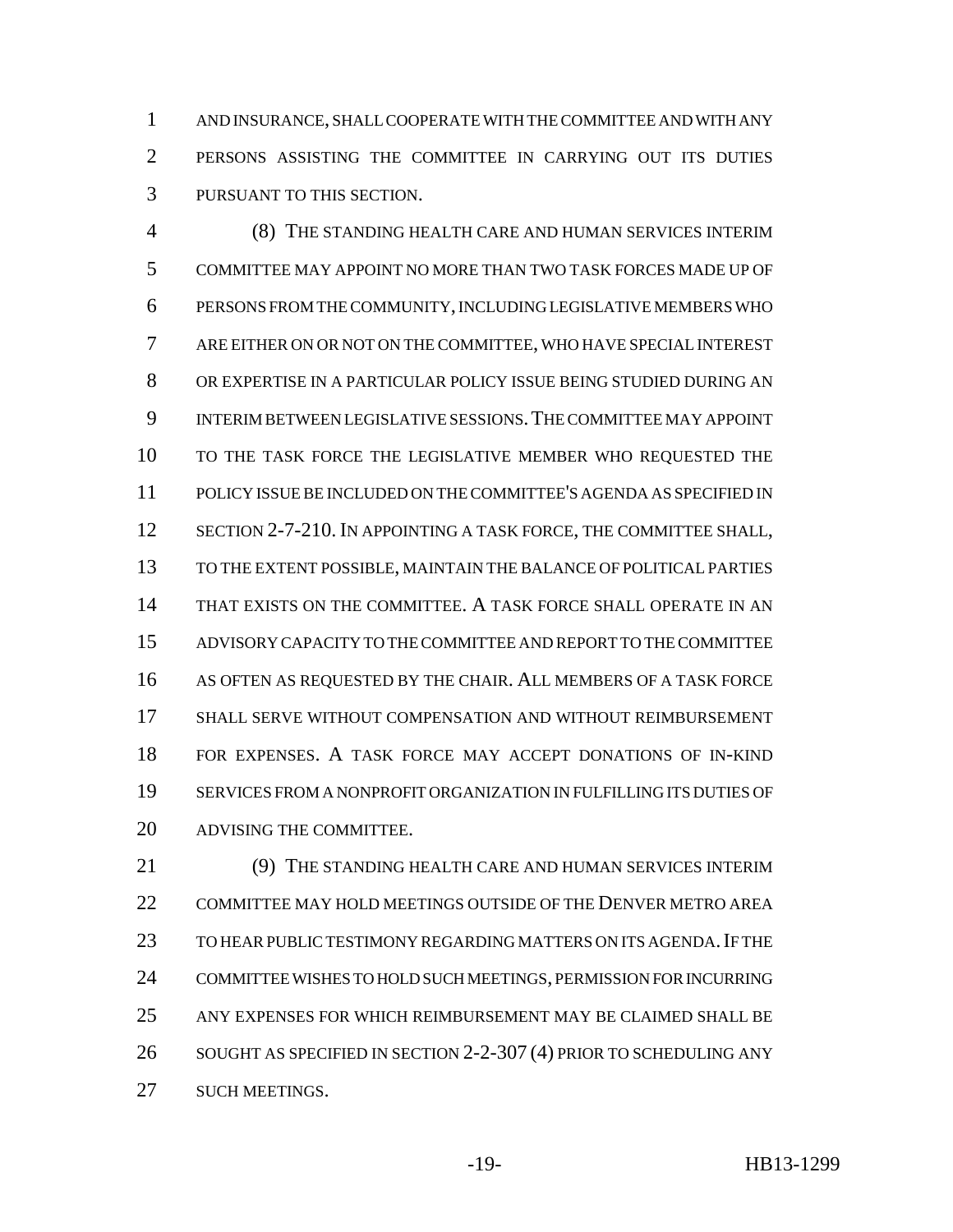(10) LEGISLATION RECOMMENDED BY THE STANDING HEALTH CARE AND HUMAN SERVICES INTERIM COMMITTEE MUST BE TREATED AS LEGISLATION RECOMMENDED BY AN INTERIM LEGISLATIVE COMMITTEE FOR PURPOSES OF ANY INTRODUCTION DEADLINES OR BILL LIMITATIONS IMPOSED BY THE JOINT RULES OF THE GENERAL ASSEMBLY.

 (11) A DEPARTMENT SHALL MAKE AVAILABLE TO THE STANDING HEALTH CARE AND HUMAN SERVICES INTERIM COMMITTEE SUCH DATA, REPORTS, OR INFORMATION AS ARE NECESSARY FOR THE PERFORMANCE OF THE COMMITTEE'S DUTIES.

 (12) THE LEGISLATIVE COUNCIL STAFF AND THE OFFICE OF LEGISLATIVE LEGAL SERVICES SHALL ASSIST THE STANDING HEALTH CARE AND HUMAN SERVICES INTERIM COMMITTEE IN CARRYING OUT ITS DUTIES.

 **2-7-205. Standing judiciary and criminal justice interim committee established - duties.** (1) THERE IS HEREBY ESTABLISHED A STANDING INTERIM COMMITTEE OF THE SENATE AND HOUSE OF REPRESENTATIVES KNOWN AS THE STANDING JUDICIARY AND CRIMINAL JUSTICE INTERIM COMMITTEE, CONSISTING OF FIVE MEMBERS OF THE HOUSE OF REPRESENTATIVES, THREE OF WHOM ARE APPOINTED BY THE SPEAKER OF THE HOUSE OF REPRESENTATIVES AND TWO OF WHOM ARE APPOINTED BY THE MINORITY LEADER OF THE HOUSE OF REPRESENTATIVES, AND FIVE MEMBERS OF THE SENATE, THREE OF WHOM ARE APPOINTED BY THE PRESIDENT OF THE SENATE AND TWO OF WHOM ARE APPOINTED BY THE MINORITY LEADER OF THE SENATE. WHEN POSSIBLE, APPOINTED MEMBERS SHALL BE SELECTED FROM THE HOUSE AND SENATE JUDICIARY COMMITTEES OR SUCH SUCCESSOR COMMITTEES. THE MEMBERS OF THE COMMITTEE SHOULD HAVE EXPERIENCE WITH ISSUES AND POLICIES RELATED TO CHILDREN AND DOMESTIC MATTERS, CIVIL LAW,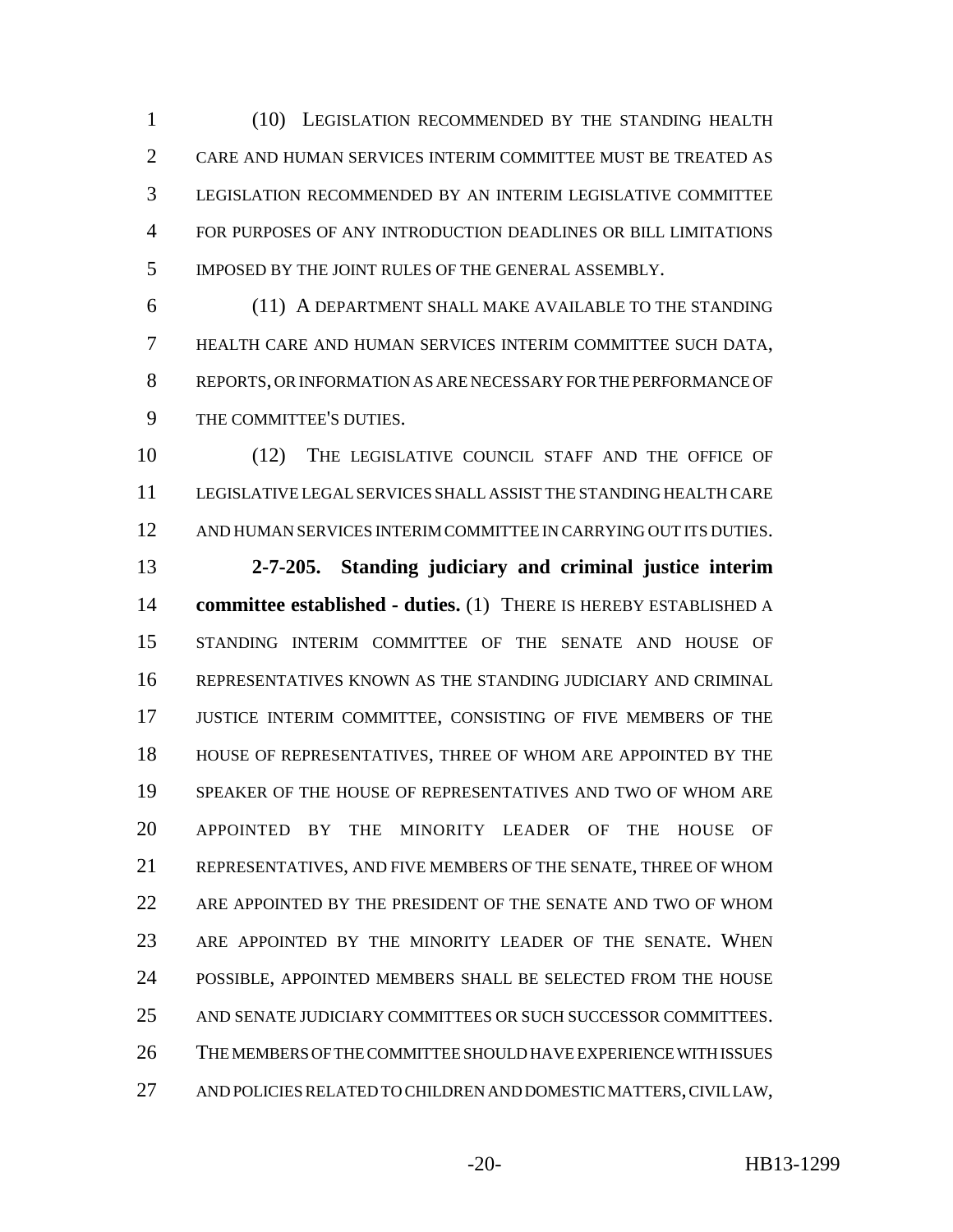CORRECTIONS, YOUTH CORRECTIONS, CRIMINAL LAW AND PROCEDURE, JUVENILE LAW, OR PROBATE AND TRUSTS. THE MEMBERS OF THE COMMITTEE SHALL BE APPOINTED NO LATER THAN THE JULY 1 PRECEDING THE INTERIM BETWEEN LEGISLATIVE SESSIONS IN WHICH THE COMMITTEE WILL MEET. THE COMMITTEE SHALL MEET DURING THE INTERIM BETWEEN LEGISLATIVE SESSIONS AS SPECIFIED IN SECTION 2-7-210.

 (2) TO EXPEDITE THE WORK OF THE STANDING JUDICIARY AND CRIMINAL JUSTICE INTERIM COMMITTEE, APPOINTEES MAY BE DESIGNATED AFTER THE GENERAL ELECTION AND PRIOR TO THE CONVENING OF THE GENERAL ASSEMBLY AT WHICH SUCH COMMITTEE IS TO SERVE, WHETHER SUCH APPOINTEES ARE MEMBERS OF THE THEN-CURRENT GENERAL ASSEMBLY OR MEMBERS-ELECT OF THE NEXT GENERAL ASSEMBLY, OR BOTH; AND SUCH APPOINTEES HAVE ALL THE POWERS AND DUTIES AND ARE ENTITLED TO THE SAME COMPENSATION AND EXPENSE ALLOWANCE AS MEMBERS DULY APPOINTED UNDER THE PROVISIONS OF SUBSECTION (1) OF THIS SECTION.

 (3) THE STANDING JUDICIARY AND CRIMINAL JUSTICE INTERIM COMMITTEE SHALL ELECT A CHAIR AND A VICE-CHAIR, ONE FROM THE MEMBERS OF THE SENATE SERVING ON THE COMMITTEE AND ONE FROM THE MEMBERS OF THE HOUSE OF REPRESENTATIVES SERVING ON THE COMMITTEE. A MEMBER FROM THE SENATE SHALL BE THE CHAIR OF THE COMMITTEE DURING THE FIRST INTERIM BETWEEN LEGISLATIVE SESSIONS THAT THE COMMITTEE MEETS AND VICE-CHAIR DURING THE SECOND INTERIM BETWEEN LEGISLATIVE SESSIONS THAT THE COMMITTEE MEETS. A MEMBER FROM THE HOUSE OF REPRESENTATIVES SHALL BE THE CHAIR DURING THE SECOND INTERIM BETWEEN LEGISLATIVE SESSIONS THAT THE COMMITTEE MEETS AND VICE-CHAIR DURING THE FIRST INTERIM BETWEEN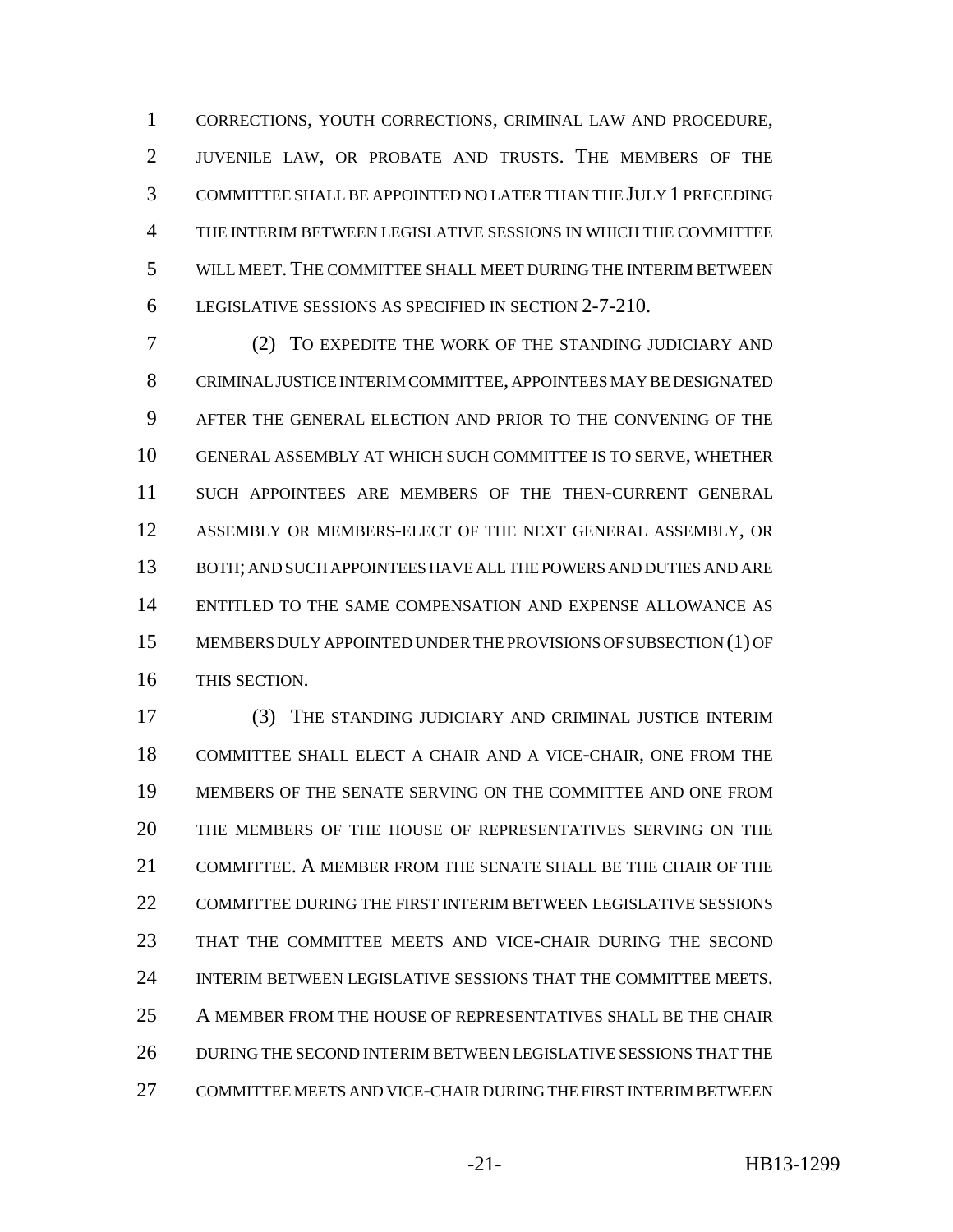LEGISLATIVE SESSIONS THAT THE COMMITTEE MEETS. THE CHAIR AND VICE-CHAIR SHALL ALTERNATE AS SPECIFIED IN THIS SUBSECTION (3) DURING EVERY INTERIM BETWEEN LEGISLATIVE SESSIONS THAT THE COMMITTEE MEETS.

 (4) THE STANDING JUDICIARY AND CRIMINAL JUSTICE INTERIM COMMITTEE SHALL FOLLOW THE RULES OF PROCEDURE OF THE HOUSE REPRESENTED BY THE CHAIR.

8 (5) THE MEMBERS OF THE STANDING JUDICIARY AND CRIMINAL JUSTICE INTERIM COMMITTEE, NOT INCLUDING ANY LEGISLATIVE MEMBERS APPOINTED TO A TASK FORCE AS ALLOWED PURSUANT TO SUBSECTION (8) OF THIS SECTION, ARE ENTITLED TO RECEIVE THE USUAL PER DIEM AND NECESSARY TRAVEL AND EXPENSES AS PROVIDED FOR MEMBERS OF THE GENERAL ASSEMBLY WHO ATTEND INTERIM COMMITTEE MEETINGS PURSUANT TO SECTION 2-2-307.

 (6) (a) THE STANDING JUDICIARY AND CRIMINAL JUSTICE INTERIM COMMITTEE MAY DEVELOP AND MAKE RECOMMENDATIONS CONCERNING ISSUES AND POLICIES RELATED TO CHILDREN AND DOMESTIC MATTERS, CIVIL LAW, CORRECTIONS, YOUTH CORRECTIONS, CRIMINAL LAW AND PROCEDURE, JUVENILE LAW, AND PROBATE AND TRUSTS.

 (b) THE STANDING JUDICIARY AND CRIMINAL JUSTICE INTERIM COMMITTEE MAY GIVE GUIDANCE AND DIRECTION IN THE DEVELOPMENT OF ITS POLICIES AND PROGRAMS AND PROVIDE LEGISLATIVE OVERVIEW OF AND INPUT REGARDING THE IMPLEMENTATION OF ITS POLICIES AND PROGRAMS TO:

- 25 (I) THE DEPARTMENT OF CORRECTIONS;
- **(II) THE DIVISION OF YOUTH CORRECTIONS;**
- **(III) THE DEPARTMENT OF LAW;**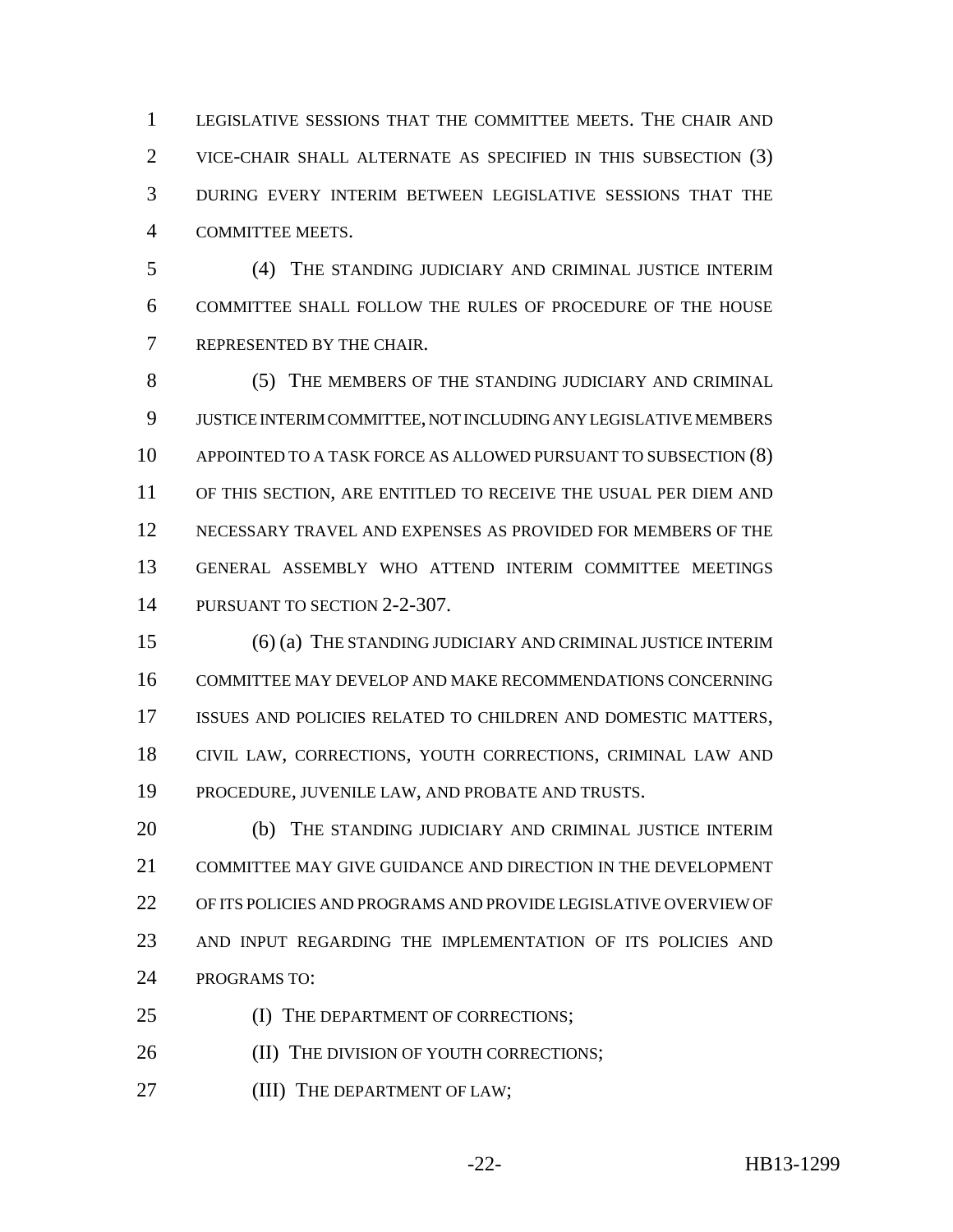(IV) THE DEPARTMENT OF PUBLIC SAFETY;

**(V) THE JUDICIAL DEPARTMENT;** 

 (VI) (A) THE COLORADO COMMISSION ON CRIMINAL AND JUVENILE JUSTICE;

 (B) THE COLORADO COMMISSION ON CRIMINAL AND JUVENILE JUSTICE SHALL ANNUALLY BRIEF THE STANDING JUDICIARY AND CRIMINAL JUSTICE INTERIM COMMITTEE ON ANY LEGISLATION IT SEEKS TO ENACT;

8 (VII) THE OFFICE OF STATE PUBLIC DEFENDER;

(VIII) THE OFFICE OF ALTERNATE DEFENSE COUNSEL;

10 (IX) THE OFFICE OF THE CHILD'S REPRESENTATIVE; AND

 (X) ANY OTHER DEPARTMENT OR POLITICAL SUBDIVISION OF THE STATE THAT REGULATES IN THE AREAS OF CHILDREN AND DOMESTIC MATTERS, CIVIL LAW, CORRECTIONS, YOUTH CORRECTIONS, CRIMINAL LAW 14 AND PROCEDURE, JUVENILE LAW, OR PROBATE AND TRUSTS.

 (c) THE STANDING JUDICIARY AND CRIMINAL JUSTICE INTERIM COMMITTEE SHALL REVIEW ANY MATTERS ASSIGNED BY THE LEGISLATIVE COUNCIL AS SPECIFIED IN SECTION 2-7-210.

 (d) (I) THE STANDING JUDICIARY AND CRIMINAL JUSTICE INTERIM COMMITTEE SHALL REVIEW THE PERFORMANCE PLANS OF THE DEPARTMENT OF CORRECTIONS, THE DIVISION OF YOUTH CORRECTIONS IN THE DEPARTMENT OF HUMAN SERVICES, THE DEPARTMENT OF LAW, THE DEPARTMENT OF PUBLIC SAFETY, THE JUDICIAL DEPARTMENT, THE OFFICE OF STATE PUBLIC DEFENDER, THE OFFICE OF ALTERNATE DEFENSE COUNSEL, THE OFFICE OF THE CHILD'S REPRESENTATIVE, AND THE COLORADO COMMISSION ON CRIMINAL AND JUVENILE JUSTICE, AND SHALL ALLOW TIME FOR PUBLIC TESTIMONY REGARDING SUCH PERFORMANCE PLANS.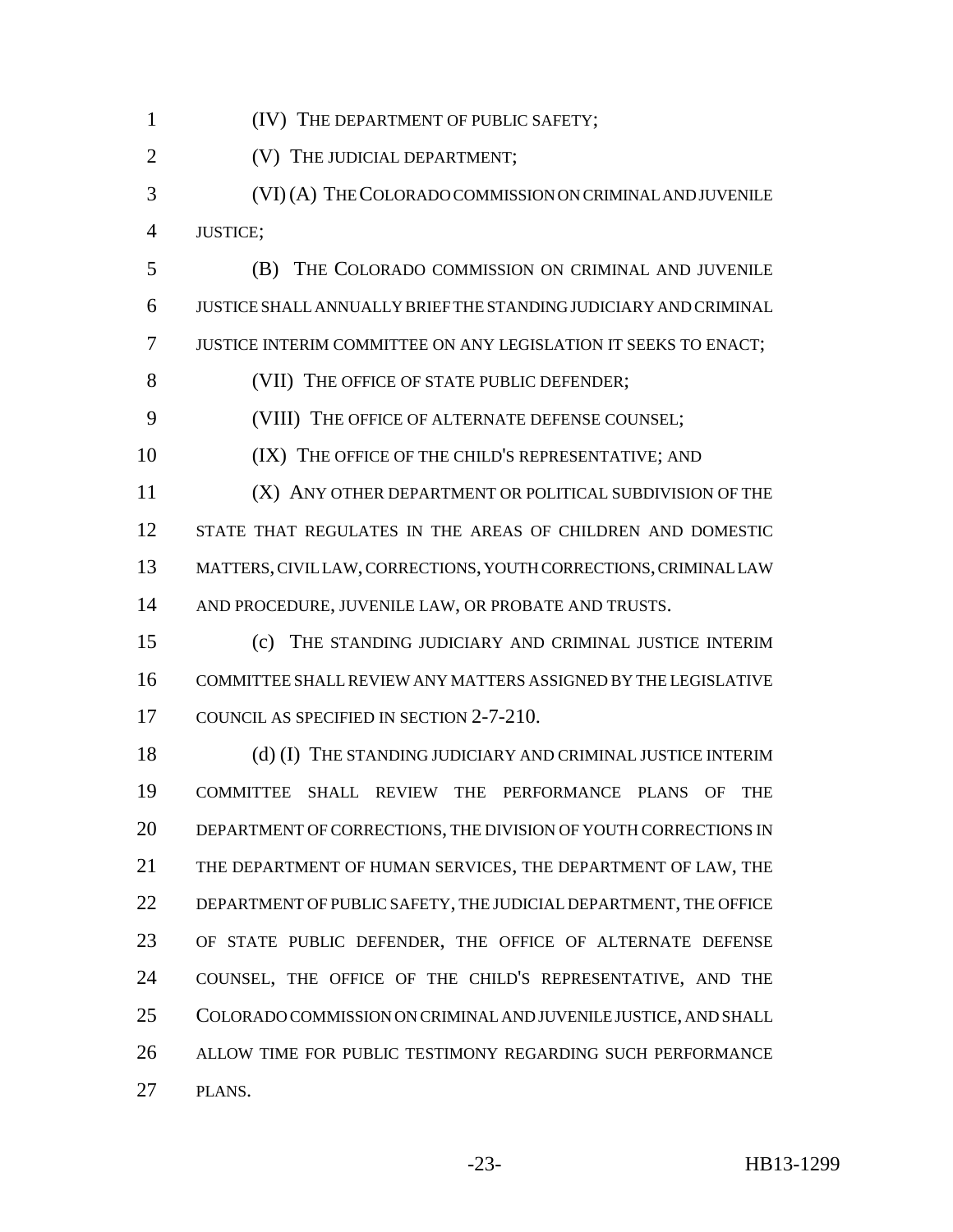(II) ALL LOCAL GOVERNMENT ENTITIES ARE ENCOURAGED TO ATTEND THE MEETINGS OF THE STANDING JUDICIARY AND CRIMINAL JUSTICE INTERIM COMMITTEE TO PROVIDE TESTIMONY OR TO SUBMIT AN OFFICIAL POSITION LETTER TO THE COMMITTEE REGARDING ANY LOCAL IMPACT OF A DEPARTMENT'S PERFORMANCE PLAN.

 (e) THE STANDING JUDICIARY AND CRIMINAL JUSTICE INTERIM COMMITTEE SHALL REVIEW ANY DEPARTMENTAL REGULATORY AGENDAS 8 THAT IT RECEIVES PURSUANT TO SECTION 2-7-211 (3).

 (7) THE STANDING JUDICIARY AND CRIMINAL JUSTICE INTERIM COMMITTEE MAY CONSULT WITH EXPERTS IN THE FIELDS OF CHILDREN AND DOMESTIC MATTERS, CIVIL LAW, CORRECTIONS, YOUTH CORRECTIONS, CRIMINAL LAW AND PROCEDURE, JUVENILE LAW, AND PROBATE AND TRUSTS, AND MAY CONSULT WITH THE PERSONNEL OF DEPARTMENT OF CORRECTIONS, THE DIVISION OF YOUTH CORRECTIONS IN THE DEPARTMENT OF HUMAN SERVICES, THE DEPARTMENT OF LAW, THE DEPARTMENT OF PUBLIC SAFETY, THE JUDICIAL DEPARTMENT, THE OFFICE OF STATE PUBLIC DEFENDER, THE OFFICE OF ALTERNATE DEFENSE COUNSEL, THE OFFICE OF THE CHILD'S REPRESENTATIVE, AND THE COLORADO COMMISSION ON CRIMINAL AND JUVENILE JUSTICE AS MAY BE NECESSARY.ALL PERSONNEL OF DEPARTMENT OF CORRECTIONS, THE DIVISION OF YOUTH CORRECTIONS IN THE DEPARTMENT OF HUMAN SERVICES, THE DEPARTMENT OF LAW, THE DEPARTMENT OF PUBLIC SAFETY, THE JUDICIAL DEPARTMENT, THE OFFICE OF STATE PUBLIC DEFENDER, THE OFFICE OF ALTERNATE DEFENSE COUNSEL, THE OFFICE OF THE CHILD'S REPRESENTATIVE, OR THE COLORADO COMMISSION ON CRIMINAL AND JUVENILE JUSTICE, OR ANY OTHER DEPARTMENT THAT REGULATES IN THE AREAS OF CHILDREN AND DOMESTIC MATTERS, CIVIL LAW, CORRECTIONS, YOUTH CORRECTIONS,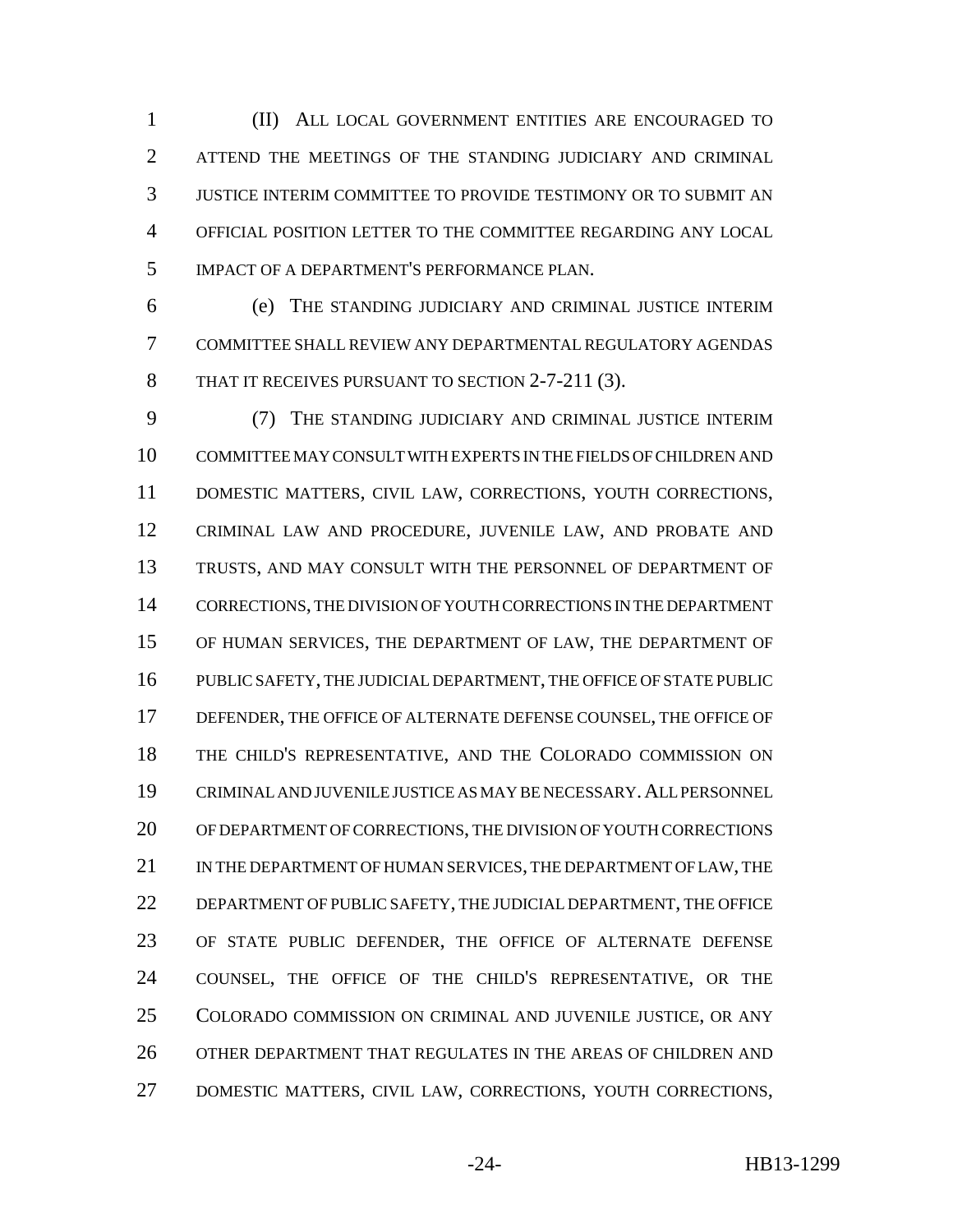CRIMINAL LAW AND PROCEDURE, JUVENILE LAW, OR PROBATE AND TRUSTS SHALL COOPERATE WITH THE COMMITTEE AND WITH ANY PERSONS ASSISTING THE COMMITTEE IN CARRYING OUT ITS DUTIES PURSUANT TO THIS SECTION.

 (8) THE STANDING JUDICIARY AND CRIMINAL JUSTICE INTERIM COMMITTEE MAY APPOINT NO MORE THAN TWO TASK FORCES MADE UP OF PERSONS FROM THE COMMUNITY, INCLUDING LEGISLATIVE MEMBERS WHO ARE EITHER ON OR NOT ON THE COMMITTEE, WHO HAVE SPECIAL INTEREST OR EXPERTISE IN A PARTICULAR POLICY ISSUE BEING STUDIED DURING AN INTERIM BETWEEN LEGISLATIVE SESSIONS.THE COMMITTEE MAY APPOINT TO THE TASK FORCE THE LEGISLATIVE MEMBER WHO REQUESTED THE POLICY ISSUE BE INCLUDED ON THE COMMITTEE'S AGENDA AS SPECIFIED IN 13 SECTION 2-7-210. IN APPOINTING A TASK FORCE, THE COMMITTEE SHALL, TO THE EXTENT POSSIBLE, MAINTAIN THE BALANCE OF POLITICAL PARTIES THAT EXISTS ON THE COMMITTEE. A TASK FORCE SHALL OPERATE IN AN ADVISORY CAPACITY TO THE COMMITTEE AND REPORT TO THE COMMITTEE AS OFTEN AS REQUESTED BY THE CHAIR. ALL MEMBERS OF A TASK FORCE SHALL SERVE WITHOUT COMPENSATION AND WITHOUT REIMBURSEMENT FOR EXPENSES. A TASK FORCE MAY ACCEPT DONATIONS OF IN-KIND SERVICES FROM A NONPROFIT ORGANIZATION IN FULFILLING ITS DUTIES OF ADVISING THE COMMITTEE.

 (9) THE STANDING JUDICIARY AND CRIMINAL JUSTICE INTERIM COMMITTEE MAY HOLD MEETINGS OUTSIDE OF THE DENVER METRO AREA 24 TO HEAR PUBLIC TESTIMONY REGARDING MATTERS ON ITS AGENDA. IF THE COMMITTEE WISHES TO HOLD SUCH MEETINGS, PERMISSION FOR INCURRING ANY EXPENSES FOR WHICH REIMBURSEMENT MAY BE CLAIMED SHALL BE SOUGHT AS SPECIFIED IN SECTION 2-2-307 (4) PRIOR TO SCHEDULING ANY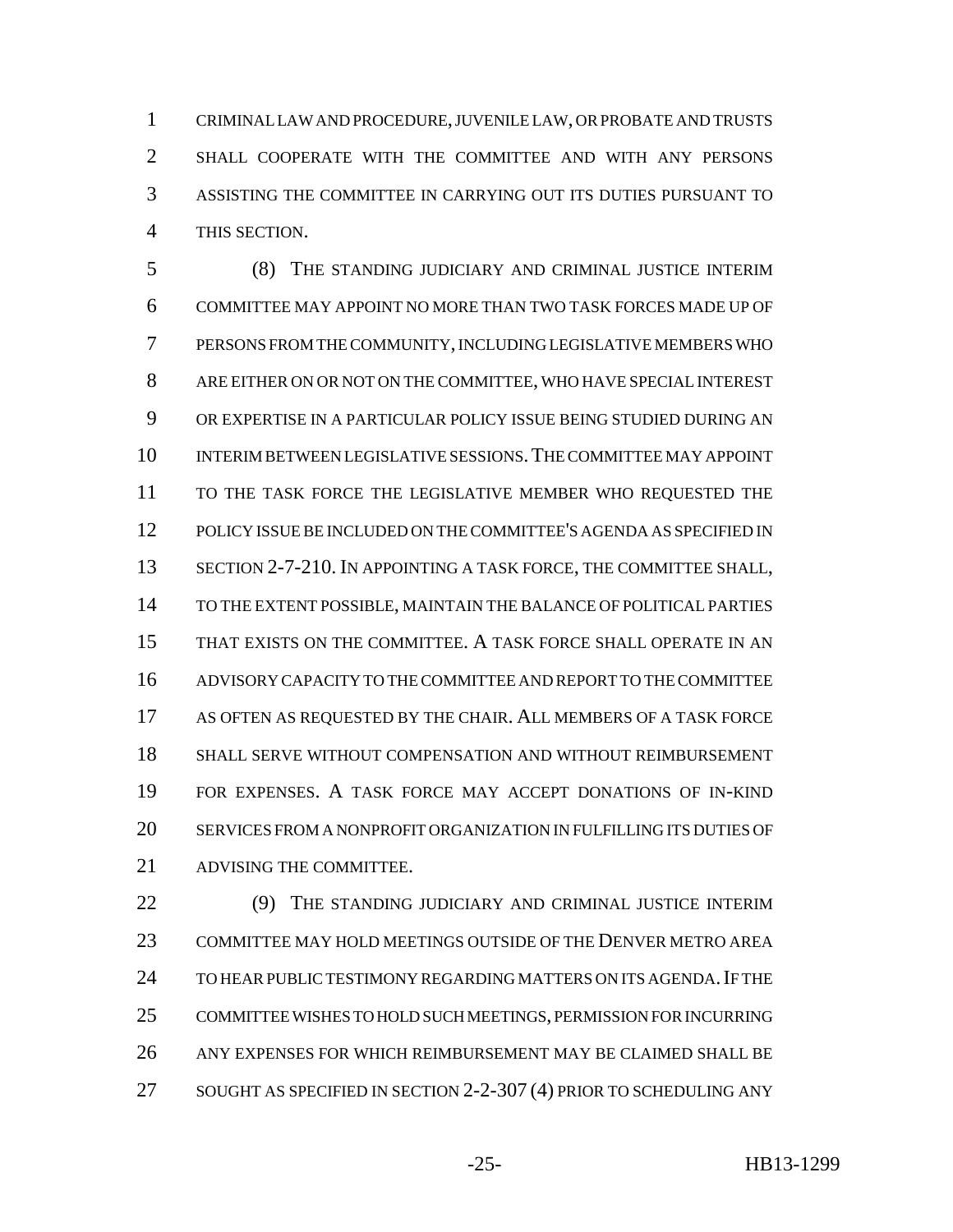SUCH MEETINGS.

2 (10) LEGISLATION RECOMMENDED BY THE STANDING JUDICIARY AND CRIMINAL JUSTICE INTERIM COMMITTEE MUST BE TREATED AS LEGISLATION RECOMMENDED BY AN INTERIM LEGISLATIVE COMMITTEE FOR PURPOSES OF ANY INTRODUCTION DEADLINES OR BILL LIMITATIONS IMPOSED BY THE JOINT RULES OF THE GENERAL ASSEMBLY.

 (11) A DEPARTMENT SHALL MAKE AVAILABLE TO THE STANDING JUDICIARY AND CRIMINAL JUSTICE INTERIM COMMITTEE SUCH DATA, REPORTS, OR INFORMATION AS ARE NECESSARY FOR THE PERFORMANCE OF THE COMMITTEE'S DUTIES.

11 (12) THE LEGISLATIVE COUNCIL STAFF AND THE OFFICE OF LEGISLATIVE LEGAL SERVICES SHALL ASSIST THE STANDING JUDICIARY AND CRIMINAL JUSTICE INTERIM COMMITTEE IN CARRYING OUT ITS DUTIES.

 **2-7-206. Standing science and energy interim committee established - duties.** (1) THERE IS HEREBY ESTABLISHED A STANDING INTERIM COMMITTEE OF THE SENATE AND HOUSE OF REPRESENTATIVES KNOWN AS THE STANDING SCIENCE AND ENERGY INTERIM COMMITTEE, CONSISTING OF FIVE MEMBERS OF THE HOUSE OF REPRESENTATIVES, THREE OF WHOM ARE APPOINTED BY THE SPEAKER OF THE HOUSE OF REPRESENTATIVES AND TWO OF WHOM ARE APPOINTED BY THE MINORITY LEADER OF THE HOUSE OF REPRESENTATIVES, AND FIVE MEMBERS OF THE SENATE, THREE OF WHOM ARE APPOINTED BY THE PRESIDENT OF THE SENATE AND TWO OF WHOM ARE APPOINTED BY THE MINORITY LEADER OF THE SENATE. WHEN POSSIBLE, APPOINTED MEMBERS SHALL BE SELECTED FROM THE HOUSE AGRICULTURE, LIVESTOCK, AND NATURAL RESOURCES COMMITTEE, AND THE SENATE AGRICULTURE, NATURAL RESOURCES, AND ENERGY COMMITTEE, OR SUCH SUCCESSOR COMMITTEES.THE MEMBERS OF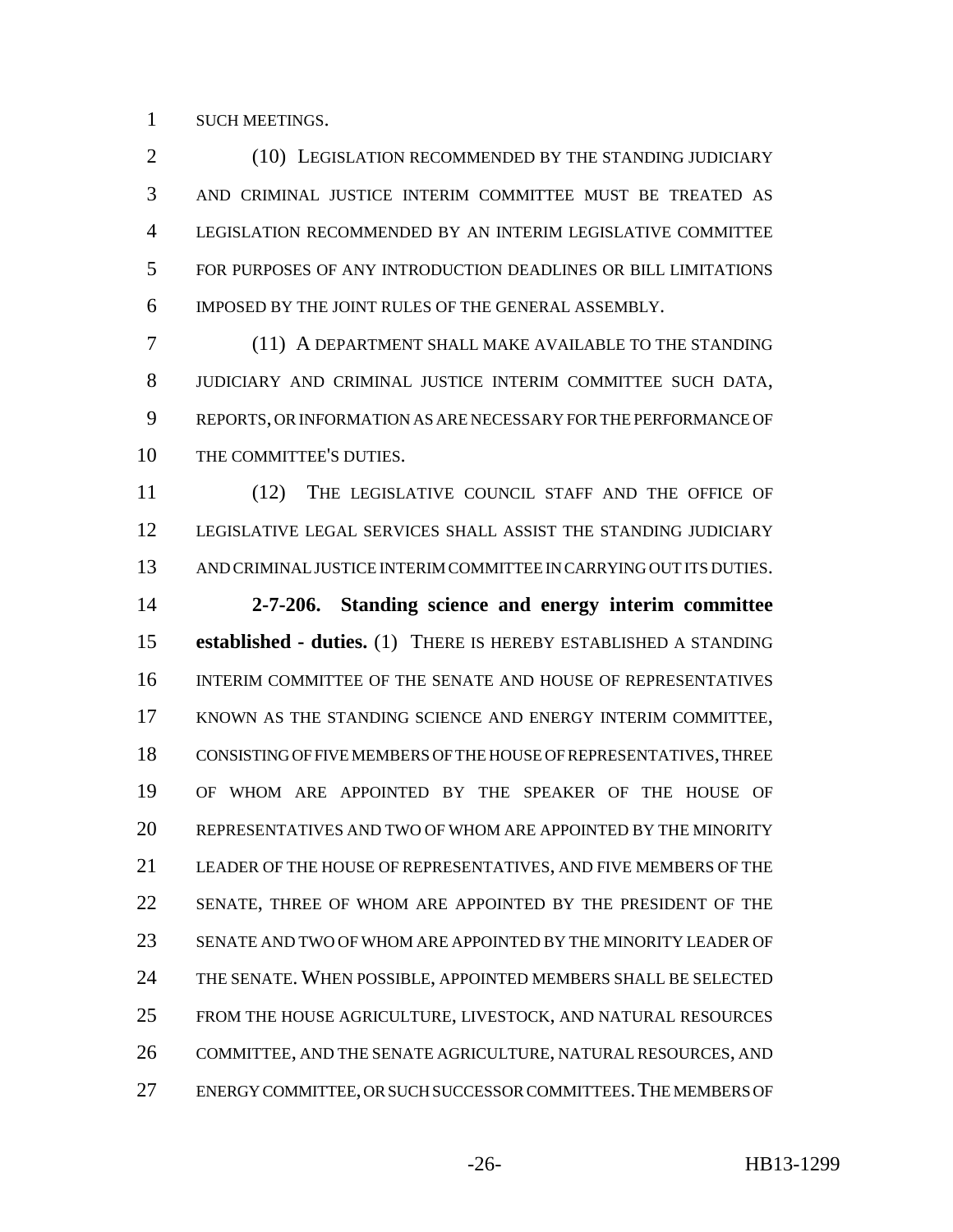THE COMMITTEE SHOULD HAVE EXPERIENCE WITH ISSUES AND POLICIES RELATED TO AGRICULTURE, LIVESTOCK, NATURAL RESOURCES, PUBLIC UTILITIES, OR ENERGY. THE MEMBERS OF THE COMMITTEE SHALL BE APPOINTED NO LATER THAN THE JULY 1 PRECEDING THE INTERIM BETWEEN LEGISLATIVE SESSIONS IN WHICH THE COMMITTEE WILL MEET. THE COMMITTEE SHALL MEET DURING THE INTERIM BETWEEN LEGISLATIVE SESSIONS AS SPECIFIED IN SECTION 2-7-210.

 (2) TO EXPEDITE THE WORK OF THE STANDING SCIENCE AND ENERGY INTERIM COMMITTEE, APPOINTEES MAY BE DESIGNATED AFTER THE GENERAL ELECTION AND PRIOR TO THE CONVENING OF THE GENERAL ASSEMBLY AT WHICH SUCH COMMITTEE IS TO SERVE, WHETHER SUCH APPOINTEES ARE MEMBERS OF THE THEN-CURRENT GENERAL ASSEMBLY OR MEMBERS-ELECT OF THE NEXT GENERAL ASSEMBLY, OR BOTH; AND SUCH APPOINTEES HAVE ALL THE POWERS AND DUTIES AND ARE ENTITLED TO THE SAME COMPENSATION AND EXPENSE ALLOWANCE AS MEMBERS DULY APPOINTED UNDER THE PROVISIONS OF SUBSECTION (1) OF THIS SECTION. (3) THE STANDING SCIENCE AND ENERGY INTERIM COMMITTEE SHALL ELECT A CHAIR AND A VICE-CHAIR, ONE FROM THE MEMBERS OF THE SENATE SERVING ON THE COMMITTEE AND ONE FROM THE MEMBERS OF THE HOUSE OF REPRESENTATIVES SERVING ON THE COMMITTEE.A MEMBER FROM THE SENATE SHALL BE THE CHAIR OF THE COMMITTEE DURING THE FIRST INTERIM BETWEEN LEGISLATIVE SESSIONS THAT THE COMMITTEE MEETS AND VICE-CHAIR DURING THE SECOND INTERIM BETWEEN LEGISLATIVE SESSIONS THAT THE COMMITTEE MEETS. A MEMBER FROM 25 THE HOUSE OF REPRESENTATIVES SHALL BE THE CHAIR DURING THE SECOND INTERIM BETWEEN LEGISLATIVE SESSIONS THAT THE COMMITTEE MEETS AND VICE-CHAIR DURING THE FIRST INTERIM BETWEEN LEGISLATIVE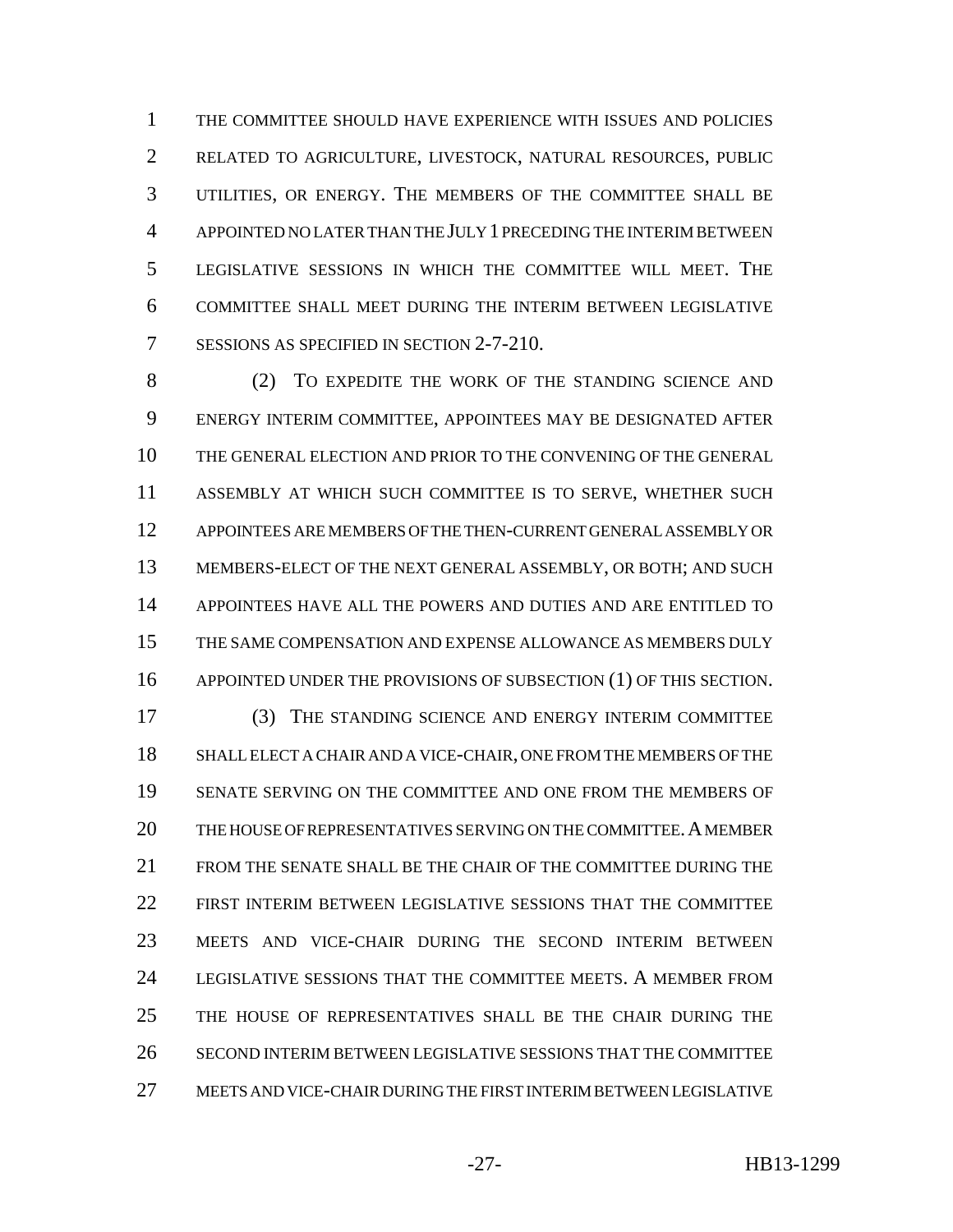SESSIONS THAT THE COMMITTEE MEETS. THE CHAIR AND VICE-CHAIR SHALL ALTERNATE AS SPECIFIED IN THIS SUBSECTION (3) DURING EVERY INTERIM BETWEEN LEGISLATIVE SESSIONS THAT THE COMMITTEE MEETS.

 (4) THE STANDING SCIENCE AND ENERGY INTERIM COMMITTEE SHALL FOLLOW THE RULES OF PROCEDURE OF THE HOUSE REPRESENTED BY THE CHAIR.

 (5) THE MEMBERS OF THE STANDING SCIENCE AND ENERGY INTERIM COMMITTEE, NOT INCLUDING ANY LEGISLATIVE MEMBERS APPOINTED TO A TASK FORCE AS ALLOWED PURSUANT TO SUBSECTION (8) OF THIS SECTION, ARE ENTITLED TO RECEIVE THE USUAL PER DIEM AND NECESSARY TRAVEL AND EXPENSES AS PROVIDED FOR MEMBERS OF THE GENERAL ASSEMBLY WHO ATTEND INTERIM COMMITTEE MEETINGS PURSUANT TO SECTION 2-2-307.

14 (6) (a) THE STANDING SCIENCE AND ENERGY INTERIM COMMITTEE MAY DEVELOP AND MAKE RECOMMENDATIONS CONCERNING ISSUES AND POLICIES RELATED TO AGRICULTURE, LIVESTOCK, NATURAL RESOURCES, PUBLIC UTILITIES, AND ENERGY.

 (b) THE STANDING SCIENCE AND ENERGY INTERIM COMMITTEE MAY GIVE GUIDANCE AND DIRECTION IN THE DEVELOPMENT OF ITS POLICIES AND PROGRAMS AND PROVIDE LEGISLATIVE OVERVIEW OF AND INPUT REGARDING THE IMPLEMENTATION OF ITS POLICIES AND PROGRAMS TO:

23 (I) THE DEPARTMENT OF AGRICULTURE;

**(II) THE DEPARTMENT OF NATURAL RESOURCES;** 

25 (III) THE STATE BOARD OF LAND COMMISSIONERS;

26 (IV) THE COLORADO ENERGY OFFICE; AND

(V) ANY OTHER DEPARTMENT OR POLITICAL SUBDIVISION OF THE

-28- HB13-1299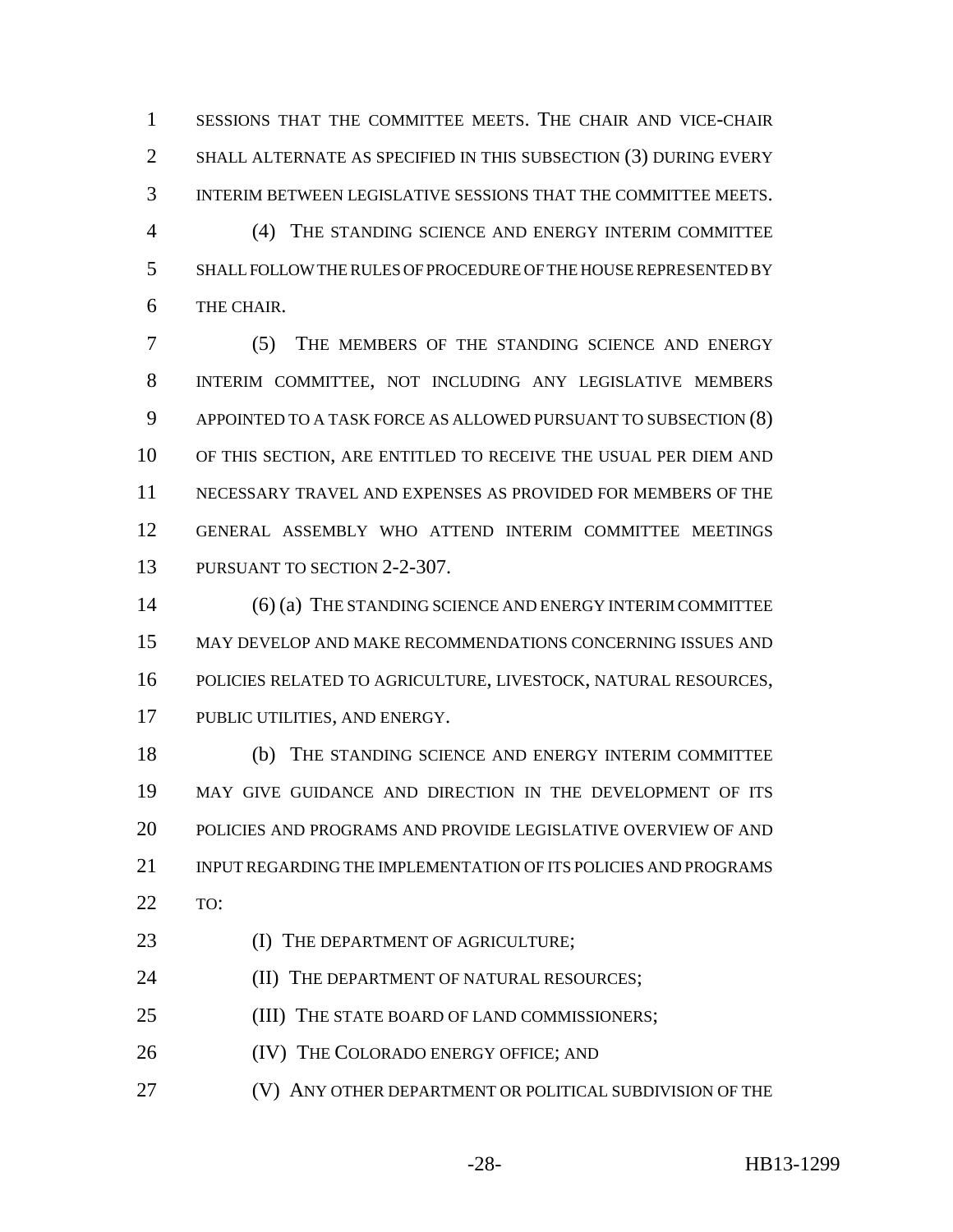STATE THAT REGULATES AGRICULTURE, LIVESTOCK, NATURAL RESOURCES,

PUBLIC UTILITIES, AND ENERGY.

 (c) THE STANDING SCIENCE AND ENERGY INTERIM COMMITTEE SHALL REVIEW ANY MATTERS ASSIGNED BY THE LEGISLATIVE COUNCIL AS 5 SPECIFIED IN SECTION 2-7-210.

 (d) (I) THE STANDING SCIENCE AND ENERGY INTERIM COMMITTEE SHALL REVIEW THE PERFORMANCE PLANS OF THE DEPARTMENT OF AGRICULTURE, THE DEPARTMENT OF NATURAL RESOURCES, THE STATE BOARD OF LAND COMMISSIONERS, AND THE COLORADO ENERGY OFFICE AND SHALL ALLOW TIME FOR PUBLIC TESTIMONY REGARDING SUCH PERFORMANCE PLANS.

 (II) ALL LOCAL GOVERNMENT ENTITIES ARE ENCOURAGED TO ATTEND THE MEETINGS OF THE STANDING SCIENCE AND ENERGY INTERIM COMMITTEE TO PROVIDE TESTIMONY OR TO SUBMIT AN OFFICIAL POSITION LETTER TO THE COMMITTEE REGARDING ANY LOCAL IMPACT OF A DEPARTMENT'S PERFORMANCE PLAN.

 (e) THE STANDING SCIENCE AND ENERGY INTERIM COMMITTEE SHALL REVIEW ANY DEPARTMENTAL REGULATORY AGENDAS THAT IT 19 RECEIVES PURSUANT TO SECTION 2-7-211 (3).

20 (7) THE STANDING SCIENCE AND ENERGY INTERIM COMMITTEE MAY CONSULT WITH EXPERTS IN THE FIELDS OF AGRICULTURE, LIVESTOCK, NATURAL RESOURCES, PUBLIC UTILITIES, AND ENERGY, AND MAY CONSULT WITH THE PERSONNEL OF THE DEPARTMENT OF AGRICULTURE, THE DEPARTMENT OF NATURAL RESOURCES, THE STATE BOARD OF LAND COMMISSIONERS, AND THE COLORADO ENERGY OFFICE AS MAY BE NECESSARY.ALL PERSONNEL OF THE DEPARTMENT OF AGRICULTURE, THE DEPARTMENT OF NATURAL RESOURCES, THE STATE BOARD OF LAND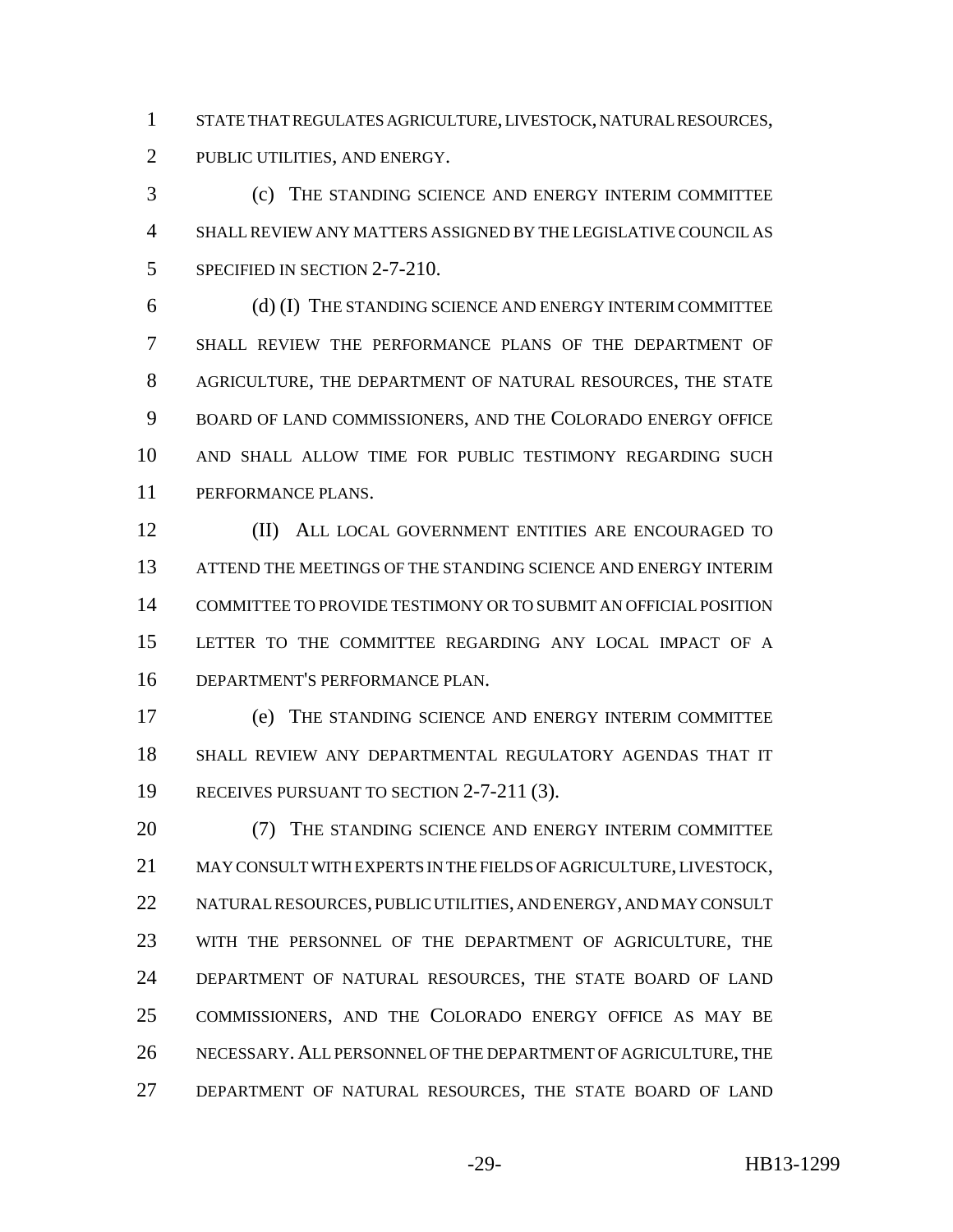COMMISSIONERS, AND THE COLORADO ENERGY OFFICE, OR ANY OTHER DEPARTMENT THAT REGULATES AGRICULTURE, LIVESTOCK, NATURAL RESOURCES, PUBLIC UTILITIES, OR ENERGY SHALL COOPERATE WITH THE COMMITTEE AND WITH ANY PERSONS ASSISTING THE COMMITTEE IN CARRYING OUT ITS DUTIES PURSUANT TO THIS SECTION.

 (8) THE STANDING SCIENCE AND ENERGY INTERIM COMMITTEE MAY APPOINT NO MORE THAN TWO TASK FORCES MADE UP OF PERSONS FROM THE COMMUNITY, INCLUDING LEGISLATIVE MEMBERS WHO ARE EITHER ON OR NOT ON THE COMMITTEE, WHO HAVE SPECIAL INTEREST OR EXPERTISE IN A PARTICULAR POLICY ISSUE BEING STUDIED DURING AN INTERIM BETWEEN LEGISLATIVE SESSIONS.THE COMMITTEE MAY APPOINT 12 TO THE TASK FORCE THE LEGISLATIVE MEMBER WHO REQUESTED THE POLICY ISSUE BE INCLUDED ON THE COMMITTEE'S AGENDA AS SPECIFIED IN 14 SECTION 2-7-210. IN APPOINTING A TASK FORCE, THE COMMITTEE SHALL, TO THE EXTENT POSSIBLE, MAINTAIN THE BALANCE OF POLITICAL PARTIES THAT EXISTS ON THE COMMITTEE. A TASK FORCE SHALL OPERATE IN AN ADVISORY CAPACITY TO THE COMMITTEE AND REPORT TO THE COMMITTEE AS OFTEN AS REQUESTED BY THE CHAIR. ALL MEMBERS OF A TASK FORCE SHALL SERVE WITHOUT COMPENSATION AND WITHOUT REIMBURSEMENT FOR EXPENSES. A TASK FORCE MAY ACCEPT DONATIONS OF IN-KIND SERVICES FROM A NONPROFIT ORGANIZATION IN FULFILLING ITS DUTIES OF ADVISING THE COMMITTEE.

 (9) THE STANDING SCIENCE AND ENERGY INTERIM COMMITTEE MAY HOLD MEETINGS OUTSIDE OF THE DENVER METRO AREA TO HEAR PUBLIC TESTIMONY REGARDING MATTERS ON ITS AGENDA. IF THE COMMITTEE WISHES TO HOLD SUCH MEETINGS, PERMISSION FOR INCURRING ANY EXPENSES FOR WHICH REIMBURSEMENT MAY BE CLAIMED SHALL BE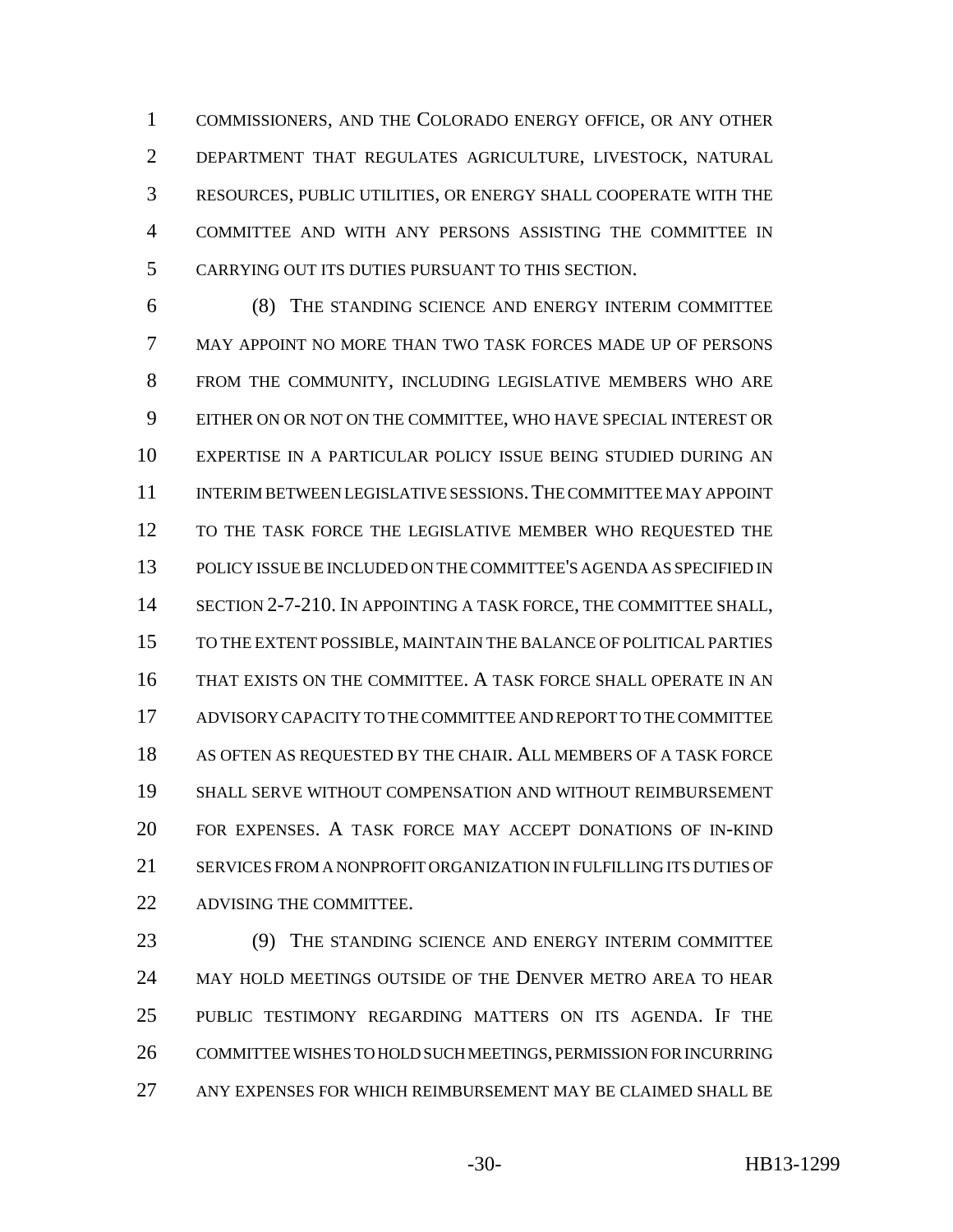1 SOUGHT AS SPECIFIED IN SECTION 2-2-307 (4) PRIOR TO SCHEDULING ANY SUCH MEETINGS.

 (10) LEGISLATION RECOMMENDED BY THE STANDING SCIENCE AND ENERGY INTERIM COMMITTEE MUST BE TREATED AS LEGISLATION RECOMMENDED BY AN INTERIM LEGISLATIVE COMMITTEE FOR PURPOSES OF ANY INTRODUCTION DEADLINES OR BILL LIMITATIONS IMPOSED BY THE JOINT RULES OF THE GENERAL ASSEMBLY.

8 (11) A DEPARTMENT SHALL MAKE AVAILABLE TO THE STANDING SCIENCE AND ENERGY INTERIM COMMITTEE SUCH DATA, REPORTS, OR INFORMATION AS ARE NECESSARY FOR THE PERFORMANCE OF THE COMMITTEE'S DUTIES.

12 (12) THE LEGISLATIVE COUNCIL STAFF AND THE OFFICE OF LEGISLATIVE LEGAL SERVICES SHALL ASSIST THE STANDING SCIENCE AND ENERGY INTERIM COMMITTEE IN CARRYING OUT ITS DUTIES.

 **2-7-207. Standing finance and business interim committee established - duties.** (1) THERE IS HEREBY ESTABLISHED A STANDING INTERIM COMMITTEE OF THE SENATE AND HOUSE OF REPRESENTATIVES KNOWN AS THE STANDING FINANCE AND BUSINESS INTERIM COMMITTEE, CONSISTING OF FIVE MEMBERS OF THE HOUSE OF REPRESENTATIVES, THREE OF WHOM ARE APPOINTED BY THE SPEAKER OF THE HOUSE OF REPRESENTATIVES AND TWO OF WHOM ARE APPOINTED BY THE MINORITY LEADER OF THE HOUSE OF REPRESENTATIVES, AND FIVE MEMBERS OF THE SENATE, THREE OF WHOM ARE APPOINTED BY THE PRESIDENT OF THE SENATE AND TWO OF WHOM ARE APPOINTED BY THE MINORITY LEADER OF THE SENATE. WHEN POSSIBLE, APPOINTED MEMBERS SHALL BE SELECTED FROM THE HOUSE AND SENATE FINANCE COMMITTEES, THE HOUSE AND SENATE APPROPRIATIONS COMMITTEES, THE HOUSE BUSINESS, LABOR, AND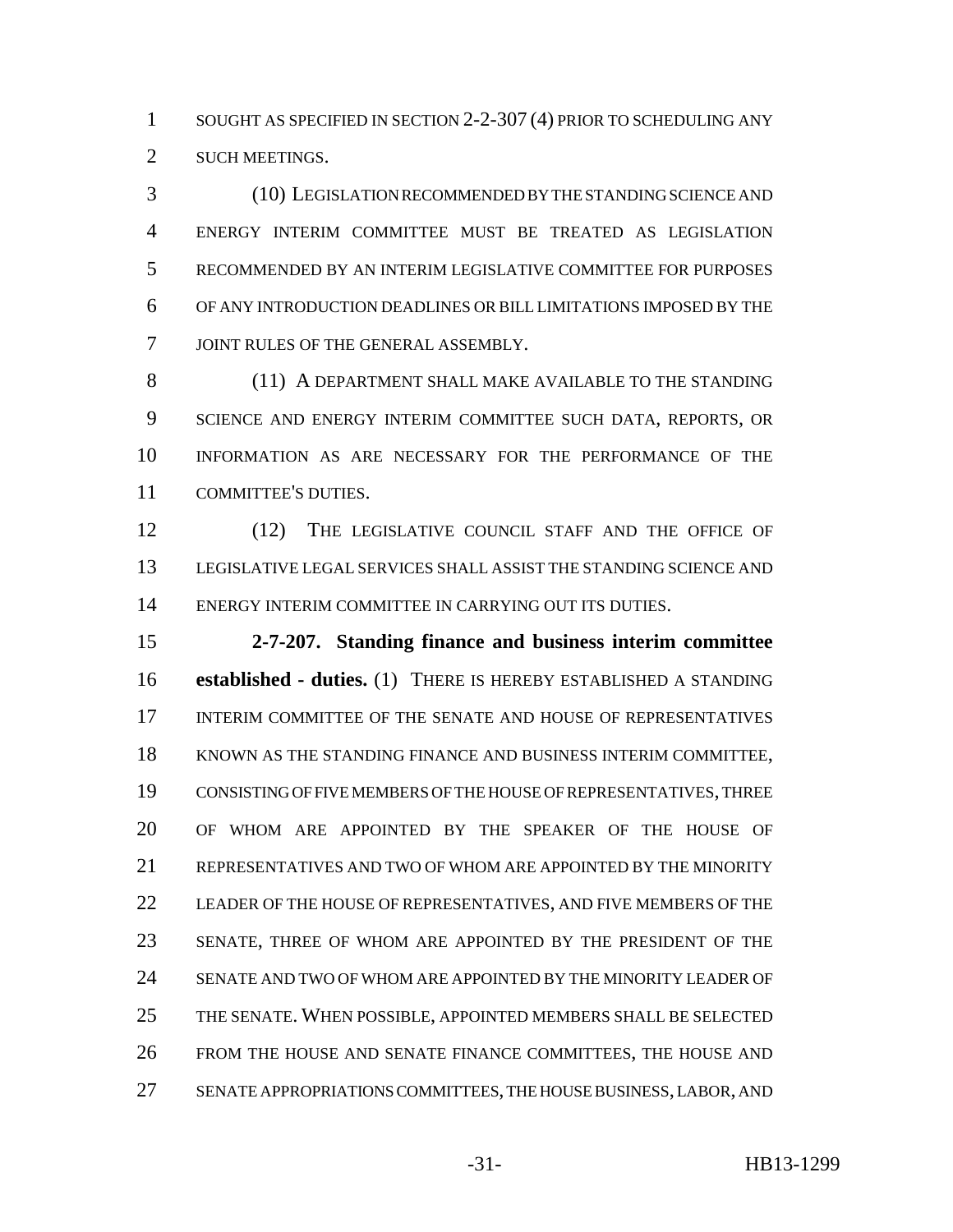ECONOMIC WORKFORCE DEVELOPMENT COMMITTEE, OR THE SENATE BUSINESS, LABOR, AND TECHNOLOGY COMMITTEE, OR SUCH SUCCESSOR COMMITTEES. THE MEMBERS OF THE COMMITTEE SHOULD HAVE EXPERIENCE WITH ISSUES AND POLICIES RELATED TO STATE AND LOCAL GOVERNMENT FINANCE, TAXATION, BUSINESS, LABOR AND INDUSTRY, PROFESSIONS AND OCCUPATIONS, ECONOMIC DEVELOPMENT, OR TOURISM. THE MEMBERS OF THE COMMITTEE SHALL BE APPOINTED NO LATER THAN THE JULY 1 PRECEDING THE INTERIM BETWEEN LEGISLATIVE SESSIONS IN WHICH THE COMMITTEE WILL MEET.THE COMMITTEE SHALL MEET DURING THE INTERIM BETWEEN LEGISLATIVE SESSIONS AS SPECIFIED IN SECTION 2-7-210.

12 (2) TO EXPEDITE THE WORK OF THE STANDING FINANCE AND BUSINESS INTERIM COMMITTEE, APPOINTEES MAY BE DESIGNATED AFTER THE GENERAL ELECTION AND PRIOR TO THE CONVENING OF THE GENERAL ASSEMBLY AT WHICH SUCH COMMITTEE IS TO SERVE, WHETHER SUCH APPOINTEES ARE MEMBERS OF THE THEN-CURRENT GENERAL ASSEMBLY OR MEMBERS-ELECT OF THE NEXT GENERAL ASSEMBLY, OR BOTH; AND SUCH APPOINTEES HAVE ALL THE POWERS AND DUTIES AND ARE ENTITLED TO THE SAME COMPENSATION AND EXPENSE ALLOWANCE AS MEMBERS DULY APPOINTED UNDER THE PROVISIONS OF SUBSECTION (1) OF THIS SECTION. (3) THE STANDING FINANCE AND BUSINESS INTERIM COMMITTEE 22 SHALL ELECT A CHAIR AND A VICE-CHAIR, ONE FROM THE MEMBERS OF THE SENATE SERVING ON THE COMMITTEE AND ONE FROM THE MEMBERS OF 24 THE HOUSE OF REPRESENTATIVES SERVING ON THE COMMITTEE. A MEMBER FROM THE HOUSE OF REPRESENTATIVES SHALL BE THE CHAIR OF THE COMMITTEE DURING THE FIRST INTERIM BETWEEN LEGISLATIVE SESSIONS THAT THE COMMITTEE MEETS AND VICE-CHAIR DURING THE SECOND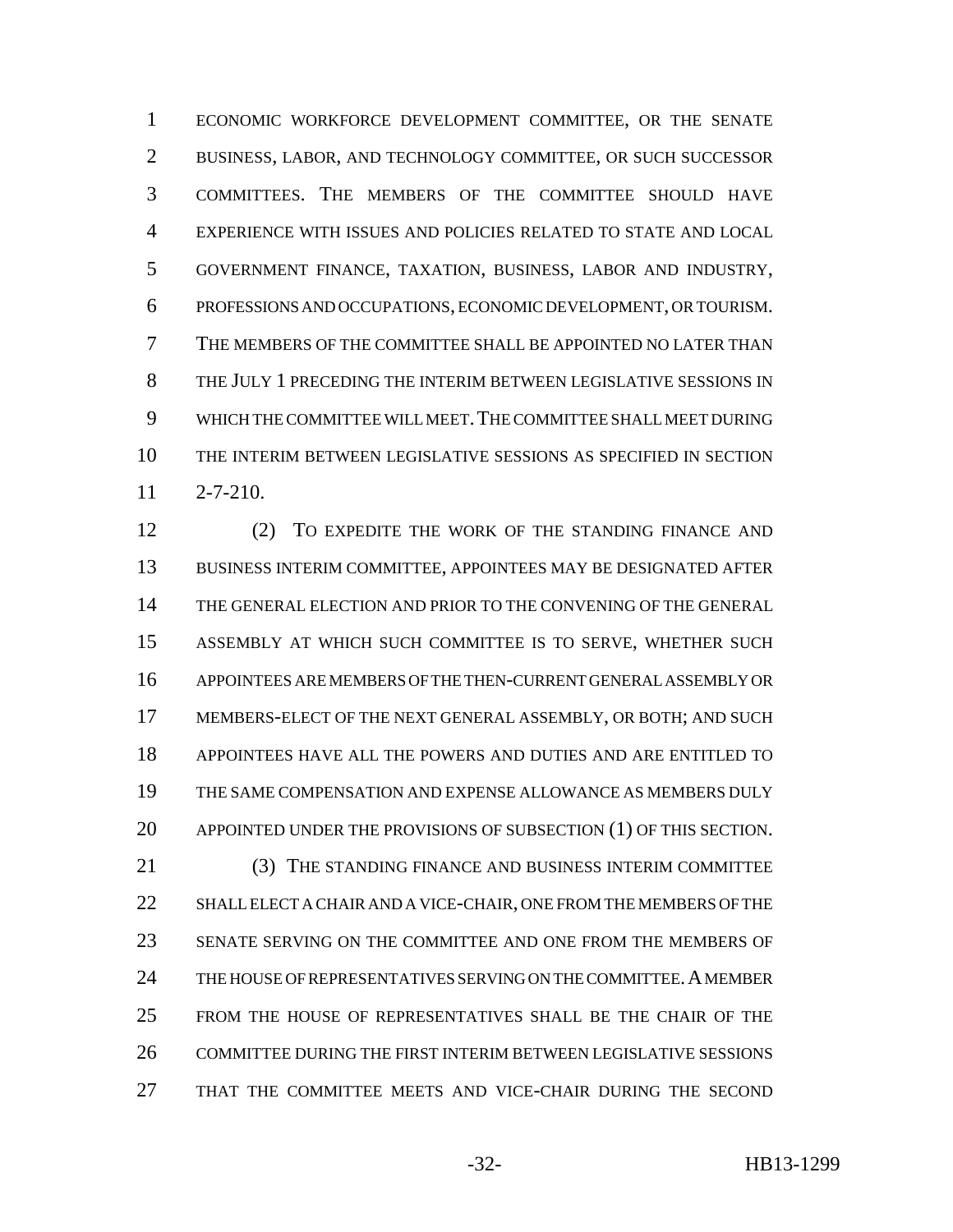INTERIM BETWEEN LEGISLATIVE SESSIONS THAT THE COMMITTEE MEETS. A MEMBER FROM THE SENATE SHALL BE THE CHAIR DURING THE SECOND INTERIM BETWEEN LEGISLATIVE SESSIONS THAT THE COMMITTEE MEETS AND VICE-CHAIR DURING THE FIRST INTERIM BETWEEN LEGISLATIVE SESSIONS THAT THE COMMITTEE MEETS. THE CHAIR AND VICE-CHAIR SHALL ALTERNATE AS SPECIFIED IN THIS SUBSECTION (3) DURING EVERY INTERIM BETWEEN LEGISLATIVE SESSIONS THAT THE COMMITTEE MEETS. (4) THE STANDING FINANCE AND BUSINESS INTERIM COMMITTEE SHALL FOLLOW THE RULES OF PROCEDURE OF THE HOUSE REPRESENTED BY

THE CHAIR.

 (5) THE MEMBERS OF THE STANDING FINANCE AND BUSINESS INTERIM COMMITTEE, NOT INCLUDING ANY LEGISLATIVE MEMBERS APPOINTED TO A TASK FORCE AS ALLOWED PURSUANT TO SUBSECTION (8) OF THIS SECTION, ARE ENTITLED TO RECEIVE THE USUAL PER DIEM AND NECESSARY TRAVEL AND EXPENSES AS PROVIDED FOR MEMBERS OF THE GENERAL ASSEMBLY WHO ATTEND INTERIM COMMITTEE MEETINGS PURSUANT TO SECTION 2-2-307.

 (6) (a) THE STANDING FINANCE AND BUSINESS INTERIM COMMITTEE MAY DEVELOP AND MAKE RECOMMENDATIONS CONCERNING ISSUES AND POLICIES RELATED TO STATE AND LOCAL GOVERNMENT FINANCE, TAXATION, BUSINESS, LABOR AND INDUSTRY, PROFESSIONS AND 22 OCCUPATIONS, AND ECONOMIC DEVELOPMENT AND TOURISM.

 (b) THE STANDING FINANCE AND BUSINESS INTERIM COMMITTEE 24 MAY GIVE GUIDANCE AND DIRECTION IN THE DEVELOPMENT OF ITS POLICIES AND PROGRAMS AND PROVIDE LEGISLATIVE OVERVIEW OF AND INPUT REGARDING THE IMPLEMENTATION OF ITS POLICIES AND PROGRAMS TO: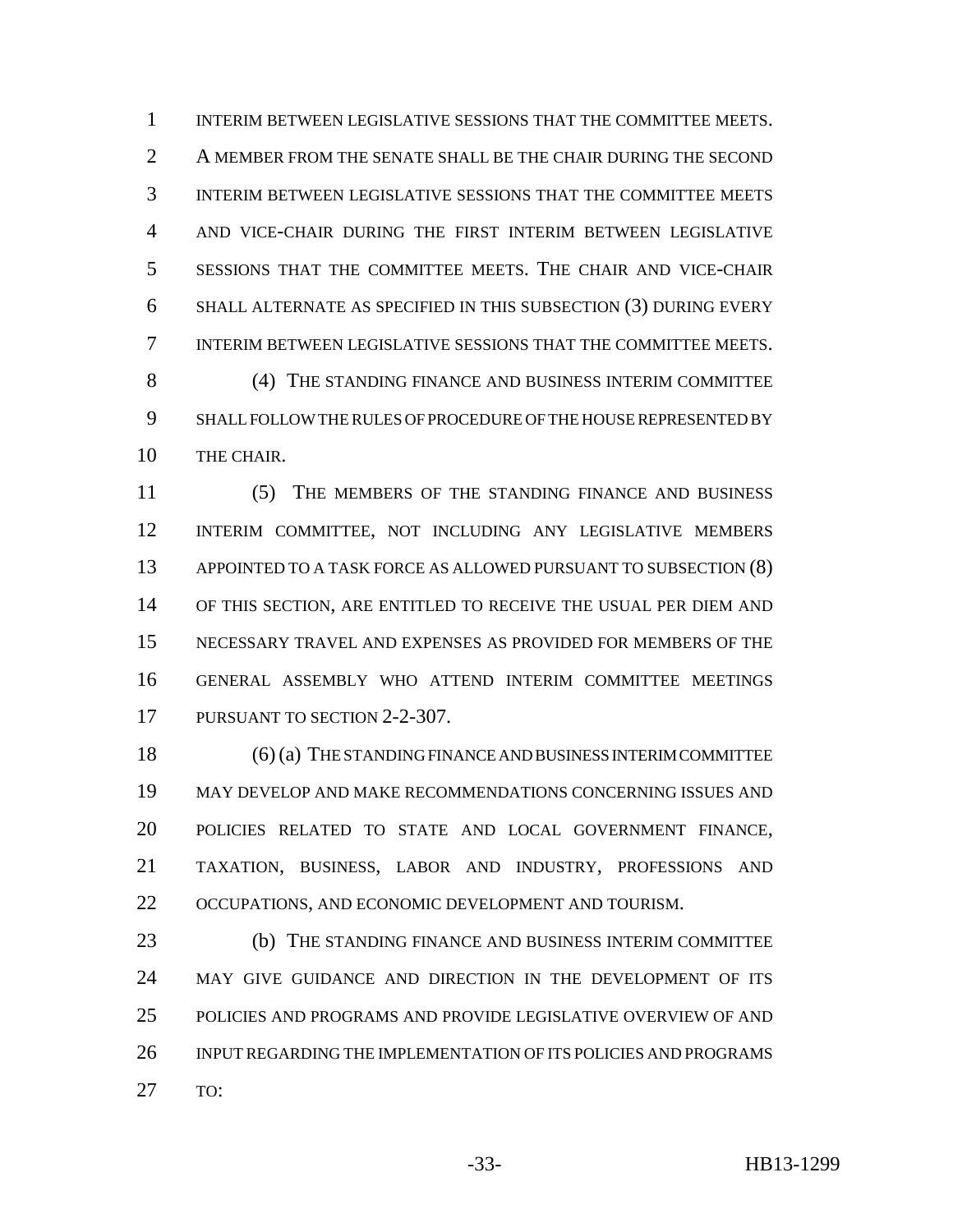1 (I) THE DEPARTMENT OF PERSONNEL;

**(II) THE DEPARTMENT OF REVENUE;** 

(III) THE OFFICE OF ECONOMIC DEVELOPMENT;

(IV) THE DEPARTMENT OF THE TREASURY;

(V) THE DEPARTMENT OF LABOR AND EMPLOYMENT; AND

 (VI) ANY OTHER DEPARTMENT OR POLITICAL SUBDIVISION OF THE STATE THAT REGULATES STATE AND LOCAL GOVERNMENT FINANCE, TAXATION, BUSINESS, LABOR AND INDUSTRY, PROFESSIONS AND OCCUPATIONS, AND ECONOMIC DEVELOPMENT AND TOURISM.

 (c) THE STANDING FINANCE AND BUSINESS INTERIM COMMITTEE SHALL REVIEW ANY MATTERS ASSIGNED BY THE LEGISLATIVE COUNCIL AS 12 SPECIFIED IN SECTION 2-7-210.

 (d) (I) THE STANDING FINANCE AND BUSINESS INTERIM COMMITTEE SHALL REVIEW THE PERFORMANCE PLANS OF THE DEPARTMENT OF PERSONNEL, THE DEPARTMENT OF REVENUE, THE DEPARTMENT OF THE TREASURY, THE DEPARTMENT OF LABOR AND EMPLOYMENT, AND THE OFFICE OF ECONOMIC DEVELOPMENT AND SHALL ALLOW TIME FOR PUBLIC TESTIMONY REGARDING SUCH PERFORMANCE PLANS.

 (II) ALL LOCAL GOVERNMENT ENTITIES ARE ENCOURAGED TO ATTEND THE MEETINGS OF THE STANDING FINANCE AND BUSINESS INTERIM COMMITTEE TO PROVIDE TESTIMONY OR TO SUBMIT AN OFFICIAL POSITION LETTER TO THE COMMITTEE REGARDING ANY LOCAL IMPACT OF A DEPARTMENT'S PERFORMANCE PLAN.

 (e) THE STANDING FINANCE AND BUSINESS INTERIM COMMITTEE SHALL REVIEW ANY DEPARTMENTAL REGULATORY AGENDAS THAT IT RECEIVES PURSUANT TO SECTION 2-7-211 (3).

(7) THE STANDING FINANCE AND BUSINESS INTERIM COMMITTEE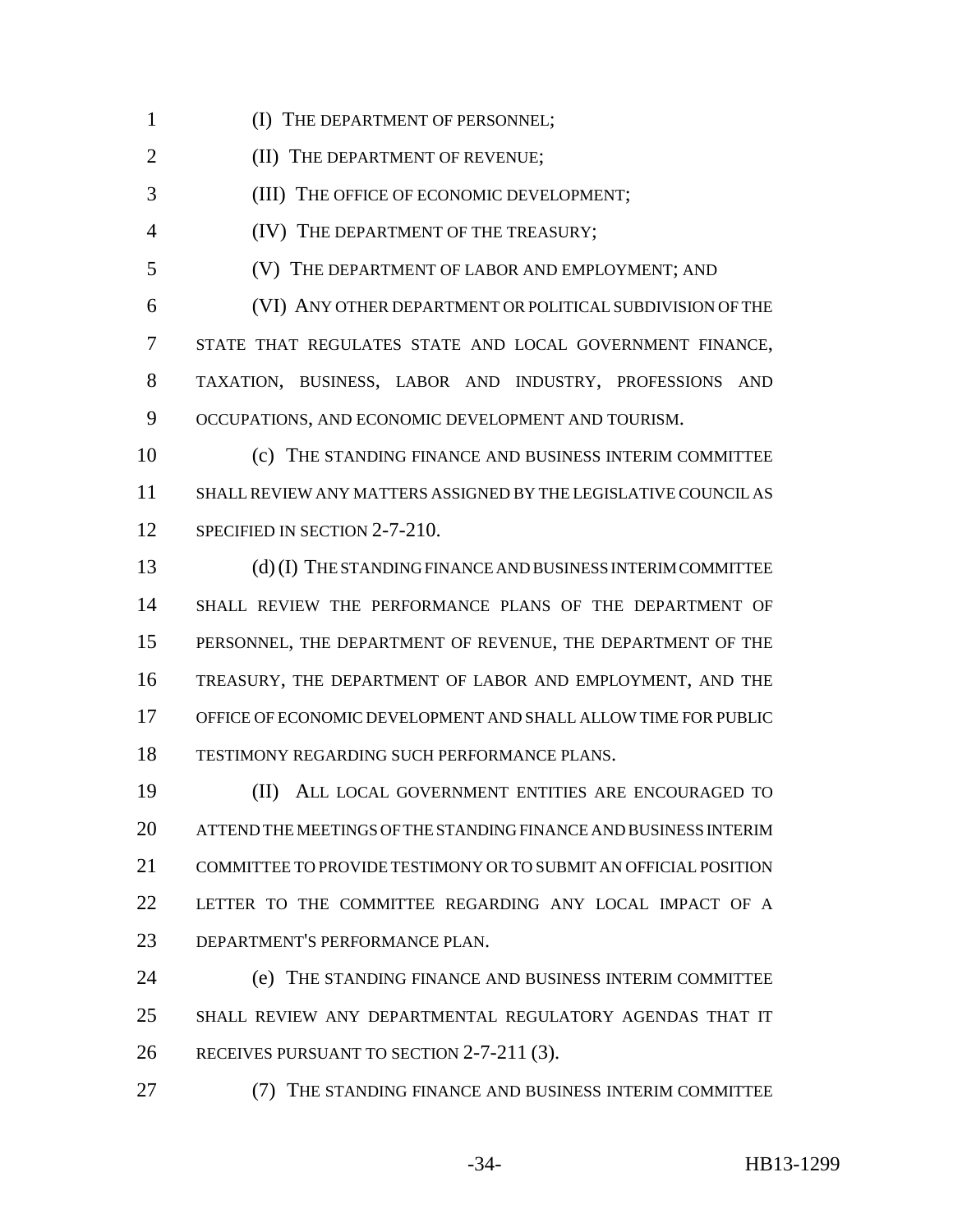MAY CONSULT WITH EXPERTS IN THE FIELDS OF STATE AND LOCAL GOVERNMENT FINANCE, TAXATION, BUSINESS, LABOR AND INDUSTRY, PROFESSIONS AND OCCUPATIONS, AND ECONOMIC DEVELOPMENT AND TOURISM, AND MAY CONSULT WITH THE PERSONNEL OF THE DEPARTMENT OF PERSONNEL, THE DEPARTMENT OF REVENUE, THE DEPARTMENT OF THE TREASURY, THE DEPARTMENT OF LABOR AND EMPLOYMENT, AND THE OFFICE OF ECONOMIC DEVELOPMENT AS MAY BE NECESSARY. ALL PERSONNEL OF THE DEPARTMENT OF PERSONNEL, THE DEPARTMENT OF REVENUE, THE DEPARTMENT OF THE TREASURY, THE DEPARTMENT OF LABOR AND EMPLOYMENT, AND THE OFFICE OF ECONOMIC DEVELOPMENT, OR ANY OTHER DEPARTMENT THAT REGULATES STATE AND LOCAL GOVERNMENT FINANCE, TAXATION, BUSINESS, LABOR AND INDUSTRY, PROFESSIONS AND OCCUPATIONS, ECONOMIC DEVELOPMENT, OR TOURISM SHALL COOPERATE WITH THE COMMITTEE AND WITH ANY PERSONS ASSISTING THE COMMITTEE IN CARRYING OUT ITS DUTIES PURSUANT TO THIS SECTION.

 (8) THE STANDING FINANCE AND BUSINESS INTERIM COMMITTEE MAY APPOINT NO MORE THAN TWO TASK FORCES MADE UP OF PERSONS FROM THE COMMUNITY, INCLUDING LEGISLATIVE MEMBERS WHO ARE EITHER ON OR NOT ON THE COMMITTEE, WHO HAVE SPECIAL INTEREST OR EXPERTISE IN A PARTICULAR POLICY ISSUE BEING STUDIED DURING AN INTERIM BETWEEN LEGISLATIVE SESSIONS.THE COMMITTEE MAY APPOINT TO THE TASK FORCE THE LEGISLATIVE MEMBER WHO REQUESTED THE POLICY ISSUE BE INCLUDED ON THE COMMITTEE'S AGENDA AS SPECIFIED IN SECTION 2-7-210. IN APPOINTING A TASK FORCE, THE COMMITTEE SHALL, 26 TO THE EXTENT POSSIBLE, MAINTAIN THE BALANCE OF POLITICAL PARTIES THAT EXISTS ON THE COMMITTEE. A TASK FORCE SHALL OPERATE IN AN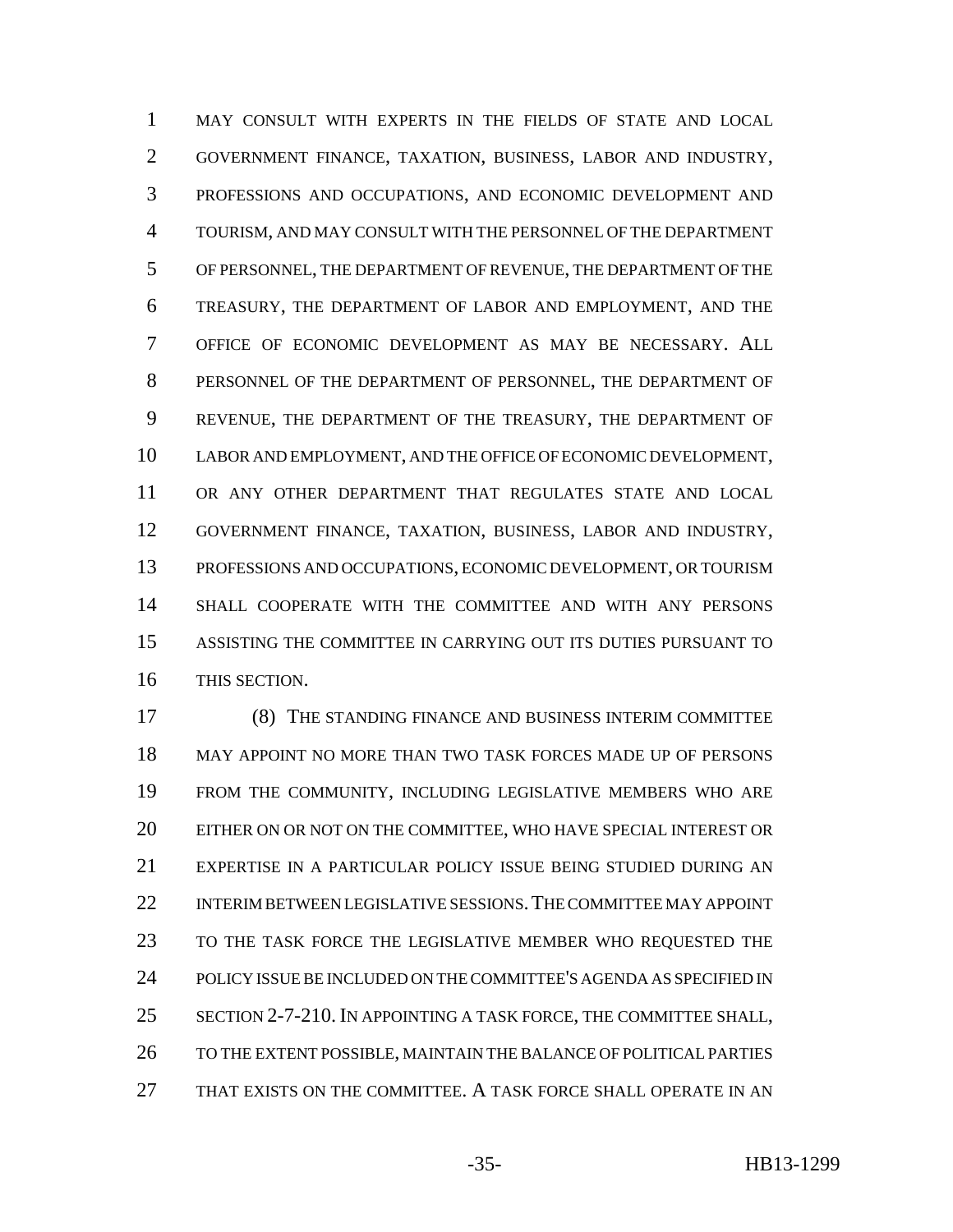ADVISORY CAPACITY TO THE COMMITTEE AND REPORT TO THE STANDING FINANCE AND BUSINESS INTERIM COMMITTEE AS OFTEN AS REQUESTED BY THE CHAIR. ALL MEMBERS OF A TASK FORCE SHALL SERVE WITHOUT COMPENSATION AND WITHOUT REIMBURSEMENT FOR EXPENSES. A TASK FORCE MAY ACCEPT DONATIONS OF IN-KIND SERVICES FROM A NONPROFIT ORGANIZATION IN FULFILLING ITS DUTIES OF ADVISING THE COMMITTEE.

 (9) THE STANDING FINANCE AND BUSINESS INTERIM COMMITTEE MAY HOLD MEETINGS OUTSIDE OF THE DENVER METRO AREA TO HEAR PUBLIC TESTIMONY REGARDING MATTERS ON ITS AGENDA. IF THE COMMITTEE WISHES TO HOLD SUCH MEETINGS, PERMISSION FOR INCURRING ANY EXPENSES FOR WHICH REIMBURSEMENT MAY BE CLAIMED SHALL BE 12 SOUGHT AS SPECIFIED IN SECTION 2-2-307 (4) PRIOR TO SCHEDULING ANY SUCH MEETINGS.

 (10) LEGISLATION RECOMMENDED BY THE STANDING FINANCE AND BUSINESS INTERIM COMMITTEE MUST BE TREATED AS LEGISLATION RECOMMENDED BY AN INTERIM LEGISLATIVE COMMITTEE FOR PURPOSES OF ANY INTRODUCTION DEADLINES OR BILL LIMITATIONS IMPOSED BY THE 18 JOINT RULES OF THE GENERAL ASSEMBLY.

 (11) A DEPARTMENT SHALL MAKE AVAILABLE TO THE STANDING FINANCE AND BUSINESS INTERIM COMMITTEE SUCH DATA, REPORTS, OR INFORMATION AS ARE NECESSARY FOR THE PERFORMANCE OF THE 22 COMMITTEE'S DUTIES.

- 23 (12) THE LEGISLATIVE COUNCIL STAFF AND THE OFFICE OF LEGISLATIVE LEGAL SERVICES SHALL ASSIST THE STANDING FINANCE AND BUSINESS INTERIM COMMITTEE IN CARRYING OUT ITS DUTIES.
- **2-7-208. Standing state and local government and military affairs interim committee established - duties.** (1) THERE IS HEREBY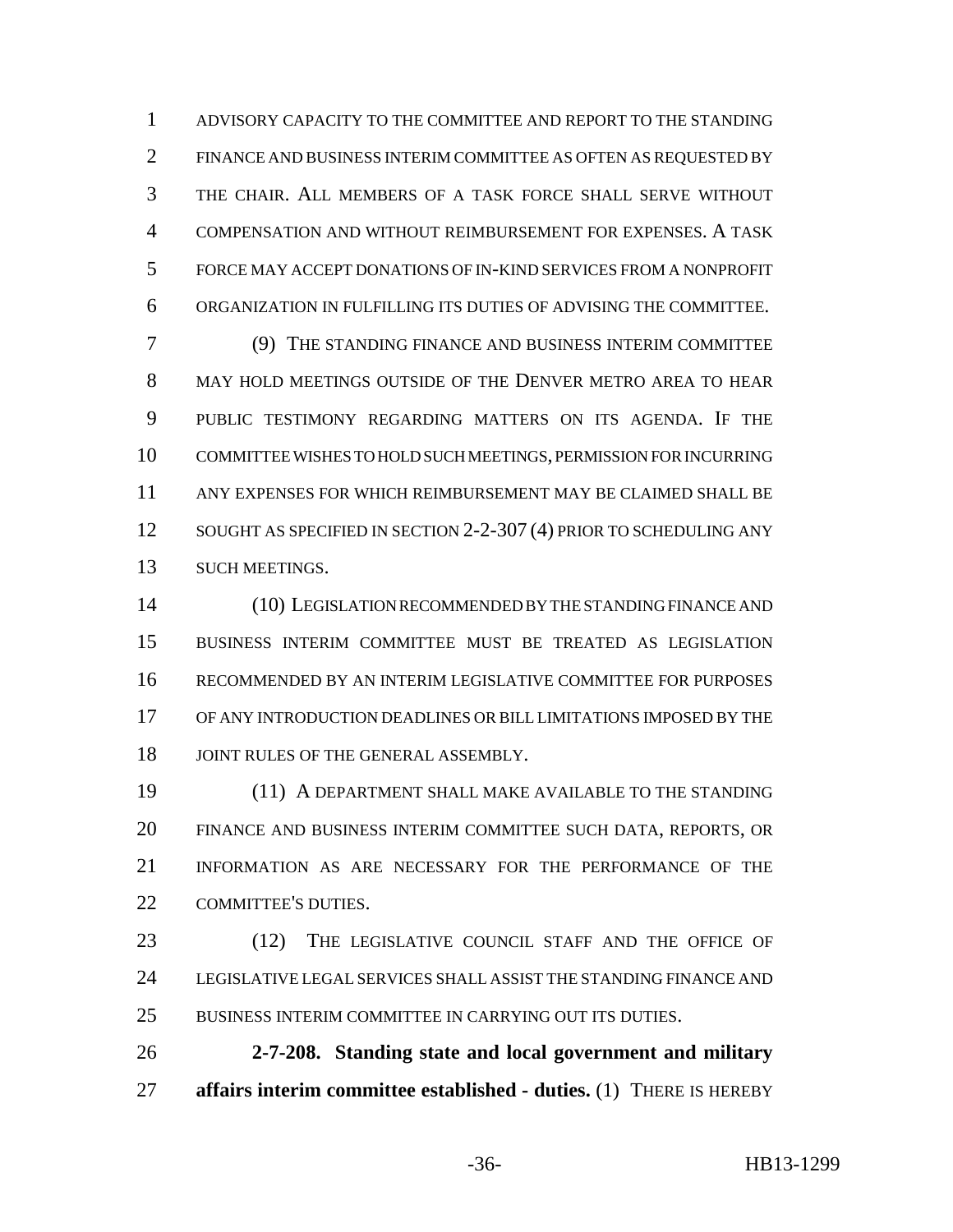ESTABLISHED A STANDING INTERIM COMMITTEE OF THE SENATE AND HOUSE OF REPRESENTATIVES KNOWN AS THE STANDING STATE AND LOCAL GOVERNMENT AND MILITARY AFFAIRS INTERIM COMMITTEE, CONSISTING OF FIVE MEMBERS OF THE HOUSE OF REPRESENTATIVES, THREE OF WHOM ARE APPOINTED BY THE SPEAKER OF THE HOUSE OF REPRESENTATIVES AND TWO OF WHOM ARE APPOINTED BY THE MINORITY LEADER OF THE HOUSE OF REPRESENTATIVES, AND FIVE MEMBERS OF THE SENATE, THREE OF WHOM ARE APPOINTED BY THE PRESIDENT OF THE SENATE AND TWO OF WHOM ARE APPOINTED BY THE MINORITY LEADER OF THE SENATE. WHEN POSSIBLE, APPOINTED MEMBERS SHALL BE SELECTED FROM THE HOUSE AND SENATE STATE, VETERANS, AND MILITARY AFFAIRS COMMITTEES AND 12 THE HOUSE AND SENATE LOCAL GOVERNMENT COMMITTEES, OR SUCH SUCCESSOR COMMITTEES. THE MEMBERS OF THE COMMITTEE SHOULD HAVE EXPERIENCE WITH ISSUES AND POLICIES RELATED TO ELECTIONS, STATE DEPARTMENTS AND AGENCIES, STATE AND LOCAL GOVERNMENT, THE PUBLIC EMPLOYEES' RETIREMENT ASSOCIATION, THE FIRE AND POLICE PENSION ASSOCIATION, OR MILITARY AND VETERANS AFFAIRS. THE MEMBERS OF THE COMMITTEE SHALL BE APPOINTED NO LATER THAN THE JULY 1 PRECEDING THE INTERIM BETWEEN LEGISLATIVE SESSIONS IN WHICH THE COMMITTEE WILL MEET.THE COMMITTEE SHALL MEET DURING THE INTERIM BETWEEN LEGISLATIVE SESSIONS AS SPECIFIED IN SECTION 2-7-210.

 (2) TO EXPEDITE THE WORK OF THE STANDING STATE AND LOCAL GOVERNMENT AND MILITARY AFFAIRS INTERIM COMMITTEE, APPOINTEES MAY BE DESIGNATED AFTER THE GENERAL ELECTION AND PRIOR TO THE CONVENING OF THE GENERAL ASSEMBLY AT WHICH SUCH COMMITTEE IS TO SERVE, WHETHER SUCH APPOINTEES ARE MEMBERS OF THE THEN-CURRENT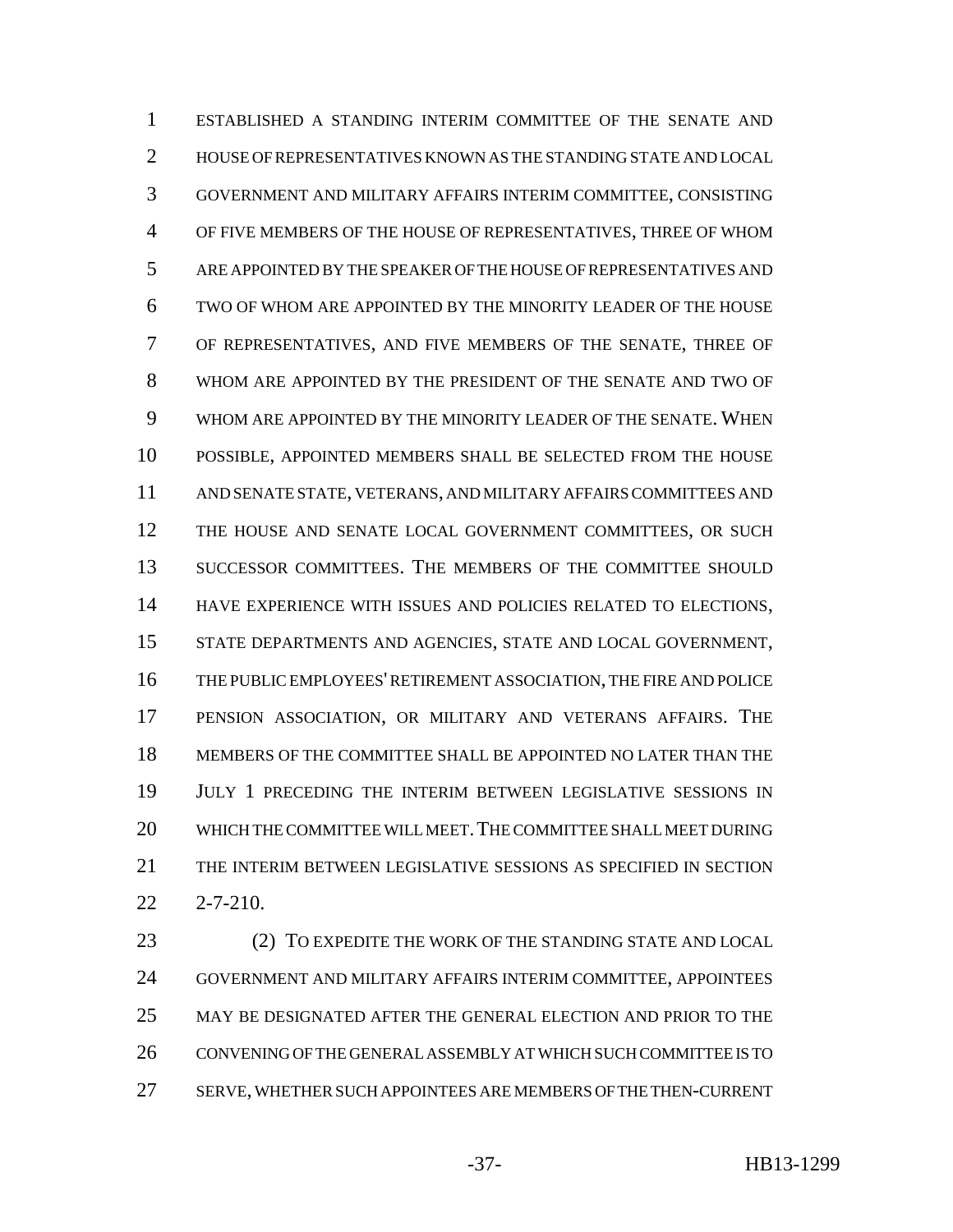GENERAL ASSEMBLY OR MEMBERS-ELECT OF THE NEXT GENERAL ASSEMBLY, OR BOTH; AND SUCH APPOINTEES HAVE ALL THE POWERS AND DUTIES AND ARE ENTITLED TO THE SAME COMPENSATION AND EXPENSE ALLOWANCE AS MEMBERS DULY APPOINTED UNDER THE PROVISIONS OF 5 SUBSECTION (1) OF THIS SECTION.

 (3) THE STANDING STATE AND LOCAL GOVERNMENT AND MILITARY AFFAIRS INTERIM COMMITTEE SHALL ELECT A CHAIR AND A VICE-CHAIR, ONE FROM THE MEMBERS OF THE SENATE SERVING ON THE COMMITTEE AND ONE FROM THE MEMBERS OF THE HOUSE OF REPRESENTATIVES SERVING ON THE COMMITTEE. A MEMBER FROM THE HOUSE OF REPRESENTATIVES SHALL BE THE CHAIR OF THE COMMITTEE DURING THE FIRST INTERIM BETWEEN LEGISLATIVE SESSIONS THAT THE COMMITTEE MEETS AND VICE-CHAIR DURING THE SECOND INTERIM BETWEEN LEGISLATIVE SESSIONS THAT THE COMMITTEE MEETS. A MEMBER FROM THE SENATE SHALL BE THE CHAIR DURING THE SECOND INTERIM BETWEEN LEGISLATIVE SESSIONS THAT THE COMMITTEE MEETS AND VICE-CHAIR DURING THE FIRST INTERIM BETWEEN LEGISLATIVE SESSIONS THAT THE COMMITTEE MEETS. THE CHAIR AND VICE-CHAIR SHALL ALTERNATE AS SPECIFIED IN THIS SUBSECTION (3) DURING EVERY INTERIM BETWEEN 20 LEGISLATIVE SESSIONS THAT THE COMMITTEE MEETS.

 (4) THE STANDING STATE AND LOCAL GOVERNMENT AND MILITARY AFFAIRS INTERIM COMMITTEE SHALL FOLLOW THE RULES OF PROCEDURE OF THE HOUSE REPRESENTED BY THE CHAIR.

24 (5) THE MEMBERS OF THE STANDING STATE AND LOCAL GOVERNMENT AND MILITARY AFFAIRS INTERIM COMMITTEE, NOT INCLUDING ANY LEGISLATIVE MEMBERS APPOINTED TO A TASK FORCE AS ALLOWED PURSUANT TO SUBSECTION (8) OF THIS SECTION, ARE ENTITLED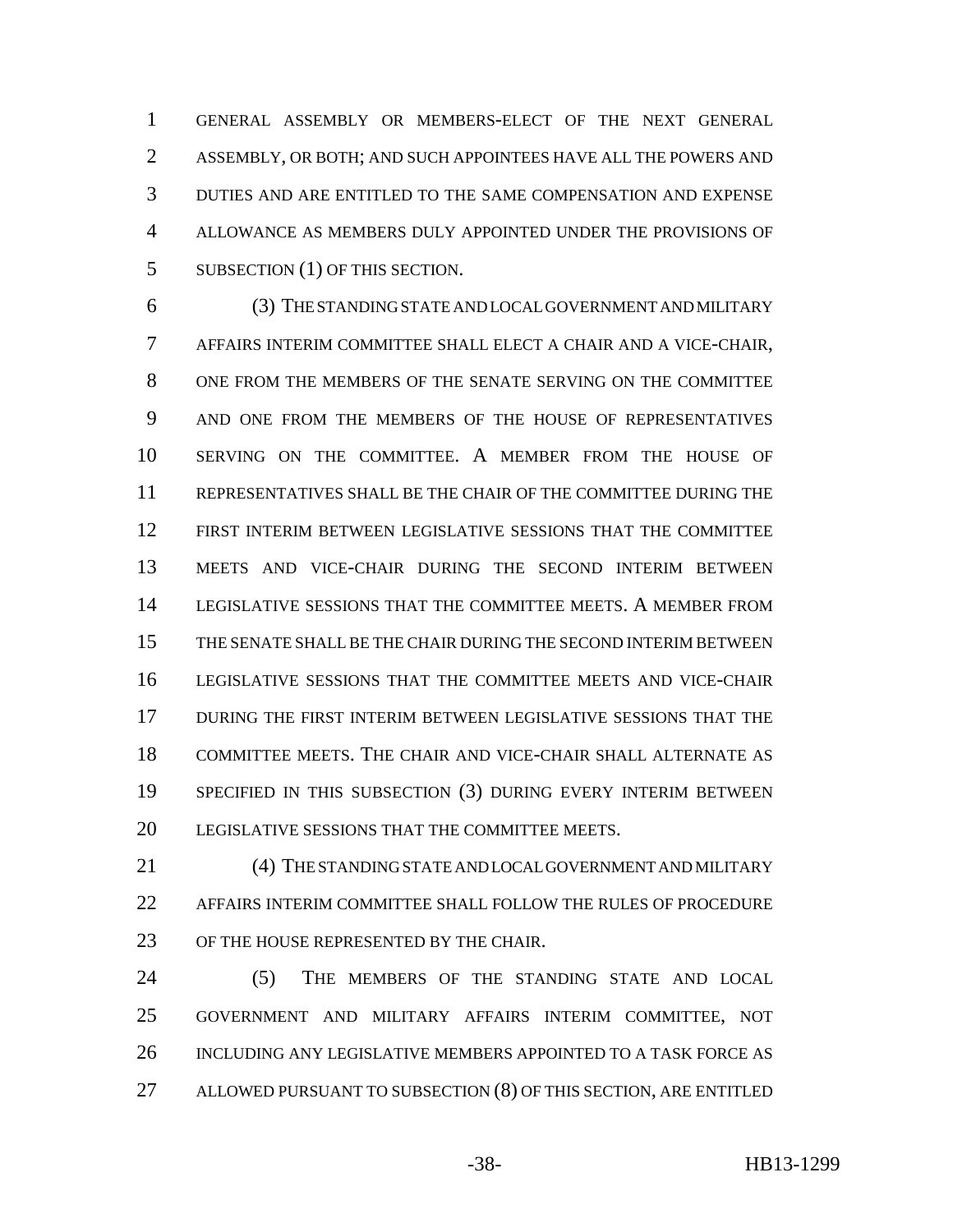TO RECEIVE THE USUAL PER DIEM AND NECESSARY TRAVEL AND EXPENSES AS PROVIDED FOR MEMBERS OF THE GENERAL ASSEMBLY WHO ATTEND INTERIM COMMITTEE MEETINGS PURSUANT TO SECTION 2-2-307.

 (6) (a) THE STANDING STATE AND LOCAL GOVERNMENT AND MILITARY AFFAIRS INTERIM COMMITTEE MAY DEVELOP AND MAKE RECOMMENDATIONS CONCERNING ISSUES AND POLICIES RELATED TO ELECTIONS, STATE DEPARTMENTS AND AGENCIES, STATE AND LOCAL GOVERNMENT, THE PUBLIC EMPLOYEES' RETIREMENT ASSOCIATION, THE FIRE AND POLICE PENSION ASSOCIATION, AND MILITARY AND VETERANS AFFAIRS.

 (b) THE STANDING STATE AND LOCAL GOVERNMENT AND MILITARY AFFAIRS INTERIM COMMITTEE MAY GIVE GUIDANCE AND DIRECTION IN THE DEVELOPMENT OF ITS POLICIES AND PROGRAMS AND PROVIDE LEGISLATIVE OVERVIEW OF AND INPUT REGARDING THE IMPLEMENTATION OF ITS POLICIES AND PROGRAMS TO:

16 (I) THE DEPARTMENT OF LOCAL AFFAIRS;

**III** THE DEPARTMENT OF MILITARY AND VETERANS AFFAIRS;

18 (III) THE DEPARTMENT OF REGULATORY AGENCIES:

**(IV)** THE DEPARTMENT OF STATE;

(V) THE PUBLIC EMPLOYEES' RETIREMENT ASSOCIATION; AND

(VI) ANY OTHER DEPARTMENT OR POLITICAL SUBDIVISION OF THE

22 STATE THAT REGULATES ELECTIONS, STATE DEPARTMENTS AND AGENCIES,

- STATE AND LOCAL GOVERNMENT, THE PUBLIC EMPLOYEES' RETIREMENT
- ASSOCIATION, THE FIRE AND POLICE PENSION ASSOCIATION, AND MILITARY
- AND VETERANS AFFAIRS.

 (c) THE STANDING STATE AND LOCAL GOVERNMENT AND MILITARY AFFAIRS INTERIM COMMITTEE SHALL REVIEW ANY MATTERS ASSIGNED BY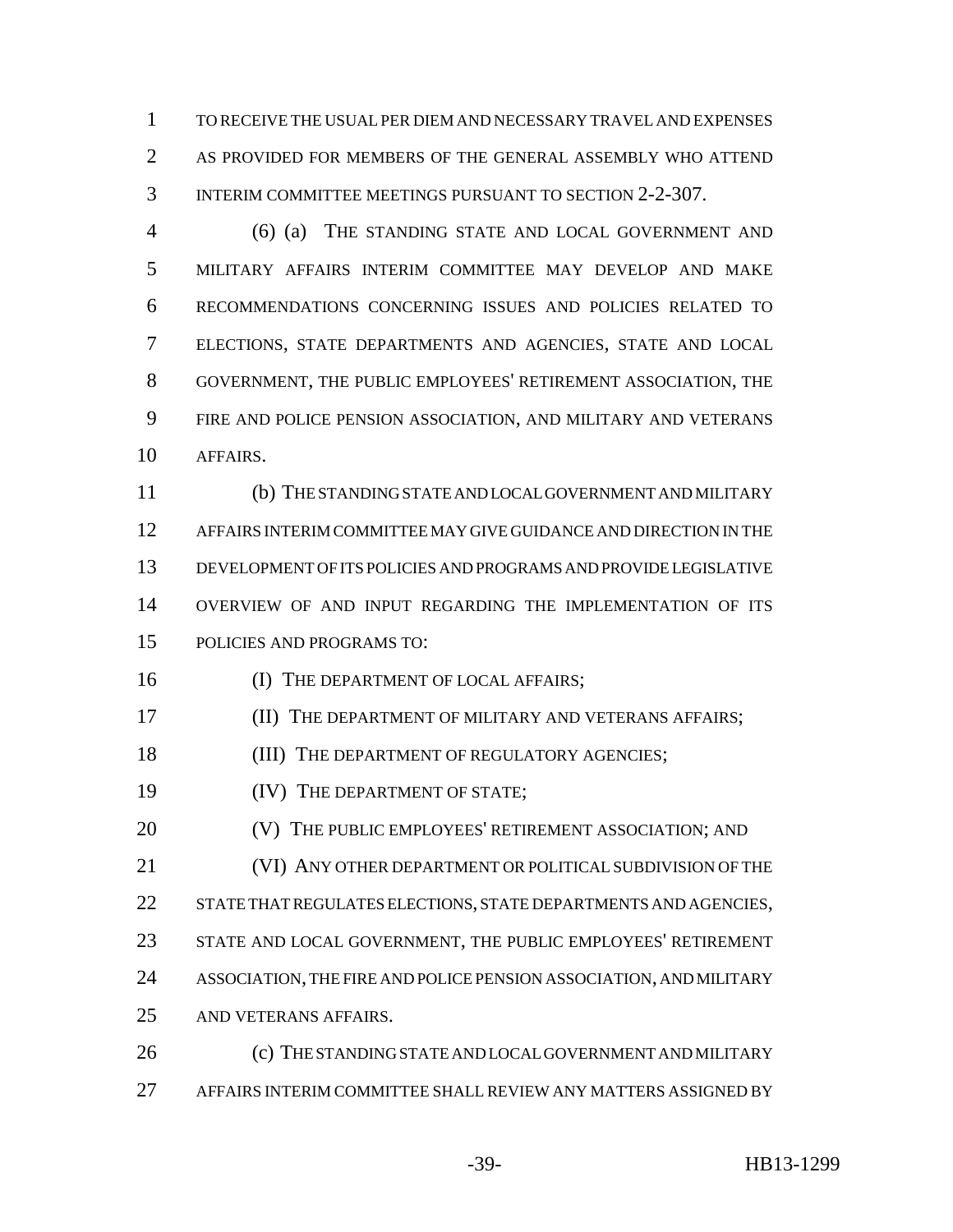1 THE LEGISLATIVE COUNCIL AS SPECIFIED IN SECTION 2-7-210.

 (d) **[Formerly 31-31-1001 (2)]** THE STANDING STATE AND LOCAL GOVERNMENT AND MILITARY AFFAIRS INTERIM COMMITTEE SHALL STUDY AND DEVELOP PROPOSED LEGISLATION RELATING TO FUNDING OF POLICE OFFICERS' AND FIREFIGHTERS' PENSIONS IN THIS STATE AND BENEFIT DESIGNS OF SUCH PENSION PLANS.THE COMMITTEE STUDY SHALL INCLUDE A REVIEW OF, AND THE PROPOSED LEGISLATION MAY INCLUDE, AMONG OTHER SUBJECTS, THE FOLLOWING: 9 (I) NORMAL RETIREMENT AGE AND COMPULSORY RETIREMENT; (II) PAYMENT OF BENEFITS PRIOR TO NORMAL RETIREMENT AGE; (III) SERVICE REQUIREMENTS FOR ELIGIBILITY; **(IV) RATE OF ACCRUAL OF BENEFITS;**  (V) DISABILITY BENEFITS; (VI) SURVIVORS' BENEFITS; (VII) VESTING OF BENEFITS; 16 (VIII) EMPLOYEE CONTRIBUTIONS; (IX) POSTRETIREMENT INCREASES; **(X) CREATION OF AN ADMINISTRATIVE BOARD;**  (XI) CREATION OF A CONSOLIDATED STATEWIDE SYSTEM; **(XII) DISTRIBUTION OF STATE FUNDS;**  (XIII) COORDINATION OF BENEFITS WITH OTHER PROGRAMS; **(XIV)** THE VOLUNTEER FIREFIGHTER PENSION SYSTEM; 23 (XV) THE PROVISIONS OF ARTICLES 30.5 AND 31 OF TITLE 31, C.R.S. (e) (I) THE STANDING STATE AND LOCAL GOVERNMENT AND MILITARY AFFAIRS INTERIM COMMITTEE SHALL REVIEW THE PERFORMANCE PLANS OF THE DEPARTMENT OF LOCAL AFFAIRS, THE DEPARTMENT OF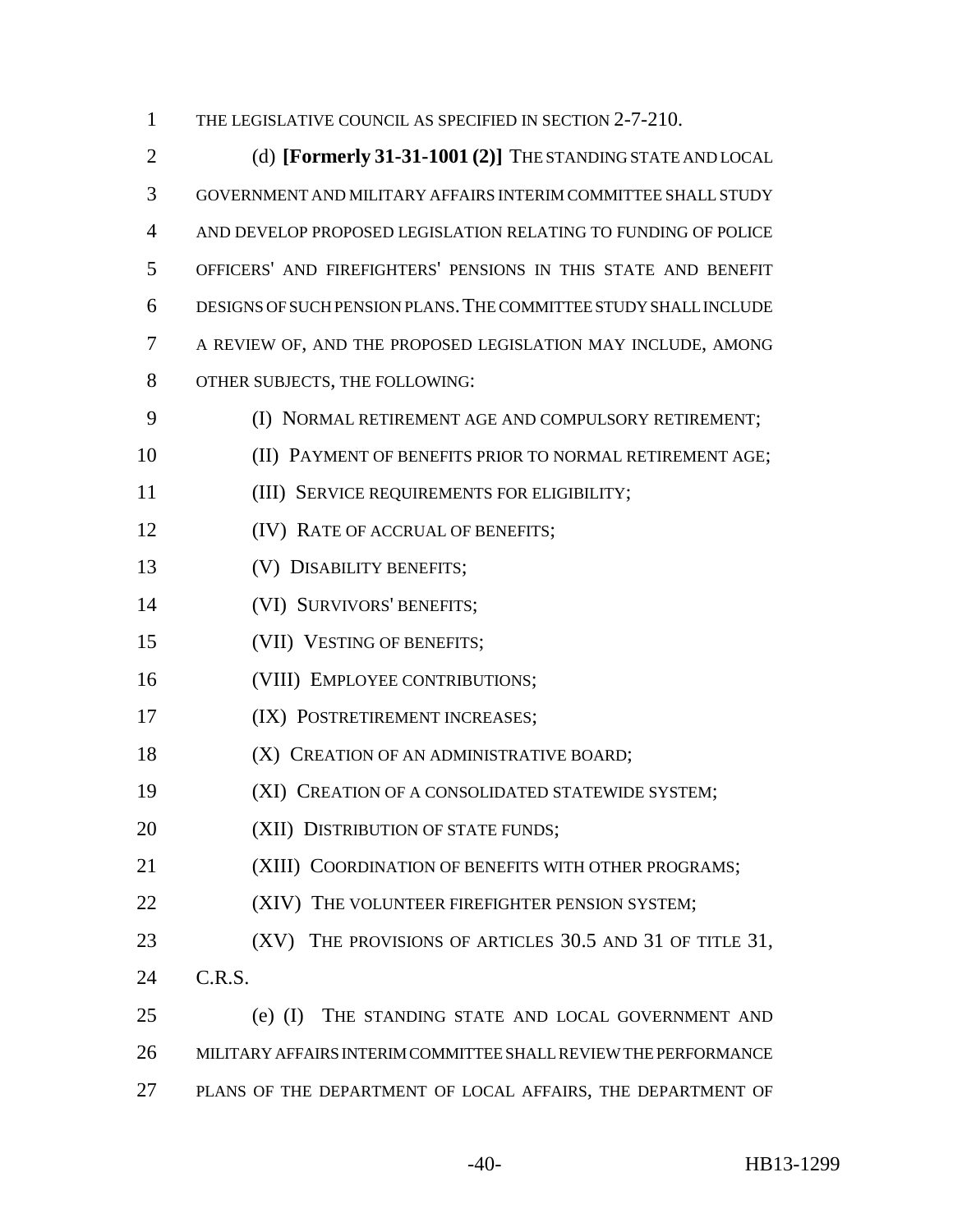MILITARY AND VETERANS AFFAIRS, THE DEPARTMENT OF REGULATORY AGENCIES, THE DEPARTMENT OF STATE, AND THE PUBLIC EMPLOYEES' RETIREMENT ASSOCIATION AND SHALL ALLOW TIME FOR PUBLIC TESTIMONY REGARDING SUCH PERFORMANCE PLANS.

 (II) ALL LOCAL GOVERNMENT ENTITIES ARE ENCOURAGED TO ATTEND THE MEETINGS OF THE STANDING STATE AND LOCAL GOVERNMENT AND MILITARY AFFAIRS INTERIM COMMITTEE TO PROVIDE TESTIMONY OR TO SUBMIT AN OFFICIAL POSITION LETTER TO THE COMMITTEE REGARDING ANY LOCAL IMPACT OF A DEPARTMENT'S PERFORMANCE PLAN.

 (f) THE STANDING STATE AND LOCAL GOVERNMENT AND MILITARY AFFAIRS INTERIM COMMITTEE SHALL REVIEW ANY DEPARTMENTAL REGULATORY AGENDAS THAT IT RECEIVES PURSUANT TO SECTION 2-7-211 (3).

 (7) THE STANDING STATE AND LOCAL GOVERNMENT AND MILITARY AFFAIRS INTERIM COMMITTEE MAY CONSULT WITH EXPERTS IN THE FIELDS OF ELECTIONS, STATE DEPARTMENTS AND AGENCIES, STATE AND LOCAL GOVERNMENT, THE PUBLIC EMPLOYEES' RETIREMENT ASSOCIATION, THE FIRE AND POLICE PENSION ASSOCIATION, AND MILITARY AND VETERANS AFFAIRS, AND MAY CONSULT WITH THE PERSONNEL OF THE DEPARTMENT OF LOCAL AFFAIRS, THE DEPARTMENT OF MILITARY AND VETERANS AFFAIRS, THE DEPARTMENT OF REGULATORY AGENCIES, THE DEPARTMENT OF STATE, THE PUBLIC EMPLOYEES' RETIREMENT ASSOCIATION, AND THE FIRE AND POLICE PENSION ASSOCIATION AS MAY BE NECESSARY. ALL PERSONNEL OF THE DEPARTMENT OF LOCAL AFFAIRS, THE DEPARTMENT OF MILITARY AND VETERANS AFFAIRS, THE DEPARTMENT OF REGULATORY AGENCIES, THE DEPARTMENT OF STATE, THE PUBLIC EMPLOYEES' RETIREMENT ASSOCIATION, AND THE FIRE AND POLICE PENSION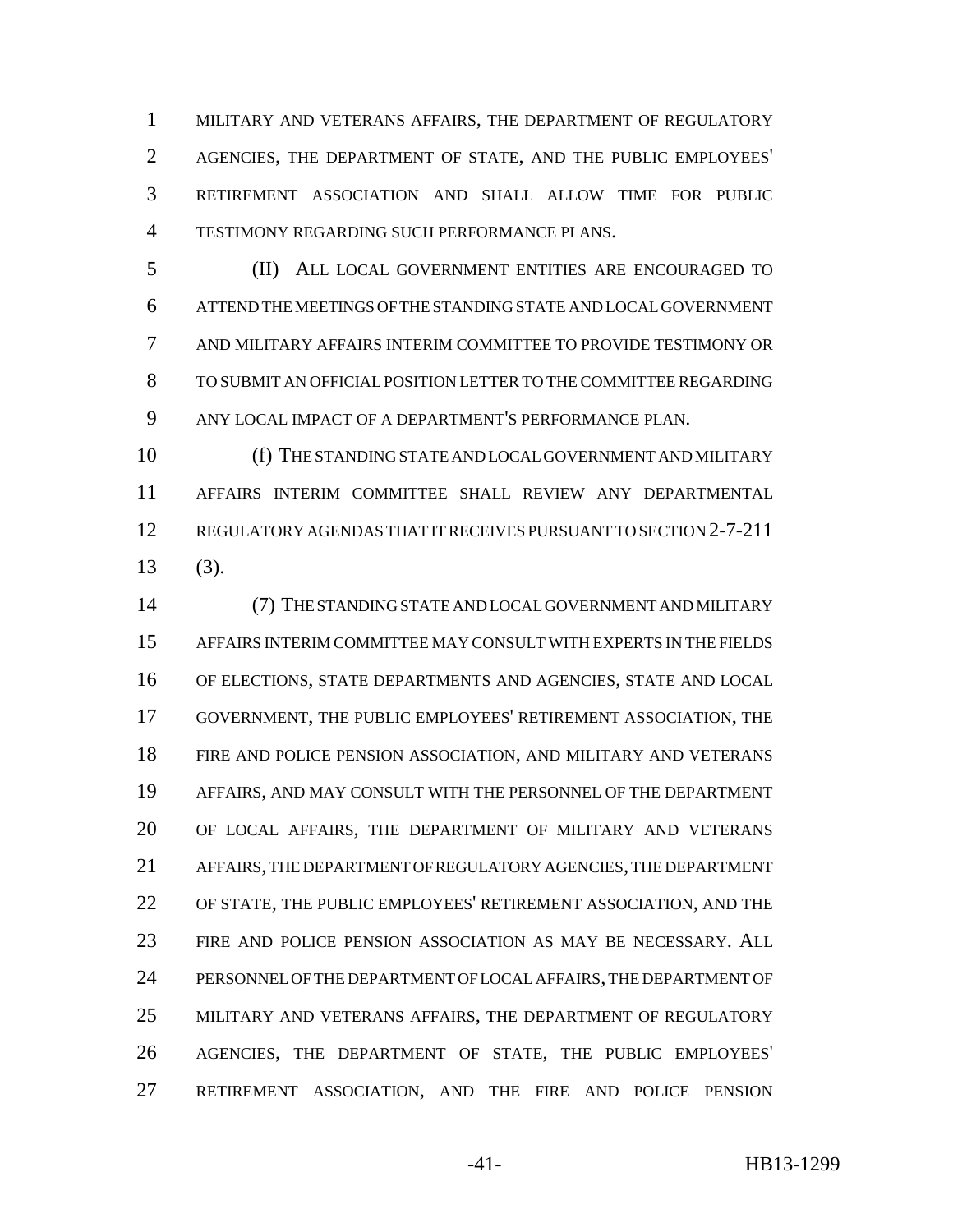ASSOCIATION, OR ANY OTHER DEPARTMENT THAT REGULATES ELECTIONS, STATE DEPARTMENTS AND AGENCIES, STATE AND LOCAL GOVERNMENT, THE PUBLIC EMPLOYEES' RETIREMENT ASSOCIATION, THE FIRE AND POLICE PENSION ASSOCIATION, OR MILITARY AND VETERANS AFFAIRS SHALL COOPERATE WITH THE COMMITTEE AND WITH ANY PERSONS ASSISTING THE COMMITTEE IN CARRYING OUT ITS DUTIES PURSUANT TO THIS SECTION.

 (8) THE STANDING STATE AND LOCAL GOVERNMENT AND MILITARY AFFAIRS INTERIM COMMITTEE MAY APPOINT NO MORE THAN TWO TASK FORCES MADE UP OF PERSONS FROM THE COMMUNITY, INCLUDING LEGISLATIVE MEMBERS WHO ARE EITHER ON OR NOT ON THE COMMITTEE, WHO HAVE SPECIAL INTEREST OR EXPERTISE IN A PARTICULAR POLICY ISSUE BEING STUDIED DURING AN INTERIM BETWEEN LEGISLATIVE SESSIONS. THE COMMITTEE MAY APPOINT TO THE TASK FORCE THE LEGISLATIVE MEMBER WHO REQUESTED THE POLICY ISSUE BE INCLUDED ON THE COMMITTEE'S AGENDA AS SPECIFIED IN SECTION 2-7-210. IN APPOINTING A TASK FORCE, THE COMMITTEE SHALL, TO THE EXTENT POSSIBLE, MAINTAIN THE BALANCE OF POLITICAL PARTIES THAT EXISTS ON THE COMMITTEE. A TASK FORCE SHALL OPERATE IN AN ADVISORY CAPACITY TO THE COMMITTEE AND REPORT TO THE COMMITTEE AS OFTEN AS REQUESTED BY THE CHAIR. ALL MEMBERS OF A TASK FORCE SHALL SERVE WITHOUT COMPENSATION AND WITHOUT REIMBURSEMENT FOR EXPENSES. A TASK FORCE MAY ACCEPT DONATIONS OF IN-KIND SERVICES FROM A NONPROFIT ORGANIZATION IN FULFILLING ITS DUTIES OF ADVISING THE COMMITTEE.

 (9) THE STANDING STATE AND LOCAL GOVERNMENT AND MILITARY AFFAIRS INTERIM COMMITTEE MAY HOLD MEETINGS OUTSIDE OF THE DENVER METRO AREA TO HEAR PUBLIC TESTIMONY REGARDING MATTERS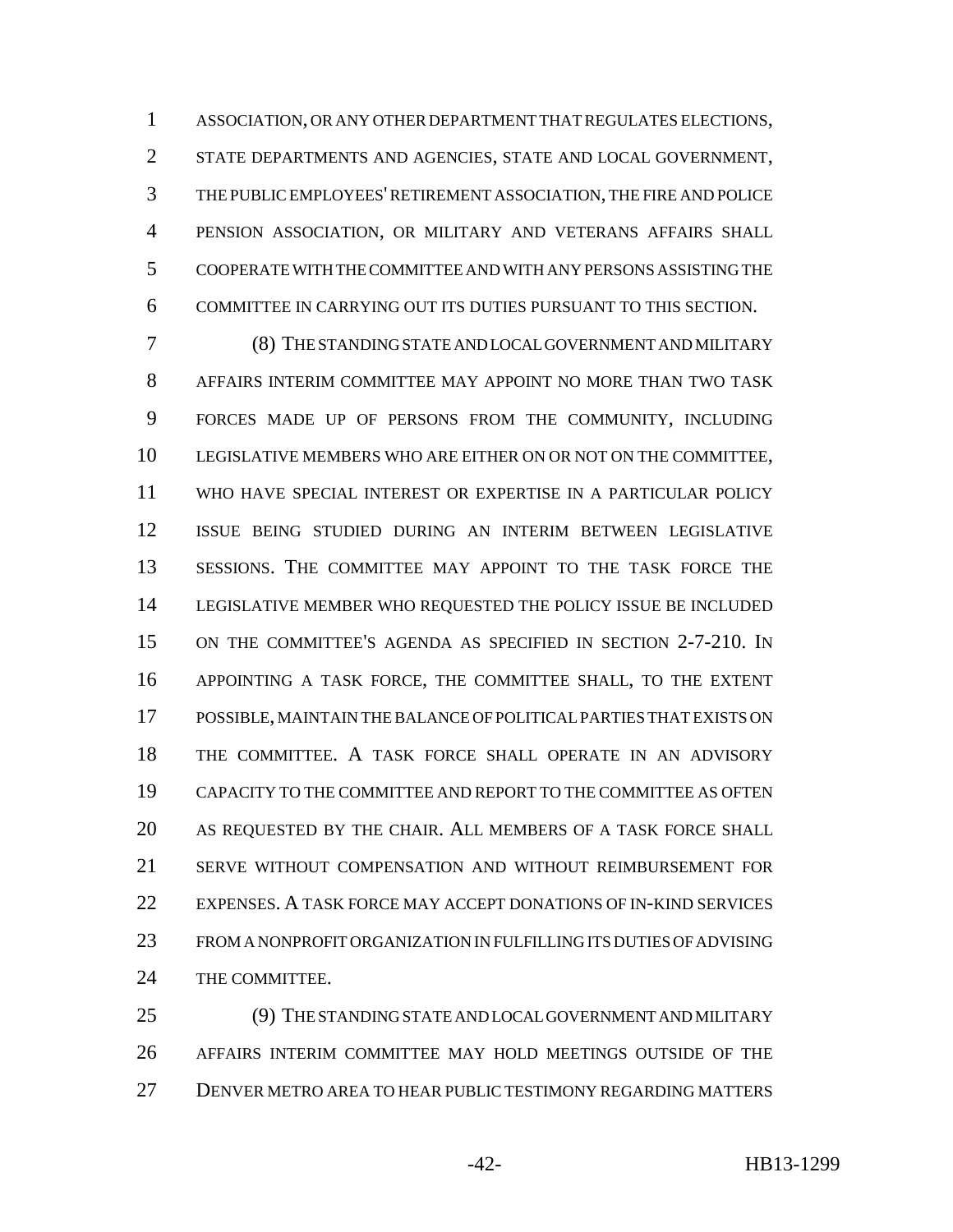ON ITS AGENDA. IF THE COMMITTEE WISHES TO HOLD SUCH MEETINGS, PERMISSION FOR INCURRING ANY EXPENSES FOR WHICH REIMBURSEMENT MAY BE CLAIMED SHALL BE SOUGHT AS SPECIFIED IN SECTION 2-2-307 (4) PRIOR TO SCHEDULING ANY SUCH MEETINGS.

 (10) LEGISLATION RECOMMENDED BY THE STANDING STATE AND LOCAL GOVERNMENT AND MILITARY AFFAIRS INTERIM COMMITTEE MUST BE TREATED AS LEGISLATION RECOMMENDED BY AN INTERIM LEGISLATIVE COMMITTEE FOR PURPOSES OF ANY INTRODUCTION DEADLINES OR BILL LIMITATIONS IMPOSED BY THE JOINT RULES OF THE GENERAL ASSEMBLY. 10 (11) A DEPARTMENT SHALL MAKE AVAILABLE TO THE STANDING STATE AND LOCAL GOVERNMENT AND MILITARY AFFAIRS INTERIM

 COMMITTEE SUCH DATA, REPORTS, OR INFORMATION AS ARE NECESSARY FOR THE PERFORMANCE OF THE COMMITTEE'S DUTIES.

 (12) THE LEGISLATIVE COUNCIL STAFF AND THE OFFICE OF LEGISLATIVE LEGAL SERVICES SHALL ASSIST THE STANDING STATE AND LOCAL GOVERNMENT AND MILITARY AFFAIRS INTERIM COMMITTEE IN CARRYING OUT ITS DUTIES.

 **2-7-209. Standing transportation interim committee established - duties. [Formerly 43-2-145]** (1) (a) THE STANDING TRANSPORTATION INTERIM COMMITTEE IS HEREBY CREATED IN ORDER TO GIVE GUIDANCE AND DIRECTION TO:

**(I)** THE DEPARTMENT OF TRANSPORTATION IN THE DEVELOPMENT OF THE STATE TRANSPORTATION SYSTEM AND PROVIDE LEGISLATIVE OVERVIEW OF AND INPUT INTO SUCH DEVELOPMENT;

 (II) THE DEPARTMENT OF REVENUE IN THE LICENSING OF DRIVERS AND REGISTRATION AND TITLING OF MOTOR VEHICLES; AND

(III) ANY STATE AGENCY OR POLITICAL SUBDIVISION OF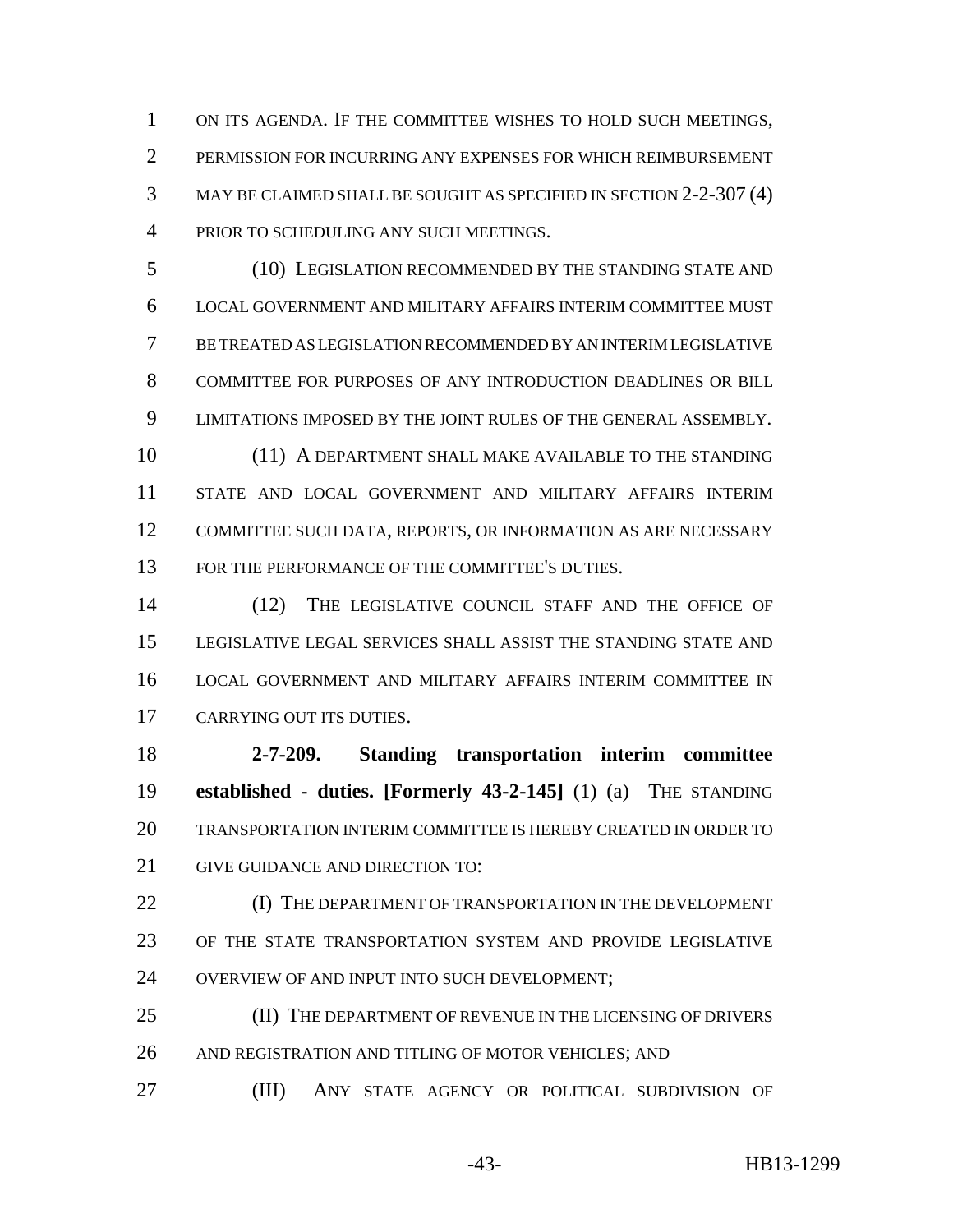COLORADO THAT REGULATES MOTOR VEHICLES OR TRAFFIC, INCLUDING, WITHOUT LIMITATION, PENALTIES IMPOSED FOR VIOLATING TRAFFIC STATUTES AND RULES.

 (b) THE STANDING TRANSPORTATION INTERIM COMMITTEE SHALL MEET AS SPECIFIED IN SECTION 2-7-210 TO REVIEW TRANSPORTATION, TRAFFIC, AND MOTOR VEHICLE LEGISLATION AND MAY CONSULT WITH EXPERTS IN THE FIELDS OF TRAFFIC REGULATION, THE LICENSING OF DRIVERS, THE REGISTRATION AND TITLING OF MOTOR VEHICLES, AND HIGHWAY CONSTRUCTION AND PLANNING AND MAY CONSULT WITH THE PERSONNEL OF THE DEPARTMENT OF TRANSPORTATION OR THE DEPARTMENT OF REVENUE AS MAY BE NECESSARY. ALL PERSONNEL OF THE DEPARTMENT OF TRANSPORTATION, DEPARTMENT OF REVENUE, OR ANY STATE AGENCY OR POLITICAL SUBDIVISION OF COLORADO THAT REGULATES MOTOR VEHICLES OR TRAFFIC SHALL COOPERATE WITH THE COMMITTEE AND WITH ANY PERSONS ASSISTING THE COMMITTEE IN CARRYING OUT ITS DUTIES PURSUANT TO THIS SECTION.

 (c) THE STANDING TRANSPORTATION INTERIM COMMITTEE MAY REVIEW ANY PHASE OF DEPARTMENT OF TRANSPORTATION OPERATIONS, INCLUDING PLANNING AND CONSTRUCTION OF HIGHWAY PROJECTS, PRIOR TO AND DURING THE COMPLETION OF SUCH PROJECTS. THE COMMITTEE MAY ALSO CONDUCT A POSTOPERATION REVIEW OF SUCH PROJECTS TO DETERMINE WHETHER THE PROJECT WAS COMPLETED IN THE MOST COST-EFFECTIVE AND EFFICIENT MANNER.

24 (d) THE COMMITTEE MAY REQUIRE THE DEPARTMENT OF TRANSPORTATION TO PREPARE AND ADOPT FIVE-, TEN-, AND FIFTEEN-YEAR PLANS FOR THE DEVELOPMENT OF THE STATE TRANSPORTATION SYSTEM, AND THE COMMITTEE SHALL MONITOR THE PROGRESS OF SUCH PLANS.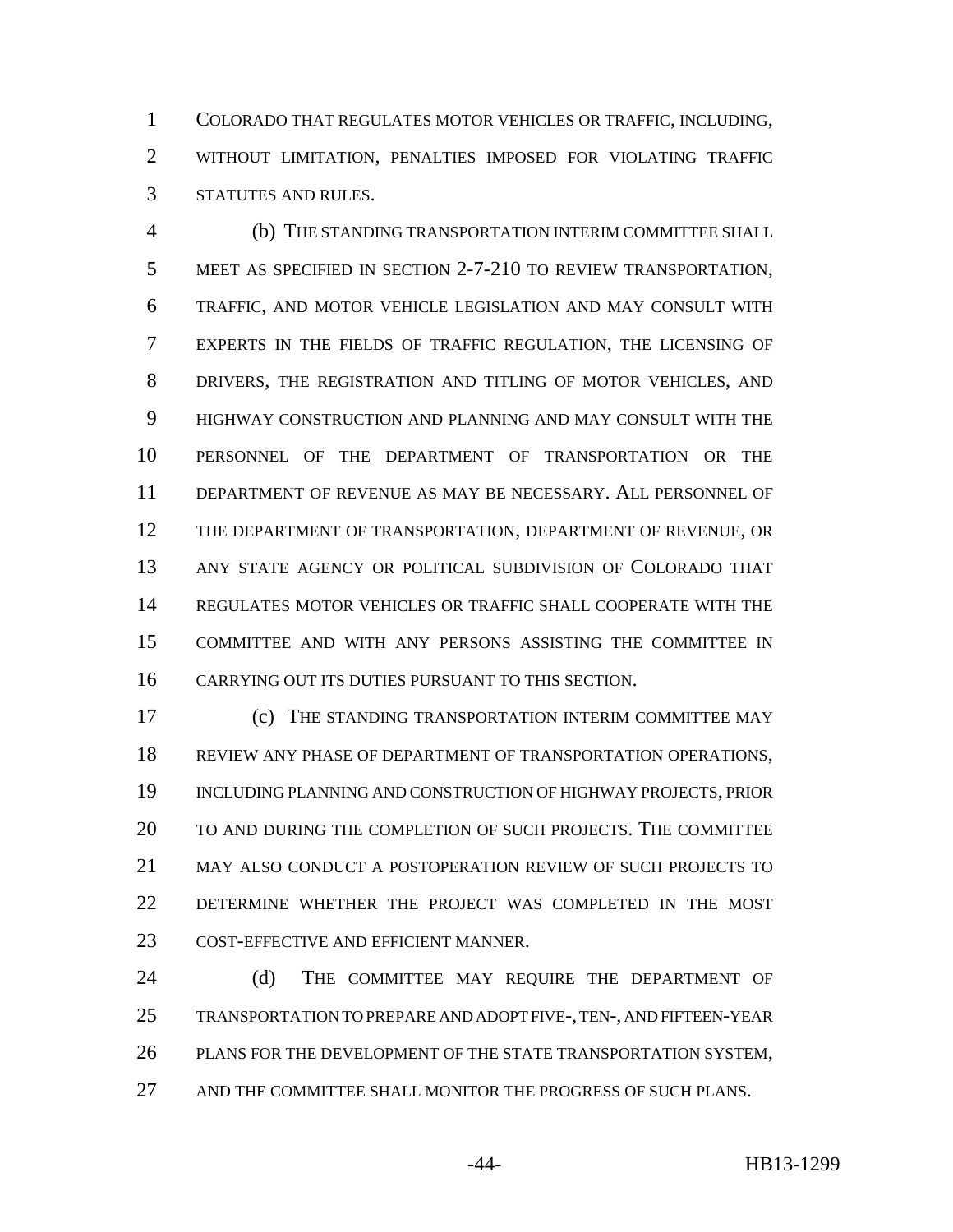(e) THE STANDING TRANSPORTATION INTERIM COMMITTEE MAY REQUIRE FINANCIAL OR PERFORMANCE AUDITS TO BE CONDUCTED.

 (f) THE STANDING TRANSPORTATION INTERIM COMMITTEE SHALL ALSO DEVELOP AND MAKE RECOMMENDATIONS CONCERNING THE FINANCING OF THE STATE TRANSPORTATION SYSTEM.

 (g) UPON COMPLETION OF ITS REVIEW OF THE TRANSPORTATION LAWS, THE STANDING TRANSPORTATION INTERIM COMMITTEE SHALL MAKE RECOMMENDATIONS TO THE GOVERNOR AND TO THE GENERAL ASSEMBLY FOR SUCH ADDITIONAL LEGISLATION AS IT DEEMS NECESSARY. LEGISLATION RECOMMENDED BY THE COMMITTEE SHALL BE TREATED AS LEGISLATION RECOMMENDED BY AN INTERIM LEGISLATIVE COMMITTEE FOR PURPOSES OF ANY INTRODUCTION DEADLINES OR BILL LIMITATIONS 13 IMPOSED BY THE JOINT RULES OF THE GENERAL ASSEMBLY.

 (h) PRIOR TO JANUARY 1, 2016, THE STANDING TRANSPORTATION INTERIM COMMITTEE SHALL DEVELOP AND MAKE RECOMMENDATIONS CONCERNING THE FINANCING OF THE COMPLETION OF THE STRATEGIC TRANSPORTATION PROJECTS IDENTIFIED BY THE DEPARTMENT AS THE "SEVENTH POT PROJECTS". NO LATER THAN FEBRUARY 1, 2016, THE COMMITTEE SHALL RECOMMEND LEGISLATION TO IMPLEMENT THE RECOMMENDATIONS, AND SUCH LEGISLATION SHALL BE TREATED AS LEGISLATION RECOMMENDED BY AN INTERIM LEGISLATIVE COMMITTEE FOR PURPOSES OF ANY INTRODUCTION DEADLINES OR BILL LIMITATIONS IMPOSED BY THE JOINT RULES OF THE GENERAL ASSEMBLY; EXCEPT THAT THE BILLS SHALL NOT BE SUBJECT TO REVIEW BY OR APPROVAL OF LEGISLATIVE COUNCIL.

 (2) (a) (I) FOR PURPOSES OF THIS SUBSECTION (2), "AGENCY" MEANS ANY STATE, REGIONAL, OR LOCAL AGENCY, AUTHORITY,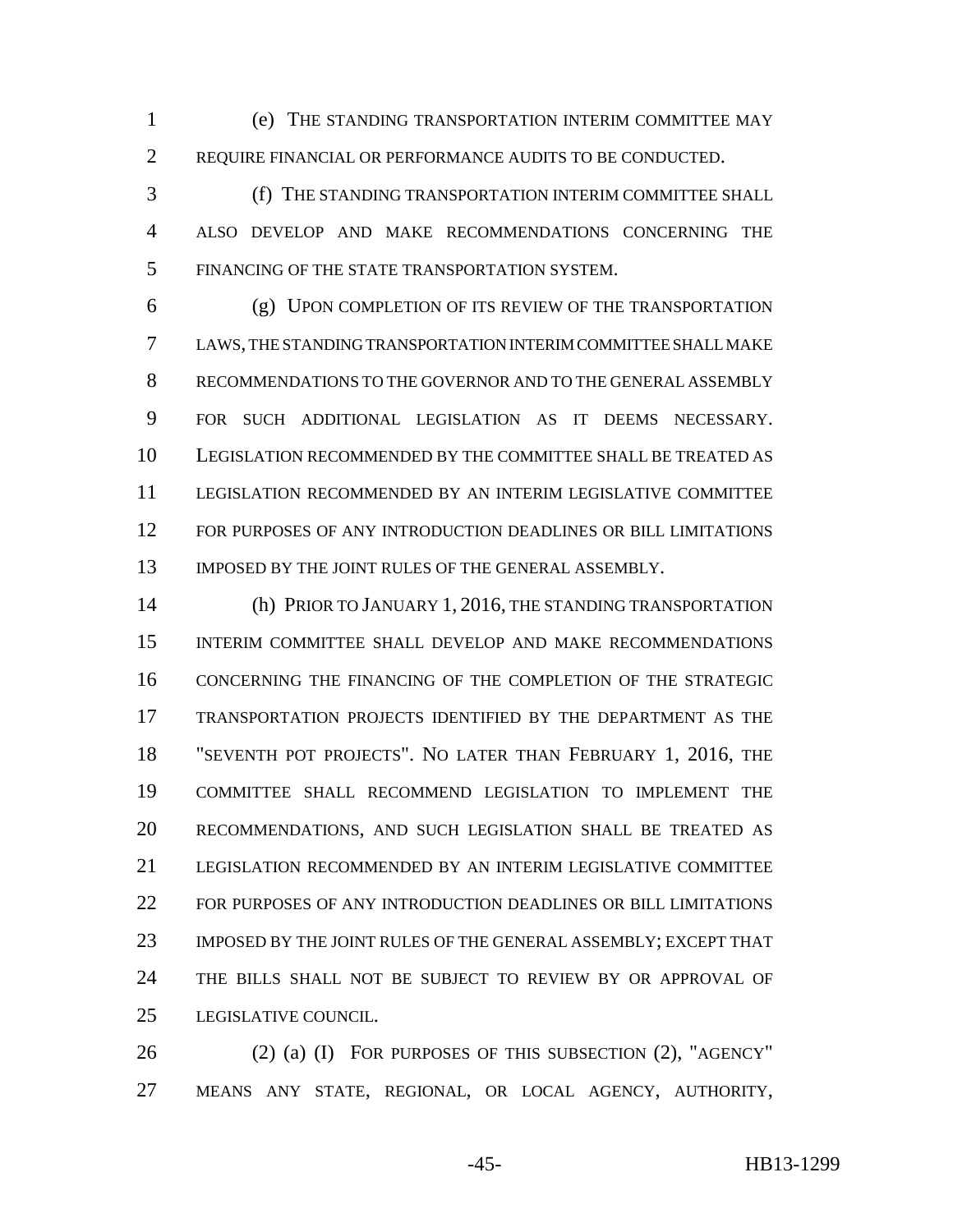DEPARTMENT, DISTRICT, OR ORGANIZATION, OTHER THAN AN INDIVIDUAL MUNICIPALITY OR COUNTY, THAT:

 (A) IS RESPONSIBLE FOR RESEARCHING, PLANNING, DEVELOPING, OR IMPROVING TRANSPORTATION SYSTEMS, MASS TRANSIT SYSTEMS, OR REGIONAL PLANS THAT INCLUDE THE PROVISION OF MASS TRANSIT WITHIN THE JURISDICTION OF THE AGENCY; AND

 (B) HAS OR MAY HAVE OVERLAPPING OR COTERMINOUS JURISDICTION WITH ANOTHER AGENCY.

 (II) THE TERM "AGENCY" INCLUDES, WITHOUT LIMITATION, THE DEPARTMENT OF TRANSPORTATION, THE REGIONAL TRANSPORTATION DISTRICT, THE COLORADO INTERMOUNTAIN FIXED GUIDEWAY AUTHORITY, 12 AND THE DENVER REGIONAL COUNCIL OF GOVERNMENTS.

 (b) EACH AGENCY SHALL SHARE INFORMATION AND COORDINATE EFFORTS WITH OTHER AGENCIES IN THE RESEARCH, PLANNING, AND DEVELOPMENT OF MASS TRANSIT SYSTEMS TO AVOID THE CREATION OF DUPLICATIVE OR CONFLICTING MASS TRANSIT SYSTEMS IN THE STATE.THE STANDING TRANSPORTATION INTERIM COMMITTEE MAY REVIEW THE OPERATIONS OF ANY AGENCY TO ENSURE COMPLIANCE WITH THE PROVISIONS OF THIS PARAGRAPH (B).IN CONNECTION WITH THE REVIEW OF THE COMMITTEE, ANY AGENCY REQUIRED TO SHARE INFORMATION AND COORDINATE EFFORTS IN ACCORDANCE WITH THIS PARAGRAPH (B) SHALL 22 REPORT TO THE COMMITTEE NO LATER THAN AUGUST 15, 2013, AND EACH AUGUST 15 THEREAFTER REGARDING COMPLIANCE WITH THIS PARAGRAPH (b).

 (3) THE STANDING TRANSPORTATION INTERIM COMMITTEE MAY REVIEW ANY PHASE OF OPERATIONS OF ANY PUBLIC HIGHWAY AUTHORITY 27 CREATED PURSUANT TO PART 5 OF ARTICLE 4 OF TITLE 42, C.R.S.,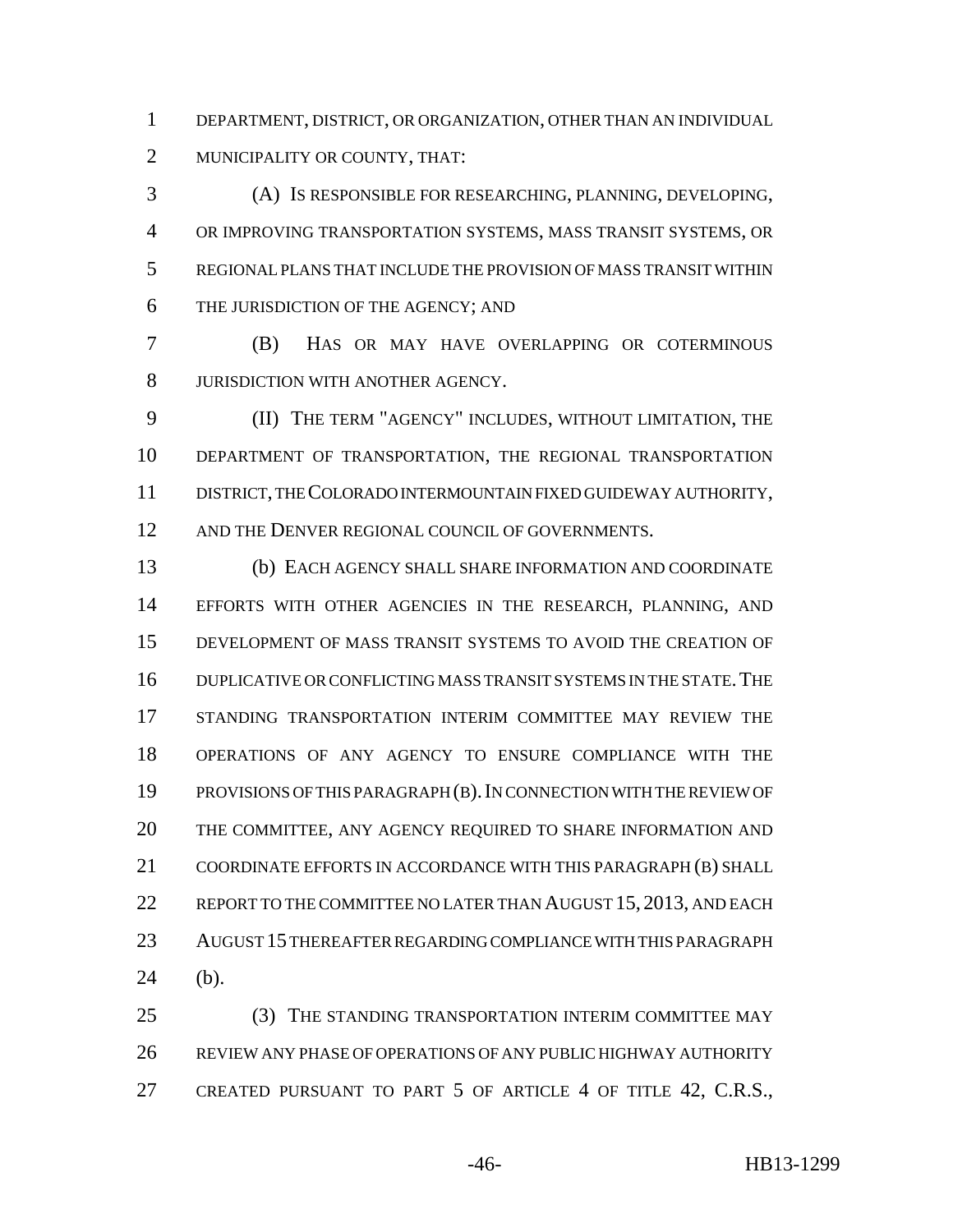INCLUDING PLANNING AND CONSTRUCTION OF PUBLIC HIGHWAY PROJECTS, PRIOR TO AND DURING THE COMPLETION OF SUCH PROJECTS. THE COMMITTEE MAY ALSO CONDUCT A POSTOPERATION REVIEW OF A PROJECT TO DETERMINE WHETHER THE PROJECT WAS COMPLETED IN THE MOST COST-EFFECTIVE AND EFFICIENT MANNER.THE COMMITTEE MAY REQUIRE ANY PUBLIC HIGHWAY AUTHORITY TO PREPARE AND ADOPT LONG-RANGE PLANS FOR THE DEVELOPMENT OF THE PUBLIC HIGHWAYS, AND THE COMMITTEE SHALL MONITOR THE PROGRESS OF SUCH PLANS. THE COMMITTEE MAY ALSO REQUIRE THE STATE AUDITOR TO CONDUCT A FINANCIAL OR PERFORMANCE AUDIT OF ANY PUBLIC HIGHWAY AUTHORITY. (4) THE STANDING TRANSPORTATION INTERIM COMMITTEE MAY REVIEW ANY PHASE OF OPERATIONS OF ANY REGIONAL TRANSPORTATION AUTHORITY CREATED PURSUANT TO PART 6 OF ARTICLE 4 OF TITLE 42, C.R.S., INCLUDING THE PLANNING AND CONSTRUCTION OF REGIONAL TRANSPORTATION SYSTEMS, PRIOR TO AND DURING THE COMPLETION OF SUCH SYSTEMS. THE COMMITTEE MAY ALSO CONDUCT A POSTOPERATION REVIEW OF ANY SYSTEM TO DETERMINE WHETHER THE SYSTEM WAS COMPLETED IN THE MOST COST-EFFECTIVE AND EFFICIENT MANNER. THE COMMITTEE MAY REQUIRE ANY REGIONAL TRANSPORTATION AUTHORITY TO PREPARE AND ADOPT LONG-RANGE PLANS FOR THE DEVELOPMENT OF REGIONAL TRANSPORTATION SYSTEMS, AND THE COMMITTEE SHALL MONITOR THE PROGRESS OF THE PLANS. THE COMMITTEE MAY ALSO REQUIRE FINANCIAL OR PERFORMANCE AUDITS TO BE CONDUCTED.

24 (5) THE STANDING TRANSPORTATION INTERIM COMMITTEE SHALL REVIEW ANY MATTERS ASSIGNED BY THE LEGISLATIVE COUNCIL AS SPECIFIED IN SECTION 2-7-210.

(6) (a) THE STANDING TRANSPORTATION INTERIM COMMITTEE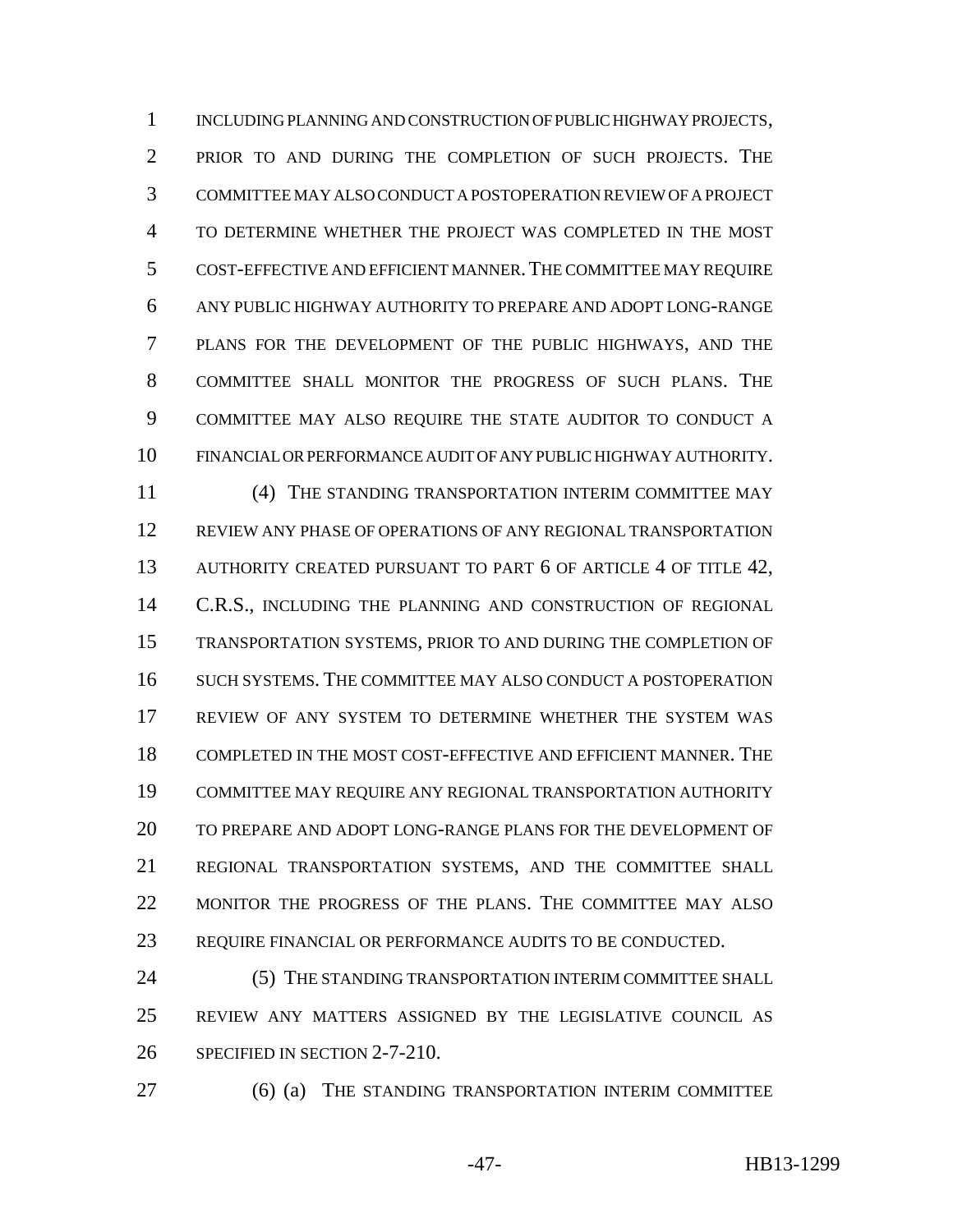SHALL REVIEW THE PERFORMANCE PLANS OF THE DEPARTMENT OF TRANSPORTATION AND SHALL ALLOW TIME FOR PUBLIC TESTIMONY REGARDING SUCH PERFORMANCE PLAN.

 (b) ALL LOCAL GOVERNMENT ENTITIES ARE ENCOURAGED TO ATTEND THE MEETINGS OF THE STANDING TRANSPORTATION INTERIM COMMITTEE TO PROVIDE TESTIMONY OR TO SUBMIT AN OFFICIAL POSITION LETTER TO THE COMMITTEE REGARDING ANY LOCAL IMPACT OF THE DEPARTMENT'S PERFORMANCE PLAN.

 (7) THE STANDING TRANSPORTATION INTERIM COMMITTEE SHALL REVIEW ANY DEPARTMENTAL REGULATORY AGENDAS THAT IT RECEIVES PURSUANT TO SECTION 2-7-211 (3).

 (8) (a) THE STANDING TRANSPORTATION INTERIM COMMITTEE SHALL CONSIST OF FIVE MEMBERS OF THE HOUSE OF REPRESENTATIVES, THREE OF WHOM ARE APPOINTED BY THE SPEAKER OF THE HOUSE OF REPRESENTATIVES AND TWO OF WHOM ARE APPOINTED BY THE MINORITY LEADER OF THE HOUSE OF REPRESENTATIVES, AND FIVE MEMBERS OF THE SENATE, THREE OF WHOM ARE APPOINTED BY THE PRESIDENT OF THE SENATE AND TWO OF WHOM ARE APPOINTED BY THE MINORITY LEADER OF THE SENATE. WHEN POSSIBLE, APPOINTED MEMBERS SHALL BE SELECTED FROM THE HOUSE AND SENATE TRANSPORTATION COMMITTEES OR SUCH SUCCESSOR COMMITTEES. THE MEMBERS OF THE COMMITTEE SHOULD HAVE EXPERIENCE WITH ISSUES AND POLICIES RELATED TO TRANSPORTATION. THE MEMBERS OF THE COMMITTEE SHALL BE APPOINTED NO LATER THAN THE JULY 1 PRECEDING THE INTERIM BETWEEN LEGISLATIVE SESSIONS IN WHICH THE COMMITTEE WILL MEET. THE COMMITTEE SHALL MEET DURING THE INTERIM BETWEEN LEGISLATIVE SESSIONS AS SPECIFIED IN SECTION 2-7-210.THE COMMITTEE SHALL ELECT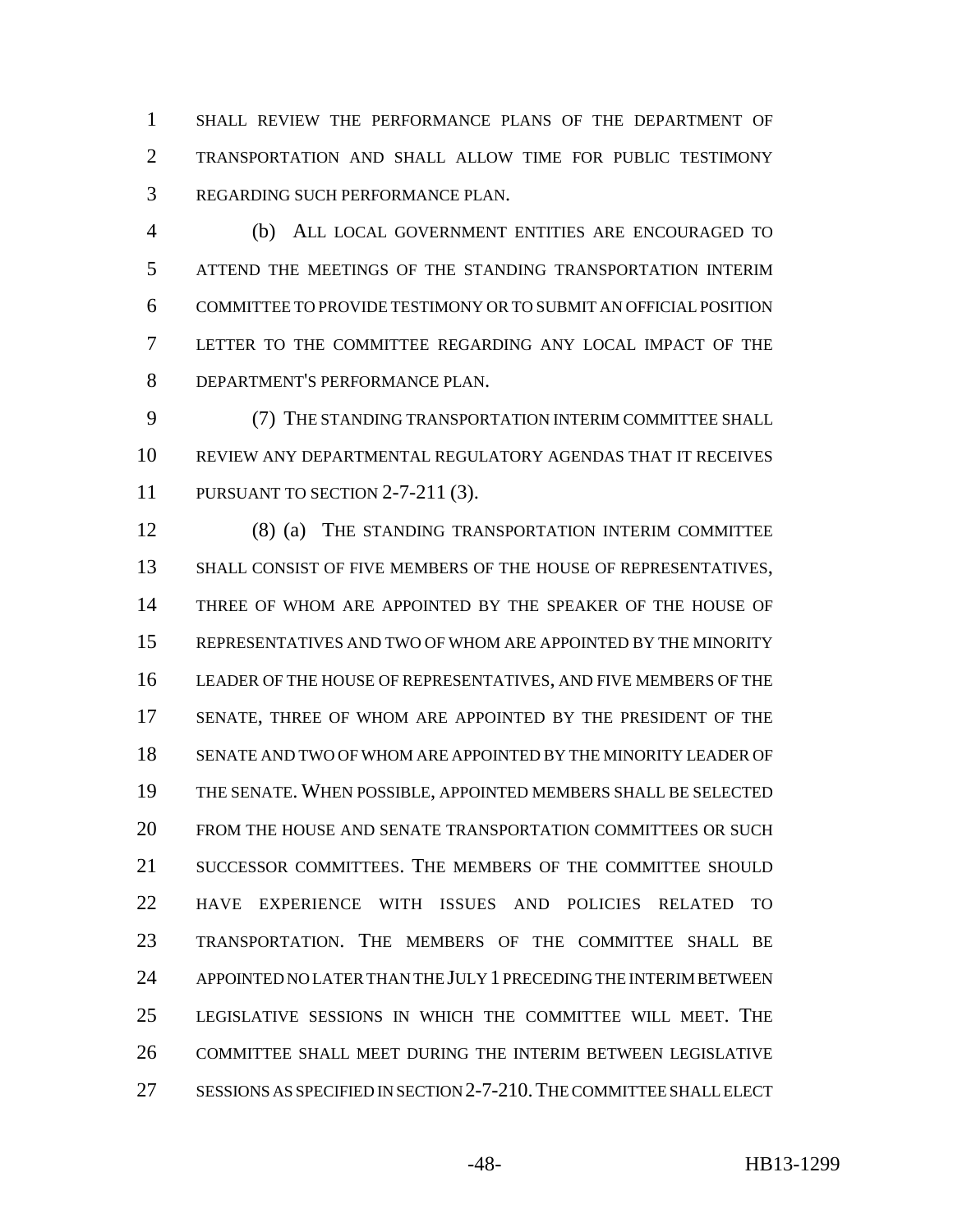A CHAIR AND A VICE-CHAIR, ONE FROM THE MEMBERS OF THE SENATE SERVING ON THE COMMITTEE AND ONE FROM THE MEMBERS OF THE HOUSE OF REPRESENTATIVES SERVING ON THE COMMITTEE.A MEMBER FROM THE SENATE SHALL BE THE CHAIR OF THE COMMITTEE DURING THE FIRST INTERIM BETWEEN LEGISLATIVE SESSIONS THAT THE COMMITTEE MEETS AND VICE-CHAIR DURING THE SECOND INTERIM BETWEEN LEGISLATIVE SESSIONS THAT THE COMMITTEE MEETS. A MEMBER FROM THE HOUSE OF REPRESENTATIVES SHALL BE THE CHAIR DURING THE SECOND INTERIM BETWEEN LEGISLATIVE SESSIONS THAT THE COMMITTEE MEETS AND VICE-CHAIR DURING THE FIRST INTERIM BETWEEN LEGISLATIVE SESSIONS THAT THE COMMITTEE MEETS. THE CHAIR AND VICE-CHAIR SHALL ALTERNATE AS SPECIFIED IN THIS PARAGRAPH (a) DURING EVERY INTERIM BETWEEN LEGISLATIVE SESSIONS THAT THE COMMITTEE MEETS.

 (b) THE MEMBERS OF THE STANDING TRANSPORTATION INTERIM COMMITTEE, NOT INCLUDING ANY LEGISLATIVE MEMBERS APPOINTED TO A TASK FORCE AS ALLOWED PURSUANT TO SUBSECTION (9) OF THIS SECTION, ARE ENTITLED TO RECEIVE THE USUAL PER DIEM AND NECESSARY TRAVEL AND EXPENSES AS PROVIDED FOR MEMBERS OF THE GENERAL ASSEMBLY WHO ATTEND INTERIM COMMITTEE MEETINGS PURSUANT TO SECTION 2-2-307.

 (9) THE STANDING TRANSPORTATION INTERIM COMMITTEE MAY APPOINT NO MORE THAN TWO TASK FORCES MADE UP OF PERSONS FROM THE COMMUNITY, INCLUDING LEGISLATIVE MEMBERS WHO ARE EITHER ON OR NOT ON THE COMMITTEE, WHO HAVE SPECIAL INTEREST OR EXPERTISE IN A PARTICULAR POLICY ISSUE BEING STUDIED DURING AN INTERIM BETWEEN LEGISLATIVE SESSIONS. THE COMMITTEE MAY APPOINT TO THE TASK FORCE THE LEGISLATIVE MEMBER WHO REQUESTED THE POLICY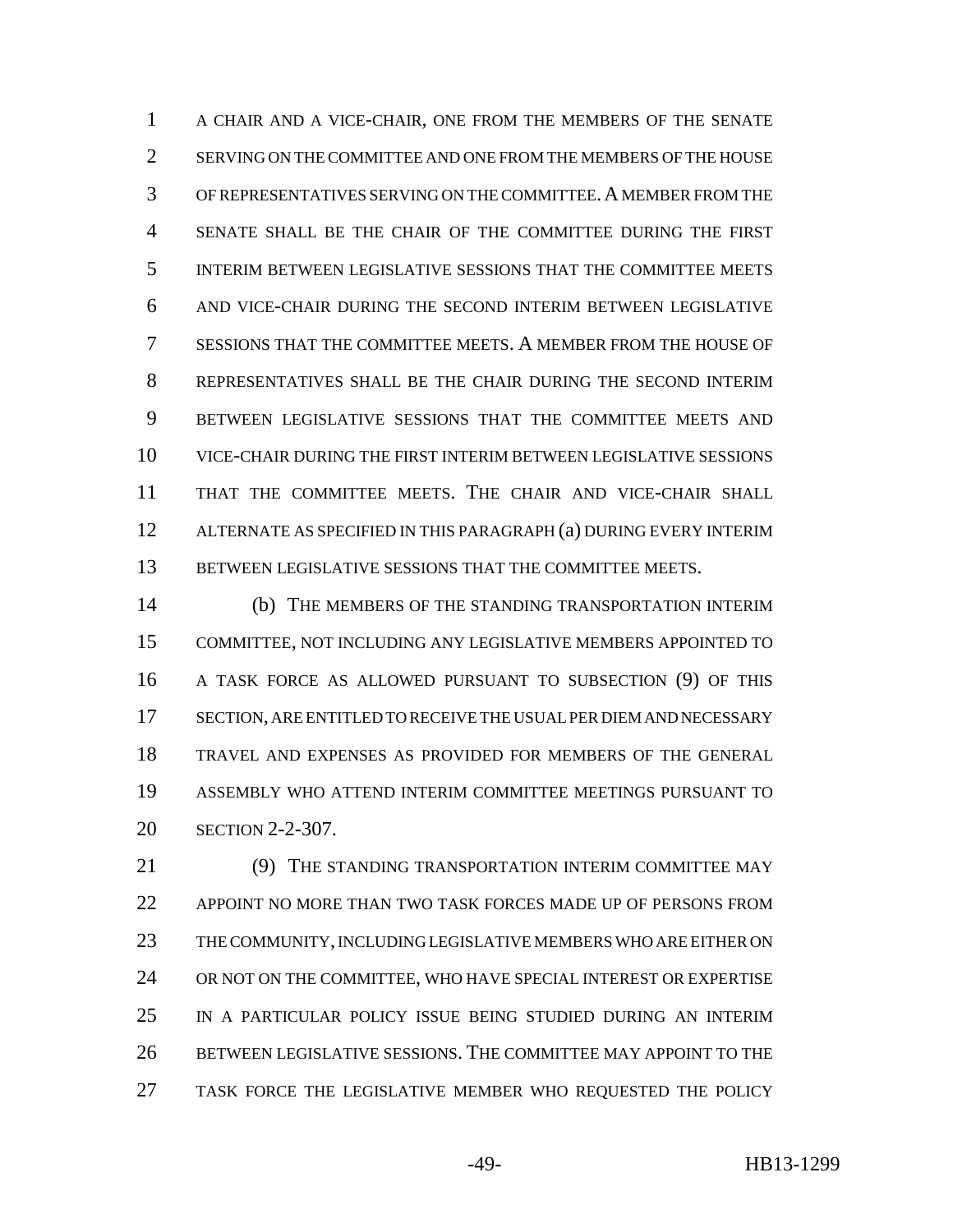ISSUE BE INCLUDED ON THE COMMITTEE'S AGENDA AS SPECIFIED IN SECTION 2-7-210. IN APPOINTING A TASK FORCE, THE COMMITTEE SHALL, TO THE EXTENT POSSIBLE, MAINTAIN THE BALANCE OF POLITICAL PARTIES THAT EXISTS ON THE COMMITTEE. A TASK FORCE SHALL OPERATE IN AN ADVISORY CAPACITY TO THE COMMITTEE AND REPORT TO THE COMMITTEE AS OFTEN AS REQUESTED BY THE CHAIR. ALL MEMBERS OF A TASK FORCE SHALL SERVE WITHOUT COMPENSATION AND WITHOUT REIMBURSEMENT FOR EXPENSES. A TASK FORCE MAY ACCEPT DONATIONS OF IN-KIND SERVICES FROM A NONPROFIT ORGANIZATION IN FULFILLING ITS DUTIES OF ADVISING THE COMMITTEE.

11 (10) THE STANDING TRANSPORTATION INTERIM COMMITTEE MAY HOLD MEETINGS OUTSIDE OF THE DENVER METRO AREA TO HEAR PUBLIC TESTIMONY REGARDING MATTERS ON ITS AGENDA. IF THE COMMITTEE WISHES TO HOLD SUCH MEETINGS, PERMISSION FOR INCURRING ANY EXPENSES FOR WHICH REIMBURSEMENT MAY BE CLAIMED SHALL BE SOUGHT AS SPECIFIED IN SECTION 2-2-307 (4) PRIOR TO SCHEDULING ANY SUCH MEETINGS.

18 (11) THE LEGISLATIVE COUNCIL STAFF AND THE OFFICE OF LEGISLATIVE LEGAL SERVICES SHALL ASSIST THE COMMITTEE IN CARRYING 20 OUT ITS DUTIES PURSUANT TO THIS SECTION.

 **2-7-210. Rotation of standing interim committees - agenda of standing interim committees - legislative council - repeal.** (1) NO LATER THAN THE NINETY-FOURTH DAY OF A REGULAR LEGISLATIVE SESSION, A LEGISLATIVE MEMBER MAY SUBMIT A REQUEST IN WRITING TO THE LEGISLATIVE COUNCIL REGARDING AN ISSUE THAT HE OR SHE WISHES A STANDING INTERIM COMMITTEE TO ADD TO ITS AGENDA. AT MINIMUM, THE REQUEST MUST SPECIFY THE POLICY ISSUE OR ISSUES TO BE STUDIED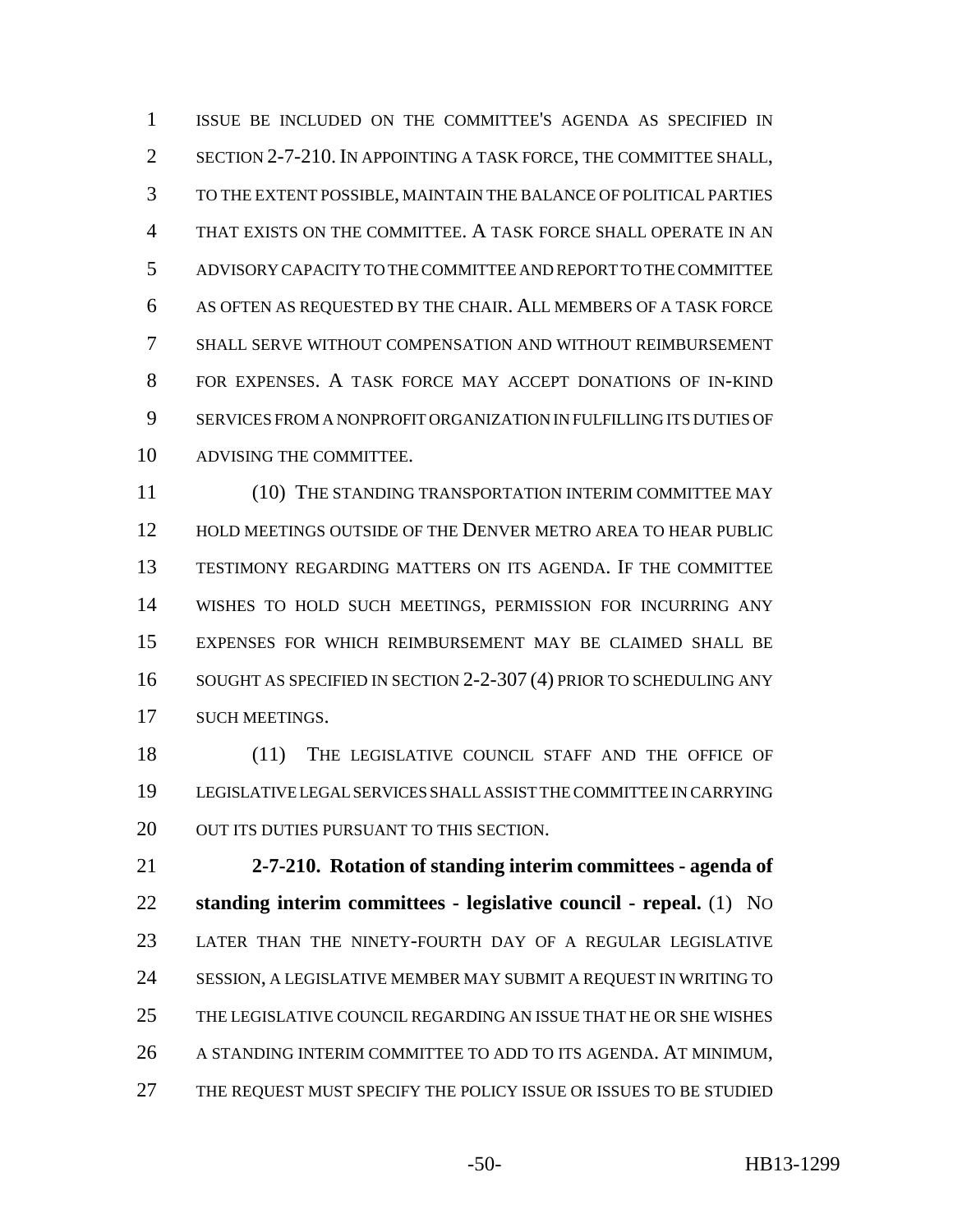AND THE PARTICULAR STANDING INTERIM COMMITTEE THAT WOULD CONDUCT THE INTERIM STUDY. THE LEGISLATIVE COUNCIL SHALL MEET DURING THE REGULAR SESSION EACH YEAR TO REVIEW AND PRIORITIZE REQUESTS MADE BY LEGISLATIVE MEMBERS PURSUANT TO THIS SUBSECTION (1) AND, IF APPROVED, ASSIGN SUCH REQUESTS TO THE APPROPRIATE STANDING INTERIM COMMITTEE.

 (2) NO LATER THAN THE ONE HUNDREDTH DAY OF A REGULAR LEGISLATIVE SESSION, THE DIRECTOR OF RESEARCH OF THE LEGISLATIVE COUNCIL SHALL DETERMINE THE NUMBER OF INTERIM COMMITTEE MEETINGS THAT MAY BE HELD WITHIN THE LEGISLATIVE BUDGET AND SHALL PROVIDE THAT INFORMATION TO THE EXECUTIVE COMMITTEE OF THE LEGISLATIVE COUNCIL.

 (3) (a) NO LATER THAN THE ONE HUNDRED EIGHTH DAY OF A REGULAR LEGISLATIVE SESSION, THE EXECUTIVE COMMITTEE OF THE LEGISLATIVE COUNCIL SHALL DETERMINE THE ROTATION OF THE STANDING INTERIM COMMITTEES AND THE NUMBER OF MEETINGS THAT EACH STANDING INTERIM COMMITTEE MAY HOLD DURING THE INTERIM BETWEEN LEGISLATIVE SESSIONS. THE ROTATION MUST BE DECIDED SO THAT EACH STANDING INTERIM COMMITTEE MAY PERFORM ITS FUNCTIONS AT LEAST ONCE DURING AN INTERIM BETWEEN LEGISLATIVE SESSIONS IN A THREE-YEAR PERIOD AND SHOULD INCLUDE CONSIDERATION OF ANY APPROVED POLICIES TO BE STUDIED AS REQUESTED PURSUANT TO 23 SUBSECTION (1) OF THIS SECTION, AND ANY POLICIES TO BE STUDIED AS REQUESTED BY THE JOINT BUDGET COMMITTEE, THE LEGISLATIVE AUDIT COMMITTEE, OR THE OFFICE OF STATE PLANNING AND BUDGETING AND APPROVED BY THE EXECUTIVE COMMITTEE OF THE LEGISLATIVE COUNCIL. (b) AFTER THE GENERAL ASSEMBLY HAS ADJOURNED, IF AN ISSUE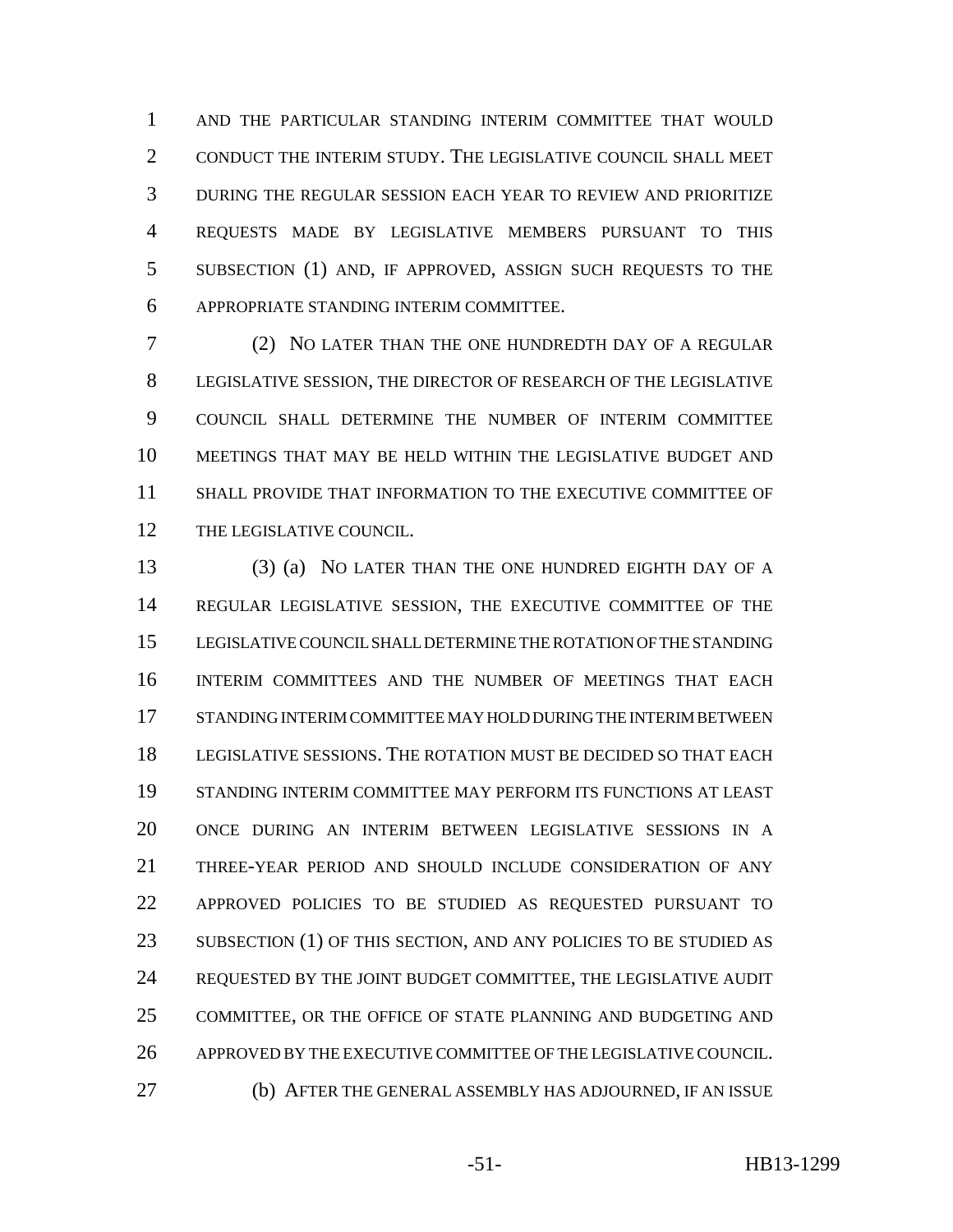IS BROUGHT TO THE ATTENTION OF THE EXECUTIVE COMMITTEE OF THE LEGISLATIVE COUNCIL AND THE EXECUTIVE COMMITTEE DETERMINES THAT THE ISSUE IS THE RESULT OF CHANGED CIRCUMSTANCES OR NEW CIRCUMSTANCES AND IS APPROPRIATE MATERIAL FOR A STANDING INTERIM COMMITTEE THAT IS MEETING DURING THAT INTERIM BETWEEN LEGISLATIVE SESSIONS, THE EXECUTIVE COMMITTEE OF THE LEGISLATIVE COUNCIL MAY ADD THE ISSUE TO A STANDING INTERIM COMMITTEE'S AGENDA BY ADOPTING A RESOLUTION.

 (4) (a) NOTWITHSTANDING SUBSECTIONS (1) TO (3) OF THIS SECTION, FOR THE 2013 INTERIM BETWEEN LEGISLATIVE SESSIONS, EITHER WITHIN FIVE DAYS AFTER THE EFFECTIVE DATE OF THIS SUBSECTION (4) OR ON MAY 6, 2013, WHICHEVER IS EARLIER, THE LEGISLATIVE COUNCIL SHALL REVIEW AND PRIORITIZE BILLS AND JOINT RESOLUTIONS THAT CREATE OR AUTHORIZE ANY STUDIES TO BE CONDUCTED DURING THE 2013 INTERIM BETWEEN LEGISLATIVE SESSIONS AND SHALL DETERMINE WHICH STANDING INTERIM COMMITTEES WOULD APPROPRIATELY ADDRESS THE PRIORITIZED STUDIES TO BE CONDUCTED, CHOOSE THE STANDING INTERIM COMMITTEES THAT ARE TO MEET DURING THE 2013 INTERIM BETWEEN LEGISLATIVE SESSIONS, AND ADD THE PRIORITIZED STUDIES TO THE APPROPRIATE STANDING INTERIM COMMITTEE'S AGENDA.THE LEGISLATIVE COUNCIL SHALL THEN DETERMINE THE NUMBER OF MEETINGS EACH 22 STANDING INTERIM COMMITTEE MAY HAVE DURING THE 2013 INTERIM BETWEEN LEGISLATIVE SESSIONS BASED ON INFORMATION THAT THE DIRECTOR OF RESEARCH OF THE LEGISLATIVE COUNCIL PROVIDES REGARDING THE NUMBER OF INTERIM COMMITTEE MEETINGS THAT MAY BE HELD WITHIN THE LEGISLATIVE BUDGET. ANY PRIORITIZED BILLS OR RESOLUTIONS THAT CREATE OR AUTHORIZE STUDIES TO BE CONDUCTED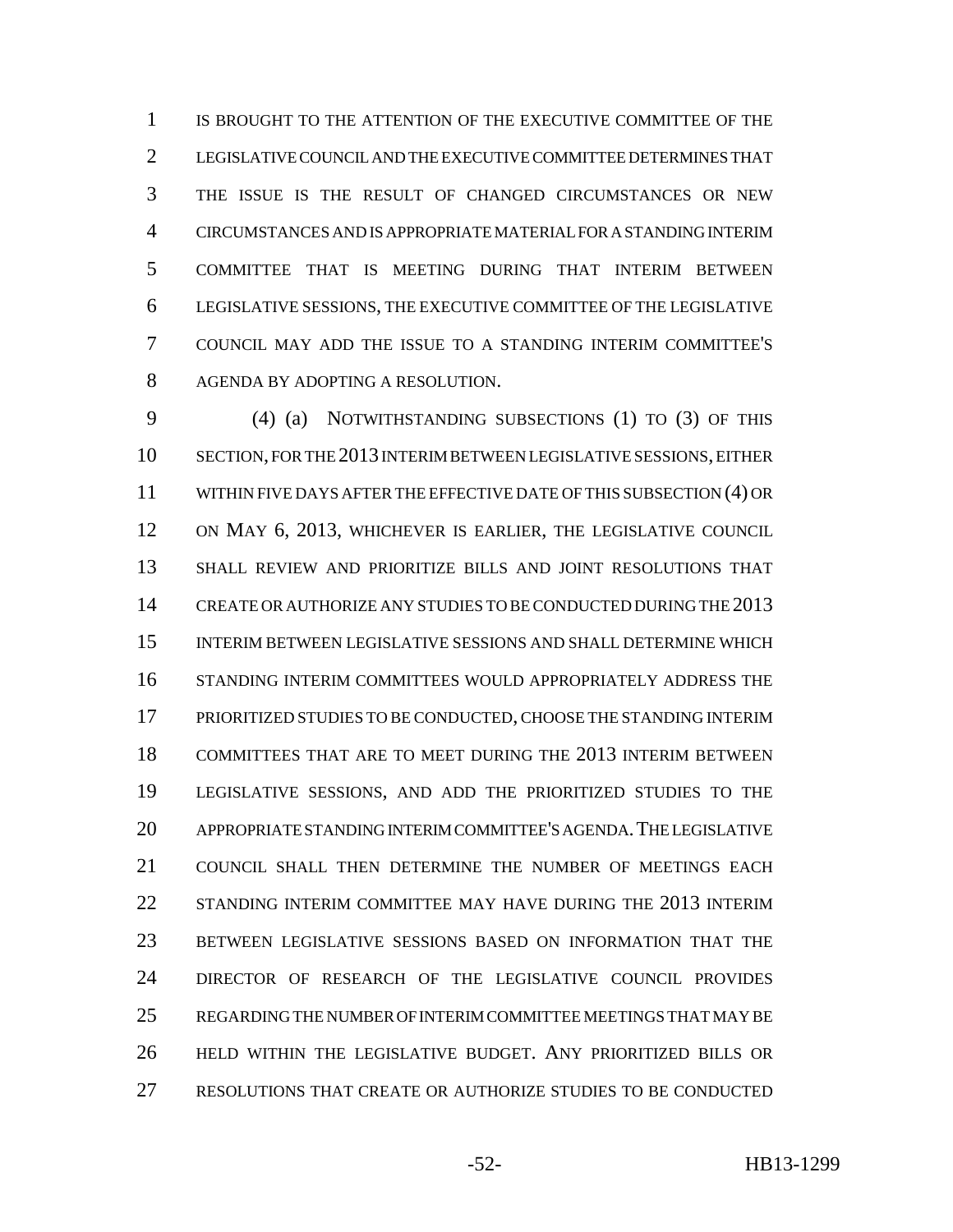DURING THE INTERIM MUST BE POSTPONED INDEFINITELY, AND THE STUDIES SHALL INSTEAD BE PERFORMED BY A STANDING INTERIM COMMITTEE. NO OTHER INTERIM COMMITTEES MAY MEET DURING THE 2013 INTERIM BETWEEN LEGISLATIVE SESSIONS.

(b) THIS SUBSECTION (4) IS REPEALED, EFFECTIVE JULY 1, 2014.

 **2-7-211. Assignment of departments to standing interim committees - standing interim committee and joint budget committee liaisons to departments - departmental regulatory agendas.** (1) THE DEPARTMENTS ARE ASSIGNED TO THE STANDING INTERIM COMMITTEES AS FOLLOWS:

 (a) STANDING EDUCATION INTERIM COMMITTEE:THE DEPARTMENT OF EDUCATION, THE DEPARTMENT OF HIGHER EDUCATION, THE COLORADO COMMISSION ON HIGHER EDUCATION, AND THE STATE BOARD OF LAND 14 COMMISSIONERS IN THE DEPARTMENT OF NATURAL RESOURCES;

 (b) STANDING HEALTH CARE AND HUMAN SERVICES INTERIM 16 COMMITTEE: THE DEPARTMENT OF HEALTH CARE POLICY AND FINANCING, THE DEPARTMENT OF HUMAN SERVICES, AND THE DEPARTMENT OF PUBLIC HEALTH AND ENVIRONMENT;

 (c) STANDING JUDICIARY AND CRIMINAL JUSTICE INTERIM 20 COMMITTEE: THE DEPARTMENT OF CORRECTIONS, THE DIVISION OF YOUTH CORRECTIONS IN THE DEPARTMENT OF HUMAN SERVICES, THE DEPARTMENT OF LAW, THE DEPARTMENT OF PUBLIC SAFETY, THE JUDICIAL DEPARTMENT, AND THE COLORADO COMMISSION ON CRIMINAL AND JUVENILE JUSTICE;

25 (d) STANDING SCIENCE AND ENERGY INTERIM COMMITTEE: THE DEPARTMENT OF AGRICULTURE, THE DEPARTMENT OF NATURAL RESOURCES, THE STATE BOARD OF LAND COMMISSIONERS, AND THE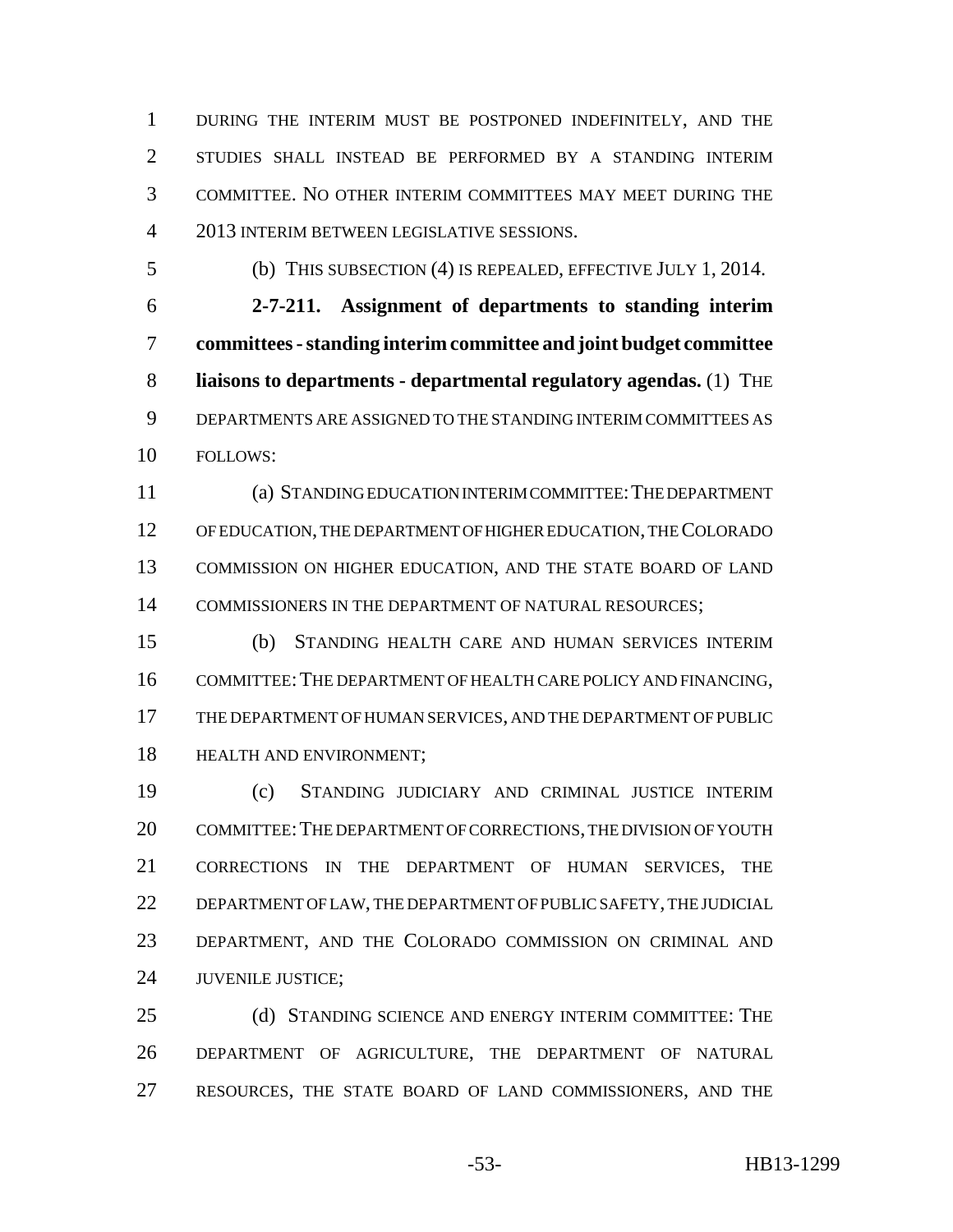COLORADO ENERGY OFFICE;

 (e) STANDING FINANCE AND BUSINESS INTERIM COMMITTEE: THE DEPARTMENT OF PERSONNEL, THE DEPARTMENT OF REVENUE, THE OFFICE OF ECONOMIC DEVELOPMENT, THE DEPARTMENT OF LABOR AND EMPLOYMENT, AND THE DEPARTMENT OF THE TREASURY;

 (f) STANDING STATE AND LOCAL GOVERNMENT AND MILITARY AFFAIRS INTERIM COMMITTEE: THE DEPARTMENT OF LOCAL AFFAIRS, THE DEPARTMENT OF MILITARY AND VETERANS AFFAIRS, THE DEPARTMENT OF REGULATORY AGENCIES, THE DEPARTMENT OF STATE, AND THE PUBLIC EMPLOYEES' RETIREMENT ASSOCIATION; AND

 (g) STANDING TRANSPORTATION INTERIM COMMITTEE: THE 12 DEPARTMENT OF TRANSPORTATION.

 (2) (a) THE CHAIR OF EACH STANDING INTERIM COMMITTEE SHALL ASSIGN TWO MEMBERS OF THE COMMITTEE, ONE FROM EACH MAJOR POLITICAL PARTY, TO SERVE AS LIAISONS WITH THE DEPARTMENTS ASSIGNED TO THEIR STANDING INTERIM COMMITTEE PURSUANT TO SUBSECTION (1) OF THIS SECTION FOR THE PURPOSE OF TRACKING A DEPARTMENT'S PERFORMANCE PLANS AND PERFORMANCE EVALUATIONS. (b) THE CHAIR OF THE JOINT BUDGET COMMITTEE SHALL ASSIGN ONE MEMBER OF THE JOINT BUDGET COMMITTEE TO SERVE AS A LIAISON FOR EACH DEPARTMENT. THE JOINT BUDGET COMMITTEE LIAISON SHALL 22 WORK WITH THE LIAISONS ASSIGNED PURSUANT TO PARAGRAPH (a) OF THIS SUBSECTION (2) TO INFORM THE STANDING INTERIM COMMITTEE REGARDING THE DEPARTMENT'S PERFORMANCE PLANS AND PERFORMANCE EVALUATIONS.

26 (c) THE EXECUTIVE DIRECTOR OF EACH DEPARTMENT, OR THE EXECUTIVE DIRECTOR'S DESIGNEE, AND ANY APPROPRIATE STAFF OF THE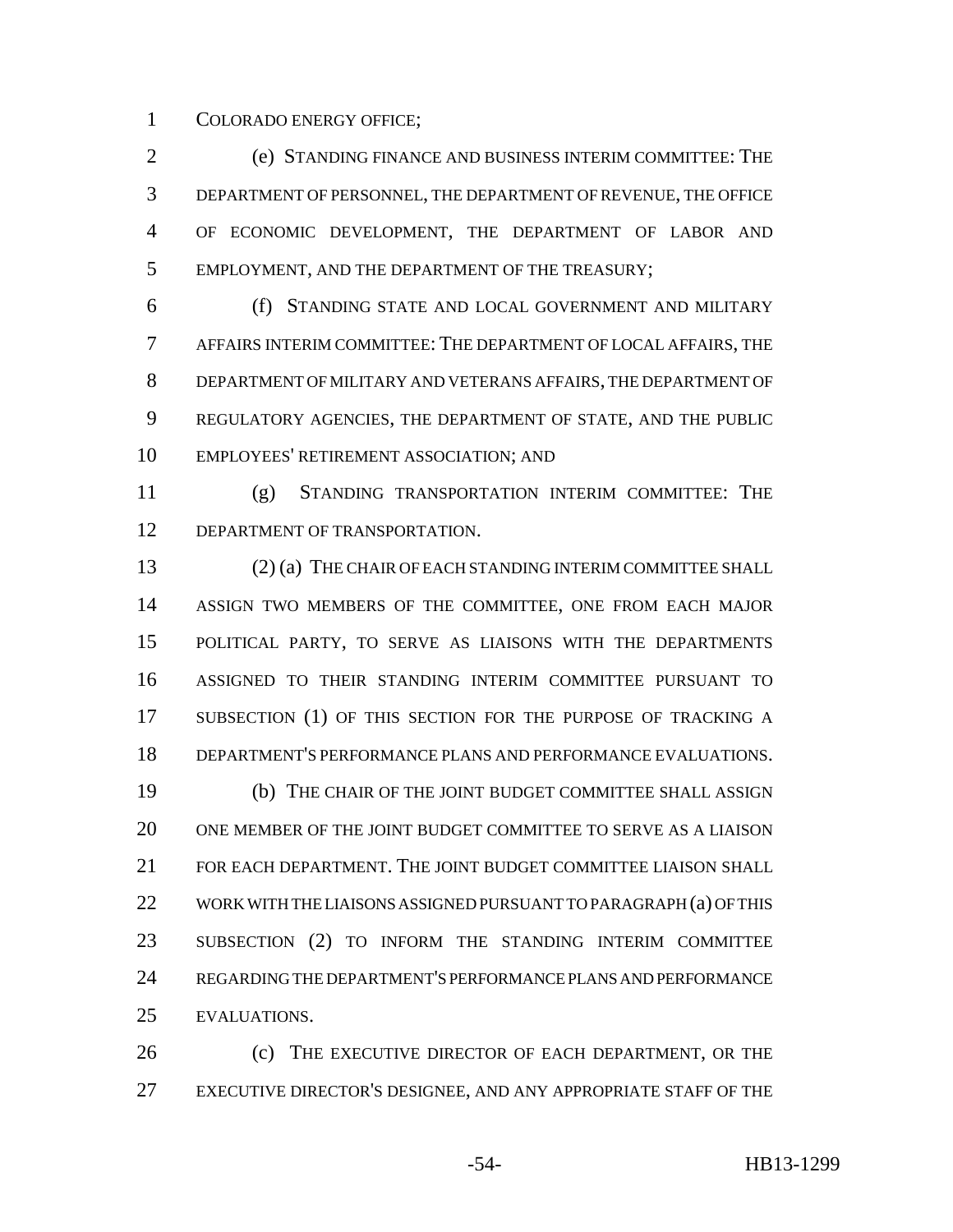DEPARTMENT SHALL WORK WITH THE LIAISONS AS NECESSARY.

 (3) BY NOVEMBER 1, 2013, AND EACH NOVEMBER 1 THEREAFTER, EACH DEPARTMENT SHALL FILE A DEPARTMENTAL REGULATORY AGENDA WITH THE STAFF OF THE LEGISLATIVE COUNCIL, WHO SHALL DISTRIBUTE THE DEPARTMENTAL REGULATORY AGENDA TO THE MEMBERS OF THE APPROPRIATE STANDING INTERIM COMMITTEE. BY NOVEMBER 1, 2013, AND EACH NOVEMBER 1 THEREAFTER, EACH DEPARTMENT SHALL ALSO POST ITS DEPARTMENTAL REGULATORY AGENDA ON THE DEPARTMENT'S WEB SITE AND SHALL SUBMIT ITS DEPARTMENTAL REGULATORY AGENDA TO THE SECRETARY OF STATE FOR PUBLICATION IN THE COLORADO REGISTER.

 **2-7-212. Performance management systems.** (1) (a) NO LATER THAN AUGUST 1, 2013, AND NO LATER THAN AUGUST 1 OF EACH YEAR THEREAFTER, THE GOVERNOR SHALL PUBLISH THE COMPONENTS OF THE PERFORMANCE MANAGEMENT SYSTEM FOR MANAGING THE PRINCIPAL DEPARTMENTS OF THE EXECUTIVE BRANCH OF STATE GOVERNMENT, EXCEPT THE DEPARTMENT OF STATE, THE DEPARTMENT OF THE TREASURY, AND THE DEPARTMENT OF LAW. THE PERFORMANCE MANAGEMENT SYSTEM MUST BE PUBLISHED IN INSTRUCTIONS ISSUED BY THE OFFICE OF STATE PLANNING AND BUDGETING. THE INSTRUCTIONS MUST BE POSTED ON THE OFFICIAL WEB SITE ADMINISTERED BY THE OFFICE OF STATE PLANNING AND BUDGETING.

 (b) NO LATER THAN AUGUST 1, 2013, AND NO LATER THAN AUGUST 1 OF EACH YEAR THEREAFTER, THE JUDICIAL DEPARTMENT SHALL PUBLISH THE COMPONENTS OF THE PERFORMANCE MANAGEMENT SYSTEM FOR MANAGING THE JUDICIAL BRANCH THROUGH INSTRUCTIONS ISSUED BY THE OFFICE OF THE STATE COURT ADMINISTRATOR. THESE INSTRUCTIONS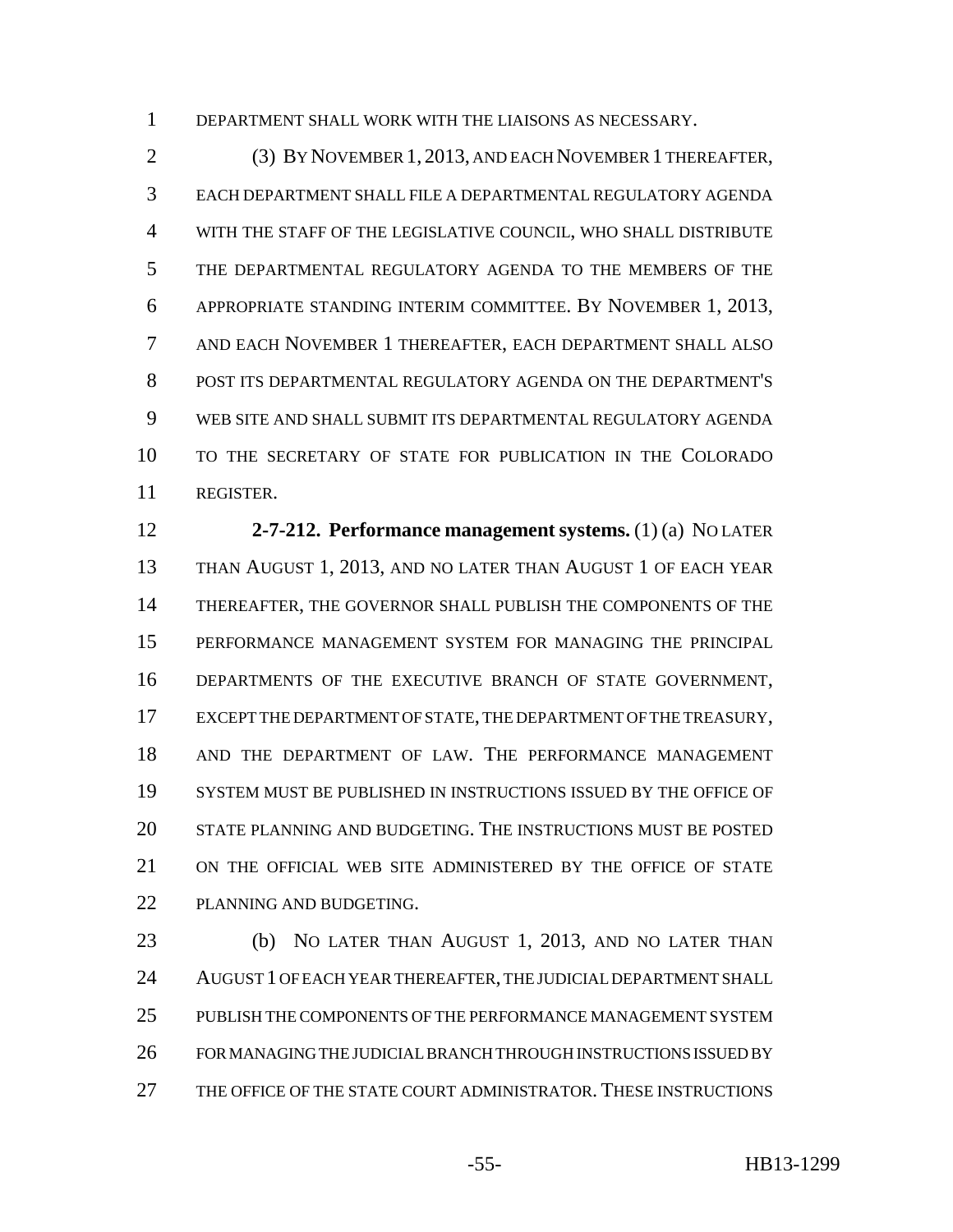MUST BE POSTED ON THE OFFICIAL WEB SITE ADMINISTERED BY THE JUDICIAL BRANCH.

 (c) NO LATER THAN AUGUST 1, 2013, AND NO LATER THAN AUGUST 1 OF EACH YEAR THEREAFTER, THE DEPARTMENT OF LAW, THE OFFICE OF STATE PUBLIC DEFENDER, THE OFFICE OF ALTERNATE DEFENSE COUNSEL, AND THE OFFICE OF THE CHILD'S REPRESENTATIVE SHALL EACH PUBLISH THEIR COMPONENTS OF THE PERFORMANCE MANAGEMENT SYSTEMS FOR THEIR RESPECTIVE DEPARTMENT, OFFICE, OR COMMISSION. THESE INSTRUCTIONS MUST BE POSTED ON THE OFFICIAL WEB SITES ADMINISTERED BY THE RESPECTIVE DEPARTMENTS, OFFICES, AND COMMISSIONS.

 (2) (a) ANY PERFORMANCE MANAGEMENT SYSTEM PUBLISHED PURSUANT TO SUBSECTION (1) OF THIS SECTION MUST FOCUS ON ENHANCING PRODUCTIVITY, IMPROVING EFFICIENCY, REDUCING COSTS, AND ELIMINATING WASTE IN THE PROCESSES AND OPERATIONS THAT DELIVER GOODS AND SERVICES TO TAXPAYERS AND CUSTOMERS OF STATE GOVERNMENT.AT A MINIMUM, THE PERFORMANCE MANAGEMENT SYSTEM MUST ESTABLISH PARAMETERS FOR THE DEVELOPMENT OF PERFORMANCE PLANS FOR EACH DEPARTMENT. A PERFORMANCE MANAGEMENT SYSTEM SHOULD INCORPORATE A CONTINUOUS PROCESS IMPROVEMENT SYSTEM BASED ON LEAN GOVERNMENT PRINCIPLES OR ANOTHER WIDELY ACCEPTED BUSINESS PROCESS IMPROVEMENT SYSTEM.

 (b) A PERFORMANCE MANAGEMENT SYSTEM SHOULD INCLUDE ELEMENTS TO ENSURE THAT A DEPARTMENT'S EMPLOYEES ARE APPROPRIATELY TRAINED TO IMPLEMENT ITS VARIOUS COMPONENTS.

26 (3) (a) NO LATER THAN JANUARY 2, 2014, AND NO LATER THAN JANUARY 2 OF EACH YEAR THEREAFTER, EACH DEPARTMENT SHALL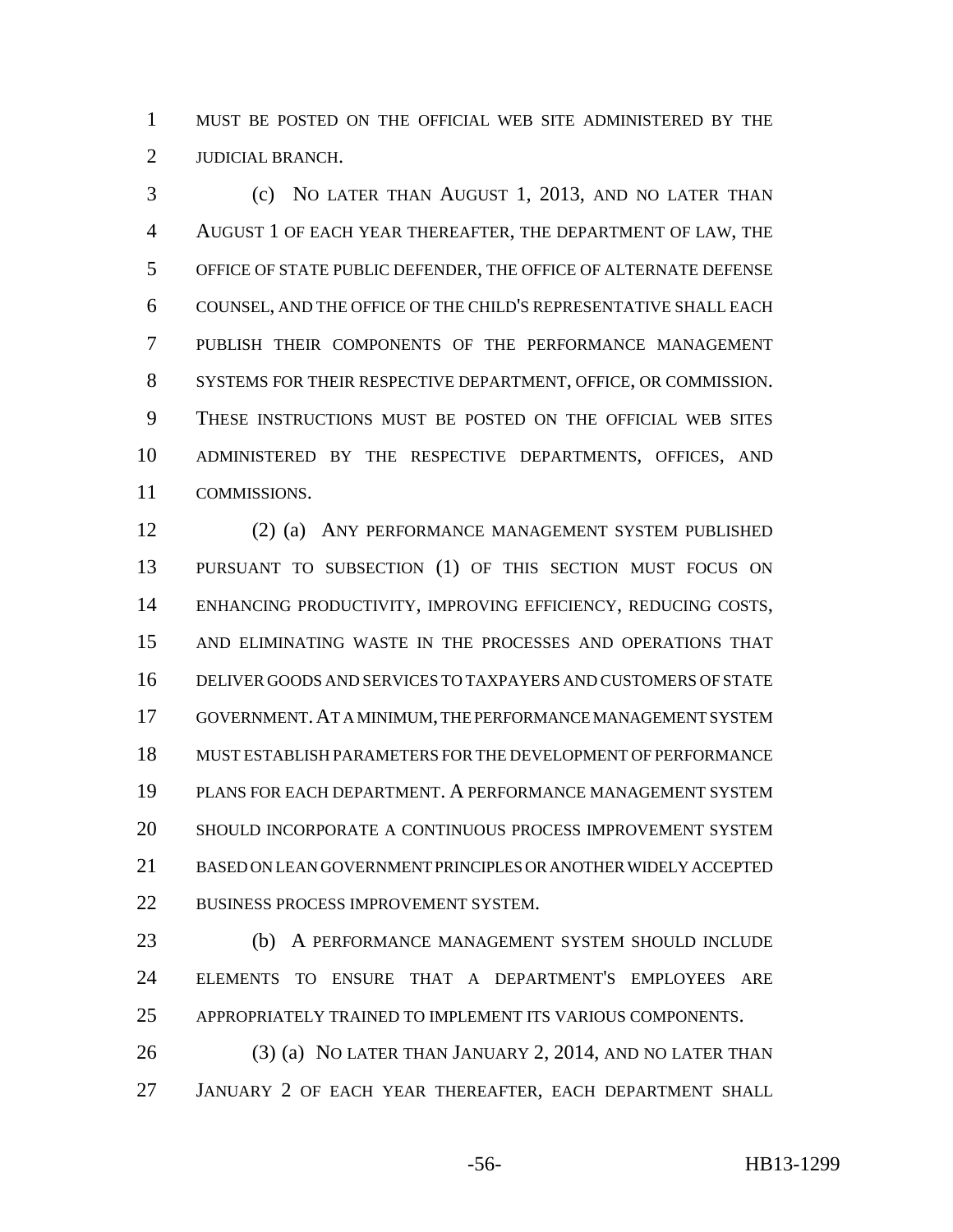DEVELOP A PERFORMANCE PLAN IN ACCORDANCE WITH THE PERFORMANCE MANAGEMENT SYSTEM AND SUBMIT THAT PLAN TO THE JOINT BUDGET COMMITTEE AND THE MEMBERS OF THE APPROPRIATE STANDING INTERIM COMMITTEE. THE PERFORMANCE PLAN SERVES AS A GUIDE TO A DEPARTMENT'S MAJOR FUNCTIONS AND AS A TOOL TO EVALUATE PERFORMANCE GOALS OVER TIME.

 (b) EACH DEPARTMENT'S PERFORMANCE PLAN SHALL BE POSTED ON THE OFFICIAL WEB SITES OF THE DEPARTMENT AND THE OFFICE OF STATE PLANNING AND BUDGETING.THE STATE TREASURER, THE ATTORNEY GENERAL, THE SECRETARY OF STATE, THE STATE COURT ADMINISTRATOR FOR THE JUDICIAL DEPARTMENT, THE OFFICE OF STATE PUBLIC DEFENDER, THE OFFICE OF ALTERNATE DEFENSE COUNSEL, AND THE OFFICE OF THE CHILD'S REPRESENTATIVE SHALL ENSURE THE OFFICE OF STATE PLANNING AND BUDGETING RECEIVES THE INFORMATION REQUIRED TO BE POSTED ON THE OFFICE OF STATE PLANNING AND BUDGETING'S WEB SITE PURSUANT TO THIS PARAGRAPH (b). THE OFFICE OF STATE PLANNING AND BUDGETING SHALL NOT HAVE ACCESS TO EDIT ANY INFORMATION PROVIDED BY THE STATE TREASURER, THE ATTORNEY GENERAL, THE SECRETARY OF STATE, THE STATE COURT ADMINISTRATOR FOR THE JUDICIAL DEPARTMENT, THE OFFICE OF STATE PUBLIC DEFENDER, THE OFFICE OF ALTERNATE DEFENSE 21 COUNSEL, OR THE OFFICE OF THE CHILD'S REPRESENTATIVE.

**(c)** AT A MINIMUM, A PERFORMANCE PLAN MUST INCLUDE THE FOLLOWING COMPONENTS, WHICH MAY BE FURTHER REFINED IN THE PERFORMANCE MANAGEMENT SYSTEM PUBLISHED PURSUANT TO 25 SUBSECTION (1) OF THIS SECTION:

**(I) A STATEMENT OF THE DEPARTMENT'S MISSION OR VISION;** (II) A DESCRIPTION OF THE MAJOR FUNCTIONS OF THE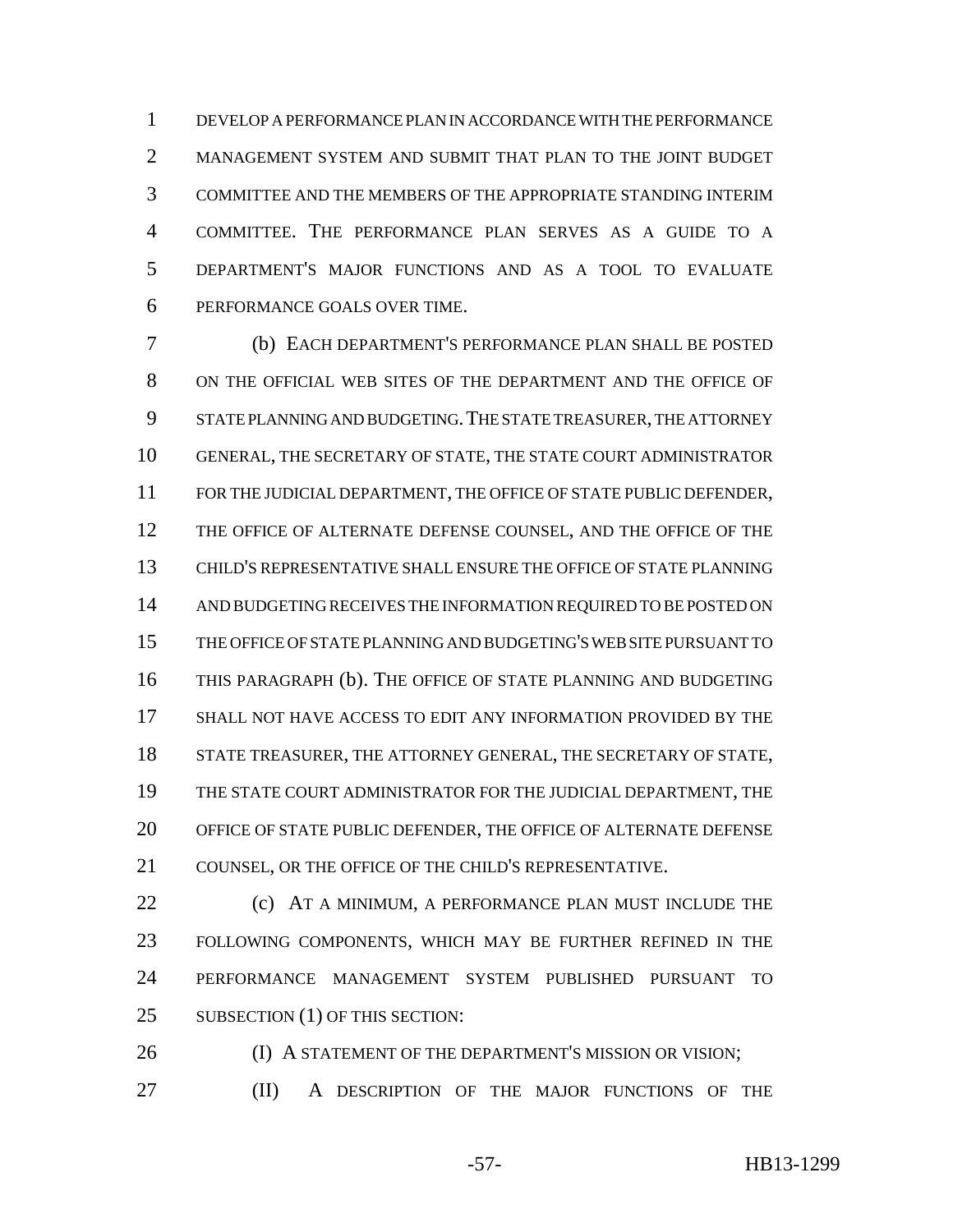DEPARTMENT;

 (III) PERFORMANCE MEASURES FOR THE MAJOR FUNCTIONS OF THE DEPARTMENT;

 (IV) PERFORMANCE GOALS THAT CORRESPOND TO THE DEPARTMENT'S PERFORMANCE MEASURES AND THAT EXTEND TO AT LEAST THREE YEARS INTO THE FUTURE;

 (V) A NARRATIVE DESCRIPTION OF THE STRATEGIES NECESSARY TO MEET THE PERFORMANCE GOALS; AND

 (VI) A SUMMARY OF THE DEPARTMENT'S MOST RECENT PERFORMANCE EVALUATION.

 (d) IF REASONABLE AND APPROPRIATE, PERFORMANCE MEASURES SHOULD BE DEVELOPED WITH THE INPUT OF DEPARTMENT EMPLOYEES AND CERTIFIED EMPLOYEE ORGANIZATIONS.

 (4) DEPARTMENTS SHALL CONDUCT PERFORMANCE EVALUATIONS AND DISTRIBUTE THEM TO THE JOINT BUDGET COMMITTEE AND THE GENERAL ASSEMBLY AT LEAST TWICE EACH CALENDAR YEAR AS DEFINED 17 IN THE PUBLISHED PERFORMANCE MANAGEMENT SYSTEM.

 (5) (a) PRIOR TO THE FIRST REGULAR SESSION OF THE SEVENTIETH GENERAL ASSEMBLY, THE STATE AUDITOR SHALL, WITHIN EXISTING RESOURCES, CONDUCT OR CAUSE TO BE CONDUCTED PERFORMANCE AUDITS OF ONE OR MORE SPECIFIC PROGRAMS OR SERVICES IN AT LEAST TWO DEPARTMENTS, AND SHALL CONTINUE TO CONDUCT OR CAUSE TO BE CONDUCTED PERFORMANCE AUDITS OF ONE OR MORE SPECIFIC PROGRAMS OR SERVICES IN AT LEAST TWO DEPARTMENTS ANNUALLY THEREAFTER SO AS TO AUDIT ALL DEPARTMENTS IN A NINE-YEAR CYCLE.

 (b) IN SELECTING BOTH DEPARTMENTS AND SPECIFIC PROGRAMS OR SERVICES WITHIN THOSE DEPARTMENTS FOR PERFORMANCE AUDITS, THE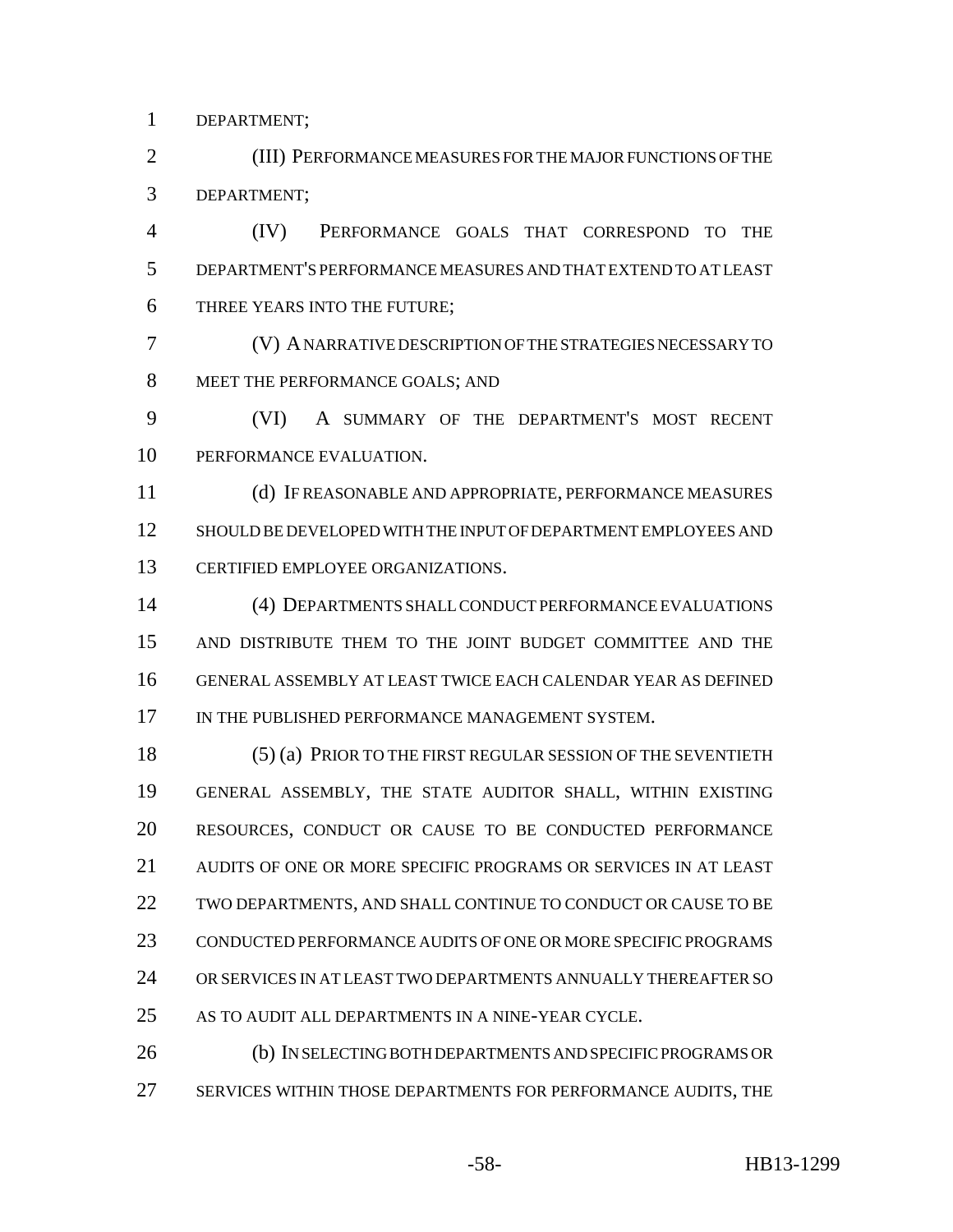STATE AUDITOR SHALL CONSIDER RISK, AUDIT COVERAGE, RESOURCES REQUIRED TO CONDUCT THE PERFORMANCE AUDITS, AND THE IMPACT OF THE AUDITED PROGRAMS OR SERVICES ON A DEPARTMENT'S PERFORMANCE-BASED GOALS.

 (c) PERFORMANCE AUDITS OF THE PROGRAMS OR SERVICES SELECTED FOR AUDIT MAY INCLUDE, BUT SHALL NOT BE LIMITED TO, THE REVIEW OF THE FOLLOWING:

8 (I) THE INTEGRITY OF THE PERFORMANCE MEASURES AUDITED; (II) THE ACCURACY AND VALIDITY OF REPORTED RESULTS; AND

 (III) THE OVERALL COST AND EFFECTIVENESS OF THE AUDITED PROGRAMS OR SERVICES IN ACHIEVING LEGISLATIVE INTENT AND THE DEPARTMENTS' PERFORMANCE-BASED GOALS.

 (d) THE STATE AUDITOR SHALL PRESENT THE PERFORMANCE AUDIT 14 REPORT TO THE LEGISLATIVE AUDIT COMMITTEE.

 (e) AFTER THE PERFORMANCE AUDIT REPORT IS RELEASED BY THE LEGISLATIVE AUDIT COMMITTEE, THE STATE AUDITOR SHALL PRESENT THE PERFORMANCE AUDIT REPORT OF THOSE DEPARTMENTS WITH SERVICES OR PROGRAMS AUDITED IN THE PREVIOUS YEAR TO THE APPROPRIATE STANDING INTERIM COMMITTEE. THE STATE AUDITOR SHALL ALSO PRESENT ANY OTHER AUDIT REPORTS THAT HE OR SHE DEEMS RELEVANT FOR THE STANDING INTERIM COMMITTEE'S REVIEW.

**22 (6) AS PART OF ITS REGULAR DELIBERATIONS, THE JOINT BUDGET**  COMMITTEE SHALL CONSIDER THE PERFORMANCE PLANS SUBMITTED PURSUANT TO PARAGRAPH (a) OF SUBSECTION (3) OF THIS SECTION AND THE PERFORMANCE EVALUATIONS SUBMITTED PURSUANT TO SUBSECTION (4) OF THIS SECTION. BASED ON ITS REVIEW OF THESE PERFORMANCE PLANS AND PERFORMANCE EVALUATIONS, THE JOINT BUDGET COMMITTEE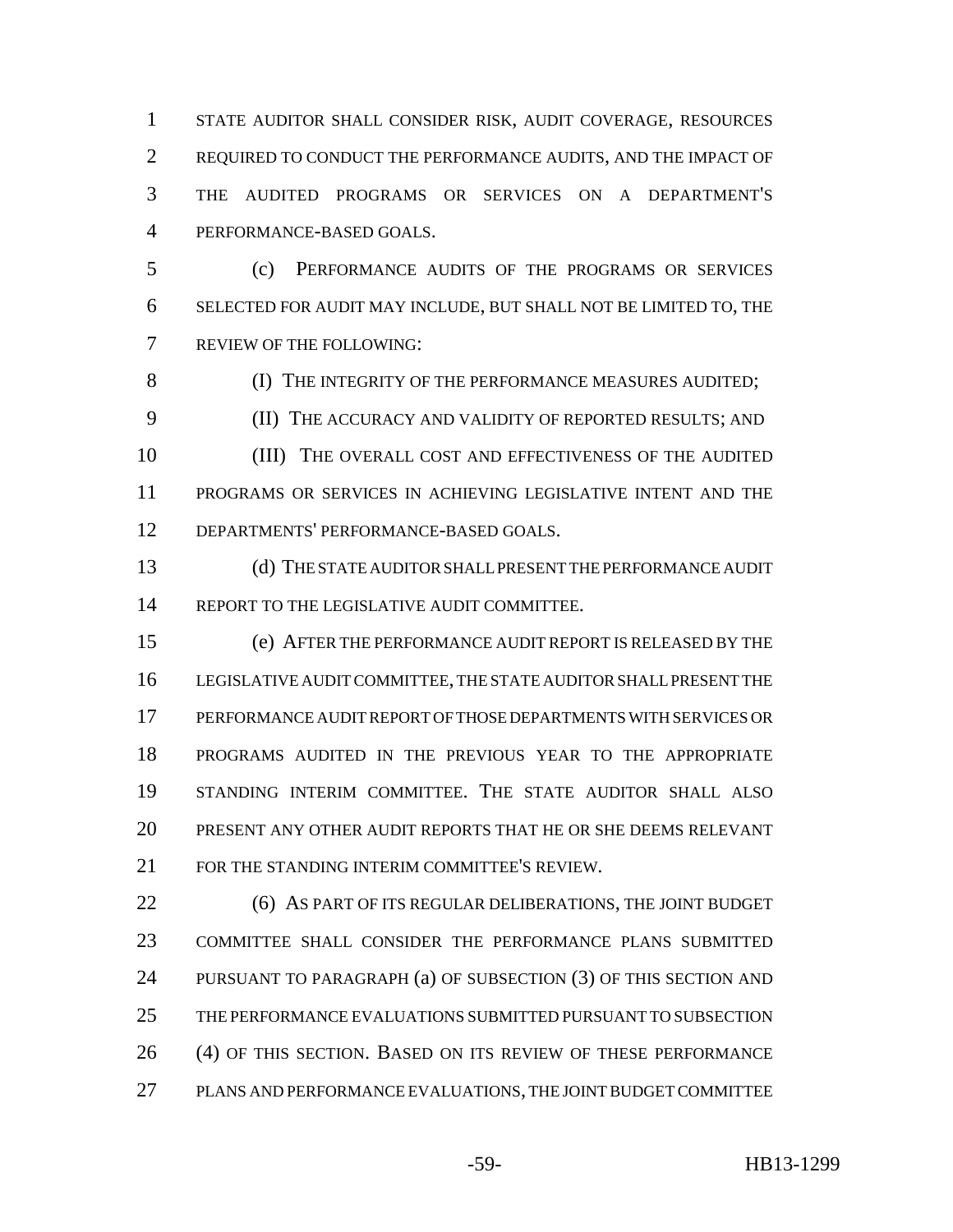MAY PRIORITIZE DEPARTMENTS' REQUESTS FOR NEW FUNDING THAT ARE EXPRESSLY INTENDED TO ENHANCE PRODUCTIVITY, IMPROVE EFFICIENCY, REDUCE COSTS, AND ELIMINATE WASTE IN THE PROCESSES AND OPERATIONS THAT DELIVER GOODS AND SERVICES TO TAXPAYERS AND CUSTOMERS OF STATE GOVERNMENT.

 **2-7-213. Annual performance report.** (1) (a) NO LATER THAN JANUARY 2, 2014, AND NO LATER THAN JANUARY 2 OF EACH YEAR THEREAFTER, THE OFFICE OF STATE PLANNING AND BUDGETING SHALL PUBLISH AN ANNUAL PERFORMANCE REPORT FOR EACH DEPARTMENT EXCEPT THE DEPARTMENT OF STATE, THE DEPARTMENT OF THE TREASURY, THE DEPARTMENT OF LAW, THE JUDICIAL DEPARTMENT, THE OFFICE OF 12 STATE PUBLIC DEFENDER, THE OFFICE OF ALTERNATE DEFENSE COUNSEL, AND THE OFFICE OF THE CHILD'S REPRESENTATIVE. THE ANNUAL PERFORMANCE REPORT MUST INCLUDE A SUMMARY OF EACH DEPARTMENT'S PERFORMANCE PLAN AND MOST RECENT PERFORMANCE EVALUATION. THE ANNUAL PERFORMANCE REPORT MUST BE CLEARLY WRITTEN AND EASILY UNDERSTOOD AND MUST BE LIMITED TO A MAXIMUM OF FOUR PAGES PER DEPARTMENT.

 (b) NO LATER THAN DECEMBER 1, 2013, AND NO LATER THAN DECEMBER 1 OF EACH YEAR THEREAFTER, THE DEPARTMENT OF STATE, THE DEPARTMENT OF THE TREASURY, THE DEPARTMENT OF LAW, THE 22 JUDICIAL DEPARTMENT, THE OFFICE OF STATE PUBLIC DEFENDER, THE OFFICE OF ALTERNATE DEFENSE COUNSEL, AND THE OFFICE OF THE CHILD'S REPRESENTATIVE SHALL EACH PUBLISH AN ANNUAL PERFORMANCE REPORT INCLUDING A SUMMARY OF ITS PERFORMANCE PLAN AND MOST RECENT PERFORMANCE EVALUATION.THE ANNUAL PERFORMANCE REPORTS MUST BE CLEARLY WRITTEN AND EASILY UNDERSTOOD AND MUST EACH BE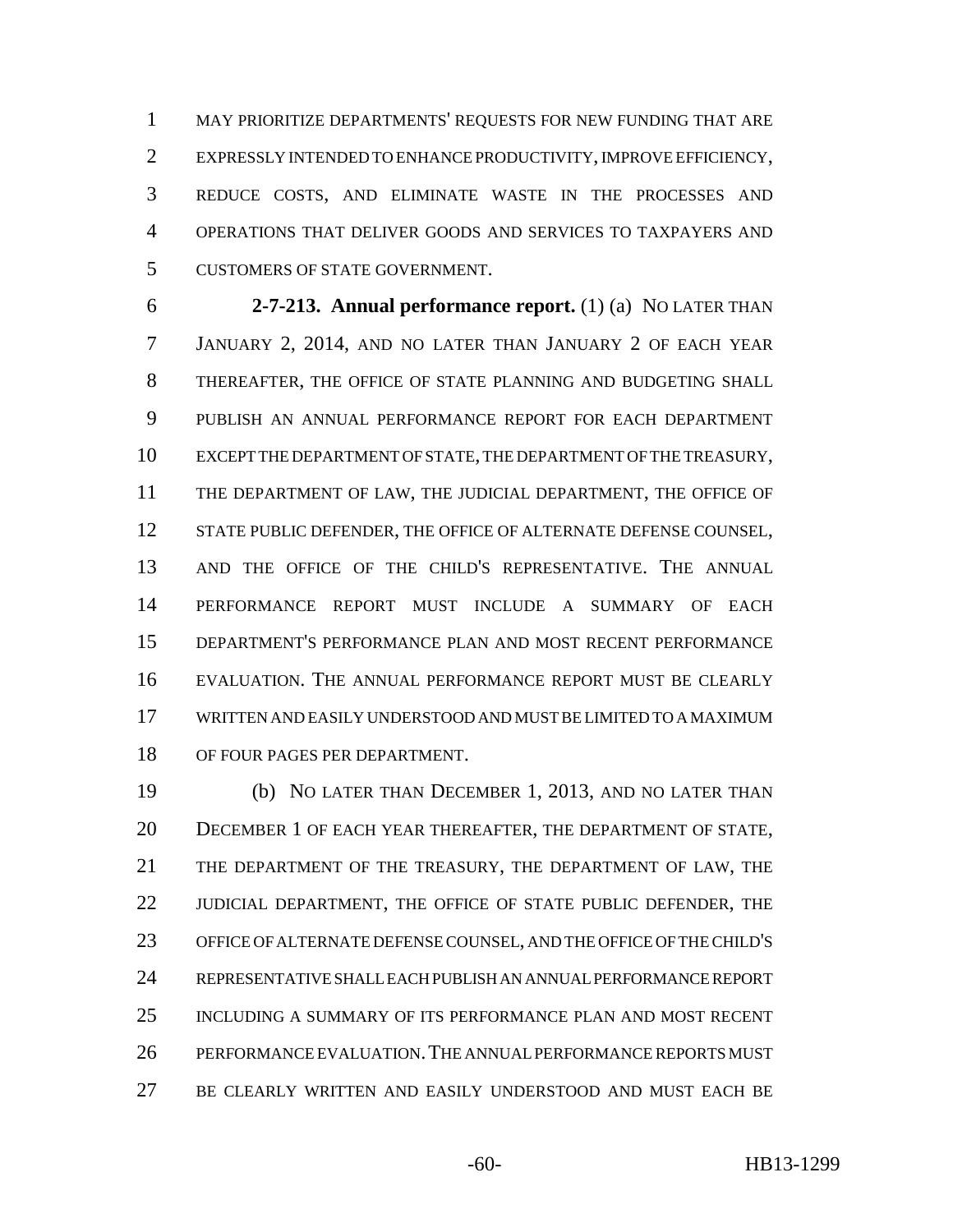LIMITED TO A MAXIMUM OF FOUR PAGES.

 (2) (a) THE ANNUAL PERFORMANCE REPORTS SHALL BE POSTED ON THE OFFICIAL WEB SITES OF THE STATE OF COLORADO AND THE OFFICE OF THE GOVERNOR. THE ANNUAL PERFORMANCE REPORTS SHALL INCLUDE A HYPERLINK TO EACH DEPARTMENT'S PERFORMANCE PLAN POSTED ON THE OFFICIAL WEB SITE OF EACH DEPARTMENT PURSUANT TO SECTION 2-7-212 (3) (b).

 (b) THE ANNUAL PERFORMANCE REPORTS SHALL BE DISTRIBUTED TO ALL MEMBERS OF THE GENERAL ASSEMBLY PURSUANT TO SECTION 24-1-136 (9), C.R.S.

 **SECTION 2.** In Colorado Revised Statutes, 2-3-103, **amend** (9); and **add** (9.5) as follows:

 **2-3-103. Duties of state auditor - definitions.** (9) It is the duty of the state auditor to conduct or cause to be conducted performance 15 audits as specified in section  $2-7-204$  (4) SECTION 2-7-212 (5).

16 (9.5) IT IS THE DUTY OF THE STATE AUDITOR TO NOTIFY THE APPROPRIATE STANDING INTERIM COMMITTEE AS SPECIFIED IN SECTION 2-7-211 WHEN A DEPARTMENT HAS NOT COMPLETED RECOMMENDATIONS MADE BY THE STATE AUDITOR WITHIN THE TIME PROVIDED.

 **SECTION 3.** In Colorado Revised Statutes, **amend** 2-3-121 as follows:

 **2-3-121. Performance audits of public highway authorities.** At the discretion of the legislative audit committee, the state auditor shall conduct or cause to be conducted a performance audit of any public highway authority created and operating pursuant to part 5 of article 4 of title 43, C.R.S.; except that the legislative audit committee may not require the state auditor to conduct such a performance audit during any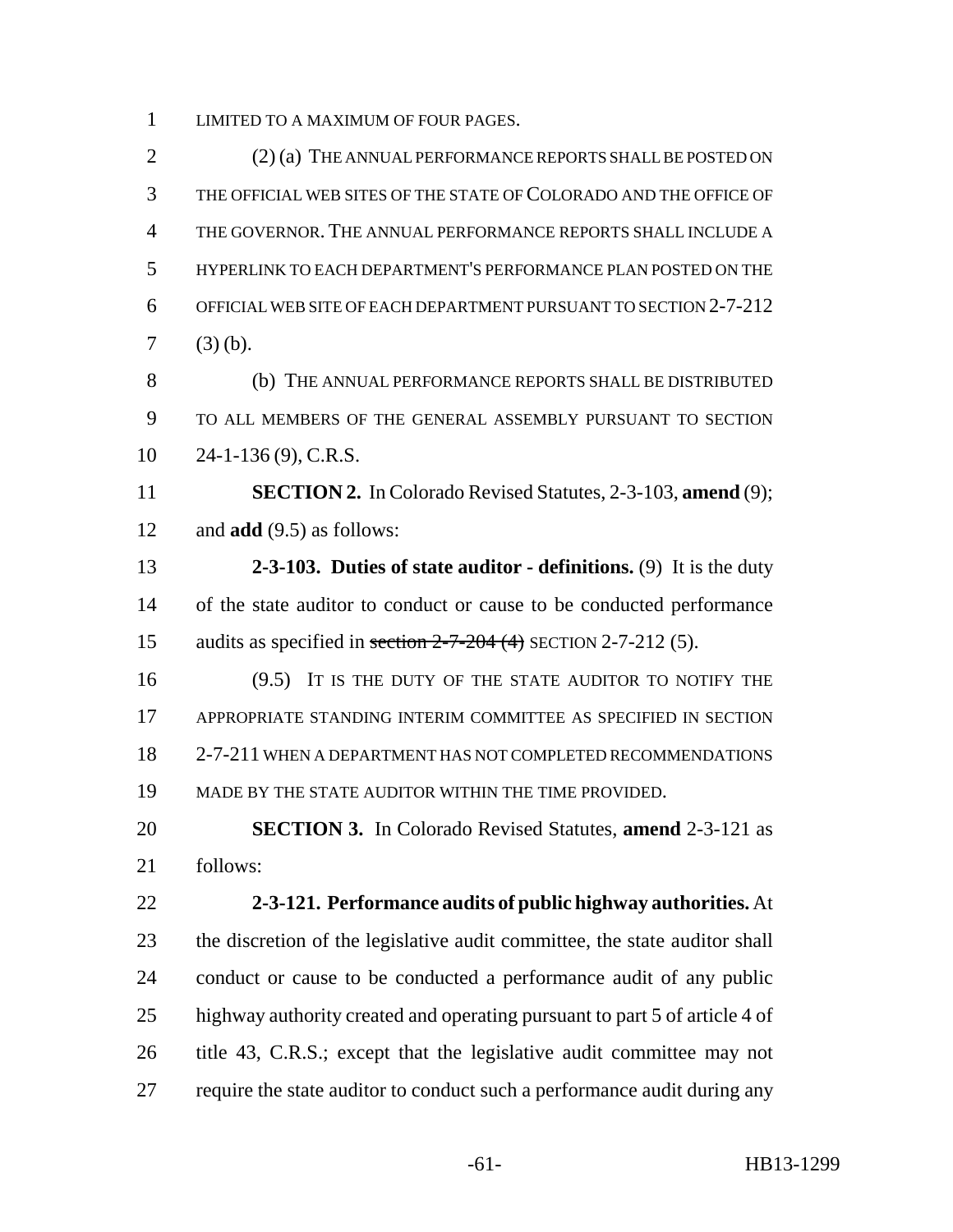1 year in which the transportation legislation review committee created in 2 section 43-2-145 (1), C.R.S. STANDING TRANSPORTATION INTERIM COMMITTEE CREATED IN SECTION 2-7-209 is required or authorized to meet. The state auditor shall prepare a report and recommendations on each audit conducted and shall present the report and recommendations to the committee. The state auditor shall pay the costs of any audit conducted pursuant to this section.

 **SECTION 4.** In Colorado Revised Statutes, 2-3-203, **add** (1) (b.2) as follows:

 **2-3-203. Powers and duties of the joint budget committee - repeal.** (1) The committee has the following power and duties:

 (b.2) EFFECTIVE JULY 1, 2013, TO HOLD HEARINGS AS REQUIRED TO REVIEW THE PERFORMANCE PLANS AND PERFORMANCE EVALUATIONS OF STATE DEPARTMENTS AS DEFINED IN SECTION 2-7-212. BASED ON ITS REVIEW OF THESE PERFORMANCE PLANS AND PERFORMANCE EVALUATIONS, THE JOINT BUDGET COMMITTEE MAY PRIORITIZE DEPARTMENTS' REQUESTS FOR NEW FUNDING THAT ARE EXPRESSLY INTENDED TO ENHANCE PRODUCTIVITY, IMPROVE EFFICIENCY, REDUCE COSTS, AND ELIMINATE WASTE IN THE PROCESSES AND OPERATIONS THAT DELIVER GOODS AND SERVICES TO TAXPAYERS AND CUSTOMERS OF STATE GOVERNMENT.

 **SECTION 5.** In Colorado Revised Statutes, **amend** 2-3-303.3 as follows:

 **2-3-303.3. Interim studies.** (1) (a) Except as otherwise provided 25 in paragraph (b) of this subsection  $(1)$ , the legislative council created in 26 section 2-3-301 (1) shall meet during the regular session each year for the 27 purpose of reviewing and prioritizing bills and joint resolutions that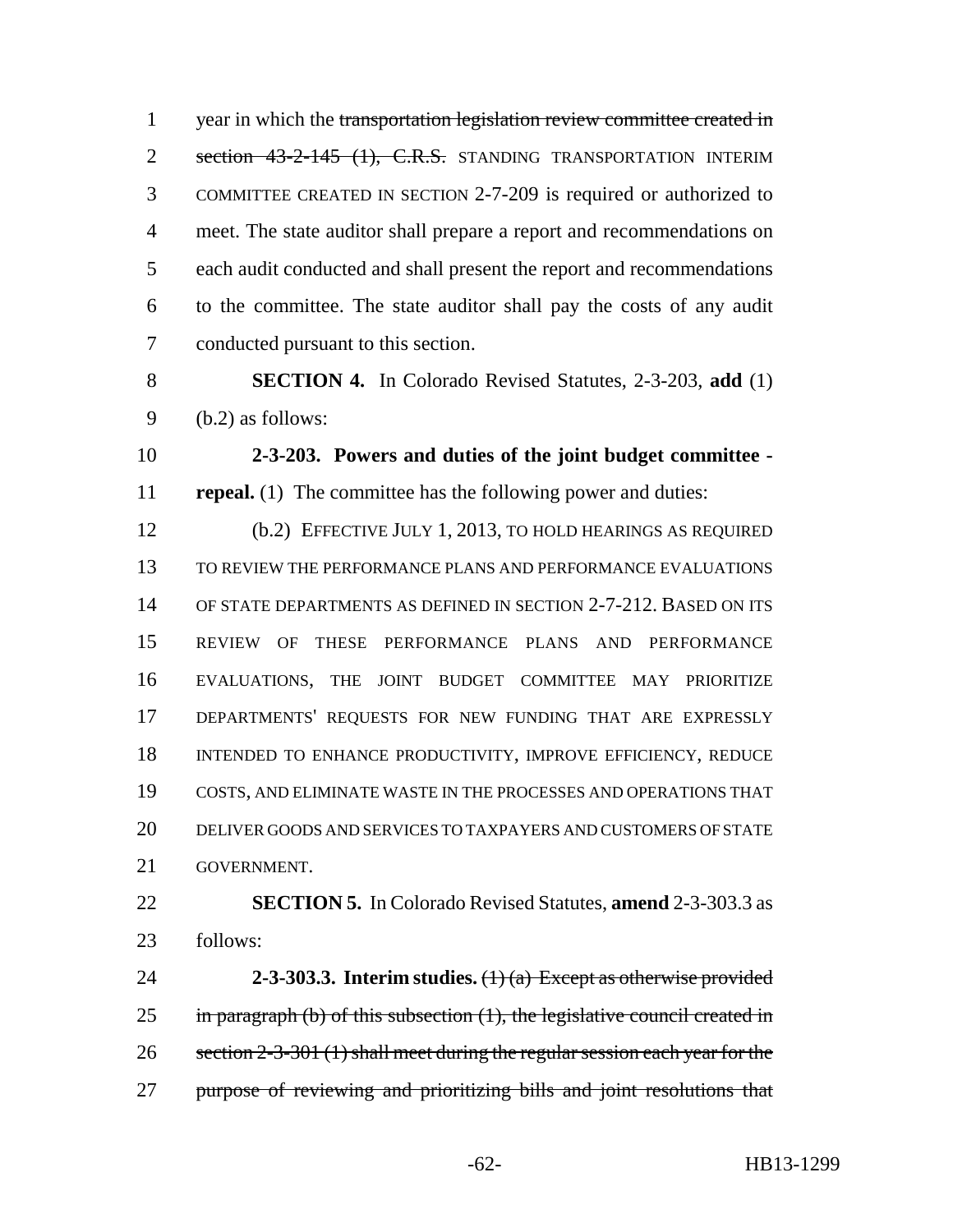1 create or authorize any studies to be conducted during the interim or that 2 allocate any additional legislative staff resources during the interim. After the general assembly has adjourned, if issues are brought to the attention of the executive committee of the legislative council and the executive committee determines that the issues are appropriate for being addressed by an interim study and are the result of changed circumstances or new circumstances, except as otherwise provided in paragraph (b) of this subsection (1), the executive committee of the legislative council may provide for the conduct of additional interim studies by adopting a 10 resolution INTERIM STUDIES MUST BE APPROVED AS SPECIFIED IN SECTION  $11 \qquad 2-7-210(1).$ 

12 (b) No studies shall be created or authorized to be conducted 13 during the 2010 interim.

14 (2) The legislative council created in section 2-3-301 (1) shall be 15 the committee of reference for all bills and joint resolutions that create or 16 authorize any studies to be conducted during the interim or that allocate 17 any additional legislative staff resources during the interim. In addition, 18 if at any point in the legislative process a bill or joint resolution is 19 amended to include the creation or authorization of an interim study, the 20 bill or joint resolution shall be referred to the legislative council for 21 consideration.

22 **SECTION 6.** In Colorado Revised Statutes, 8-72-101, **amend** (3) 23 (b) introductory portion as follows:

24 **8-72-101. Duties and powers of division.** (3) (b) The department 25 of labor and employment shall update the general assembly annually on 26 the status of the fund. during the hearing conducted pursuant to section 27 2-7-203, C.R.S. By August 31, 2012, and by each August 31 thereafter,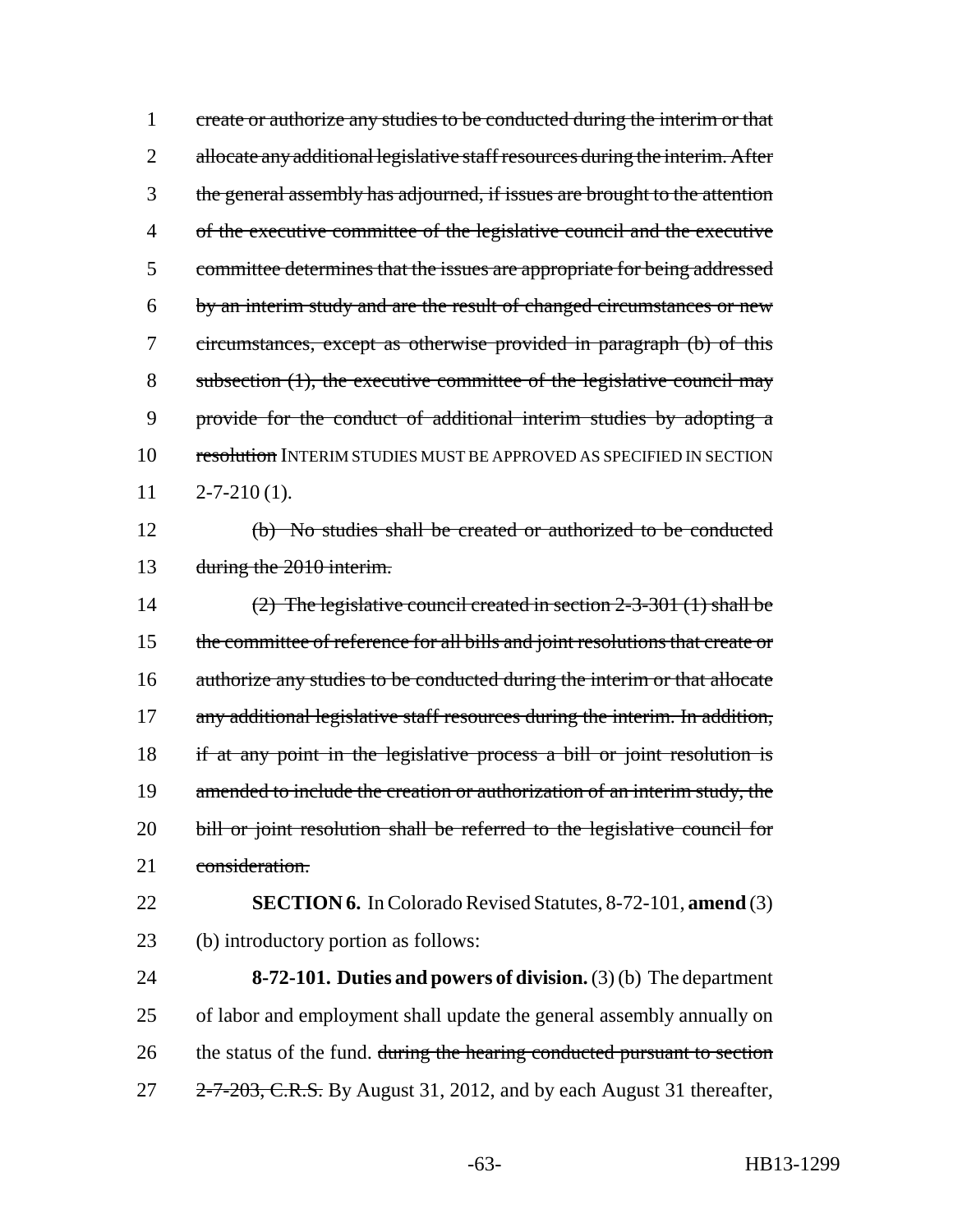the division shall report to the joint budget committee, the economic and 2 business development committee of the house of representatives, and the business, labor, and technology committee of the senate, or their successor committees, regarding the status of the fund. The report shall include at least the following from the prior calendar year:

 **SECTION 7.** In Colorado Revised Statutes, 22-7-1213, **repeal** (3) (c) as follows:

 **22-7-1213. Reporting requirements.** (3) (c) The department 9 may provide the report described in paragraph (b) of this subsection (3) to committees of the general assembly in conjunction with the report 11 required in section 2-7-203, C.R.S.

 **SECTION 8.** In Colorado Revised Statutes, 24-4-103, **amend** 13  $(11)$  (a) as follows:

 **24-4-103. Rule-making - procedure - definitions - repeal.** (11) (a) There is hereby established the code of Colorado regulations for the publication of rules of agencies of the executive branch and the Colorado register for the publication of notices of rule-making, proposed rules, attorney general's opinions relating to such rules, and adopted rules. The code and the register shall be the sole official publications for such rules, notices of rule-making, proposed rules, and attorney general's opinions. The code and the register shall contain, where applicable, references to court opinions and recommendations of the legal services committee of the general assembly that relate to or affect such rules and references to any action of the general assembly relating to the extension, expiration, deletion, or rescission of such rules and may contain other items that, in the opinion of the editor, are relevant to such rules. The register may also include other public notices, including annual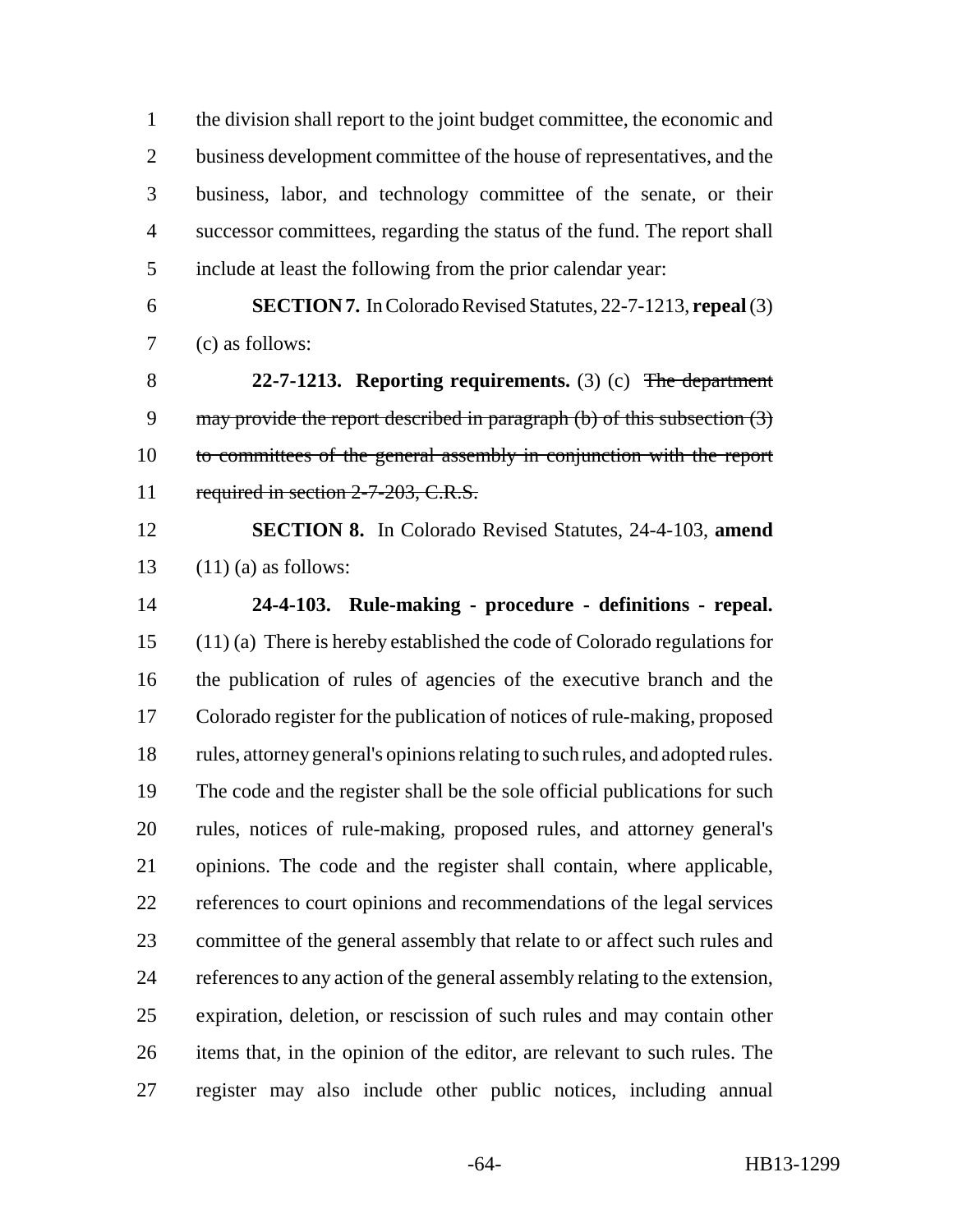departmental regulatory agendas submitted by principal departments to 2 the secretary of state pursuant to section  $2-7-203$  SECTION 2-7-211 (3), C.R.S.; however, except as specifically permitted by law, the inclusion of such notices in the register shall be in addition to and not in substitution for existing public notice requirements.

6 **SECTION 9.** In Colorado Revised Statutes, 24-34-101, **amend**  $7 \qquad (13)$  as follows:

8 **24-34-101. Department created - executive director.** (13) The 9 executive director shall include in the presentation to the legislative 10 committee of reference pursuant to section 2-7-203, C.R.S. REPORT TO 11 THE GENERAL ASSEMBLY ON AN ANNUAL BASIS, PURSUANT TO SECTION 12 24-1-136 (9), the number of confidential letters of concern issued in the 13 twelve months prior to the presentation by the director of the division of 14 professions and occupations and any board pursuant to title 12, C.R.S.

15 **SECTION 10.** In Colorado Revised Statutes, 24-37-103, **amend**  $16$  (1) (d) as follows:

- 17 **24-37-103. Director duties.** (1) The director shall: 18 (d) Publish an annual performance report as specified in section
- 19 2-7-205 SECTION 2-7-213, C.R.S.; AND

20 **SECTION 11.** In Colorado Revised Statutes, 24-38.5-102, 21 **amend** (3) introductory portion and (3) (a) as follows:

22 **24-38.5-102. Colorado energy office - duties and powers.** 23 (3) The Colorado energy office shall notify the house of representatives 24 and senate committees of reference to which the office is assigned 25 pursuant to section 2-7-203 (1), C.R.S., as part of its "State Measurement" 26 for Accountable, Responsive, and Transparent (SMART) Government 27 Act" hearing required by section 2-7-203 (2), C.R.S. STANDING SCIENCE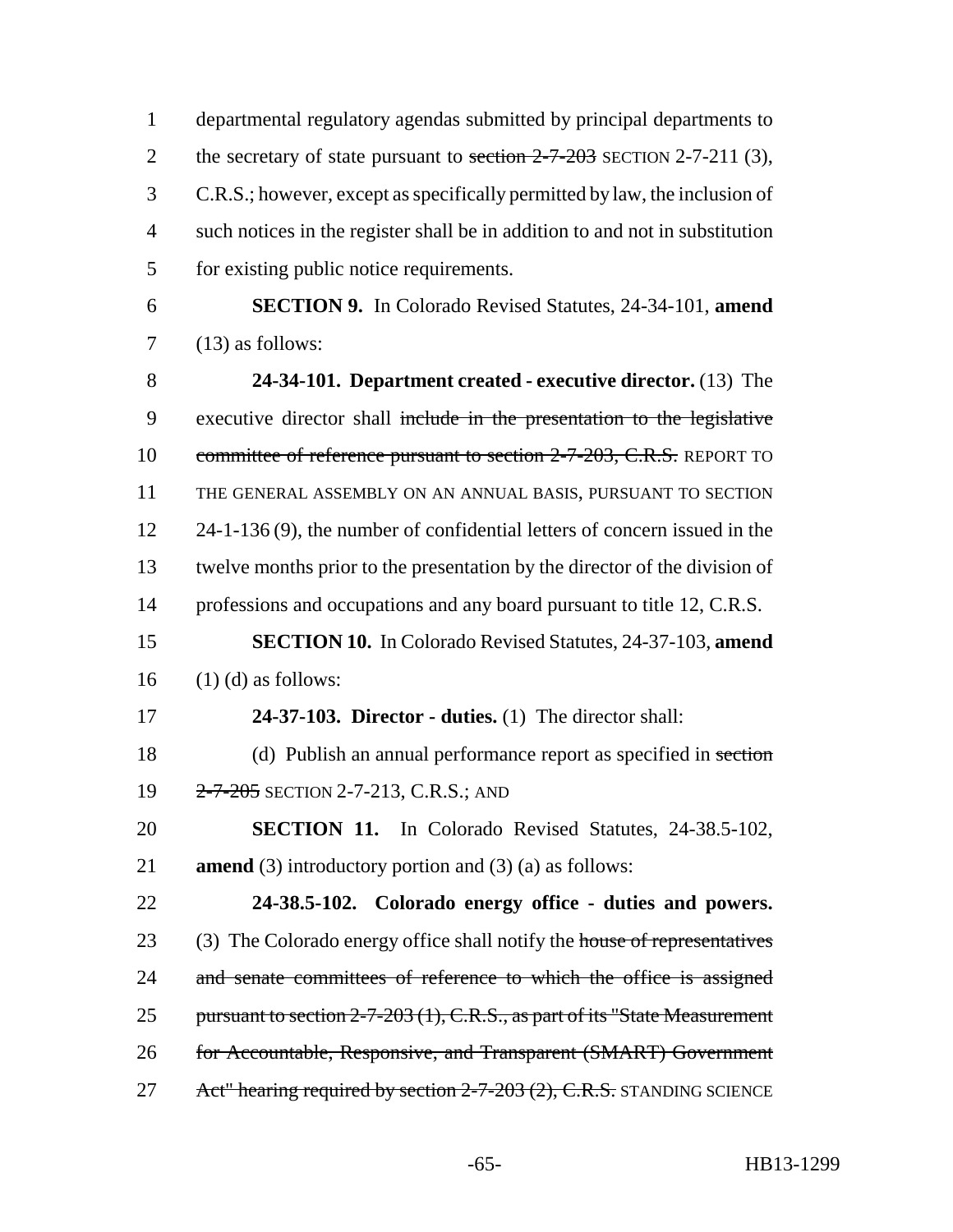1 AND ENERGY INTERIM COMMITTEE CREATED IN SECTION 2-7-206, C.R.S.,

if it has made any changes to:

 (a) Any principles, policies, or performance-based goals that the 4 office has outlined in its strategic plan PERFORMANCE PLANS AND 5 PERFORMANCE EVALUATIONS required pursuant to section  $2-7-204(1)(a)$ SECTION 2-7-212, C.R.S.;

 **SECTION 12.** In Colorado Revised Statutes, 25-17-202.7, **amend** (1) as follows:

 **25-17-202.7. Reports - repeal.** (1) On and after July 1, 2005, and each July 1 thereafter, the department of public health and environment 11 shall report to the transportation legislation review committee, created in 12 section 43-2-145, C.R.S. STANDING TRANSPORTATION INTERIM COMMITTEE CREATED IN SECTION 2-7-209, C.R.S., the total number of waste tires recycled in this state according to the information submitted to the department of public health and environment pursuant to section 30-20-109, C.R.S.

 **SECTION 13.** In Colorado Revised Statutes, 25-17-207, **amend** 18  $(1)$  (b) as follows:

 **25-17-207. Rules - penalties - enforcement - fund.** (1) (b) Once the rules have been promulgated, the department shall report to the transportation legislation review committee, created in section 43-2-145, 22 <del>C.R.S.</del> STANDING TRANSPORTATION INTERIM COMMITTEE CREATED IN SECTION 2-7-209, C.R.S., on the promulgation of the rules.

 **SECTION 14.** In Colorado Revised Statutes, 32-9-119.5, **amend** 25 (8) (a) as follows:

 **32-9-119.5. Competition to provide vehicular service within the regional transportation district.** (8) (a) For purposes of providing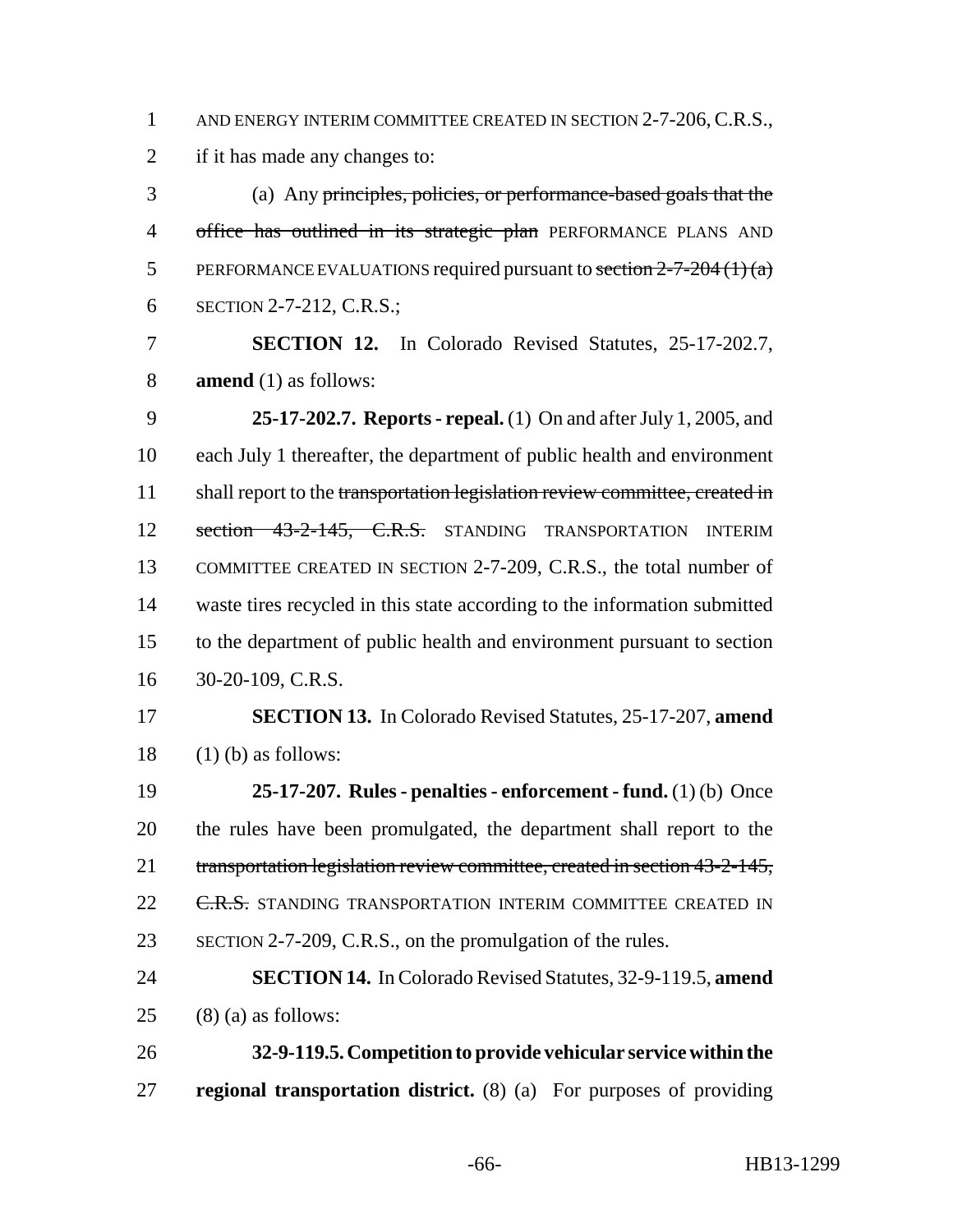1 legislative oversight of the operation of this section, the transportation 2 legislation review committee STANDING TRANSPORTATION INTERIM COMMITTEE CREATED IN SECTION 2-7-209, C.R.S., shall review the district's implementation of this section and recommend any necessary changes to the general assembly.

 **SECTION 15.** In Colorado Revised Statutes, 32-9-119.7, **amend** (4) and (7) as follows:

 **32-9-119.7. Farebox recovery ratios - plans.** (4) The district shall prepare annual budgets based on the percentages required by subsection (3) of this section. The district shall submit copies of its annual 11 budget to the transportation legislation review committee created in 12 section 43-2-145, C.R.S. STANDING TRANSPORTATION INTERIM COMMITTEE CREATED IN SECTION 2-7-209, C.R.S.

 (7) The district shall submit to the transportation legislation 15 review committee STANDING TRANSPORTATION INTERIM COMMITTEE any information, data, testimony, audits, or other information the committee may request.

 **SECTION 16.** In Colorado Revised Statutes, 42-3-102, **amend** 19  $(4)$  (e) as follows:

 **42-3-102. Periodic registration - rules.** (4) (e) The department 21 shall issue a report to the transportation legislation review committee 22 created in section 43-2-145, C.R.S. STANDING TRANSPORTATION INTERIM COMMITTEE CREATED IN SECTION 2-7-209, C.R.S., by July 1, 2014, detailing the number of trailers and semitrailers registered under paragraphs (a) and (b) of this subsection (4) and making recommendations as to the cost-effectiveness of the permanent registration.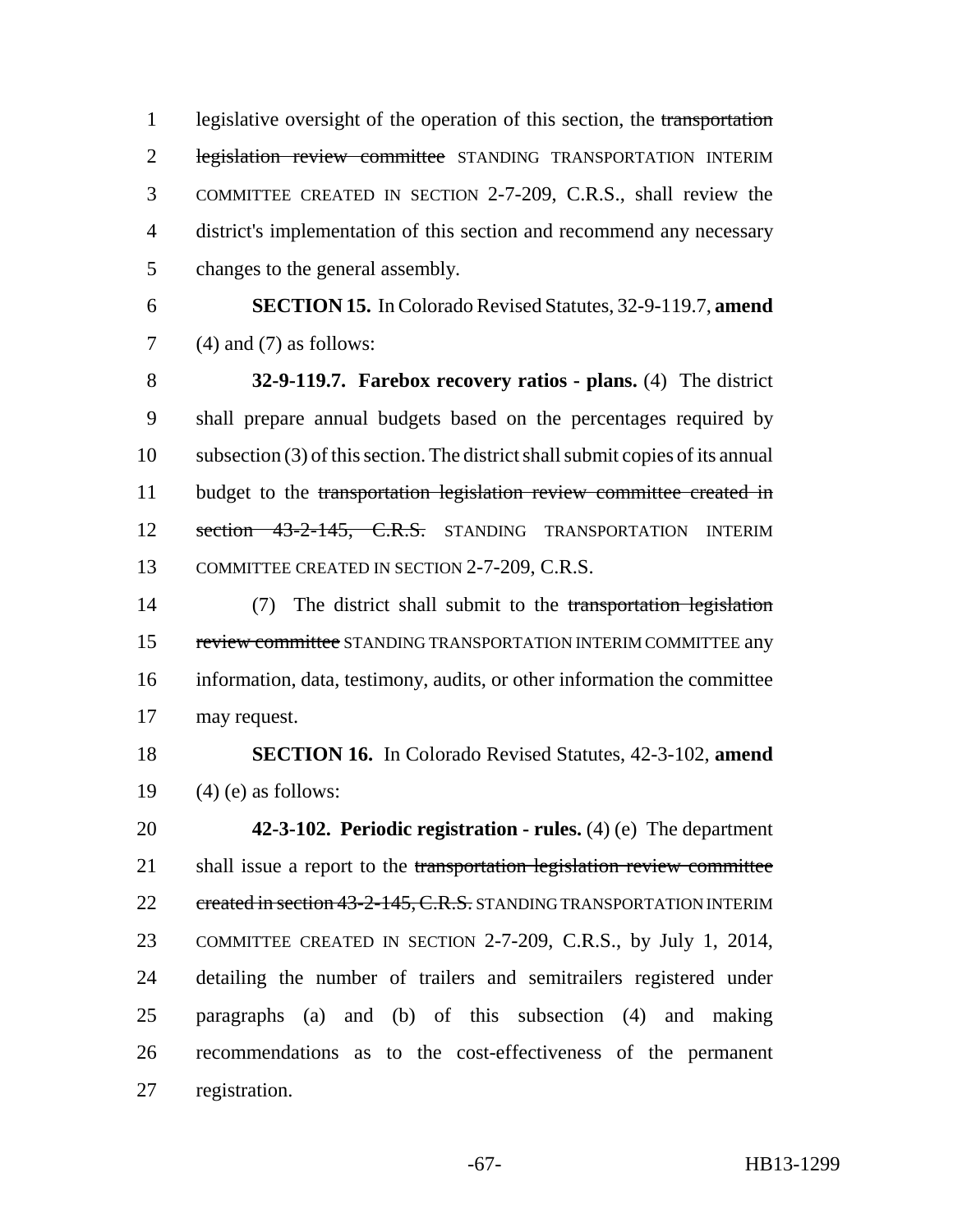**SECTION 17.** In Colorado Revised Statutes, 42-4-305, **amend** 2  $(11)$  as follows:

 **42-4-305. Powers and duties of executive director - automobile inspection and readjustment program - basic emissions program - enhanced emissions program - clean screen program - rules.** (11) The executive director shall report to the transportation legislation review committee STANDING TRANSPORTATION INTERIM COMMITTEE CREATED IN SECTION 2-7-209, C.R.S., annually on the effectiveness of the quality assurance and enforcement measures contained in this section, the overall motorist compliance rates with inspections for registration denial, and the status of state implementation plan compliance pertaining to quality assurance. This annual report shall be submitted to the commission in May of each year for incorporation into appropriate annual and biennial reporting requirements. Reports shall cover the previous calendar year.

 **SECTION 18.** In Colorado Revised Statutes, **amend** 42-7-602 as follows:

 **42-7-602. Uninsured motorist identification database program - creation.** The general assembly hereby directs the transportation 19 legislation review committee STANDING TRANSPORTATION INTERIM COMMITTEE CREATED IN SECTION 2-7-209, C.R.S., to conduct an examination of the problem of uninsured motorists in this state and to propose legislation which shall alleviate if not eliminate the problem. The 23 general assembly further directs the transportation legislation review 24 committee STANDING TRANSPORTATION INTERIM COMMITTEE to examine Colorado's compulsory motor vehicle insurance system. Such examination shall include a review of whether such system should be 27 maintained or repealed and whether there are more effective enforcement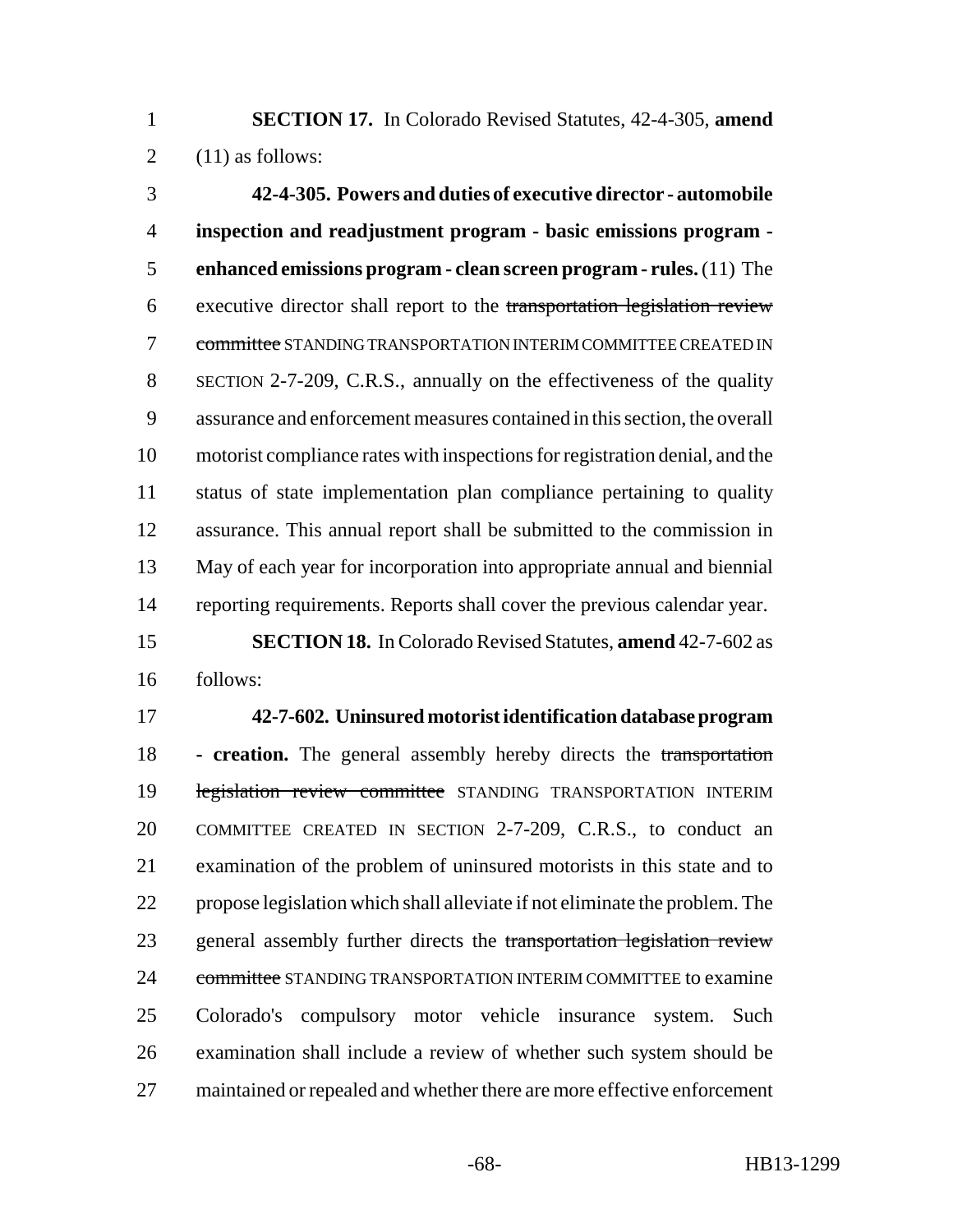mechanisms that might be employed. The committee shall also study the effectiveness of other enforcement mechanisms including, but not limited to, uninsured motorist database programs that have been employed in other compulsory insurance states.

 **SECTION 19.** In Colorado Revised Statutes, 43-1-106, **amend** (17) (b) as follows:

 **43-1-106. Transportation commission - powers and duties.** (17) (b) The efficiency and accountability committee shall periodically report to the commission and the executive director regarding means by which the commission and the department may execute their duties more efficiently. The executive director or the executive director's designee shall report at least once per calendar year to either the committees of the house of representatives and the senate that have jurisdiction over 14 transportation or the transportation legislation review committee created 15 in section 43-2-145 (1) STANDING TRANSPORTATION INTERIM COMMITTEE CREATED IN SECTION 2-7-209, C.R.S., regarding the activities and recommendations of the efficiency and accountability committee and any actions taken by the commission or the department to implement recommendations of the committee.

 **SECTION 20.** In Colorado Revised Statutes, 43-1-1302, **amend** (3) as follows:

 **43-1-1302. Definitions.** As used in this part 13, unless the context otherwise requires:

24 (3) "TLRC" means the transportation legislation review committee created in section 43-2-145 "STANDING TRANSPORTATION INTERIM COMMITTEE" MEANS THE STANDING TRANSPORTATION INTERIM COMMITTEE CREATED IN SECTION 2-7-209, C.R.S.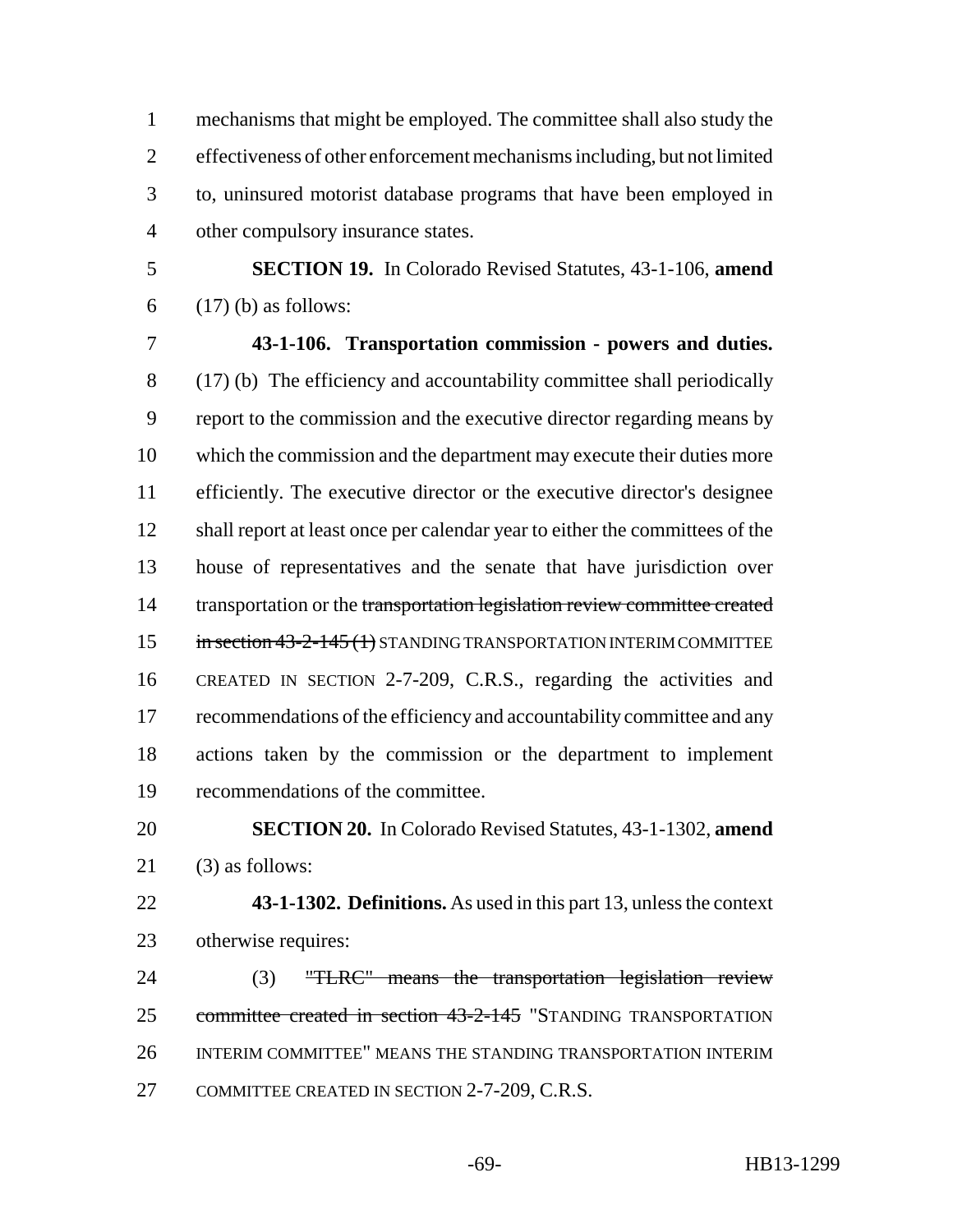**SECTION 21.** In Colorado Revised Statutes, 43-1-1303, **amend** 2 (2) and (3) as follows:

 **43-1-1303. Duties of the executive director - legislative approval - property eligible for acquisition.** (2) The commission shall review any property determined to be eligible for acquisition and approve the acquisition before the executive director submits the prioritized list of rail lines or rights-of-way to be acquired to the TLRC STANDING TRANSPORTATION INTERIM COMMITTEE pursuant to subsection (3) of this section.

 (3) The executive director shall submit a prioritized list with 11 recommendations to the TLRC STANDING TRANSPORTATION INTERIM COMMITTEE concerning the railroad rights-of-way or rail lines proposed to be acquired by the state and their proposed uses.

 **SECTION 22.** In Colorado Revised Statutes, 43-1-1305, **amend** (3) as follows:

 **43-1-1305. Acquisition for state rail bank.** (3) The commission shall review any property determined to be eligible for acquisition and approve the acquisition before the executive director submits the 19 prioritized list of rail line or right-of-way to be acquired to the TLRC STANDING TRANSPORTATION INTERIM COMMITTEE pursuant to section 43-1-1303 (3).

 **SECTION 23.** In Colorado Revised Statutes, 43-1-1306, **amend** (5) as follows:

 **43-1-1306. Disposition of state rail bank property.** (5) The executive director may convert property in the state rail bank to other transportation uses following appropriate studies and upon approval by 27 the commission and the <del>TLRC</del> STANDING TRANSPORTATION INTERIM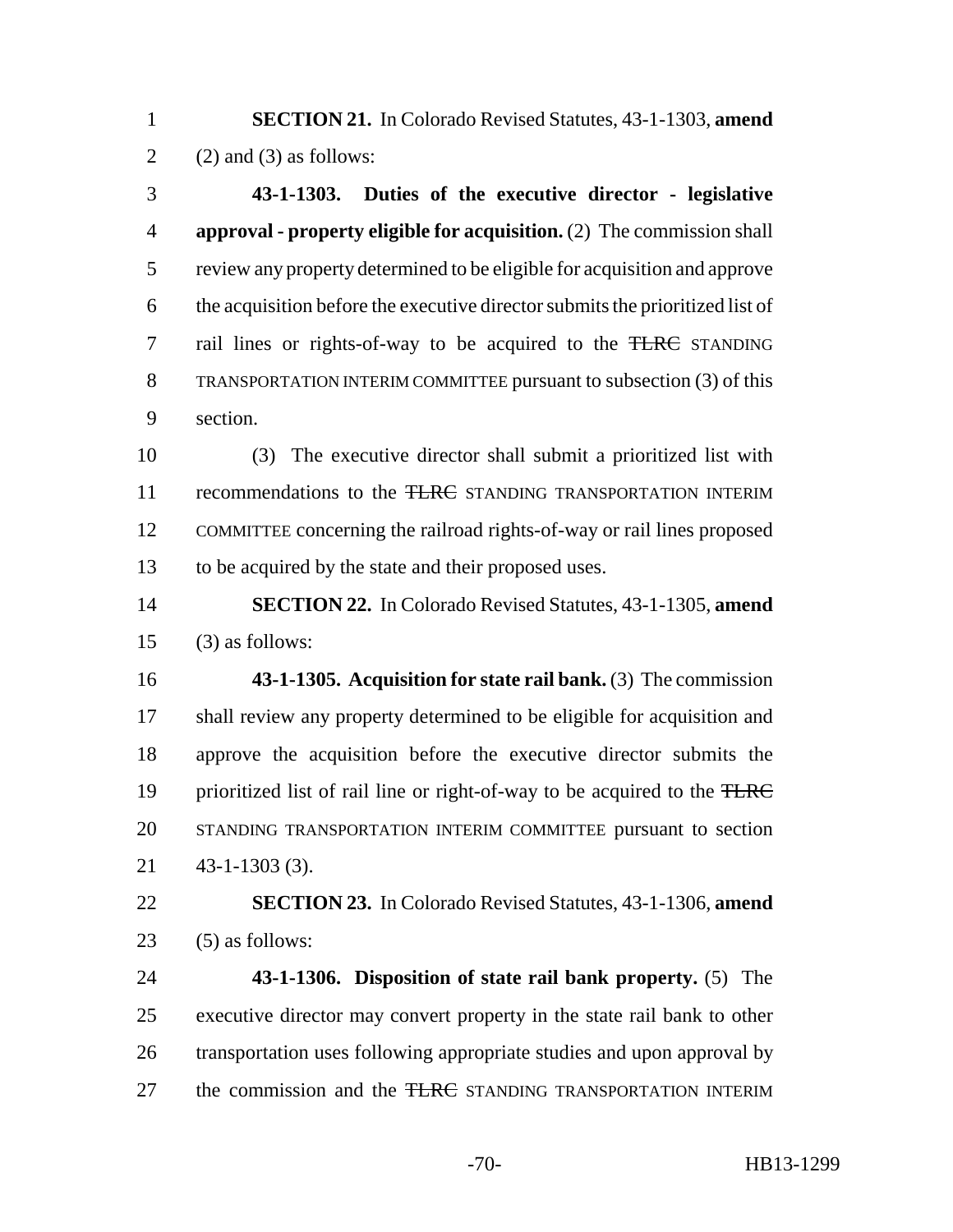COMMITTEE.

 **SECTION 24.** In Colorado Revised Statutes, **amend** 43-1-1307 as follows:

 **43-1-1307. Powers and duties of the standing transportation interim committee concerning state acquisition of abandoned railroad rights-of-way.** (1) The transportation legislation review 7 committee STANDING TRANSPORTATION INTERIM COMMITTEE shall study the recommendations of the executive director made pursuant to section 43-1-1303 (3) for acquisition of, and use or uses for, abandoned or proposed to be abandoned railroad rights-of-way. On or before October 11 1 1 of each year, the executive director shall submit a prioritized list that shall include recommendations for the acquisition and proposed use of abandoned or proposed to be abandoned railroad rights-of-way. The 14 members of the transportation legislation review committee STANDING TRANSPORTATION INTERIM COMMITTEE shall determine which abandoned railroad rights-of-way may be acquired by the department and funded out of the state rail bank fund, created in section 43-1-1309, based upon the greatest need and its proposed use or uses.

 (2) The transportation legislation review committee STANDING TRANSPORTATION INTERIM COMMITTEE may hold such hearings as it determines necessary to consider reports, studies, and other pertinent information from any source, including affected individuals, political subdivisions, railroad companies, or other entities, with respect to the acquisition of abandoned railroad rights-of-way.

25 (3) The transportation legislation review committee STANDING TRANSPORTATION INTERIM COMMITTEE may determine the priority of acquisition of, and use or uses for, abandoned railroad rights-of-way by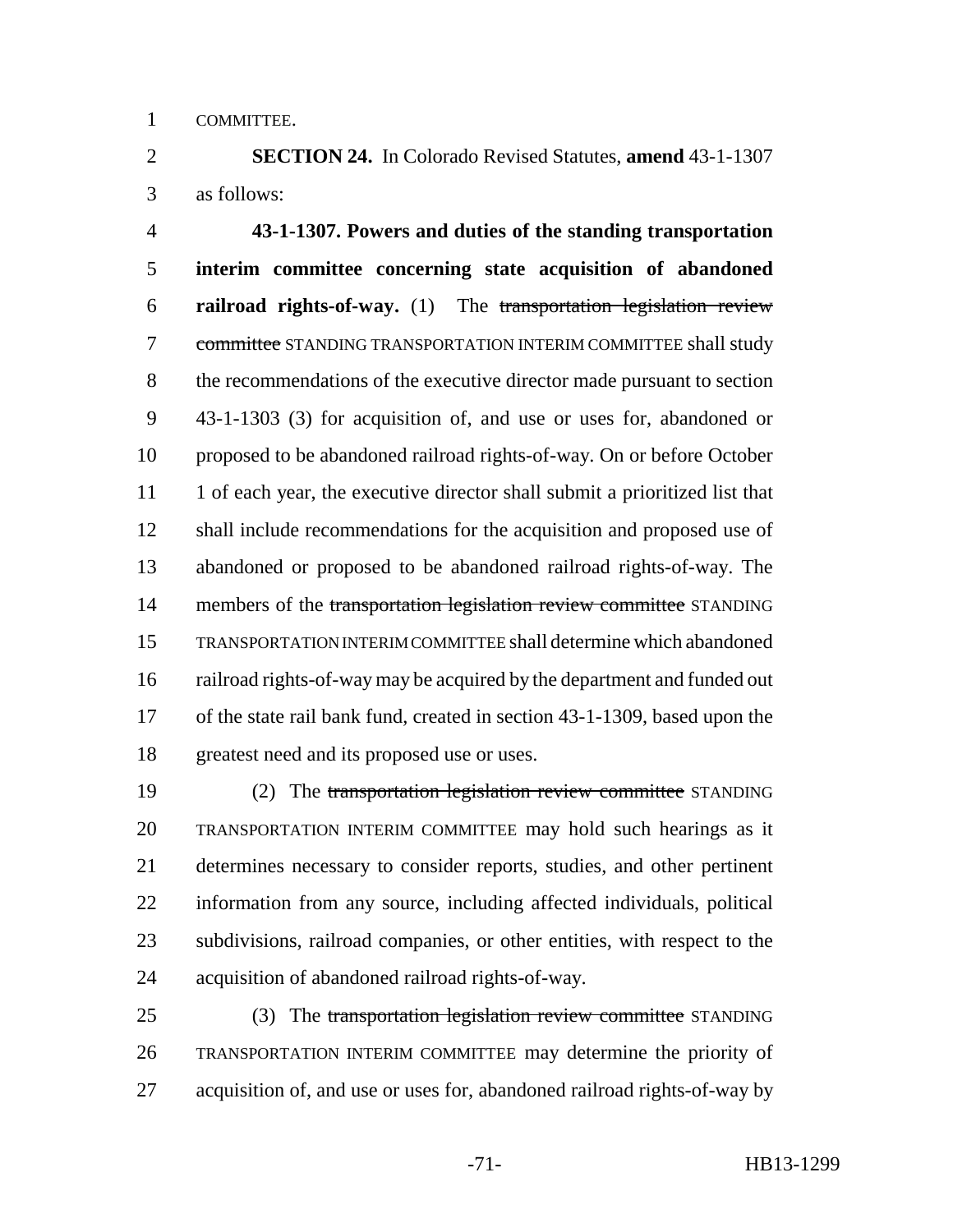the department.

 **SECTION 25.** In Colorado Revised Statutes, **amend** 43-1-1308 as follows:

 **43-1-1308. Recommendations and findings of the standing transportation interim committee.** The members of the transportation legislation review committee STANDING TRANSPORTATION INTERIM COMMITTEE shall make a written report setting forth its recommendations, findings, and comments as to each recommendation for the acquisition of abandoned railroad rights-of-way and their uses and submit the report to the general assembly.

 **SECTION 26.** In Colorado Revised Statutes, 43-4-404, **amend** 12 (1) and (2) as follows:

 **43-4-404. Formula for allocation of moneys.** (1) The office of transportation safety shall allocate not less than thirty percent and not more than fifty percent of the moneys allocated to the office pursuant to 16 section 43-4-402 (2) to counties that have established a qualified drunken driving prevention and law enforcement program. The intent of the general assembly is that these moneys be expended in a manner that will improve enforcement of drunken driving laws. To this end, rules for the distribution of these moneys shall be developed by the office of 21 transportation safety. The office shall report annually to the transportation 22 legislation review committee STANDING TRANSPORTATION INTERIM 23 COMMITTEE CREATED IN SECTION 2-7-209, C.R.S., on the distribution and expenditure of these funds and the nature and purpose of the programs. All moneys appropriated hereunder shall be used for drunken driving prevention and law enforcement improvement by counties and not for statewide programs.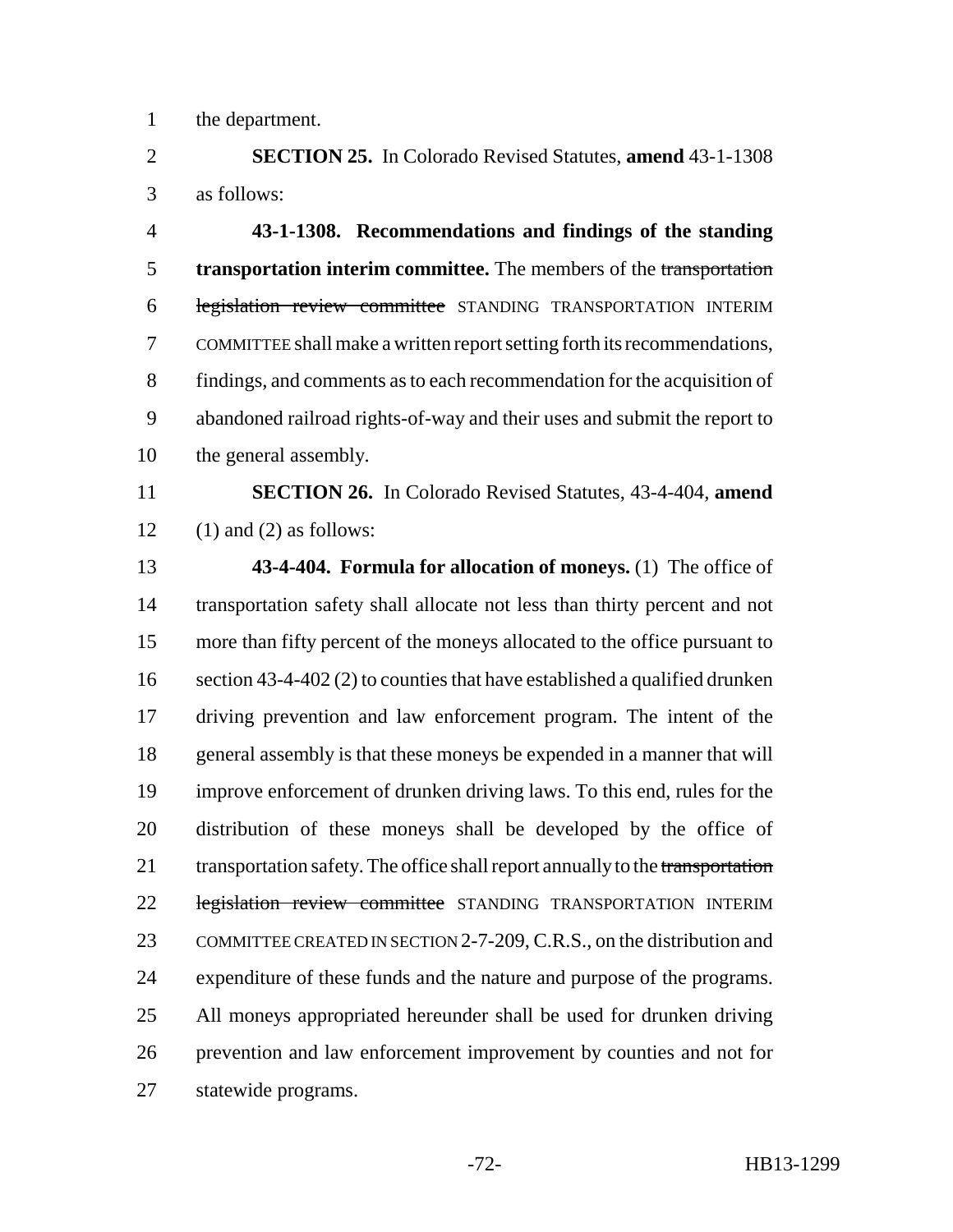(2) The office of transportation safety shall allocate not less than fifty percent and not more than seventy percent of the moneys to municipalities and city and counties that have established a qualified drunken driving prevention and law enforcement program. The intent of the general assembly is that these moneys be expended in a manner that will improve enforcement of drunken driving laws. To this end, rules for the distribution of these moneys shall be developed by the office of 8 transportation safety. The office shall report annually to the transportation 9 legislation review committee STANDING TRANSPORTATION INTERIM COMMITTEE CREATED IN SECTION 2-7-209, C.R.S., on the distribution and expenditure of these funds and the nature and purpose of the programs. All moneys appropriated hereunder shall be used for drunken driving prevention and law enforcement improvement by municipalities and city and counties and not for statewide programs.

 **SECTION 27.** In Colorado Revised Statutes, 43-4-514, **amend** 16 (1) (c), (3), and (4) as follows:

 **43-4-514. Notice - coordination of information - reports.** (1) (c) At the time the notice required in paragraph (a) or (b) of this subsection (1) is sent to the division, a copy shall be filed with the 20 transportation legislation review committee STANDING TRANSPORTATION 21 INTERIM COMMITTEE CREATED IN SECTION 2-7-209, C.R.S.

 (3) (a) The division shall file an annual report with the 23 transportation legislation review committee STANDING TRANSPORTATION INTERIM COMMITTEE CREATED IN SECTION 2-7-209, C.R.S., concerning the activities of authorities created pursuant to this part 5. Such report shall detail how many authorities have been created, describe their boundaries, 27 and specify the public highways which THAT are being constructed and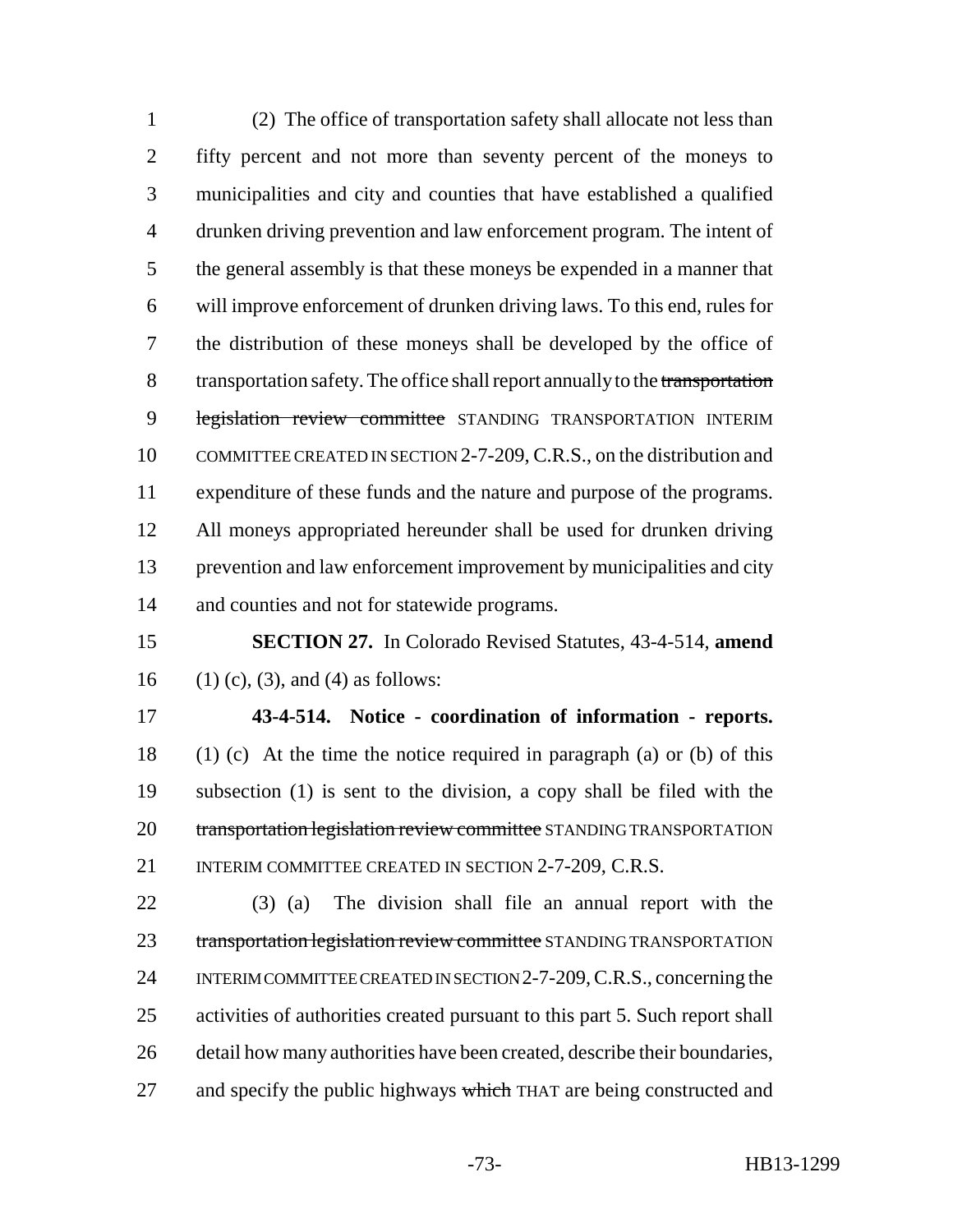how they are being financed.

2 (b) The division shall notify the transportation legislation review committee STANDING TRANSPORTATION INTERIM COMMITTEE CREATED IN SECTION 2-7-209, C.R.S., either in the report required by paragraph (a) of this subsection (3) or by letter, if it deems that immediate notification is warranted, of any situation relating to the creation of an authority or value capture area, the imposition of any fee, or the issuance of any bonds by an authority that the division believes or has reason to believe will adversely affect the tax-raising ability or the credit or bond rating of any governmental unit or any school district.

 (4) The authority shall report annually in the month of August to 12 the transportation legislation review committee STANDING TRANSPORTATION INTERIM COMMITTEE CREATED IN SECTION 2-7-209, 14 C.R.S., on its activities during the preceding twelve months and on its proposed activities during the succeeding twelve months. The board and 16 staff of the authority shall cooperate with the transportation legislation 17 review committee STANDING TRANSPORTATION INTERIM COMMITTEE CREATED IN SECTION 2-7-209, C.R.S., in carrying out its duties pursuant 19 to section 43-2-145 (1.5) SECTION 2-7-209 (3), C.R.S.

 **SECTION 28.** In Colorado Revised Statutes, 43-4-614, **amend** (4) as follows:

 **43-4-614. Notice - coordination of information.** (4) The board 23 and staff of the authority shall cooperate with the transportation 24 legislation review committee STANDING TRANSPORTATION INTERIM COMMITTEE CREATED IN SECTION 2-7-209, C.R.S., in carrying out the 26 committee's duties pursuant to section 43-2-145 (1.9) SECTION 2-7-209 (4), C.R.S.